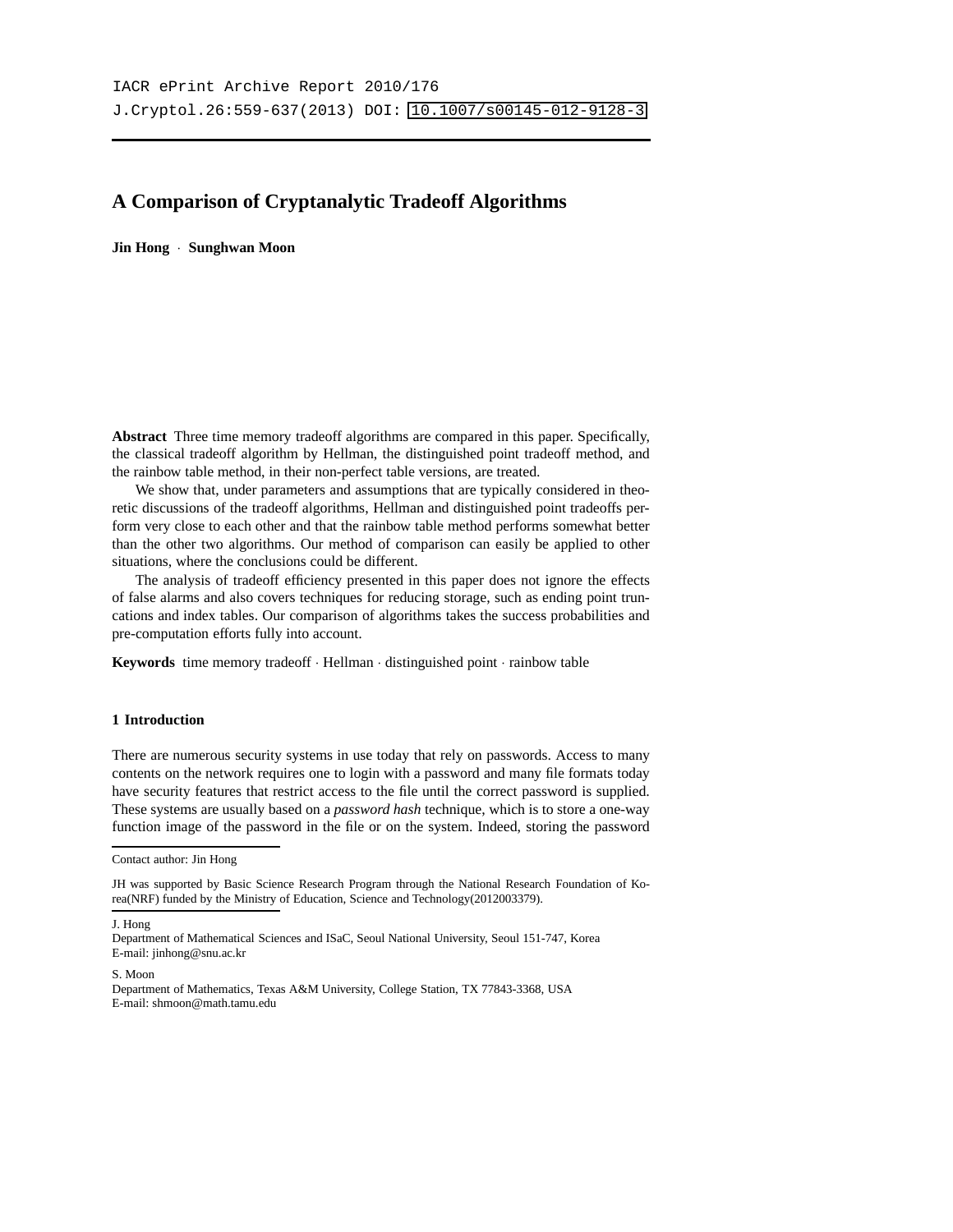in its raw form within the file one wishes to set access control to would be meaningless. Authentication of a user is performed by recomputing the one-way function image from a freshly supplied password and comparing the result with the stored password hash.

A time memory tradeoff algorithm attempts to recover the password from the knowledge of the one-way function image, with the help of a table created through pre-computation. The massive pre-computation that is required before the actual attack can be mounted is the largest barrier in applying the time memory tradeoff technique to any specific security system. However, the pre-computation cost is roughly proportional to the size of the password space and, since many users do not use strong passwords, the tradeoff attacker is free to choose a manageable set consisting of short or more likely passwords and decide to be satisfied with recovering only those passwords belonging to this set. Then the pre-computation requirement does not stand as an impenetrable barrier to the tradeoff attack.

It has long been known that properly *salting* a password can remove any realistic threats of the time memory tradeoff attacks. The security system concatenates a randomly generated string (salt) of sufficient length to the user-supplied password before computing the one-way function image. The salt value that was used is stored alongside the computed password hash so that it is available to the system for the one-way function re-computation whenever a user needs to be authenticated. The effective number of passwords is increased by the use of salts and this can increase the pre-computation requirement of a tradeoff attack to an unrealistic degree.

Nevertheless, the salting countermeasure is still not being used in many proprietary systems and some systems are known to be using both the newer salted and the older non-salted versions of the security system simultaneously to remain compatible with older systems. Hence, the time memory tradeoff technique still remains a powerful tool against these vulnerable password hash systems. Since human generated passwords will continue to be used for the foreseeable future, one would like to fully understand the powers and limitations of the tradeoff techniques.

There are a large number of tradeoff algorithm variants, and we will restrict ourselves to the three major tradeoff algorithms in this work. The first algorithm we study is the original tradeoff algorithm [14] devised by *Hellman*. The second algorithm is the *distinguished point* method, which is attributed to Rivest in [10]. The number of table lookups that are required by a Hellman tradeoff is significantly reduced in this slightly modified method. The final algorithm we consider is the *rainbow* table method [24], announced by Oechslin. The precomputation table for this method is structurally different from the previous two versions.

Let us briefly mention some of the more notable tradeoff variants or techniques that we are not treating in this work. The first is the *perfect table* version of the distinguished point method [8]. This is a variant of the distinguished point method where some of the redundancies contained in the pre-computed tables are removed and replaced with nonoverlapping data generated through additional pre-computation. The more efficient usage of storage leads to better performance during the actual attack, at the expense of higher pre-computation cost. The removal of redundancies is facilitated by the distinguished point technique and cannot be done as easily with the classical Hellman algorithm, but the rainbow table method also admits a perfect table version [24] naturally. The perfect table versions of tradeoff algorithms are of interest due to their better efficiency during the attack phase. However, analyzing them at the accuracy level aimed for by the current paper is quite delicate, and is left as a subject of future study.

Another class of tradeoff variants that we do not consider is the multi-target versions of the tradeoff algorithms [2, 5, 6, 13], which are usually referred to as the time memory *data* tradeoffs. The objective of these algorithms is to recover at least one of the many original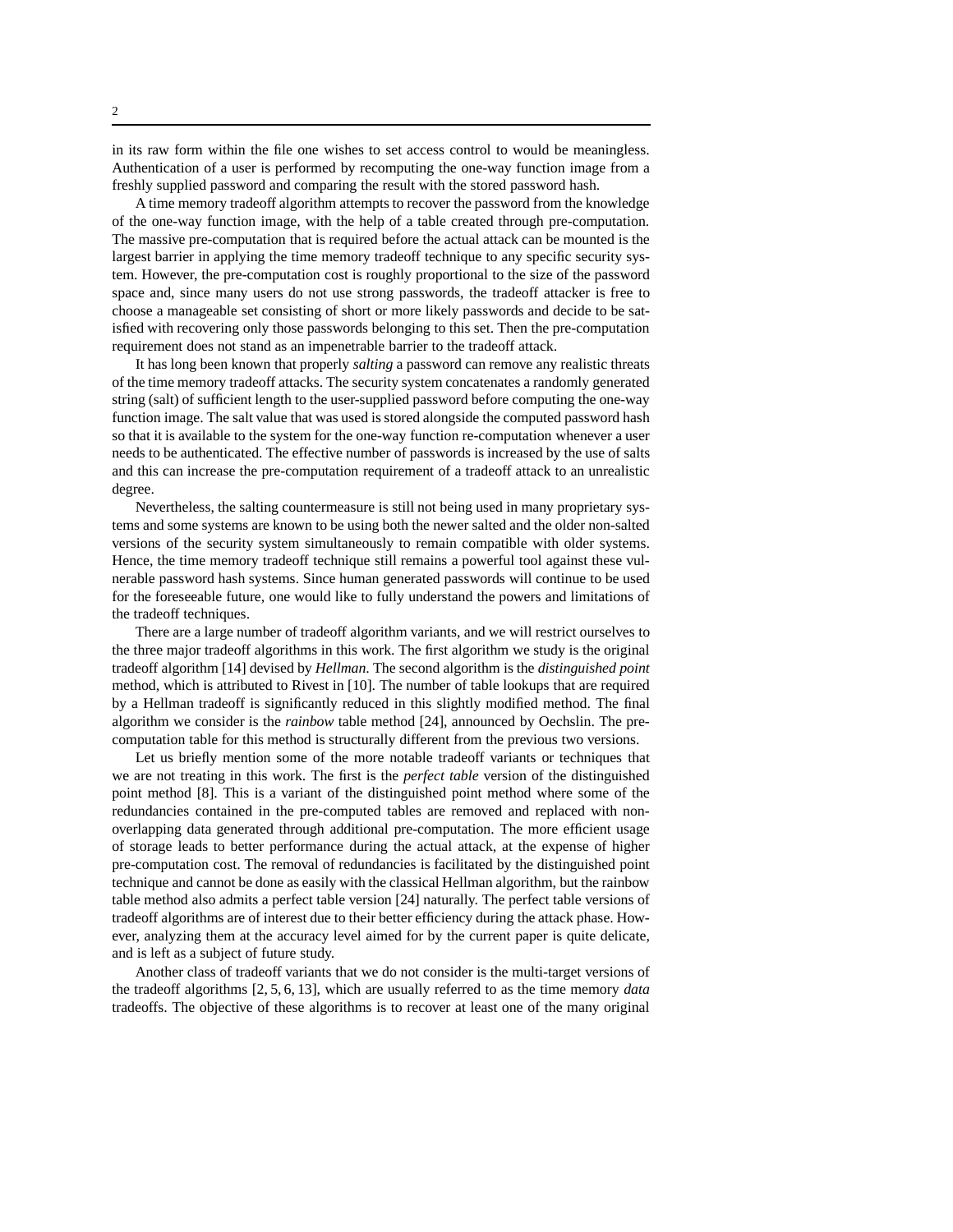inputs that were used to create the multiple one-way function images that are supplied as inversion targets. This class of algorithms attracted attention as realistic attacks on streamciphers, but present-day streamciphers are designed to withstand these attacks. The most practical application of the tradeoff technique today is with the password hash systems and we will present the current work with this application in mind.

Even though a considerable portion of this paper is devoted to the performance analyses of the three major tradeoff algorithms, the main motivation for this work was to determine *which time memory tradeoff algorithm is the best*. Providing a fair and acceptable answer to this seemingly simple question is the ultimate goal of this paper.

It has been shown [3, 4] that, if we restrict ourselves to a certain class of algorithms, the explicit tradeoff algorithms that are known today already achieve the best tradeoff efficiency one can hope for, at least asymptotically. However, the measure of efficiency considered by this theory is only accurate up to a small multiplicative factor. In practice, experience seems to be a critical factor in deciding which algorithm to use, and researchers have varied opinions on which algorithm performs better.

Comparison of tradeoff algorithms has been a controversial subject. There are claims of superiority of one algorithm over another, but, in many cases, these are either heuristic arguments or based on complexity analyses that are not accurate up to small constant factors. There are at least two obstacles to providing a fair comparison of tradeoff algorithms. The first is that the online time of each algorithm is hard to predict accurately, due to certain events called false alarms. Some answers to this problem may be found in [1, 15] for the Hellman and rainbow cases. The current paper relies heavily on these results. The second obstacle concerns the minimal number of bits required to store each pre-computation table entry. In particular, a technique for storage optimization called ending point truncation has not yet been fully analyzed.

There is a naturally occurring measure of how efficiently a tradeoff algorithm balances time against storage in achieving its goal and the accurate value of this efficiency measure becomes accessible once the first obstacle mentioned above is resolved. As was first noted in [3, 4], the measure of tradeoff efficiency has been expressed in different units for different algorithms. In this work, by extending the approach of [3, 4], we carefully convert the tradeoff efficiency measures for the three algorithm to a common unit so that they may directly be compared. The unification of units is intimately connected to the second obstacle mentioned above. We also carefully treat the time taken for table lookups during our initial transition of units.

The above two obstacles that are due to our lack of accuracy in presenting the tradeoff efficiency figures can be overcome through rigorous algorithm analyses, but there is yet another problem which is related to the pre-computation cost. Currently there is no widely accepted way of comparing two algorithms that can achieve different tradeoff performances only after the investment of different pre-computation efforts. Due to this difficulty, many comparisons of tradeoff algorithms have focused on the above mentioned measure of balancing capability and have ignored the cost of pre-computation.

In this work, we clear all the obstacles mentioned so far and provide a fair comparison between tradeoff algorithms. More precisely, we present a method to visualize what can be achieved by each algorithm in terms of pre-computation cost and tradeoff efficiency. This will be done in a unified way so that the range of choices made possible by each algorithm can directly be compared against each other. A tradeoff implementer can use this information to decide on which algorithm to use and which set of parameters to use with the algorithm. The judgement of which algorithm is more suitable depends on how the user values the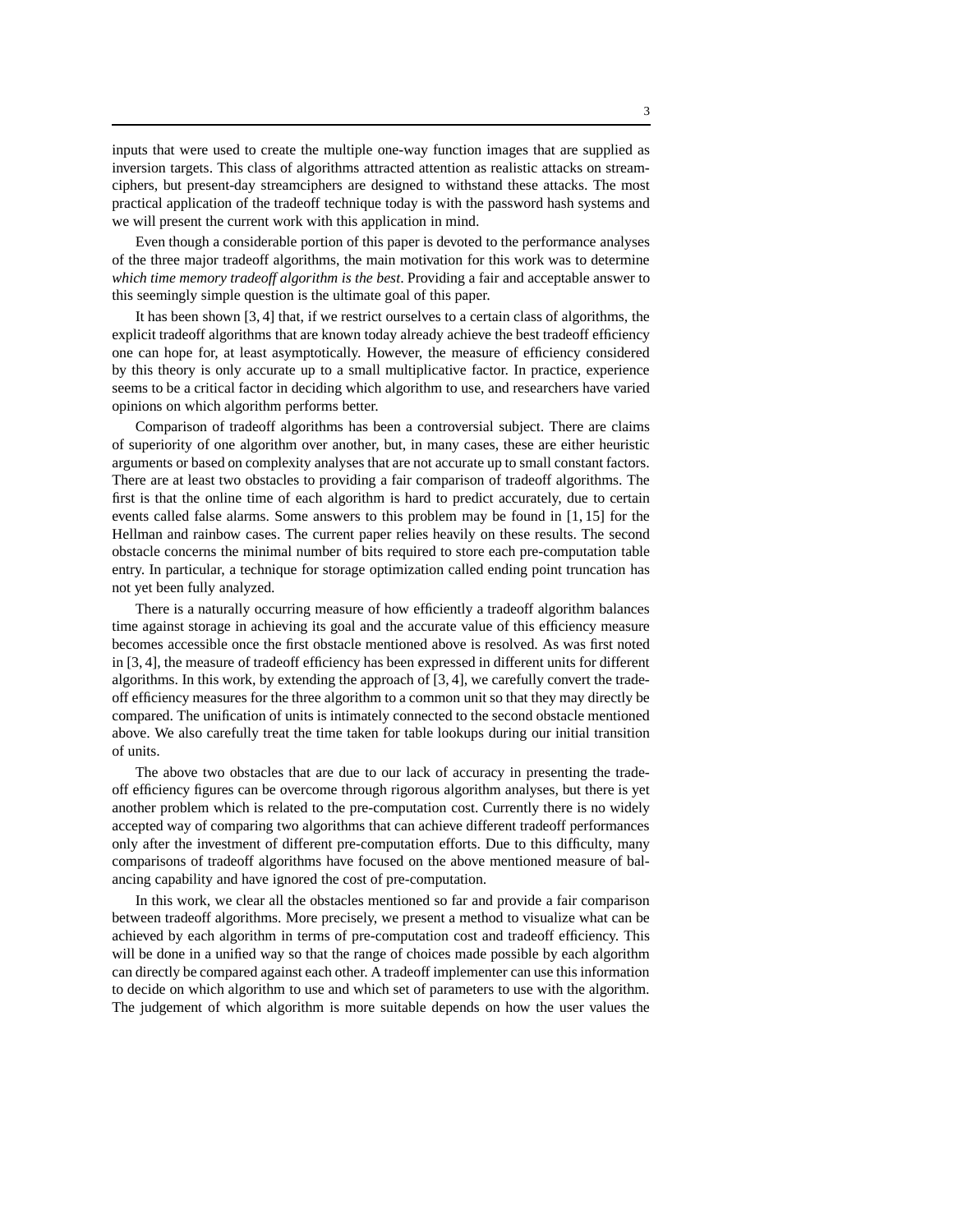pre-computation cost and tradeoff efficiency relative to each other, and, in most cases, the judgement cannot be done in an objective manner.

While presenting the above comparison method, we will mainly focus on a certain set of parameters and environmental assumptions that are typically considered during theoretic analyses of tradeoff algorithms. Under the circumstances under focus, the classical Hellman and the distinguish point methods are shown to perform very close to each other. When placed under the additional requirement that the success rates of the tradeoff algorithms must be high, the rainbow table method is shown to outperform the other two algorithms. These comparison conclusions will stand true for any relative valuing of the pre-computation cost and tradeoff efficiency, as long as we are working with the typical situation. Comparisons at other situations can easily be done by following through our methods, and the resulting conclusions can be different.

The remainder of this paper is organized as follows. In the next section, we fix notation and terminologies while reviewing previous results related to this work. Section 3 clarifies the connection between the theory of tradeoff algorithms and the use of the algorithms in attacking password hash systems. In Section 4, Section 5, and Section 6, we study the distinguished point, Hellman, and rainbow table tradeoff algorithms, in turn. For each algorithm, we present an accurate tradeoff efficiency figure that does not ignore small multiplicative factors and also analyze the applicable storage reduction techniques. These sections overcome the first and second obstacles that were mentioned before. Comparisons of tradeoff efficiencies under different parameter sets for the same algorithm are made in Section 7. Finally, our goal of algorithm comparison is reached in Section 8, and the work is summarized in Section 9. Experiment data supporting the arguments of this paper are given in Appendix E. We acknowledge that a small part of this work was previously made public through [21].

# **2 Time Memory Tradeoff Algorithms**

In this section we review the basic theory of time memory tradeoffs and fix notation that is used throughout the paper. We introduce previous results that are related to the results of this paper, but make no attempt at providing a complete history or survey of the time memory tradeoff technique. In particular, the perfect table tradeoffs algorithms are explained, but advancements concerning their analyses or comparisons are not introduced.

Below, after stating some simple technical facts, we describe the three major tradeoff algorithms, and then explain some auxiliary techniques that can enhance their tradeoff efficiency. The descriptions are dense and readers that are new to the time memory tradeoff technique should consult the original papers for more detail.

Throughout this paper, the function  $F : \mathcal{N} \to \mathcal{N}$  will always act on a set N of size N and the *k*-times iterated composition  $F \circ \cdots \circ F$  of *F* is written as  $F^k$ .

#### 2.1 Technical preliminaries

Many of the results given in this paper are expected values for random functions. In very rough terms, a random function *F* is a function that assigns independent and random values  $F(x) \in \mathcal{N}$  to each of its arguments  $x \in \mathcal{N}$ . As briefly discussed in [12, 16, 23], working with a random function is equivalent to choosing a function uniformly at random from the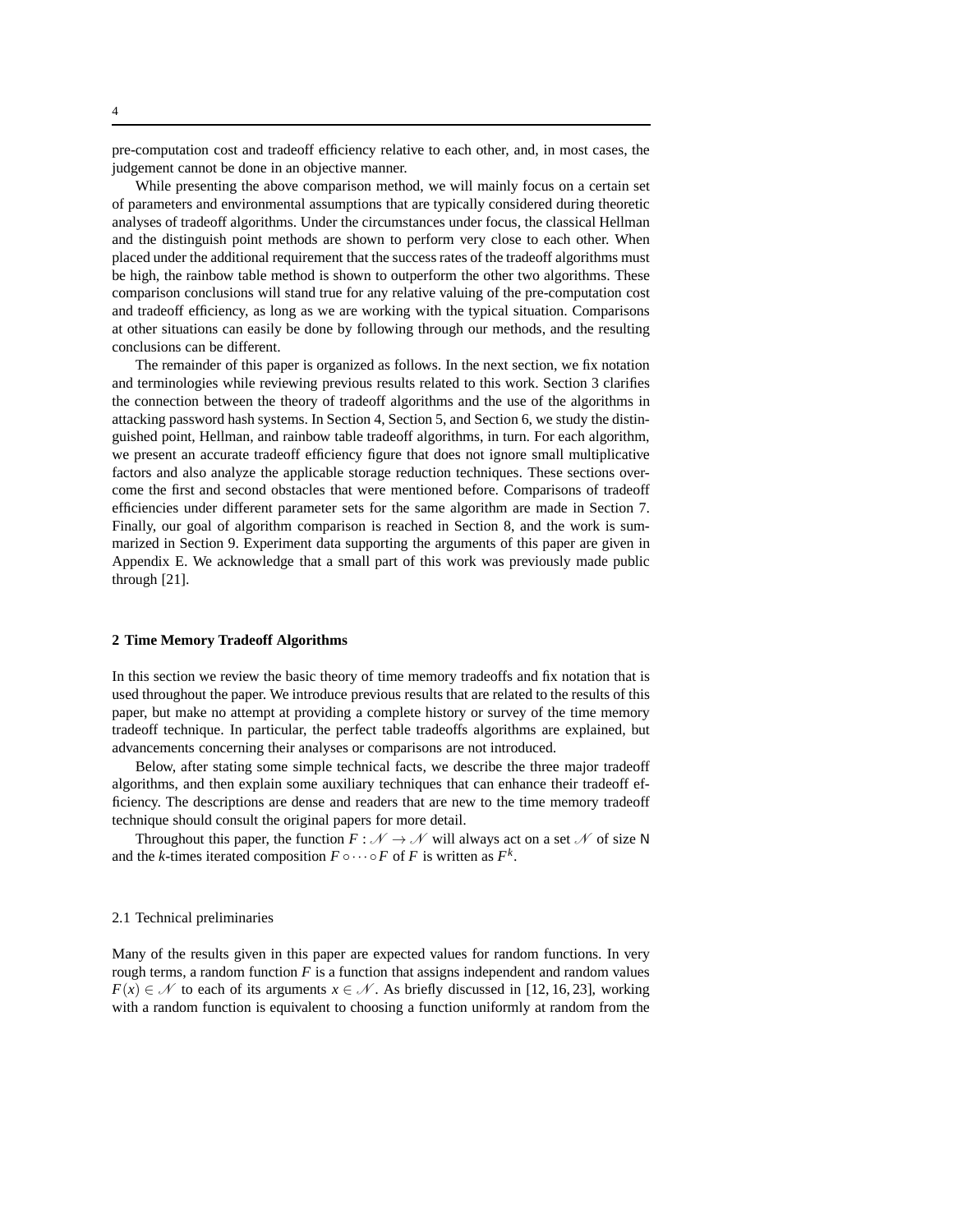set of all functions of certain domain and codomain. In other words, any expected value expressed for a random function is an average computed over all function.

For large positive integers a and b such that  $a = O(b)$ , we can use the approximation

$$
\left(1-\frac{1}{b}\right)^a \; \approx \; e^{-\frac{a}{b}},
$$

which is very accurate. For example, when  $a = b$ , the error in the approximation is bounded by  $\frac{e}{b}$ . This approximation is frequently used in the tradeoff literature without any explanation and is also used very frequently in this paper. Its use can be justified through easy computation, which is explicitly carried out in Appendix A.

The final technical fact we present concerns the image size of a random function. Let *F* :  $\mathcal{N} \to \mathcal{N}$  be the random function. If  $\mathcal{M} \subset \mathcal{N}$  is of size  $m_0$ , then the size of  $F(\mathcal{M})$  is expected to be

$$
m_1 = \mathsf{N} \left\{ 1 - \left( 1 - \frac{1}{\mathsf{N}} \right)^{m_0} \right\} \approx \mathsf{N} \left( 1 - e^{-\frac{m_0}{\mathsf{N}}} \right). \tag{1}
$$

An elementary proof of this statement can be given by treating it as a classical occupancy problem.

More generally, the expected *k*-th iterated image size  $m_k = E(|F^k(\mathcal{M})|)$  can be iteratively computed through

$$
m_j = N\left(1 - e^{-\frac{m_{j-1}}{N}}\right)
$$
  $(j = 1, ..., k),$  (2)

starting from  $m_0 = |\mathcal{M}|$ . This is stated in [11, 20] to hold asymptotically. The explicit statements given there are only for the case when the input set  $\mathcal M$  is the complete domain  $\mathcal N$ , but the case where  $\mathcal M$  is strictly smaller than the complete domain is used in [24] to state the success probability of a non-perfect rainbow table. The relation between (1) and (2) is carefully discussed in Appendix B.

## 2.2 Overview of the tradeoff technique

Let *F* be fixed to a publicly known one-way function. The goal of any tradeoff algorithm is to recover the input **x**, when it is given the function image  $y = F(x)$ . The *correct answer* **x** and the *inversion target* **y** may occasionally be referred to as the *password* and *password hash*, respectively.

Any tradeoff algorithm consists of a *pre-computation phase* and an *online phase*. The pre-computation phase algorithm gathers information about the one-way function *F* through extensive computation and stores a condensed digest of the gathered information in a *precomputation table*. The online phase is when the algorithm is given the target  $\mathbf{y} = F(\mathbf{x})$  to invert and tries to recover **x** using the pre-computation table.

To be meaningful as an attack, the size *M* of the pre-computation table must be smaller than N and the online phase algorithm should return the answer in time *T* that is shorter N. Note that N is the size of the complete dictionary  $\{(x, F(x))\}_{x \in \mathcal{N}}$  and is also the time required for an exhaustive search. A tradeoff algorithm should allow tradeoffs between storage and online time in the sense that online attack time *T* can be reduced by using a larger storage *M* and, conversely, smaller *M* could be used if longer *T* is acceptable. Tradeoff algorithms are usually implemented with the intension of running a large number of online phases after a single pre-computation phase. This gives one justification for a precomputation effort that is larger than exhaustive search.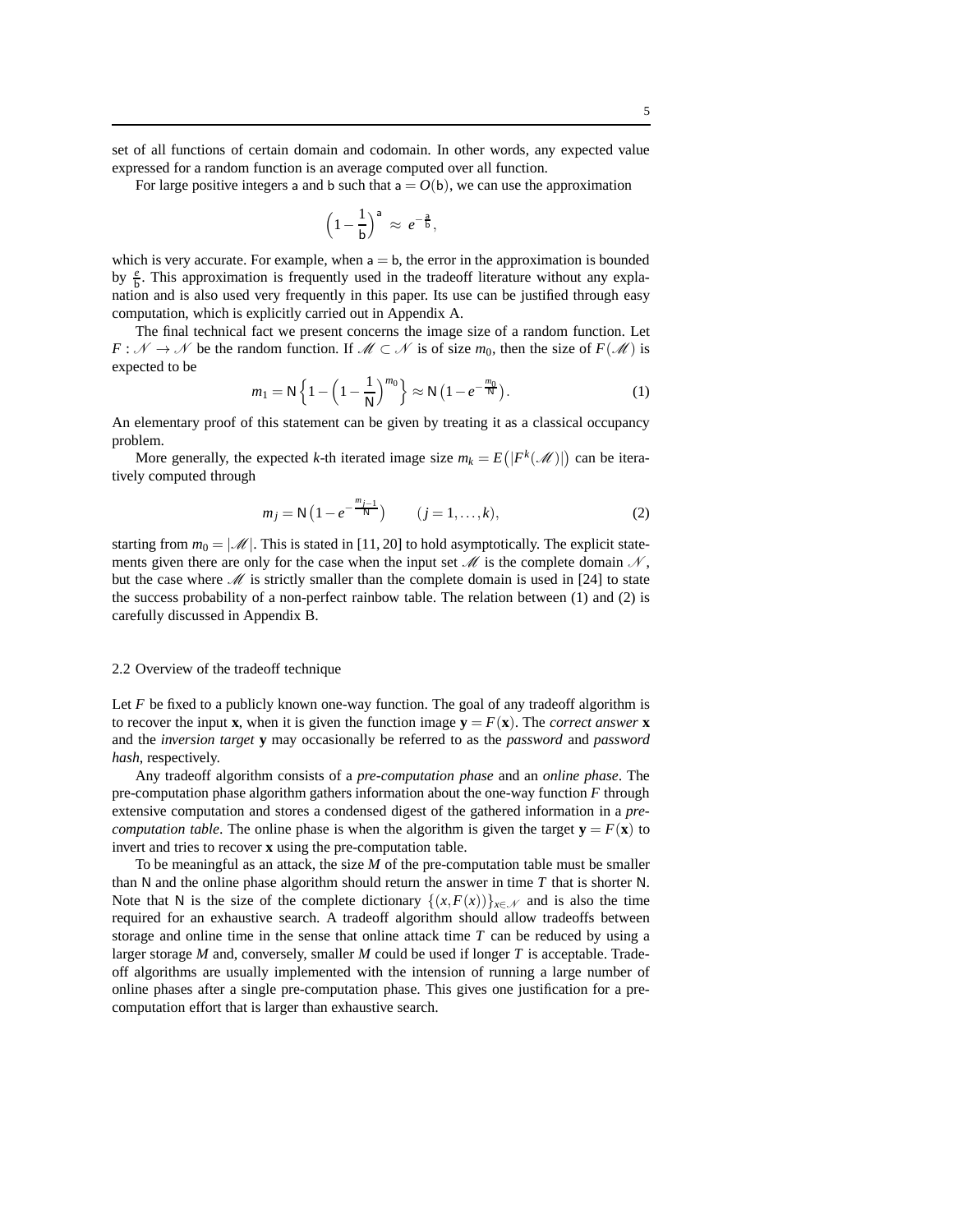Even though every implementation of the tradeoff technique works with a specific oneway function *F*, analyses of the tradeoff techniques are always done with the assumption that *F* is a random function.

# 2.3 Hellman tradeoff

The first algorithm we explain is the classical tradeoff algorithm by Hellman [14].

## *2.3.1 Parameter setup*

Certain parameters need to be fixed before the pre-computation phase can be started. Positive integers *m* and *t* that satisfy the relation  $mt^2 \approx N$  are fixed. This equation is referred to as the *matrix stopping rule*. Another positive integer  $\ell \approx t$ , which will become the number of tables, is also fixed.

In this paper, we let the parameters *m* and *t* satisfy  $mt^2 = H_{msc}N$ , with a *matrix stopping constant* H*msc* that is neither very large nor too close to zero. Much of the tradeoff literature sets  $H_{msc} = 1$ . The conditions we have given to  $H_{msc}$  and  $\ell$  may (inaccurately) be expressed as  $H_{\text{msc}} = \Theta(1)$  and  $\ell = \Theta(t)$ , respectively. The parameters are always assumed to be reasonable in the sense that  $1 \ll m$ ,  $t \ll N$ . The tradeoff algorithms behave somewhat differently when instantiated with extreme parameters.

The *reduction functions*  $R_k$ :  $\mathcal{N} \to \mathcal{N}$ , one for each  $k = 1, ..., \ell$ , are fixed. These may be any family of simple bijections that are very easy to compute. When N is a power of 2 and  $\mathcal N$  consists of non-negative integers less than N, bit permutations or XOR-ing by constants are practical choices for reduction functions. The *colored* iterating functions  $F_k: \mathcal{N} \to \mathcal{N}$ are defined through  $F_k = R_k \circ F$ .

#### *2.3.2 Pre-computation phase*

In the pre-computation phase, what is explained below is repeated  $\ell$  times, once for each  $1 \leq k \leq \ell$ , to build  $\ell$  tables.

We start by choosing *m* random *starting points*  $\mathbf{sp}_1^k, \mathbf{sp}_1^k, \ldots, \mathbf{sp}_m^k \in \mathcal{N}$ . Hellman specified for each starting point to be chosen independently at random, but most researchers today see the starting points as being distinct. For each  $1 \le i \le m$ , we initially set  $\mathbf{x}_{i,0}^k = \mathbf{sp}_i^k$  and recursively compute  $\mathbf{x}_{i,j}^k = F_k(\mathbf{x}_{i,j-1}^k)$  for  $0 < j \le t$ . The final point reached by each chain of iterative computations is said to be an *ending point*  $\mathbf{ep}_i^k = \mathbf{x}_{i,t}^k = F_k^t(\mathbf{sp}_i^k)$ . The ordered pairs  $\{(\mathbf{s}\mathbf{p}_i^k, \mathbf{e}\mathbf{p}_i^k)\}_{i=1}^m$  are stored as the *k*-th *Hellman table*, after being sorted with respect to the ending points.

The collection of all points  $\{x_{i,j}^k\}_{i,j}$ , associated with an iterating function  $F_k$  of one *color k*, is said to be a *Hellman matrix* of size  $m \times t$ . One usually visualizes a Hellman matrix as follows.

$$
\mathbf{s}\mathbf{p}_{1}^{k} = \mathbf{x}_{1,0}^{k} \xrightarrow{F_{k}} \mathbf{x}_{1,1}^{k} \xrightarrow{F_{k}} \mathbf{x}_{1,2}^{k} \xrightarrow{F_{k}} \cdots \cdots \xrightarrow{F_{k}} \mathbf{x}_{1,t-1}^{k} \xrightarrow{F_{k}} \mathbf{x}_{1,t}^{k} = \mathbf{e}\mathbf{p}_{0}^{k}
$$
\n
$$
\mathbf{s}\mathbf{p}_{2}^{k} = \mathbf{x}_{2,0}^{k} \xrightarrow{F_{k}} \mathbf{x}_{2,1}^{k} \xrightarrow{F_{k}} \mathbf{x}_{2,2}^{k} \xrightarrow{F_{k}} \cdots \cdots \xrightarrow{F_{k}} \mathbf{x}_{2,t-1}^{k} \xrightarrow{F_{k}} \mathbf{x}_{2,t}^{k} = \mathbf{e}\mathbf{p}_{1}^{k}
$$
\n
$$
\vdots \qquad \vdots
$$
\n
$$
\mathbf{s}\mathbf{p}_{m}^{k} = \mathbf{x}_{m,0}^{k} \xrightarrow{F_{k}} \mathbf{x}_{m,1}^{k} \xrightarrow{F_{k}} \mathbf{x}_{m,2}^{k} \xrightarrow{F_{k}} \cdots \cdots \xrightarrow{F_{k}} \mathbf{x}_{m,t-1}^{k} \xrightarrow{F_{k}} \mathbf{x}_{m,t}^{k} = \mathbf{e}\mathbf{p}_{m}^{k}
$$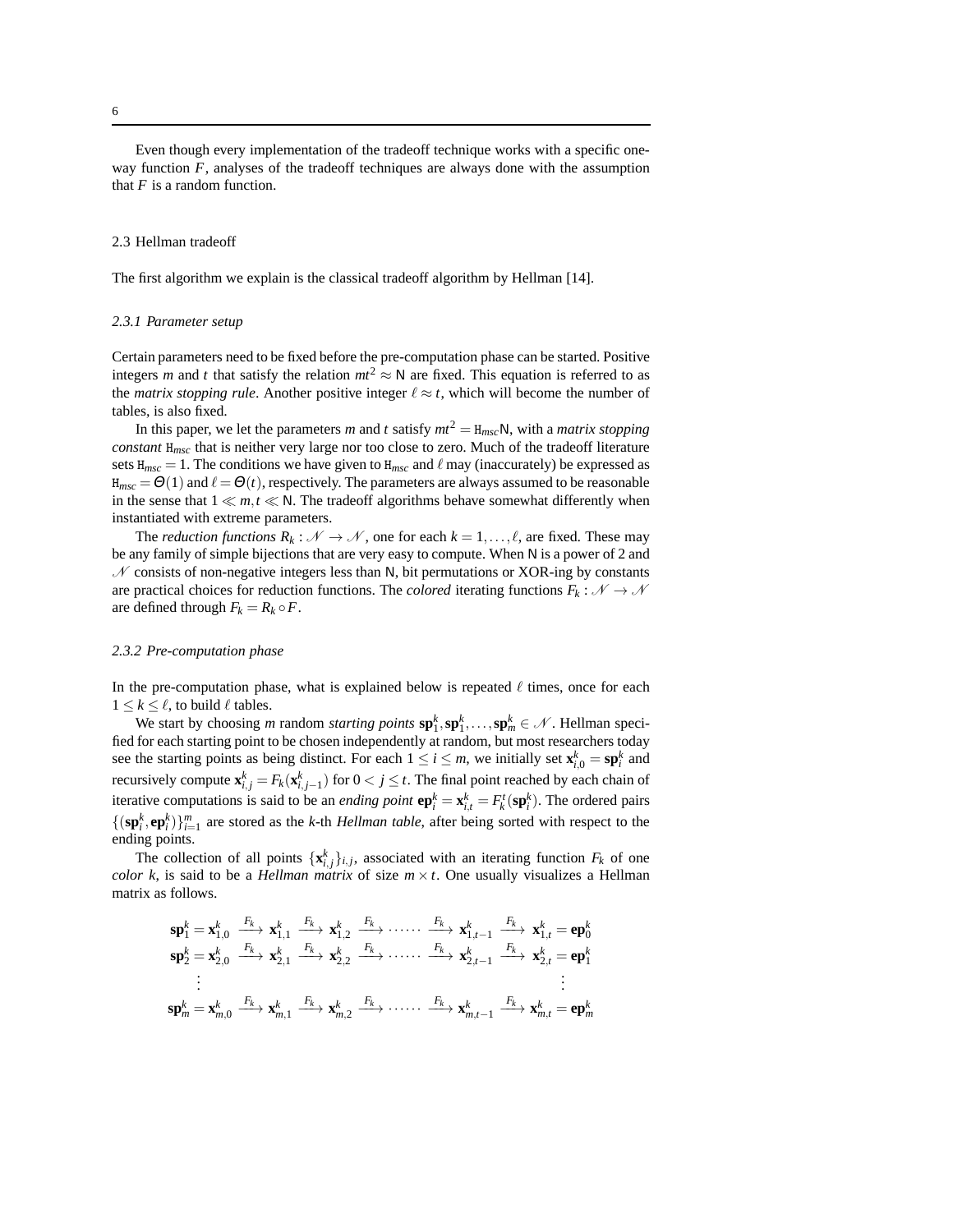It consists of *m rows* and  $t + 1$  *columns*. We number the columns so that the starting point column is the 0-th column and the ending point column is the *t*-th column. Each row of a Hellman matrix is a *pre-computation chain*. Any chain of points from  $N$  that has been formed by iteratively applying an *F<sup>k</sup>* of the same color *k* is a *Hellman chain*.

#### *2.3.3 Online phase*

 $\left($ 

Once the inversion target  $\mathbf{y} = F(\mathbf{x})$  is given, the process explained below is repeated for each  $1 \leq k \leq \ell$ , until the correct answer **x** is found. Occasionally, the algorithm will report failure in returning the answer after processing all  $\ell$  indices  $k$ .

We first compute  $y_1^k = R_k(y) = F_k(x)$  and check if this appears as one of the ending points in the *k*-th Hellman table. The table lookup is repeatedly done for each recursively computed  $\mathbf{y}_j^k = F_k(\mathbf{y}_{j-1}^k)$ , until  $\mathbf{y}_t^k = F_k^t(\mathbf{x})$  has been searched for in the table. The Hellman chain

$$
\mathbf{x} \xrightarrow{F_k} \mathbf{y}_1^k \xrightarrow{F_k} \mathbf{y}_2^k \xrightarrow{F_k} \mathbf{y}_3^k \xrightarrow{F_k} \cdots \cdots \xrightarrow{F_k} \mathbf{y}_j^k
$$

that is computed through this process is referred to as the *online chain* for the *k*-th Hellman table.

Whenever a match  $y_j^k = ep_i^k$  is found, the corresponding starting point  $sp_i^k$  is retrieved from the *k*-th Hellman table, and the associated pre-computation chain is (partially) regenerate to obtain  $\mathbf{x}_{tmp} = \mathbf{x}_{i,t-j}^k = F_k^{t-j}(\mathbf{sp}_i^k)$ . Since

$$
F_k^j(\mathbf{x}_{tmp}) = F_k^j(F_k^{t-j}(\mathbf{sp}_i^k)) = \mathbf{ep}_i^k = \mathbf{y}_j^k = F_k^{j-1}(\mathbf{y}_1) = F_k^j(\mathbf{x}),
$$

there is a chance that  $\mathbf{x}_{tmp} = \mathbf{x}$ . This is why the *j*-th iteration of the online phase for a specific table is sometimes referred to as searching for the answer **x** among the  $(t - j)$ -th column of the Hellman matrix. If multiple ending points match the current end of the online chain, one must not forget to regenerate all the corresponding pre-computation chains.

Even though the existence of **x** in the  $(t - j)$ -th column of a Hellman matrix will surely imply the *collision* of  $y_j^k$  with an ending point, the converse is not true unless  $F_k$  is injective. An ending point collision could be caused by a *merge* between the online chain and a precomputation chain. Hence, the online phase algorithm must check whether the candidate answer  $\mathbf{x}_{\text{rmp}}$  is the correct answer **x**. The candidate is clearly incorrect if  $F(\mathbf{x}_{\text{rmp}}) \neq \mathbf{y}$ , but a full verification requires more information than is contained in **y** and this is explained in more detail in Section 3. If the candidate **x***tmp* is found to be incorrect, the event is referred to as a *false alarm*, in which case the online phase resumes the iterative computations of the online chain.

# *2.3.4 Success probability*

The algorithm description for the Hellman tradeoff is complete and we now give some rough analyses.

The success of inversion is intimately related to how many distinct points are covered by the Hellman matrices. Assume that there are not too many duplicates in an  $m \times t$  Hellman matrix and consider the addition of one more pre-computation chain to this matrix. The exiting Hellman matrix and the new chain contain approximately *mt* and *t* points, respectively. Since the matrix stopping rule gives  $mt \cdot t \approx N$ , we know from the birthday paradox that there is a high chance that the new chain and the existing Hellman matrix will contain a common element. Hence, the new chain is likely to merge into an existing pre-computation chain and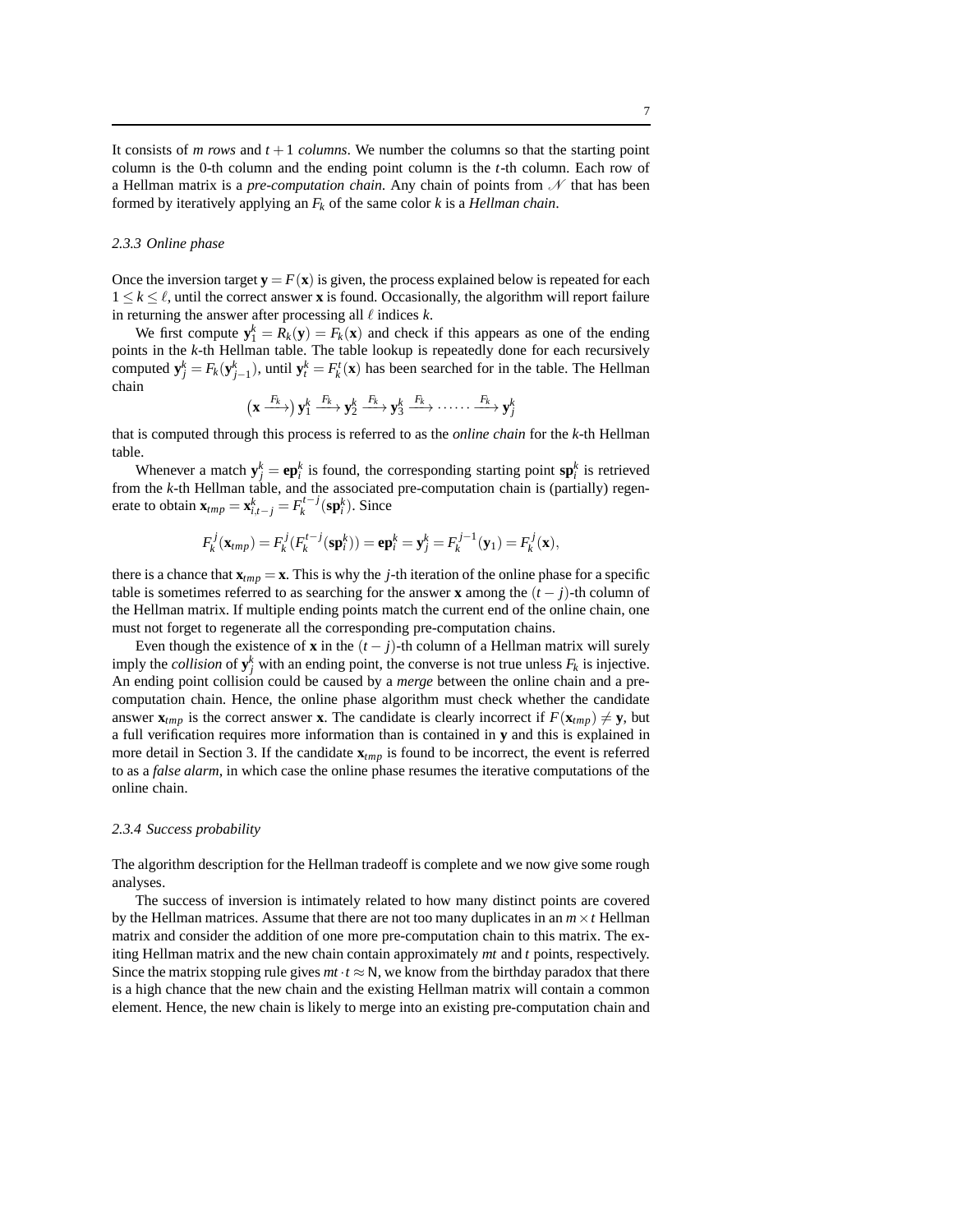much of the computation that was done to create this additional chain goes to waste. Hence, it makes little sense to continue enlarging a Hellman matrix beyond the  $m \times t$  bound set through the matrix stopping rule. This is the reason for using multiple small tables, rather than a very large table. The discussion given so far also indicates that the duplicates within the matrix will not be too many until one comes close to the  $m \times t$  bound.

Let us use  $|HM|$  to denote the expected number of distinct nodes contained in a Hellman matrix. The probability of successful inversion after the processing of a single Hellman table is  $\frac{|\text{HM}|}{N}$ . Hellman [14] provided the lower bound

$$
\frac{|\text{HM}|}{\mathsf{N}} \ge \frac{1}{\mathsf{N}} \sum_{i=1}^{m} \sum_{j=1}^{t} \left(1 - \frac{it}{\mathsf{N}}\right)^{j} \tag{3}
$$

and used it to explain the appropriateness of the matrix stopping rule. The arguments given above that involves the birthday paradox are from [5, 6], and may not be found in [14].

When all  $\ell \approx t$  tables are processed, assuming that the reduction functions provide independence between tables, the probability of success becomes

$$
1 - \left(1 - \frac{|\text{HM}|}{\text{N}}\right)^{\ell} \approx 1 - \exp\left(-\frac{\ell|\text{HM}|}{\text{N}}\right). \tag{4}
$$

Since the number of duplicates within each Hellman matrix is kept low by the matrix stopping rule, we have  $|HM| \approx mt$ . Recalling  $\ell \approx t$  and applying the matrix stopping rule, we can state that the probability of the Hellman tradeoff in successfully recovering the correct answer **x** is approximately  $1 - \frac{1}{e} \approx 63.2\%$ . This is sufficiently large for the Hellman algorithm to be meaningful as an attack.

Interestingly, the original paper [14] does not explicitly express the success probability (4) of the complete algorithm. It is only stated that the inverse of the right-hand side of (3) should be taken as the approximate number of pre-computation tables that are to be created. However, statements similar to (4) may be found in works as far back as [17, 18].

In [18], the right-hand side of (3) was carefully approximated, so that the bound could be rewritten as

$$
\frac{|\text{HM}|}{\text{N}} \ge \frac{mt}{\text{N}} \frac{1}{H_{msc}} \int_0^{H_{msc}} \frac{1 - e^{-x}}{x} dx.
$$
 (5)

Experiment data provided in the work supports the correctness of this bound, but it also showed that this bound was far from being tight. For example, at  $H_{msc} = 1$ , the test data provided was  $\frac{|\mathbb{H}\mathbb{M}|}{N} = 0.85 \frac{mt}{N}$ , while the right-hand side of (5) was  $0.80 \frac{mt}{N}$ .

This discrepancy was resolved by [9, 19], which computed the expected value <sup>|</sup>HM<sup>|</sup> itself, rather than its lower bound. This result is copied as Proposition 21 in the main body of the current paper.

Success probability of the Hellman tradeoff was also studied in [26]. However, the inversion problem considered there is different from that considered by the current paper. Their analysis is applicable if one wishes to recover *any* pre-image corresponding to a *random image*. This is neither of the two inversion problems that are discussed later in Section 3.4 of the current paper in that the inversion target is directly chosen without the involvement of an input.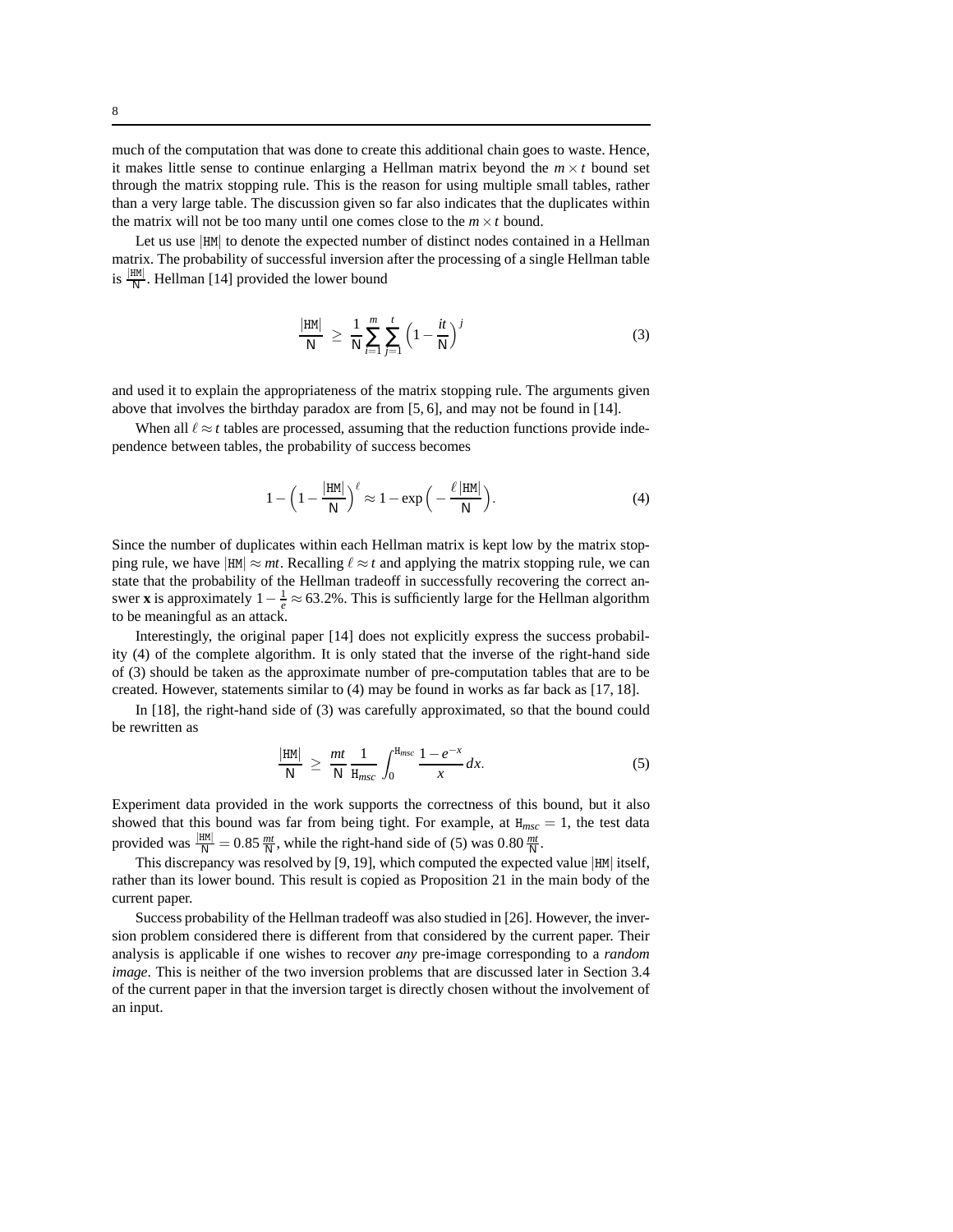# *2.3.5 Cost of resolving alarms*

An upper bound for the number of false alarms per table was given as  $\frac{H_{msc}}{2}$  in [14]. This was combined with the fact that resolving each alarm requires at most *t* iterations to argue that the side effects of false alarms on the online time complexity was limited.

A much better bound on the effects of false alarms is given in [18] as

$$
(\text{cost of resolving alarms for all tables}) \le \frac{H_{msc}}{6} \ell t. \tag{6}
$$

Almost the same content reappears in [15], expressed in the form

(expected cost of resolving alarms per table) = 
$$
\frac{H_{msc}}{6}t
$$
. (7)

The proofs given by the two paper for the above two statements are essentially identical.

## *2.3.6 Tradeoff curve*

We have  $\ell \approx t$  tables, each containing *m* entries, so that the total storage size is  $M = m\ell \approx mt$ . Disregarding the time taken to treat false alarms, it takes *t* iterations of the one-way function to process each of the  $\ell \approx t$  tables, so the online time complexity is at most  $T \approx t \ell \approx t^2$ . Applying the matrix stopping rule to *T* and *M*, one can arrive at the *trade-off curve*

$$
TM^2 \approx N^2 \tag{8}
$$

for the Hellman tradeoff.

Conversely, suppose that certain values *T* and *M* satisfy the trade-off curve (8). Then the parameters  $t = \sqrt{T}$  and  $m = M/\sqrt{T}$  satisfy the matrix stopping rule. When the Hellman tradeoff is implemented with these  $t$ ,  $m$ , and  $l \approx t$ , it will require storage  $M$  and run in online time *T*.

The tradeoff curve (8) did not appear in the original publication [14]. The above presentation has been adopted from [5, 6].

#### 2.4 DP tradeoff

The distinguished point method, which we shall simply refer to as the *DP tradeoff*, is a simple modification of the Hellman tradeoff. Introduction of the DP technique is attributed to Rivest in the book [10], but no corresponding publication can be found. The *perfect table* version of the DP tradeoff was first studied in [7, 8] and this was followed by some further analyses in [1, 25, 29], but literature analyzing the non-perfect DP tradeoffs, which we deal with in this work, is hard to find.

## *2.4.1 Parameter setup*

As in the Hellman tradeoff, one fixes positive integers *m* and *t* satisfying the matrix stopping rule  $mt^2 \approx N$ . Reduction functions  $R_k : \mathcal{N} \to \mathcal{N}$  are chosen and colored iterating functions  $F_k = R_k \circ F$  are defined as before. Our work will use the notation  $mt^2 = D_{\text{msc}}N$  with a *matrix stopping constant*  $D_{\text{mse}} = \Theta(1)$ . As in the Hellman tradeoff,  $\ell = \Theta(t)$  will be the number of tables. The parameters are always assumed to be reasonable in the sense that  $1 \ll m, t \ll N$ .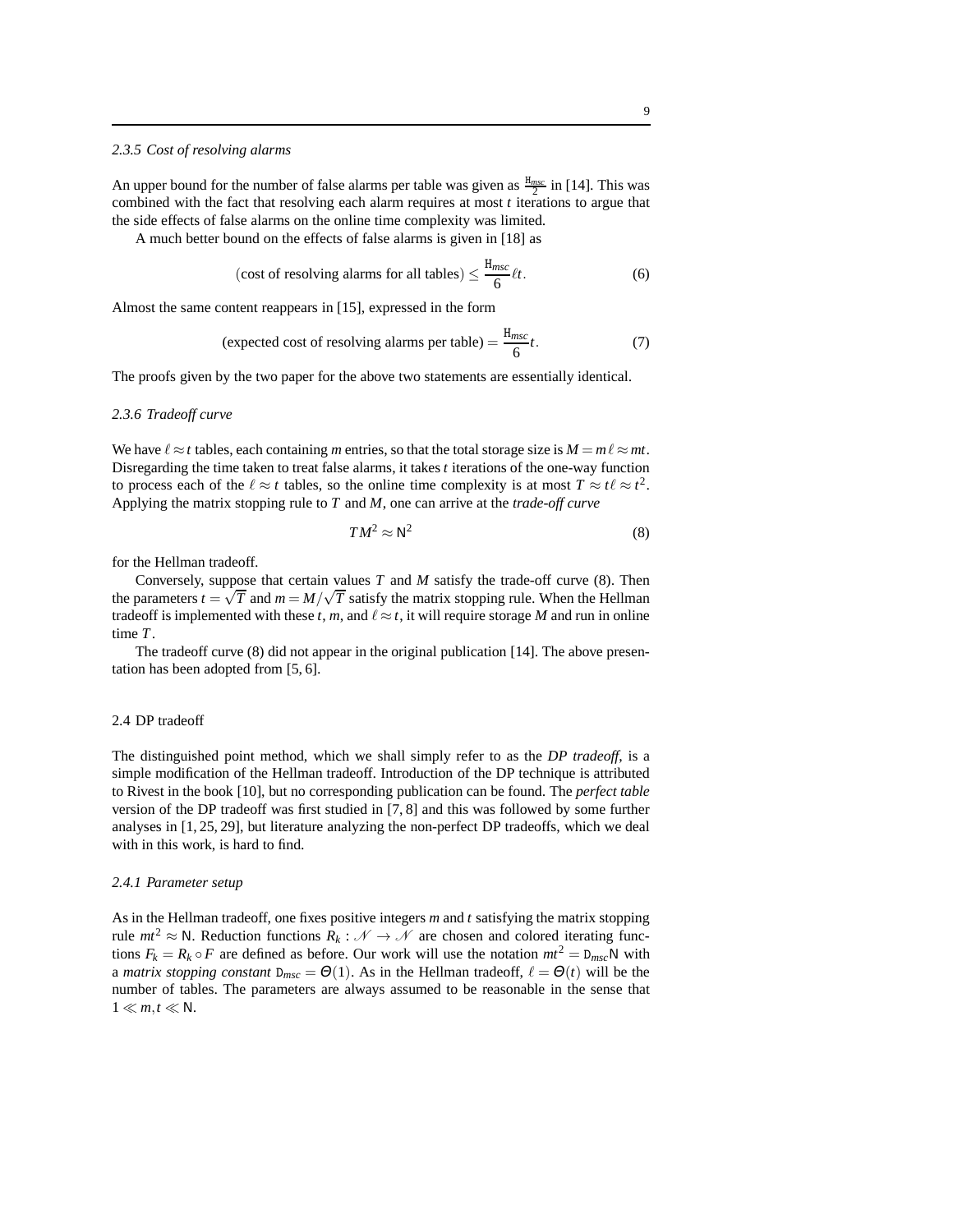One fixes a property which is satisfied by a random element of  $\mathcal N$  with probability  $\frac{1}{t}$ . This *distinguishing property* should be very easy to check. For example, suppose that *t* and N are powers of 2 and that the set  $\mathcal N$  consists of non-negative integers less than N. Then, one usually defines an element of  $\mathcal N$  to be a *distinguished point*, or a DP, if the first logt bits of its binary representation are zero.

## *2.4.2 Pre-computation phase*

Rather than fixing the length of each pre-computation chain to *t*, the pre-computation iterations  $\mathbf{x}_{i,j}^k = F_k(\mathbf{x}_{i,j-1}^k)$  are continued until the current chain end  $\mathbf{x}_{i,j}^k$  is found to be a DP. The resulting *m* pre-computation chains will be of varying lengths, but their average length will be *t*. As in the Hellman tradeoff, the *m* starting point and ending point pairs are stored as a *DP table* and  $\ell$  tables are constructed, each corresponding to a different color  $1 \leq k \leq \ell$ .

Any chain computed through iterative applications of a single  $F_k$  that ends at a DP is a *DP chain*. The collection of all pre-computed DP chains associated with one DP table is referred to as a *DP matrix*, even though the collection can no longer be visualized as a rectangular shaped matrix.

# *2.4.3 Online phase*

Given the inversion target  $y = F(x)$ , the online phase of the DP tradeoff proceeds quite similarly to the Hellman tradeoff online phase. However, since only DPs can be found among the ending points, table lookups are done only when the iteratively computed  $y_j^k$  is found to be a DP. Since no pre-computation chain contains a DP in the middle part of the chain, the online chain iterations for any single DP table is terminated at its first DP occurrence.

Resolving alarms is slightly tricky with the DP tradeoffs. Because the length of each pre-computation chain is not known, one regenerates the pre-computation chain until either  $\mathbf{y}_1^k$  is reached or a DP, which sits at the end of the pre-computation chain, is reached. One can store the length of each pre-computation chain in the DP table [7, 8] to remove this problem, but this has the side effect of increasing the pre-computation table size, and is not considered in the current work. If multiple ending points match the current end of the online chain, all corresponding pre-computation chains need to be regenerated.

#### *2.4.4 Preliminary analysis*

The success probability (4) is also valid for the DP tradeoff, when  $|HM|$  is replaced with the number of distinct entries in a DP matrix. Since the average length of the pre-computed DP chains is *t*, each DP matrix covers approximately *mt* points and the previous rough approximation  $1 - \frac{1}{e}$  for the success rate remains valid for the DP tradeoffs. The online chain is likely to reach a DP in approximately  $t$  iterations, so that the number of online iterations is  $T \approx \ell t \approx t^2$ , when the efforts made to resolve alarms are ignored. Combining this with the pre-computation table size, which is  $M = \ell m \approx m t$ , we find that the tradeoff curve (8) is also valid for the DP tradeoff.

#### *2.4.5 Chain length bound*

In practice, a chain may fall into a loop that does not contain a DP and never reach a DP. Hence, any implementation of the DP tradeoff sets a chain length bound [7, 8], which we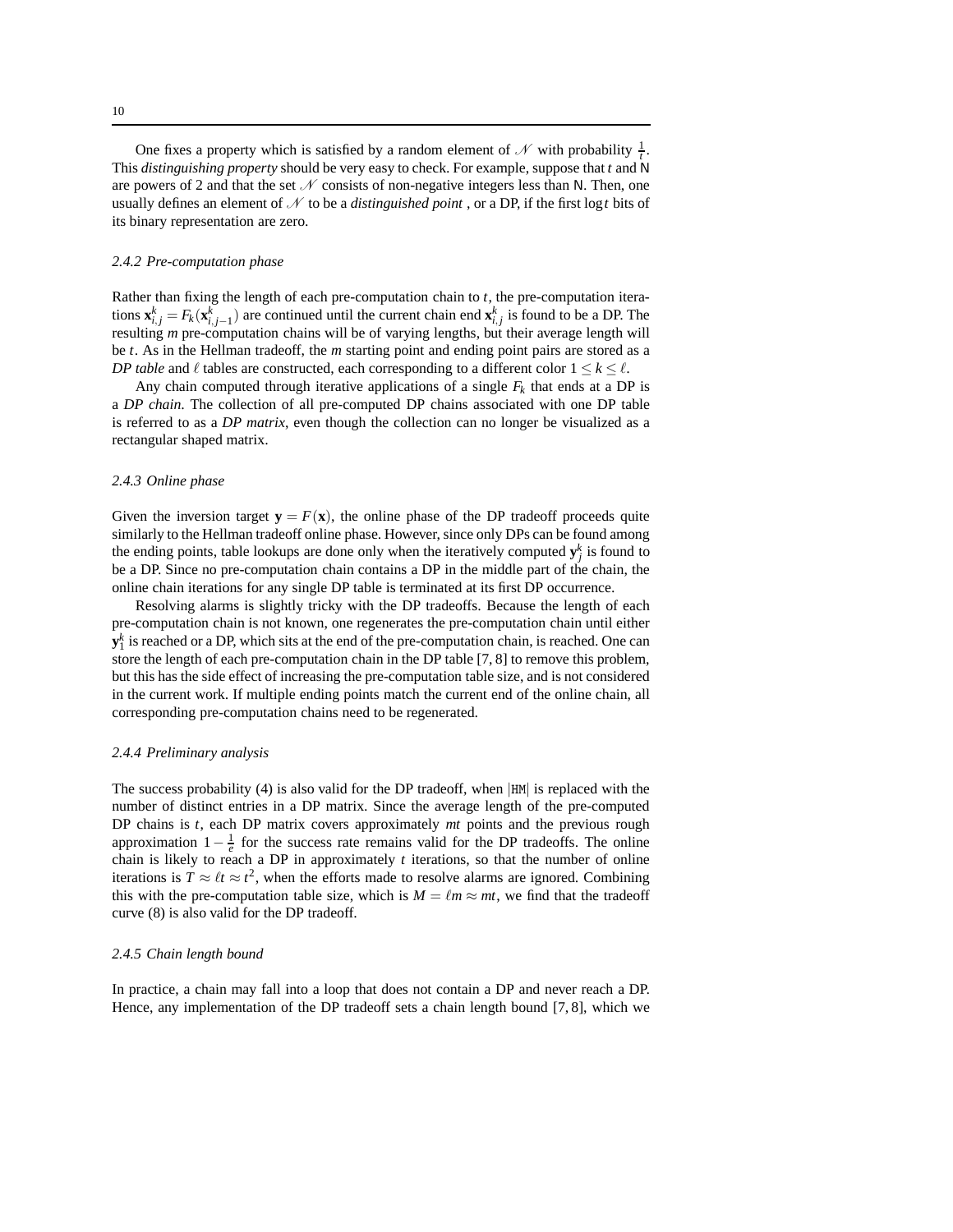denote by  $\hat{t}$ , and any chain that fails to reach a DP within this bound, during either the precomputation phase or the online phase, is discarded. The pre-computation phase of a DP tradeoff must generate additional chains to fill in the discarded chains.

Even though some of our results are stated in a way that displays its dependence on  $\hat{t}$ , we are mainly interested in the case where  $\hat{t}$  is sufficiently larger than  $t$ . The number of discarded chains is minimized by such a choice and most of the pre-computation is put to good use. Since pre-computation cost is the main barrier to any large scale implementation of the tradeoff technique, such a choice is natural in practice.

If a chain is generated with the random function, the probability for it to become a DP chain within the chain length bound  $\hat{t}$  is

$$
1 - \left(1 - \frac{1}{t}\right)^{\hat{t}} \approx 1 - e^{-\hat{t}/t}.\tag{9}
$$

This easy statement may be found in [7].

## 2.5 Rainbow tradeoff

The rainbow table method was introduced by Oechslin [24]. From this point on, we will refer to the rainbow table method simply as the *rainbow tradeoff*.

#### *2.5.1 Parameter setup*

One starts with positive integers *m* and *t* satisfying the matrix stopping rule  $mt \approx N$ . Notice that this equation is different from the matrix stopping rules for the previous two algorithms. In this work, we use the notation  $mt = R_{msc}N$  with the *matrix stopping constant*  $R_{msc} = \Theta(1)$ . Unlike the previous two algorithms, a small number of tables  $\ell = \Theta(1)$  is used with the rainbow tradeoff. The parameters are always assumed to be reasonable in the sense that  $1 \ll m, t \ll N$ . Reduction functions  $R_j^k$ :  $\mathcal{N} \to \mathcal{N}$  are fixed as before, but these have double indices that are made to run over  $j = 1, \ldots, t$  and  $k = 1, \ldots, \ell$ . The doubly colored iterating functions are defined through  $F_{j,k} = R_j^k \circ F$ .

## *2.5.2 Pre-computation phase*

Instead of using a single reduction function for each table, *t* different reduction functions are sequentially applied to create a *pre-computation chain* of length *t*. Each *pre-computation table* stores the information from *m* chains. More explicitly, the *i*-th pre-computation chain for the *k*-th rainbow table takes the form

$$
\mathbf{sp}_i^k = \mathbf{x}_{i,0}^k \xrightarrow{F_{1,k}} \mathbf{x}_{i,1}^k \xrightarrow{F_{2,k}} \mathbf{x}_{i,2}^k \xrightarrow{F_{3,k}} \cdots \cdots \xrightarrow{F_{t-1,k}} \mathbf{x}_{1,t-1}^k \xrightarrow{F_{t,k}} \mathbf{x}_{i,t}^k = \mathbf{ep}_i^k,
$$

where  $1 \le i \le m$  and  $1 \le k \le \ell$ . Each of these is a *rainbow chain*.

The complete set of *m* chains for any fixed *k* is an  $m \times t$  *rainbow matrix* and the set of pairs  $\{(\mathbf{sp}_i^k, \mathbf{ep}_i^k)\}_i$  is stored as the *k*-th *rainbow table* after being sorted on the ending points. Columns of a rainbow matrix are numbered from the 0-th, containing the starting points, to the *t*-th, containing the ending points.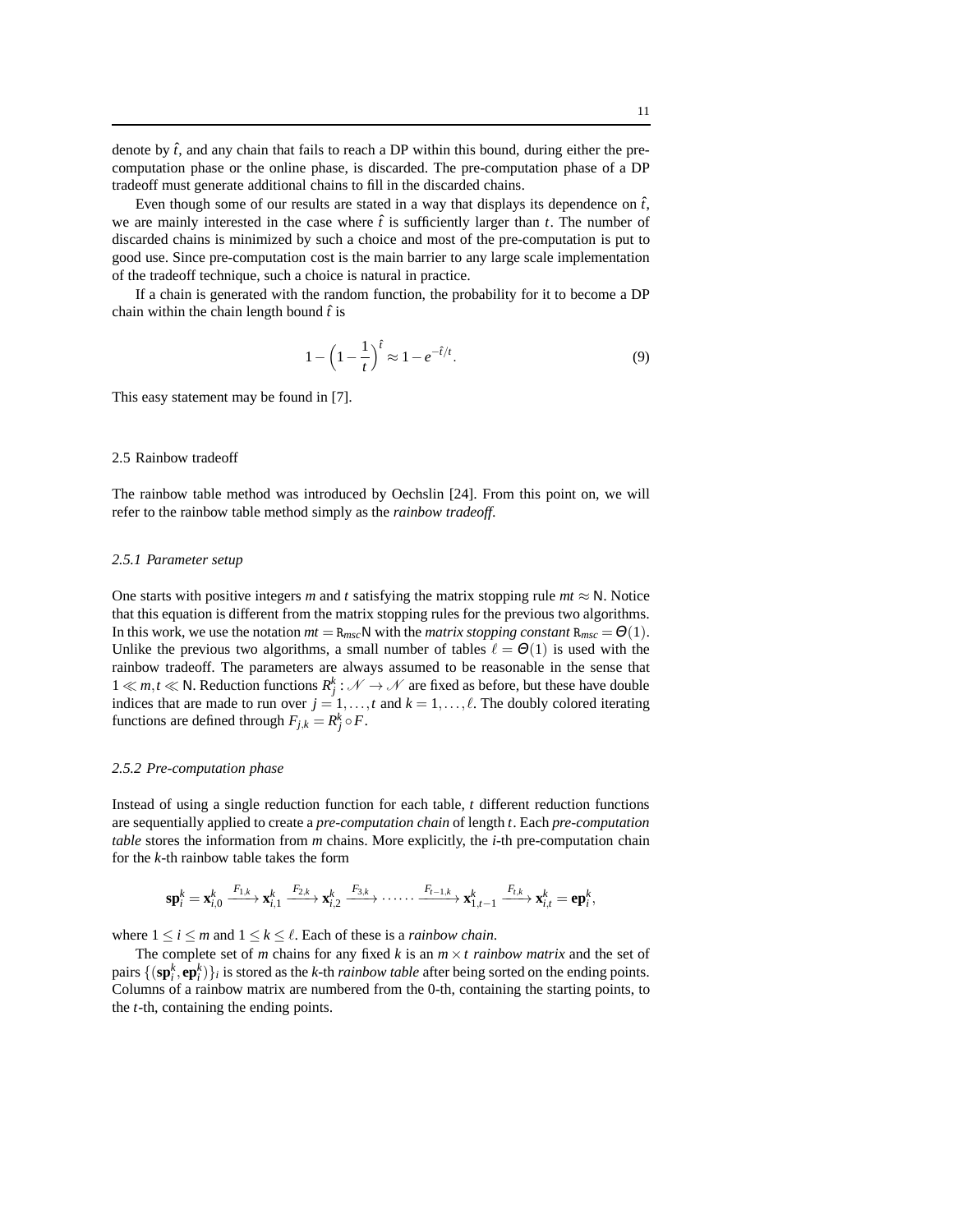# *2.5.3 Online phase*

Let the inversion target  $\mathbf{y} = F(\mathbf{x})$  be given for the online phase. For each  $j = 1, \ldots, t$  and  $k = 1, \ldots, \ell$ , we compute the *j*-th online chain for the *k*-th table

$$
(\mathbf{x} \xrightarrow{F_{t-j+1,k}}) \mathbf{y}_{t-j+1}^{k,j} \xrightarrow{F_{t-j+2,k}} \mathbf{y}_{t-j+2}^{k,j} \xrightarrow{F_{t-j+3,k}} \cdots \cdots \xrightarrow{F_{t-1,k}} \mathbf{y}_{t-1}^{k,j} \xrightarrow{F_{t,k}} \mathbf{y}_{t}^{k,j},
$$

through iterative computation, starting from the point  $\mathbf{y}_{t-j+1}^{k,j} = R_{t-j+1}^k(\mathbf{y}) = F_{t-j+1,k}(\mathbf{x})$ . After each chain computation, the chain end  $y_t^{k,j}$  is searched for among the ending points of the *k*-th rainbow table. The absence of a collision indicates that the correct answer **x** does not belong to the  $(t - j)$ -th column of the rainbow matrix. The appropriate pre-computation chain is regenerated whenever a collision is found. Many of these regenerations will lead to the announcement of a *false alarm*.

The order of incrementing the double indices during the online phase requires clarification. One should take the chain length *j*-index to be the outer loop and the table number *k*-index to be the inner loop. In other words, for any index *j*, one computes the *j*-th online chains for all  $\ell$  tables, before computing any of the  $(j+1)$ -th online chains. This is referred to as the parallel processing of rainbow tables. The opposite nesting of the loops is called the sequential processing of tables. As was already noted in [24], the parallel approach is more efficient in terms of the expected number of one-way function invocations. Parallel processing of tables is more commonly considered and this is the approach we assume throughout this work.

## *2.5.4 Success probability*

In [24], one can find the success probability of a rainbow tradeoff that uses a single table written as

$$
1 - \prod_{j=0}^{t-1} \left( 1 - \frac{m_j}{N} \right),\tag{10}
$$

where  $m_0 = m$  and  $m_i$  are recursively computed through (2). However, this was not simplified into a closed form formula there.

While studying the perfect table version of the rainbow tradeoff, the work [1] restricts to the  $m = N$  case and gives the approximation

$$
\prod_{j=t-i}^{t-1} \left( 1 - \frac{m_j}{N} \right) \approx \frac{t - i}{t} \frac{t - i + 1}{t + 1}.
$$
 (11)

Notice that the range of indices in the left-hand side product is shorter than that appearing in (10). The left-hand side product of *i* terms expresses the probability for the first *i* online chain computations for a single table (non-perfect) rainbow tradeoff to fail in returning the correct answer **x**. This expression is valid for any *m*, even though the right-hand side approximation is appropriate only for  $m = N$ .

After almost repeating the computations done by [1], the work [15] obtains a generalization of (11) that is valid for any *m*. The result is restated as Lemma 28 in the main body of this paper. Neither (11) nor Lemma 28 were explicitly stated as separate results in the referenced papers, but they can be inferred from parts of their proofs.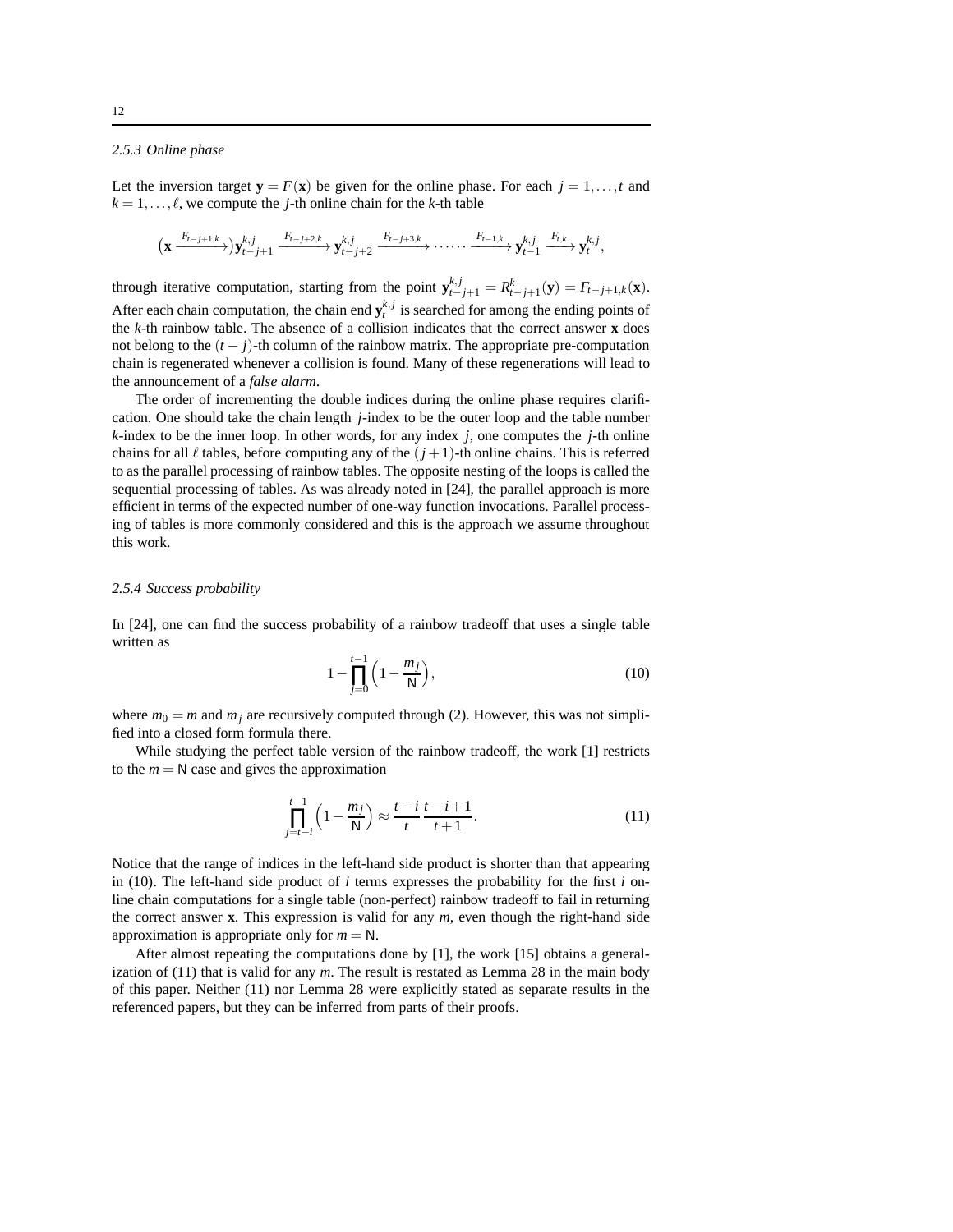#### *2.5.5 Preliminary analysis*

A collision of points from two rainbow chains will result in merging chains only if the collision occurred at a matching color index. When a new rainbow chain is added to an existing  $m \times t$  rainbow matrix that contains no collisions within each column, the probability of not experiencing a merge can be expressed as  $(1 - \frac{m}{N})^t \approx e^{-\frac{m t}{N}}$ . Hence, the matrix stopping rule  $mt \approx N$  is the correct boundary at which collisions among pre-computation chains start to become problematic.

Let us assume the use of a single table for the rest of this rough analysis. Ignoring collisions within each rainbow matrix column, the success probability (10) may roughly be approximated as  $1 - \left(1 - \frac{m}{N}\right)^t \approx 1 - e^{-\frac{mt}{N}} \approx 1 - \frac{1}{e}$ . This is equal to what we saw during the rough analyses for both Hellman and DP tradeoffs.

Notice that the computations for the *j*-th online chain cannot reuse any of the information computed for previous online chains. Hence, the number of one-way function iterations required for the computation of all online chains is  $T = 0 + 1 + \cdots + (t - 1) \approx \frac{t^2}{2}$  $\frac{12}{2}$ . The storage size for the single rainbow table is  $M = m$ . Recalling the matrix stopping rule  $mt \approx N$ , the tradeoff curve can be written as

$$
TM^2 \approx \frac{1}{2}N^2. \tag{12}
$$

The above time complexity analysis appears in [24], from which the tradeoff curve directly follows.

## *2.5.6 Further analysis*

The preliminary analysis given above corresponds to the worst case where the complete table is processed. In practice, the online phase is likely to terminate before computing the *t*-th online chain. On the other hand, the cost of resolving alarms has been ignored. Hence, the rough analysis does not give the true worst case complexity.

The work [15] provides an accurate analysis of the time complexity for rainbow tradeoffs. The expected number of one-way function iterations required to process a single rainbow table was expressed as an explicit rational function of R*msc* times *t* 2 . Similar result for the additional number of one-way function iterations required to process alarms was also stated. However, the results were restricted to the single table case. We do not state their results here, but their results are reobtained if we substitute  $\ell = 1$  into (22), appearing in the main body of this paper.

# 2.6 Perfect table tradeoffs

The main objective of introducing the DP technique was to reduce the number of table lookups that occur in the Hellman tradeoff. However, it was soon noticed that DPs allow easy detection of merging chains. During the pre-computation phase of a *perfect table* version of the DP tradeoff [7, 8], one removes chain collisions by keeping only the longest of the merging chains. Chains are additionally generated until *m* non-merging DP chains have been collected. The resulting perfect DP matrix contains no overlapping points. The online phase of the perfect DP tradeoff is identical to the non-perfect version. The work [7] gives credit to the unpublished work [27] for independently introducing the same algorithm.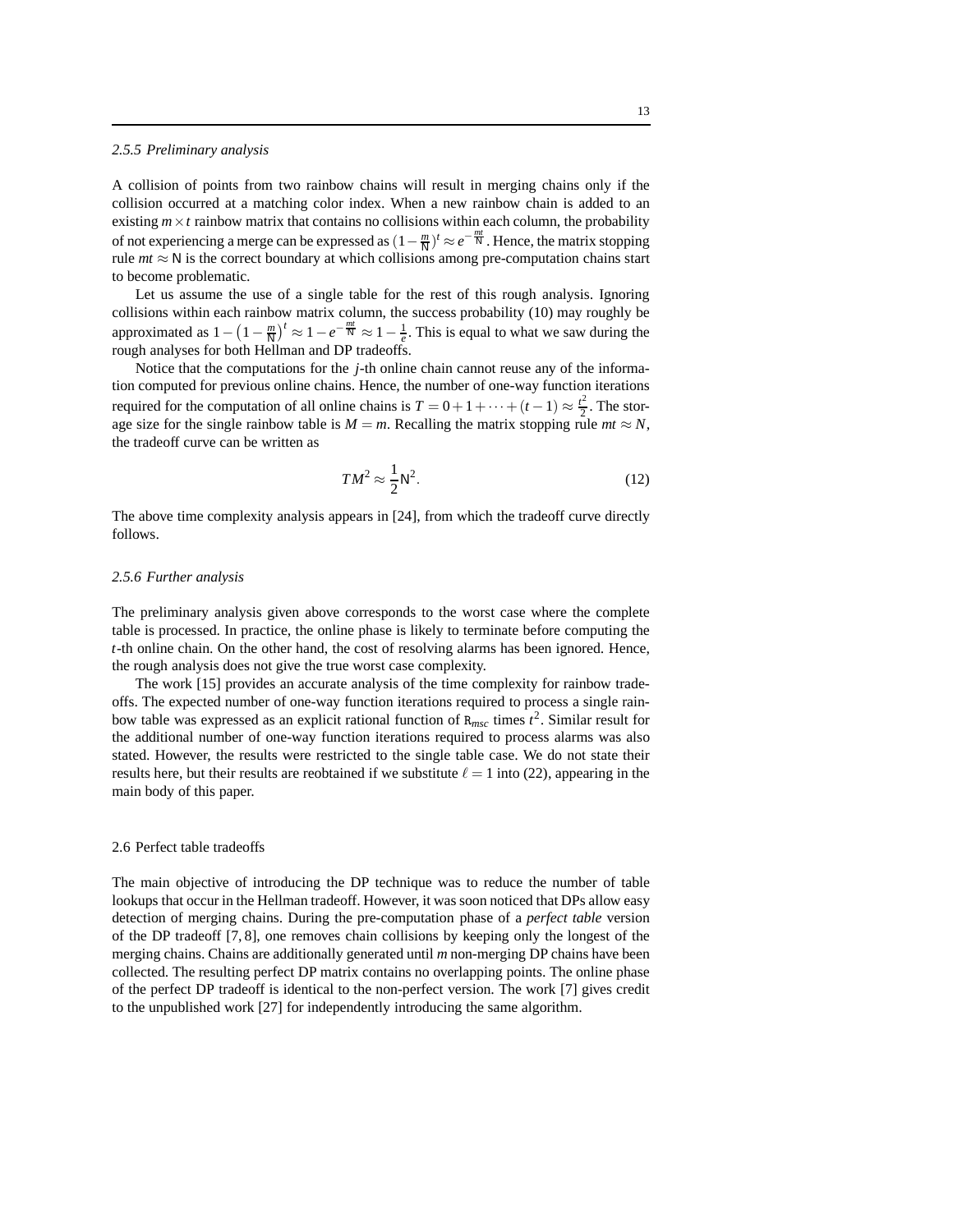Detection of merging chains is also easily done with the rainbow tradeoff. The *perfect table* version of the rainbow tradeoff [24] stores information for just one chain from each set of merging chains. Unlike the DP case, a perfect rainbow matrix may contain overlapping points if they belong to different columns.

The perfect table version of the Hellman tradeoff refers to the case where the Hellman matrix contains no overlapping points. Some discussions may be found in [1, 26]. However, generating a perfect Hellman table is costly and its use is not considered to be practical.

Since there are less or no overlaps in a perfect table, these provide better coverage of the search space than their corresponding non-perfect versions for the same amount of storage. Hence, perfect tradeoffs are likely to be more efficient than the non-perfect tradeoffs. However, this gain in tradeoff efficiency is paid for with the pre-computation that was wasted in generating the discarded chains.

The extra pre-computation required for the use of perfect tradeoffs may not seem to be of importance. However, the pre-computation cost can be critical when implementing tradeoffs at the limit of one's resources. Consider a large scale implementation for which the pre-computation may take several months on a large cluster of computers. In such a situation, extending the pre-computation period by another few month or doubling the number of computers allocated to the pre-computation task will not be a viable option, even if it promised a significant advantage in the online tradeoff efficiency.

Even though there are analyses of perfect tradeoffs [1, 7, 8, 15, 24, 29], dealing with them at the accuracy level aimed for by the current paper is considerably more complicated than the non-perfect tradeoffs. This is especially true with the perfect DP tradeoffs. In view of relative practicality and theoretic accessibility, we deal only with the non-perfect versions of tradeoff algorithms in this work. Inclusion of the perfect tradeoffs into the comparison results obtained in this paper is left as a subject for future study.

#### 2.7 Storage optimization

The storage size *M* appearing in the tradeoff curves (8) and (12) refers to the total number of starting point and ending point pairs that need to be stored in the tradeoff tables. In practice, it is important to know the physical size, or the number of bits, required for the table. Each starting point and ending point pair can surely be stored in 2logN bits, but there are techniques that allow more efficient use of storage.

Below, we assume a suitable method of enumerating the elements of  $\mathcal N$  has been fixed and treat elements of  $\mathcal N$  as log N-bit integers. This enumeration is trivial when  $\mathcal N$  is the set of all bit strings of certain length, but may require a small amount of work when  $\mathcal N$  is given as the set of passwords satisfying certain complicated linguistic structures.

#### *2.7.1 Consecutive starting points*

The first storage reduction technique we review is the use of starting points that require less storage. The work [6] does this while implementing an attack on a specific system and [7] mentions this as a well-known trick without giving any reference. A clear understanding of the random functions shows that the starting points may be chosen in any manner, as long as it has no relation to the graph structure of the specific one-way function under attack.

A practical method of choosing starting points is to use consecutive integers [1]. The integers 0 through *m*−1 will work for any (non-perfect) table. Inter-table collisions among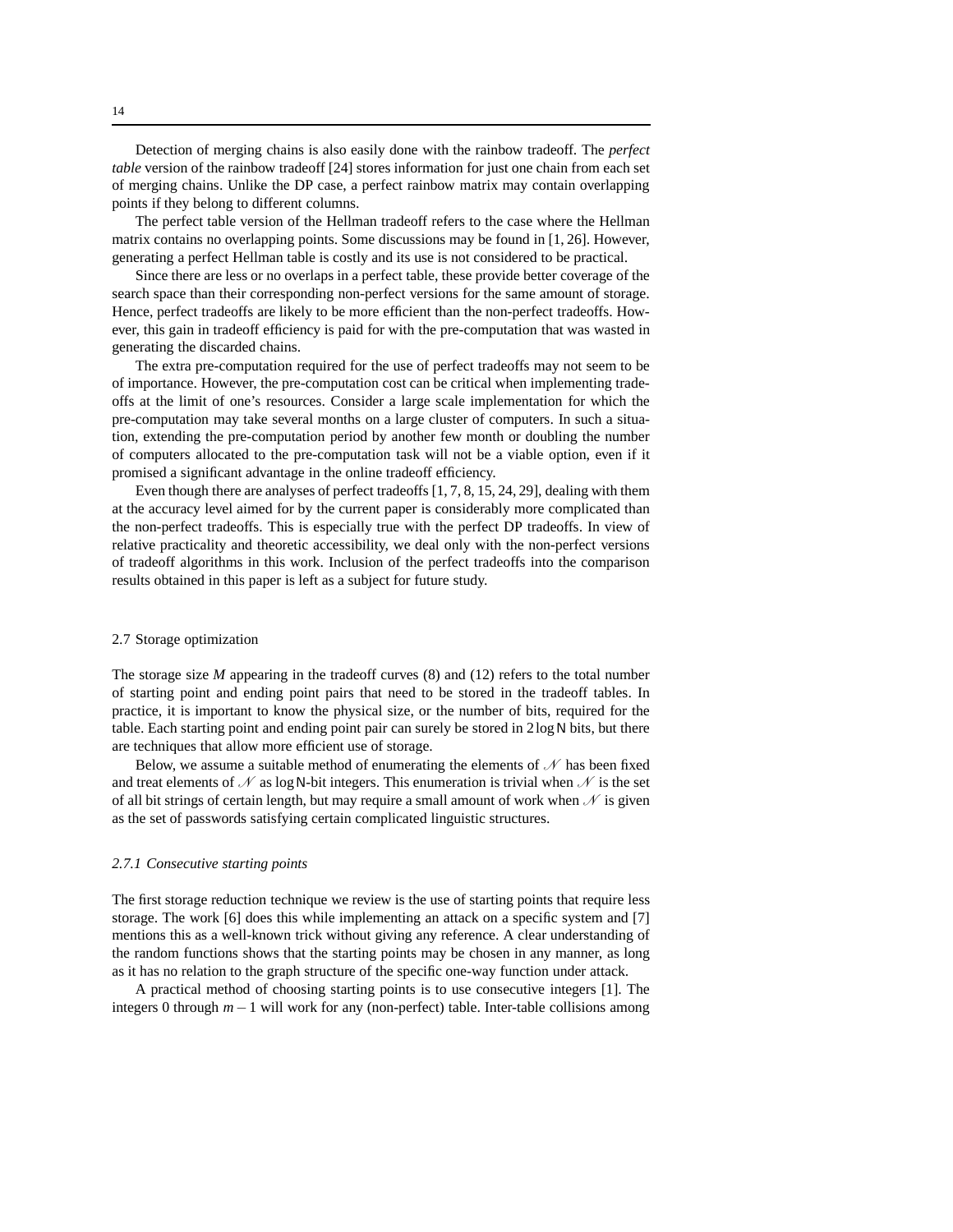| 11101001 | 101001       |
|----------|--------------|
| 11001010 | 001010       |
| 10111001 | 111001       |
| 01101110 | 101110       |
| 01011100 | 011100       |
| 01010101 | 010101<br>10 |
| 00101100 | 101100<br>01 |
| 00010110 | 010110<br>OΟ |
|          |              |

**Fig. 1** Index table technique (The sorted list on the left-hand side is transformed to the right-hand side list, which contains two less bits per entry.)

the starting points can be removed by concatenating the table index to the consecutive integers [4]. Note that the table index need only be recorded once for each table. However, the effect of joining table numbers is almost nonexistent on even the second columns of the pre-computation matrices, so this detail is not very important. In any case, the starting points can be stored in  $\log m$  bits, rather than  $\log N$  bits.

The experiment provided by Hellman [14], supporting the arguments concerning the success probability, was executed with starting points set to small numbers, rather than random points. However, it is not clear if this was intended to reduce the storage size.

## *2.7.2 Taking advantage of the DP definition*

In the case of DP tradeoffs, any information that can be recovered from the definition of a distinguished point may be removed from the ending point before storage. For example, if a prefix consisting of log*t* zero bits defines a DP, the log*t* bits of zeros can be removed from each ending point without any loss of information. This method was actively used in [6] and clearly stated in [29], but seems trivial enough to have been widely known before these works.

## *2.7.3 Index table*

The work [6] introduces the *index table* method. This is a degenerate form of a widely known technique called hash tables, which is explained in Appendix D.

To facilitate fast table lookups, the pre-computation tables are usually sorted on the ending points before being written to storage. Let us focus on the  $\{(log m) - \varepsilon\}$  most significant bits of each ending point in the sorted table, where  $\varepsilon$  is any small positive integer. Assuming that the ending points are randomly distributed, for each integer  $0 \le i < \frac{m}{2^{\epsilon}}$ , we can expect to find approximately  $2^{\varepsilon}$  consecutive entries in the sorted table that have the  $\{(\log m) - \varepsilon\}$  bit prefix of the ending point equal to integer *i*. Hence, one can remove  $\{(\log m) - \varepsilon\}$  bits from each ending point and replace it with an index table that points to the starting positions for each *i* value without loosing any information. The number of entries contained in the index table is only  $\frac{m}{2^{\epsilon}}$  and hence the additional storage required by its introduction can be ignored. An example is illustrated by Figure 1.

In practice, the index table could store the number of entries corresponding to each index value rather than the full physical addresses. With such an approach, since only very small number of bits are required to store each count, even the use of  $\varepsilon = 0$  could be considered.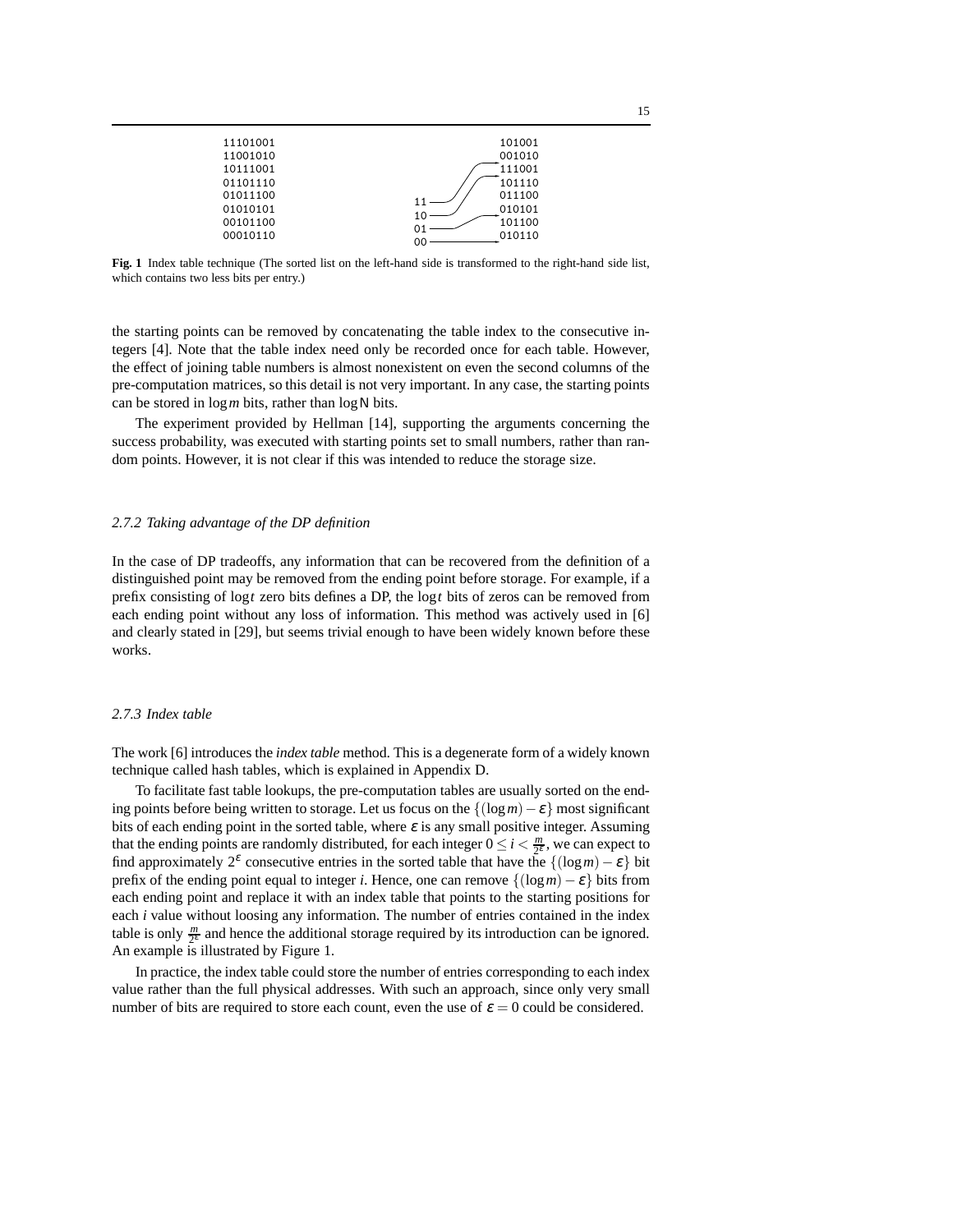#### *2.7.4 Ending point truncation*

The methods described so far reduce the storage size without losing any information concerning each starting point and ending point pair. However, this is not so with the final storage reduction method we describe, which is to simply truncate a part of the ending point before storage.

The truncation of ending points was done in [6] for a specific tradeoff implementation, where it was simply stated that the number of bits they allocate is sufficient for identification purposes. In [4]<sup>1</sup>, under the assumption that  $m \approx N^{\frac{1}{3}}$ , it is claimed that the ending points of a DP table can be *compressed* to slightly more than  $\frac{1}{3} \log N$  bits. It is also claimed that the ending points for the rainbow tradeoff can be compressed to slightly more than  $\frac{2}{3} \log N$  bits. The paper does not provide any justification for these claims.

During the online phase, when a table lookup is required, the object to be searched for in the table is truncated to the same length and compared with the truncated ending points of the table. The table lookups may now falsely return a match even when a merge between the online chain and a pre-computation chain did not happen. Still, since we were already expecting false alarms, no new measure needs to be devised to deal with the new type of false alarms. Aggressive ending point truncation will cause more frequent false alarms, hence the degree of truncation should be carefully controlled.

The word truncation may give the impression that such a method is applicable only when the space  $\mathcal N$  consists of bit strings. On spaces that look different, any surjective map that is pre-image uniform, in the sense that the number of pre-images for each element in the range is identical, can serve as the truncation operation. In practice, password hashes are usually bit strings and one does not apply the reduction function at the end of a chain, so truncations can easily be done.

## 2.8 Parameter optimization

Choosing the parameters  $m$ ,  $t$ , and  $\ell$  for a concrete tradeoff implementation is not an easy task.

The work [18] starts with the assumption that the cost, in dollars, of a tradeoff attack implementation is proportional to the storage size and the number of one-way function computations the online phase machine can perform per unit time. This allows one to consider the lowest possible monetary cost of an attack machine that must succeed with a given probability and finish within a preset real-world time. Expressions giving lower and upper bounds for the optimal cost are presented and parameters  $t$ ,  $m$ , and  $\ell$  that can achieve the optimal cost are also found. The optimal parameters that are stated depend on the relative cost of storage versus one-way function computations at unit speed.

This analysis is one of the few that takes false alarms into account when computing the time complexity of the online phase. However, the analysis relied on the bounds (5) and (6), which are not very tight, and the upper bound for the optimal cost was simply taken to be an approximation for the optimal cost. Also, while defining the optimal cost, the amount of pre-computation was fixed to what is required for a single exhaustive search.

The measure of efficiency used in the current work is different from the monetary cost discussed by [18]. Our interest is in how efficient each tradeoff algorithm is in balancing stor-

<sup>&</sup>lt;sup>1</sup> The paper refers to the Hellman tradeoff, but it seems that the DP tradeoff was implied. Many researchers view the Hellman tradeoff as always incorporating the DP technique.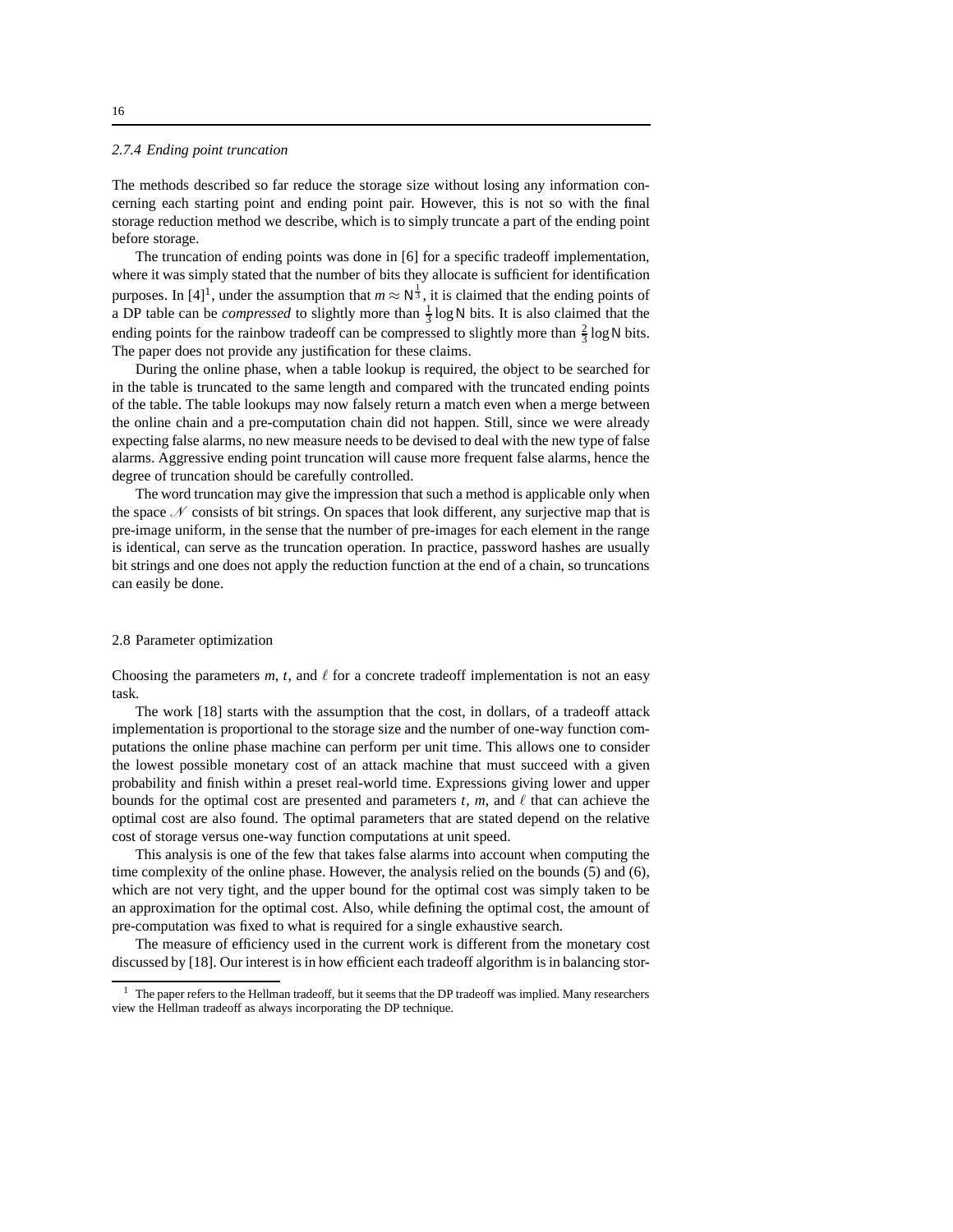age against online time. This balancing ability changes with the amount of pre-computation that is invested and the required success rate. The optimal monetary cost for implementation can easily be computed whenever this balancing ability is accurately fixed.

In [17], an attempt was made to optimize the success probability of Hellman tradeoff, while keeping both the time and storage complexities constant. The gain in success probability was paid for with larger pre-computation.

There are two parts of their argument that introduce inaccuracy into their results. Since they did not have access to a good expression for the time complexity, it was not possible for them to keep the time complexity exactly constant. They had to be satisfied with keeping  $\ell t$ , which is an upper bound for the time complexity in the absence of false alarms, constant. The second point was that they lacked knowledge of the exact success probability and had resorted to using its lower bound given by (5).

The general conclusions of [17] may still be correct, but the details, in particular, the explicit optimal parameters and values, will need to be recomputed with the information given in the current paper. A little more light was shed on the attempt by [24], but the discussion there still relied on rough estimates of time complexity and success probability.

#### 2.9 Comparison of tradeoff algorithms

Let us attempt a comparison of the three tradeoff algorithms we have explained, based on their tradeoff curves that are already available. Both the Hellman and DP tradeoff curves are given by (8) and the rainbow tradeoff curve is given by (12). Considering the case where the same storage *M* is given to the three tradeoff algorithms, the tradeoff curves imply that the rainbow tradeoff will require only half the number of one-way function invocations compared to the other two algorithms during the online phase. In addition to giving an argument that is equivalent to what we have just describe, the work [24] argues heuristically that the rainbow tradeoff is at an advantage over the DP tradeoff concerning false alarm issues.

The claimed efficiency of the rainbow tradeoff over the DP tradeoff is refuted in  $[3, 4]$ <sup>2</sup> with the observation that the number of physical bits required to store each entry of the tradeoff table has been ignored by [24].

Assume the use of typical parameters  $m = t = \ell = N^{\frac{1}{3}}$  for the DP tradeoff. Recalling the contents of Section 2.7, one finds that the starting points for the DP tradeoff can be stored in  $\frac{1}{3}$  log N bits. It is claimed in [4] that the ending points can first be compressed to slightly more than  $\frac{1}{3}$  log N bits and then further compressed to a very small number bits by applying the index table method. Hence each entry of a DP table requires slightly more than  $\frac{1}{3} \log N$ bits to record. In the case of rainbow tradeoffs, one assumes the typical parameters  $m = N^{\frac{2}{3}}$ ,  $t = N^{\frac{1}{3}}$ , and  $\ell = 1$ . Then each starting point requires  $\frac{2}{3}$ log N bits. The ending point is first compressed to  $\frac{2}{3}$  log N bits and then most of this is removed through the index table method.

Accepting the above arguments, we see that each entry of a rainbow table requires twice the number of bits required by an entry of a DP table. When given the same physical amount of storage, the DP tradeoff can store twice as many starting point and ending point pairs. This translates to a gain in online time by a factor of four through the tradeoff curve. In conclusion, the DP tradeoff will run two times faster than the rainbow tradeoff for the same physical amount of storage.

 $2$  It seems the DP tradeoff was implied, even though the paper refers to the Hellman tradeoff.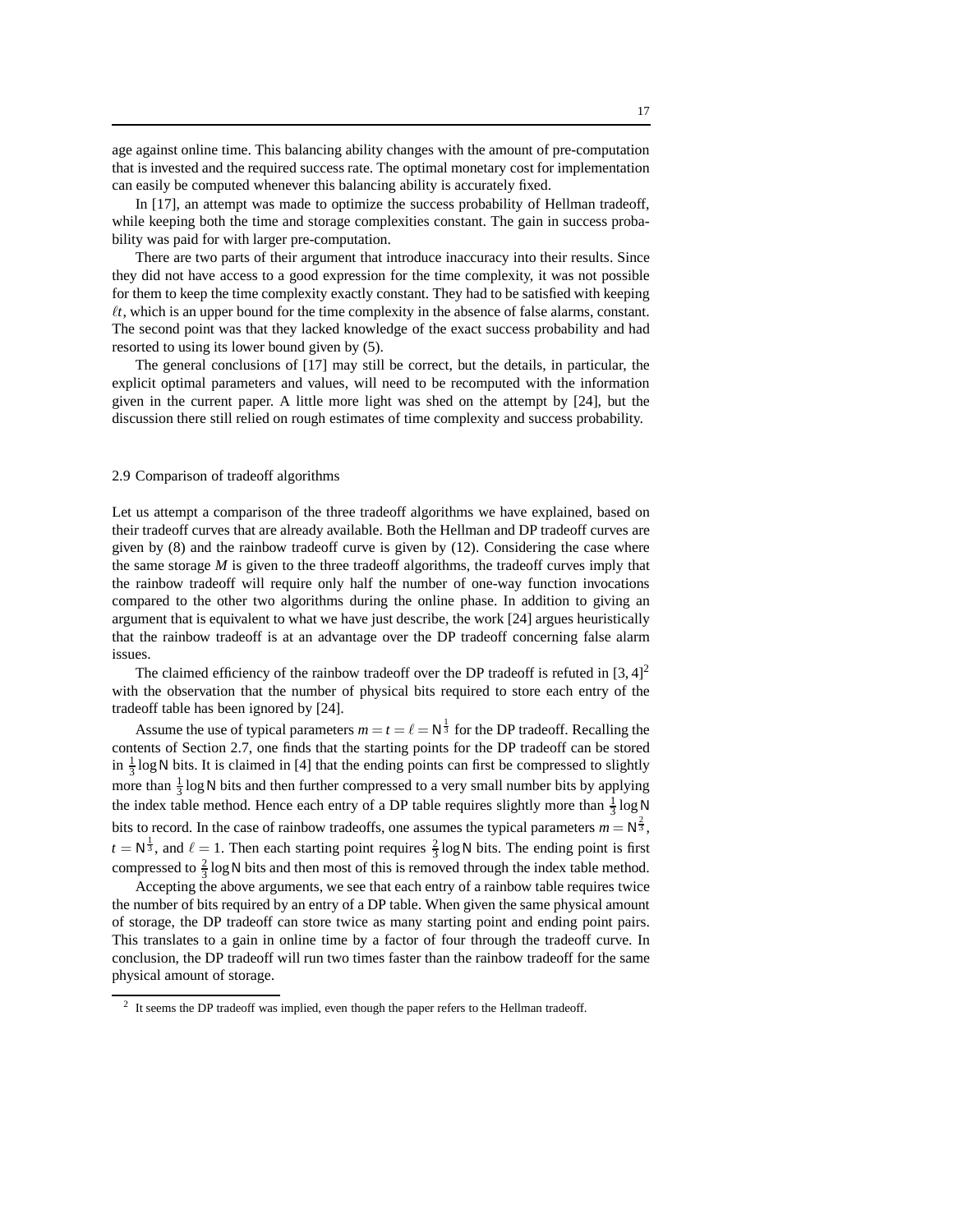The more recent work [1] once again advocates the rainbow tradeoff and tries to explain that the arguments of [4] that we have explained so far are misleading. They emphasize that the advantage of the rainbow tradeoff claimed in [24] was by a factor of *at least* two, rather than just two. This is a reasonable point to make, but their ensuing arguments seem to indicate that they were not aware of the ending point truncation method, which was taken into account in [4]. One could interpret this as showing how uninformative [4] was in treating the ending point truncation method.

As we will verify in this work, the claims of [3, 4] were mostly correct, but there are hidden issues that can overturn their conclusion. The first is that the tradeoff curves given by (8) and (12) are not accurate. Both of these correspond to the worst case where the algorithms are executed to the end without the correct answer being found. In fact, this was the point made by [1], although it was used to support only the rainbow tradeoff. One must also note that the effects of false alarms have been ignored by both tradeoff curves so that neither accurately reflects even the worst case complexity.

The second issue is that the success probabilities of the two algorithms may not be precisely equal at the typical parameters. We have already noted that both algorithms have approximate success probability of  $1 - \frac{1}{e}$  at the typical parameters, but this is an extremely rough estimate, and the running time of a tradeoff algorithm is very sensitive to the required success rate. The controversy explained here are discussed in more detail in Section 8.4, after we have developed the necessary tools.

The comparison claims by [24] and [3, 4] were made using parameters that require precomputation equal to a single exhaustive search. Recent comparison claims that deal with the perfect tables, which we do not treat in this paper, have the tendency to completely ignore the pre-computation cost. Neither approach reflects what can be done in practice. The difficulty of including the pre-computation cost into the comparison of tradeoff algorithms seems to have been one reason why perfect tradeoffs have received more focus recently. They certainly appear more attractive, when pre-computation is ignored.

#### 2.10 Checkpoint

The *checkpoint* [1] technique allows for the resolving of alarms without the regeneration of the pre-computation chain. This technique is applicable to both Hellman and rainbow tradeoffs. Application to the DP tradeoff is also possible but slightly more complicated due to the variations in chain lengths.

A column of the pre-computation matrix is designated as the *checkpoint* before precomputation. After generation of each pre-computation chain, the least significant bit of the chain element that sits at the checkpoint column is appended to the starting point and ending point pair that is to be recorded in the pre-computation table. During the online phase, we proceed as usual until an alarm is encountered. At each collision, the online chain is aligned with the colliding pre-computation chain at the ending points. If the online chain is long enough, the least significant bits of the two points that belong to the checkpoint column are compared. If the two checkpoint bits do not match, the ending point collision must have resulted from a merge of chains, and the collision is declared a false alarm. If the checkpoint bits do match, the pre-computation chain is regenerated as usual to resolve the alarm.

The use of checkpoints filters out some of the efforts spent on pre-computation chain regeneration. One can generalize what has been explained to multiple checkpoint columns, consider other methods of extracting a checkpoint bit, or collect more than one bit of information from each checkpoint column.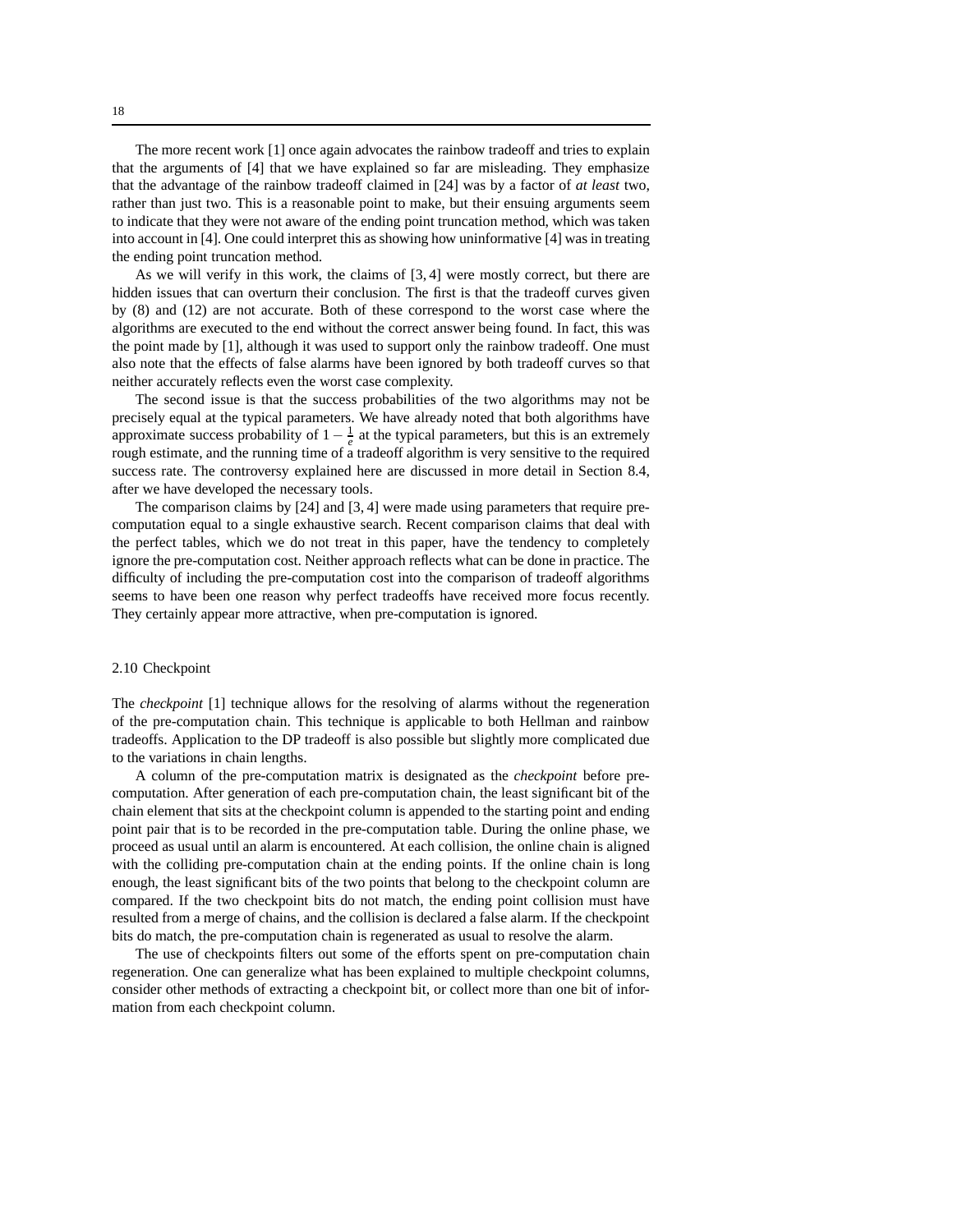An analysis of the effects of checkpoints in reducing online time was given by [1] for the perfect rainbow tables. Analysis for Hellman tradeoffs and single table (non-perfect) rainbow tradeoffs were done in [15]. With a single checkpoint at the optimal position, the Hellman tradeoff online time decreases by  $3.17\%$  at  $H_{msc} = 1$ , and the online time of a single table non-perfect rainbow tradeoff decreases by 5.91% at  $R_{msc} = 1$ . The effects of checkpoints are more visible at higher H*msc* and R*msc* values.

The advantage of checkpoints must be compared with its side effect on the storage size. After the techniques of Section 2.7 have been applied, even a single bit difference in table entry size could translate to a meaningful size ratio change. For example, at 50 bits per table entry, if the increase of single bit per table entry caused by the use of checkpoints was instead allocated to enlarge the number of table entries, the online time would have reduced by  $1 - \left(\frac{50}{51}\right)^2 = 3.88\%$ . This is better than the above mentioned 3.17% reduction effect of checkpoints on the Hellman tradeoff and the 5.91% reduction effect on rainbow tradeoff should be interpreted as achieving only approximately 2.0% extra reduction.

Since the effects of checkpoints are small and selective applications of checkpoints will affect all algorithms in the positive direction, its effect on the final comparison of algorithms will be minimal. On the other hand, consideration of the checkpoint technique would add another layer of complication to our analysis. Hence, the analysis given in the current paper does not consider the use checkpoints. However, we are not claiming that the use of checkpoints should not be considered in practice.

#### **3 Applying Time Memory Tradeoff to Password Hashes**

One usually states the objective of a tradeoff algorithm as the inversion of a one-way function. A closer look reveals that there are two versions of the inversion problem and we will explain how one of these corresponds to the applications of the tradeoff technique to password hash systems. Issues concerning the use of random functions in the theoretic analysis of tradeoff algorithms are also discussed in this section.

In this section, we refer to the one-way function image as the *password hash* and the input as the *password*.

# 3.1 Password hash

Let us briefly explain how the security features of many file formats that rely on passwords for access control work in its very basic form.

The designer of the system chooses and fixes a one-way function *H*. This one-way function is a part of the file format specification and is usually considered to be public. In fact, the one-way function definition can be extracted from the related software even if it was not originally made public. When the owner of a file following this format wants access control to be applied to the file, the user supplies a password **x**. An encryption key is derived from the password, and the main content of the file is replaced by its encryption under this key. Then the image  $y = H(x)$  of the user password, under the one-way function specified for the file format, is added to the file. Finally, any record of the encryption key and the raw password supplied by the user is destroyed.

Later, when authentication is required for file access, the supporting software asks for a password. The one-way function image  $H(\mathbf{x}')$  of the newly supplied password  $\mathbf{x}'$  is computed by the software and is compared with the corresponding information **y** stored within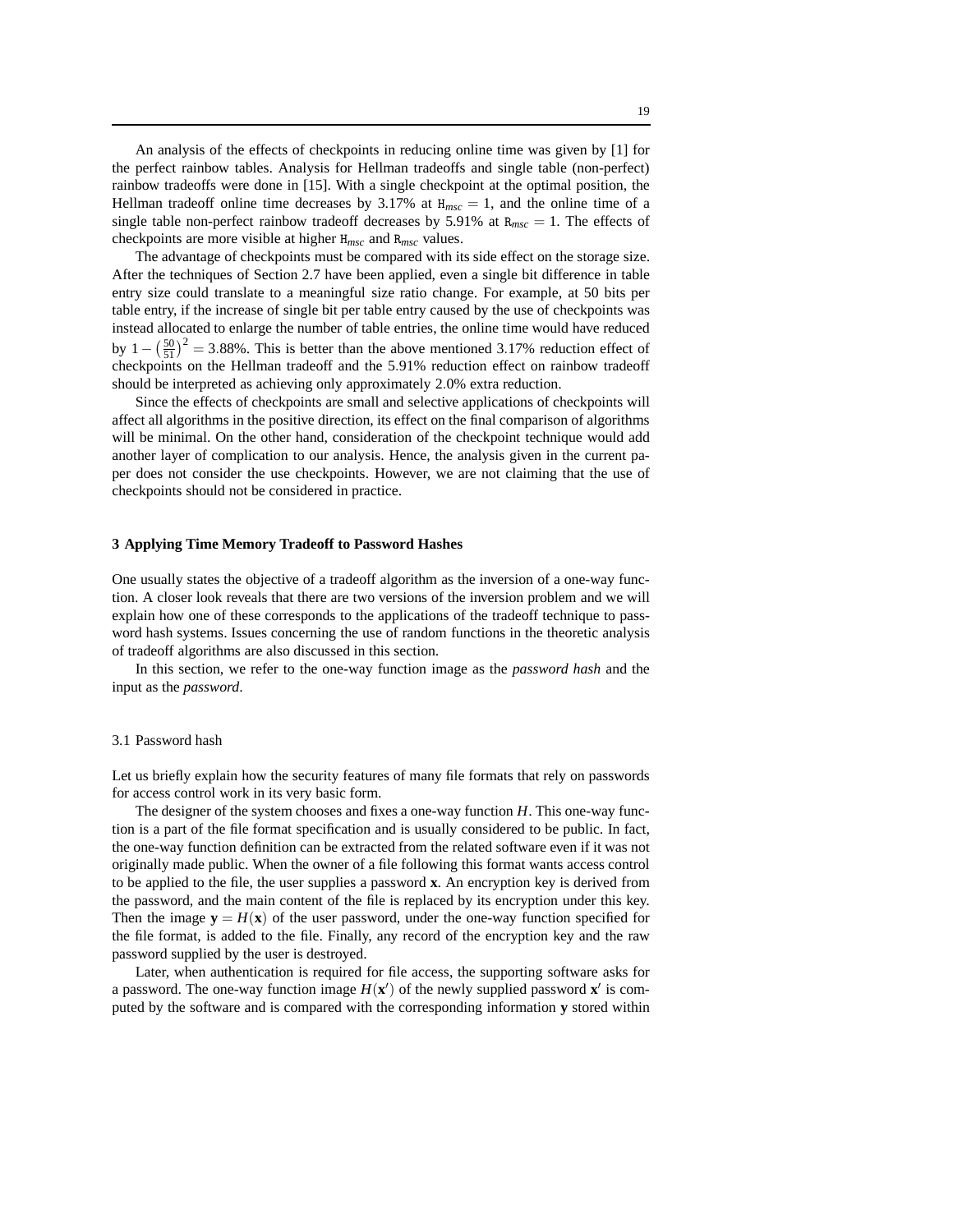the file. If a perfect match  $y = H(x')$  is found, equality  $x = x'$  is assumed, the main body of the file is decrypted using the key derived from the password **x** ′ , and access to the decrypted content is granted. Note that the one-way function image **y** of the correct password is stored within the file without any protection and is accessible to anyone that has obtained the file.

User authentication procedure for computer system logins works in much the same way. At the time of initial user registration to the system, the one-way function image of the password supplied by the user is recorded in a file that is stored within the system. In this case, access to the one-way function images may be harder for the attacker than the above case, but this information is often sent over the network in the clear to a group of computers, so that each of these computers may allow authenticated logins to a user that has registered at a central server.

#### 3.2 Uniqueness of the pre-image to a password hash

Out of theoretic curiosity, we first ask whether a password hash uniquely determines the password. This should seem obvious in any practical usages of the password hash systems.

**Proposition 1** *Let*  $H : \mathcal{P} \to \mathcal{H}$  *be the random function. Given any password*  $\mathbf{x} \in \mathcal{P}$ *, the number of inputs that H maps to the password hash*  $H(\mathbf{x})$  *is expected to be*  $1 + \frac{|\mathcal{P}|-1}{|\mathcal{H}|}$  $\frac{\mathscr{P}|-1}{|\mathscr{H}|}$ .

*Proof* Since *H* is the random function, we can first assign a randomly chosen value of  $H$ to  $H(\mathbf{x})$  and then define all the other function values. The probability for any one of the later assignments to strike  $H(\mathbf{x})$ , which is an explicitly fixed value in  $\mathscr{P}$ , is  $\frac{1}{|\mathscr{H}|}$ . Each later assignment is independent of all other assignments, and we can expect the number of later assignments to  $H(\mathbf{x})$  to be  $\frac{|\mathcal{P}|-1}{|\mathcal{H}|}$ . ⊔

Readers should not misinterpret the above proposition as giving the pre-image size of a random  $y \in \mathcal{H}$  under a random *H*. For the random function *H*, the distribution on  $\mathcal{H}$ produced by  $H(\mathbf{x})$  is the uniform distribution for each fixed  $\mathbf{x} \in \mathcal{P}$ , and every  $\mathbf{y} \in \mathcal{H}$  is expected to have  $\frac{|\mathcal{P}|}{|\mathcal{H}|}$ -many pre-images, rather than  $1 + \frac{|\mathcal{P}| - 1}{|\mathcal{H}|}$  $\frac{\mathcal{P}|-1}{|\mathcal{H}|}$ . This is not in contradiction with the proposition, as the proposition deals with the distribution on  $\mathcal H$  produced from random inputs by the specific *H* that has been constructed, and this is different from the uniform distribution on  $\mathcal{H}$ . Those points of  $\mathcal{H}$  that lie outside  $H(\mathcal{P})$ , for the specifically constructed *H*, do not have any chance of appearing.

One can also ask for the pre-image size of a random password hash  $y \in H(\mathcal{P})$ . Note that this question can only be asked after the random function *H* has fully been constructed. The corresponding answer will depend on the size of  $H(\mathscr{P})$ , but, when  $|\mathscr{P}| = |\mathscr{H}|$ , this should be close to

$$
\frac{|\mathscr{P}|}{E(|H(\mathscr{P})|)} \approx \frac{1}{1-\frac{1}{e}} \approx 1.582.
$$

Once again, this question is not related to the content of the above proposition. It deals with the uniform distribution on  $H(\mathscr{P})$ , which is different from the distribution on  $H(\mathscr{P})$ given by the fully specified *H*. Those points with larger pre-image sets will have a larger probability of appearing than those with smaller pre-image sets.

Consider an application of the tradeoff technique to a blockcipher whose key length is equal to its block length. In such a case, one is working with  $|\mathscr{P}| = |\mathscr{H}|$  and Proposition 1 states that there will be approximately two keys, on average, that map to a given target ciphertext. This is probably larger than what many would have naively expected. Of course,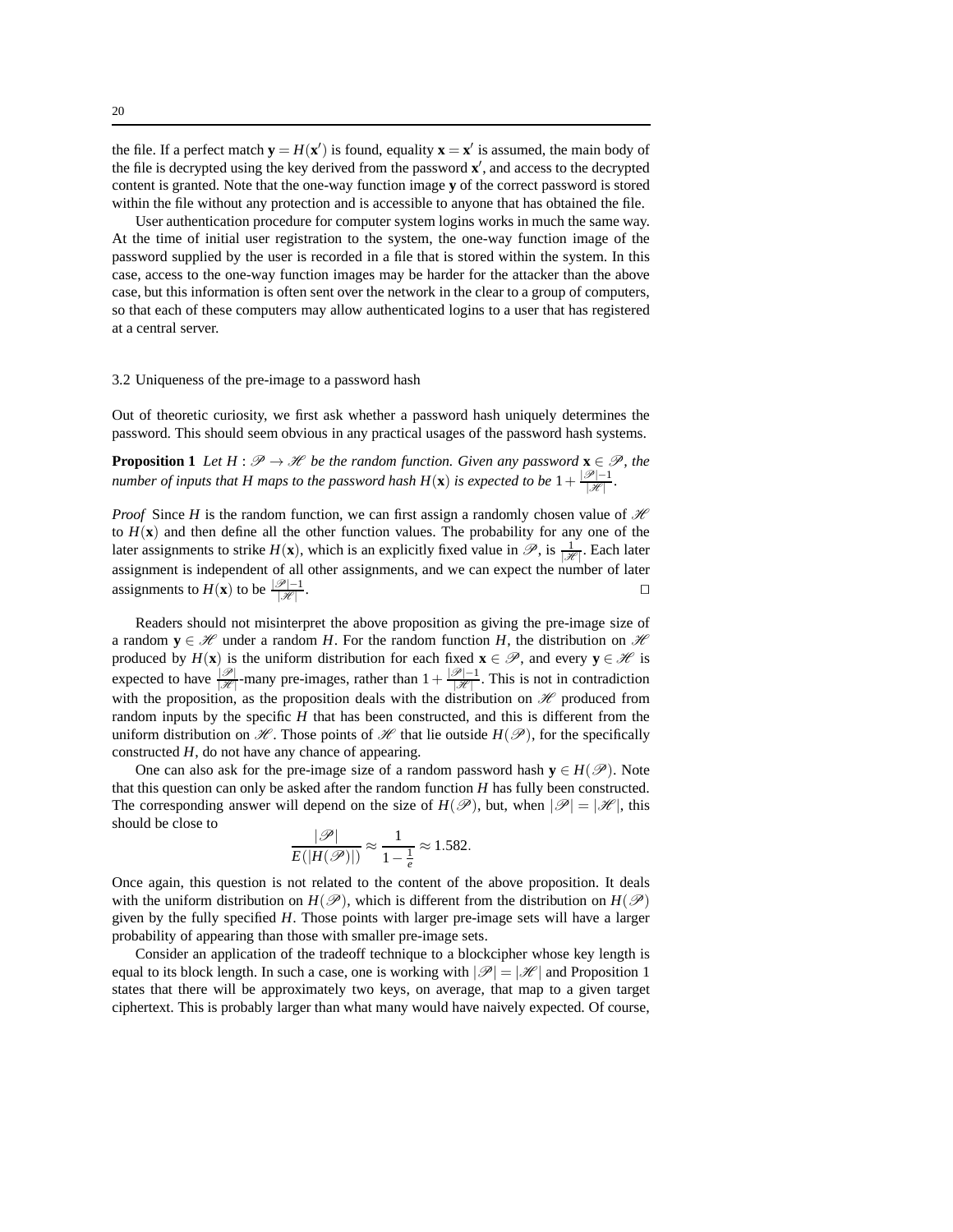in practice, one usually assumes the use of a second ciphertext to almost uniquely identify the key. In fact, if one interprets the key to two-ciphertexts mapping as a new one-way function, then Proposition 1 claims that the key is almost uniquely determined from the two ciphertexts.

Let us next discuss what Proposition 1 implies for systems that rely on passwords for access control. These systems are usually designed so that the space  $\mathcal H$  of potential hash values is significantly larger than the space  $\mathscr P$  of admissible passwords. A typical password hash would be a bit string of at least 128 bits in length and the number of alphanumeric passwords consisting of ten characters is only  $62^{10} \approx 2^{59.5}$ . In such a case, Proposition 1 shows that a password hash  $H(\mathbf{x})$ , produced from a password **x**, will almost always identify **x** uniquely.

Furthermore, in practice, the set of all passwords admissible by the security system is not of much importance. Since human generated passwords are not uniformly distributed within the complete admissible password space, the tradeoff attacker first fixes a manageable subset  $\mathcal{P}' \subset \mathcal{P}$  from the set of all passwords and decides to be satisfied with recovering only those passwords that lie in  $\mathcal{P}'$ . The size of this subset is determined by the computational power that the attacker can allocate to the pre-computation phase and should preferably cover the passwords that are most likely to be used. In fact, it has been shown [22] that human-memorable passwords can be enumerated efficiently. Under such a setting the password hash set  $\mathcal H$  is immensely larger than the set of passwords  $\mathcal P'$  that is being considered and hence the password hash determines the password uniquely.

For the remainder of this paper, we assume that the target system for the application of the tradeoff technique is such that  $|\mathscr{P}| \ll |\mathscr{H}|$ , implying that the password hash uniquely determines the password.

## 3.3 The reduction function

The tradeoff technique requires the one-way function to be iterated. Since the codomain  $H$ of the one-way function  $H: \mathscr{P} \to \mathscr{H}$  is usually larger than the domain  $\mathscr{P}$ , iteration is achieved by utilizing a *reduction function*  $R : \mathcal{H} \to \mathcal{P}$ . One role of the reduction function is to let a password hash be interpreted as another password. As any theoretic treatment of the tradeoff technique assumes  $R \circ H$  to be a random function, let us check whether this is appropriate.

**Proposition 2** Let  $|\mathscr{P}|$  be a divisor of  $|\mathscr{H}|$ , so that  $\frac{|\mathscr{H}|}{|\mathscr{P}|}$  is an integer. Let  $R : \mathscr{H} \to \mathscr{P}$ *be any fixed function that is pre-image uniform in the sense that it is exactly*  $\frac{|\mathcal{H}|}{|\mathcal{P}|}$ -to-1*. If*  $H: \mathscr{P} \to \mathscr{H}$  *is a random function, then*  $R \circ H: \mathscr{P} \to \mathscr{P}$  *is a random function.* 

*Proof* In more precise terms, we want to show that the distribution on  $\mathcal{P}^{\mathcal{P}}$ , produced from the uniform distribution on  $\mathcal{H}^{\mathcal{P}}$ , through the mapping  $H \mapsto R \circ H$ , is the uniform distribution.

Let  $F_0$ :  $\mathscr{P} \to \mathscr{P}$  be any specific function. It suffices to show that, after random construction of a function  $H: \mathscr{P} \to \mathscr{H}$ , we will find  $R \circ H = F_0$  with probability  $\frac{1}{|\mathscr{P}|^{|\mathscr{P}|}}$ . Note that  ${R^{-1}(\mathbf{z})}_{\mathbf{z} \in \mathcal{P}}$  is a partition of *H* into cells of size  $\frac{|\mathcal{H}|}{|\mathcal{P}|}$ . The event  $F_0 = R \circ H$  will happen if and only if the value assigned as  $H(\mathbf{x})$  belongs to the cell  $R^{-1}(F_0(\mathbf{x}))$ , for every **x** ∈  $\mathcal{P}$ . Since the size of  $R^{-1}(F_0(\mathbf{x}))$  is always  $\frac{|\mathcal{H}|}{|\mathcal{P}|}$ , and since the assignment to  $H(\mathbf{x})$  is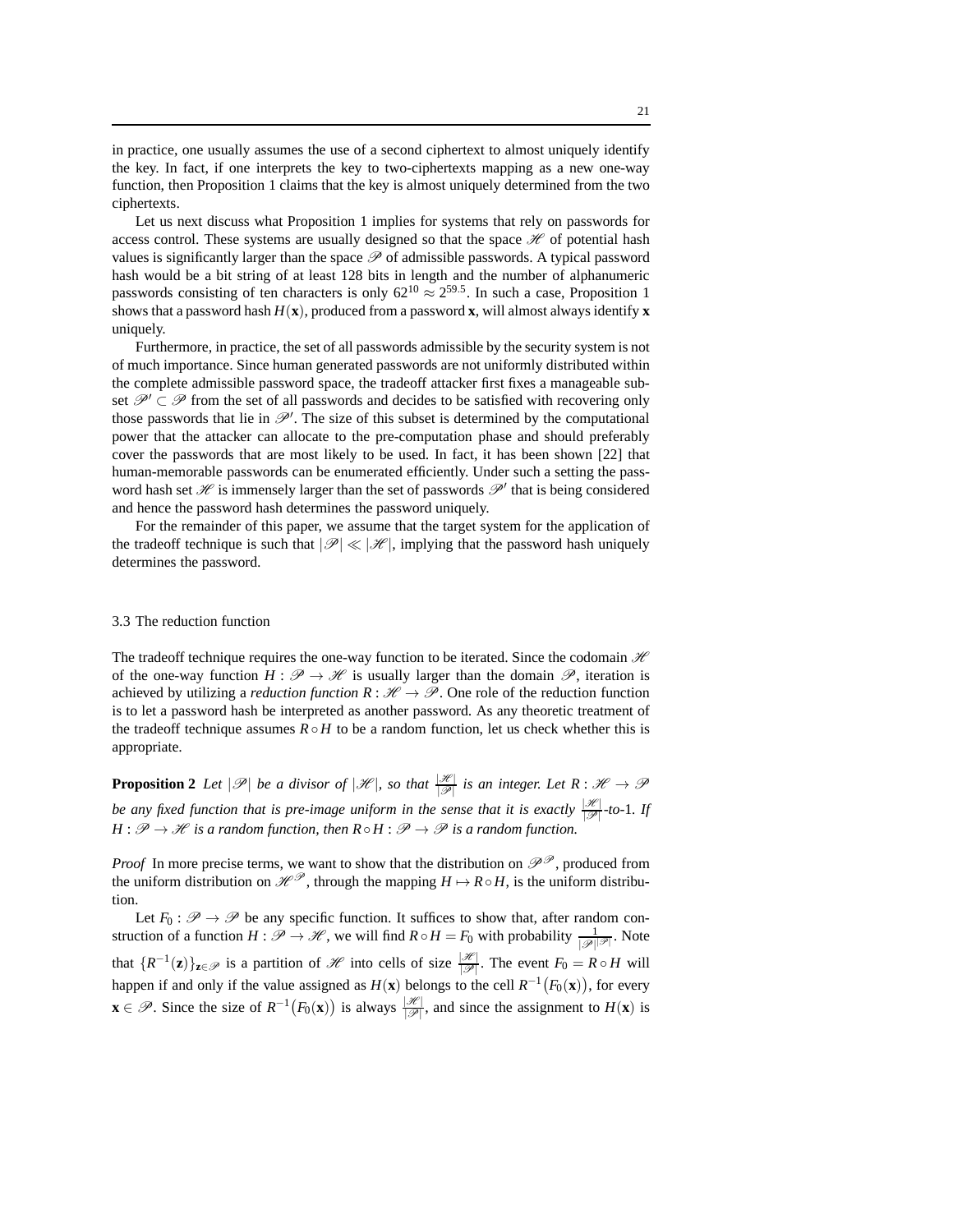independent and random for every **x**, the probability of arriving at  $F_0 = R \circ H$  is

$$
\Big(\frac{|\mathscr{H}|/|\mathscr{P}|}{|\mathscr{H}|}\Big)^{|\mathscr{P}|}=\frac{1}{|\mathscr{P}|^{|\mathscr{P}|}},
$$

as claimed. □

Every application of the time memory tradeoff technique to a security system involves a specific one-way function  $H : \mathscr{P} \to \mathscr{H}$  and there is no strictly logical reason to believe that the specific *H* will display the properties expected of a random function. Hence we need to discuss if predicting the behavior of an explicit tradeoff implementation with arguments concerning random functions can be justified in practice.

There can be two ways to resolve this problem. The first is to appeal to our intuition. When one ignores his knowledge of the inner working of the given specific function, it will seem as if the function is returning independently and randomly generated values to each given input. Hence, viewed from the outside, it looks as if the specific function is the random function in the construction sense. The second argument, which seems slightly more plausible, is that the one-way function used in the security system is in fact a function that has been selected from the pool of all functions. Unless we had chosen the one-way function in an unusual way, any property exhibited by a specific function will be close to the property averaged over all functions. Further discussion related to this second argument may be found in Appendix B.

We have thus partly justified the use of random functions in place of specific one-way functions  $H : \mathscr{P} \to \mathscr{H}$  when analyzing the behavior of time memory tradeoffs. What we have shown through Proposition 2 is that if we may treat the specific one-way function *H* as a random function, then the same can be done with the function  $R \circ H : \mathscr{P} \to \mathscr{P}$ . Hence, throughout this paper, while analyzing the behavior of time memory tradeoffs, we shall work with a random function  $F: \mathcal{N} \to \mathcal{N}$  whose domain and codomain coincide.

# 3.4 Two versions of the inversion problem

Discussions of this subsection should be read with the Hellman tradeoff in mind. However, the content can easily be translated to language that is appropriate for any other tradeoff algorithm.

We have already mentioned that we shall work in the situation  $H: \mathscr{P} \to \mathscr{H}$  where the sets satisfy  $|\mathscr{P}| \ll |\mathscr{H}|$ , so that a password hash almost always determines a unique password. We also know that any analysis of time memory tradeoff behavior is usually done with a random function  $F : \mathcal{N} \to \mathcal{N}$ , whose image does not uniquely determine the input. In actual implementations, reduction functions  $R_k : \mathcal{H} \to \mathcal{P}$  are defined and the online phase algorithm works with the colored iterating functions  $H_k = R_k \circ H : \mathcal{P} \to \mathcal{P}$ .

The unique password **x** corresponding to inversion target  $y = H(x)$  is obtained through the tradeoff algorithm as follows. The online phase algorithm is given **y** and  $R_k(\mathbf{y}) = H_k(\mathbf{x})$ is passed onto its sub-algorithm that processes the *k*-th table. The best the sub-algorithm can do is return inputs  $x \in \mathcal{P}$  satisfying  $H_k(x) = H_k(\mathbf{x})$ . Since this relation is weaker than  $x = \mathbf{x}$ , the parent algorithm must verify whether the password candidate  $x$  is the correct password  $\bf{x}$ by testing the relation  $H(x) = y$ .

Let us discuss how often during the online phase such candidate checks need to be performed. Assume that the pre-computation algorithm required  $\varepsilon |\mathscr{P}|$  iterations of *H* to complete. We will have  $\varepsilon = \Theta(1)$  in practice. For exactly the same reason given in the proof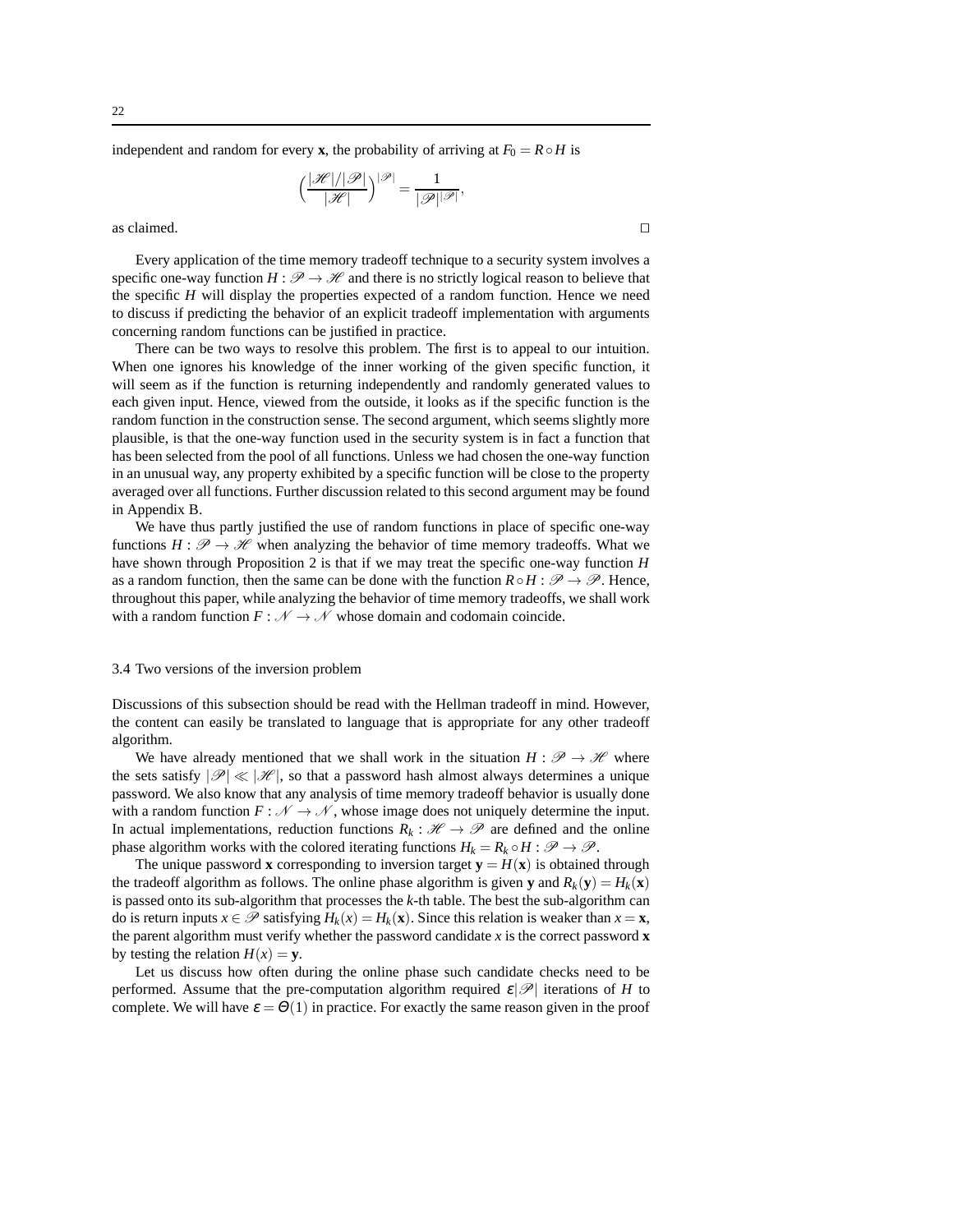of Proposition 1, the expectation for the number of *x* appearing in the *k*-th Hellman matrix that maps to  $H_k(\mathbf{x})$  under  $H_k$ , combined over all k, is upper bounded by  $\varepsilon + 1$ , which is a small number. Hence, the cost of such candidate checks may safely be ignored.

During a tradeoff algorithm analysis, one does not mention anything about *H* or *R*, the source of the inversion problem, and simply assumes that the inversion target  $\mathbf{y} = F(\mathbf{x})$ is given, for some function  $F : \mathcal{N} \to \mathcal{N}$ . Note that in this setting, the password hash **y** does not uniquely determine the password **x**. However, the goal of the tradeoff algorithm in this paper will be to find *the* correct password **x** that was used to create **y**, rather than *any* password *x* that corresponds to the given **y** through  $F(x) = y$ . The *any* version may be useful when working to find the pre-image of a cryptographic hash function, but the *the* version is suitable when looking for the correct password to an access control mechanism. A clear distinction between these two inversion problems was first made in [15].

Since it is logically impossible to distinguish between the many pre-images with only the  $y \in \mathcal{N}$  information, our analysis will focus on whether **x** is among the possibly multiple pre-images to **y**, returned by the tradeoff algorithm. The determination of whether each returned value is *the* correct password is assumed to be done outside the tradeoff algorithm.

The difference between looking for *the* pre-image versus *any* pre-image implies that the tradeoff algorithm will succeed under different circumstances. The *the* version succeeds if and only if the correct password **x** had appeared as an *input* to the one-way function *F* during the pre-computation phase, i.e., if **x** is among the pre-computation matrix entries excluding the ending points. On the other hand, the *any* version succeeds if and only if the image  $\mathbf{y} = F(\mathbf{x})$  had appeared as the function *output* during the pre-computation phase, i.e., if **y** is among the pre-computation matrix entries excluding the starting points. The two approaches will show differences in properties such as success probability and online running time.

Let us add a final word of caution that both inversion problems we have discussed require the target  $\mathbf{v} = F(\mathbf{x})$  to be fixed through a random choice of the *input* **x**. One should distinguish this from the case where the inversion target is directly chosen at random from either the image space or the codomain. These variants do not seem to fit any naturally occurring real-world situation.

# **4 DP Tradeoff**

A complexity analysis of the DP tradeoff is given in this section. We present a formula for computing the probability of success for the non-perfect DP algorithm and provide a tradeoff curve which takes the effects of false alarms into account. We also discuss the number of bits required to efficiently store the starting point and ending point pairs.

In this work, to simplify some of our proofs, we assume that the starting points are always chosen among non-DPs. Hence, in a pre-computed DP chain, every point preceding the ending point, including the starting point, is a non-DP. A rigorous treatment that allows starting points to be DPs can be done, but differences between results from such an analysis and those presented in this work will be negligible.

Recall the probability for a random chain to become a DP chain within the chain length bound  $\hat{t}$ , given by (9). Rather than requiring each table to contain exactly *m* entries, we assume that each pre-computation DP matrix is always generated from

$$
m_0 = \frac{m}{1 - e^{-\hat{t}/t}}
$$
 (13)

distinct starting points. Then we can expect to collect approximately *m* chains that terminate at DPs.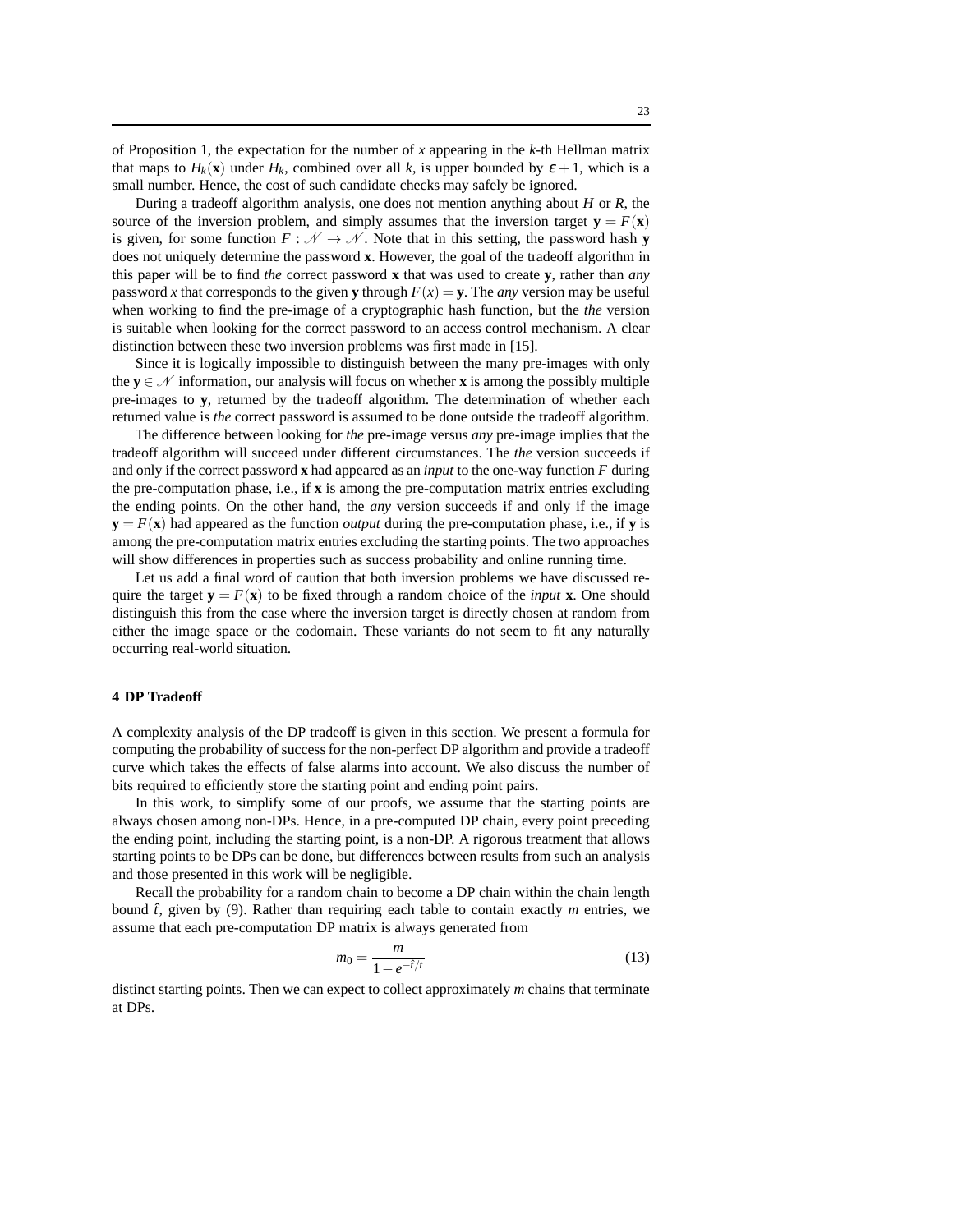All of our tradeoff algorithm analyses are done under the assumption that the one-way function is the random function. In particular, many expectations mentioned hereinafter are to be understood as averages made over the choice of all functions. Most of our arguments will be made over a single table, so we remove the display of dependence on the reduction functions from all notation.

## 4.1 Probability of success

Let us discuss the probability of success for a DP tradeoff under a given set of parameters. We first present a general formula connecting pre-computation and probability of success and then show how to compute these for specific parameters. Our first lemma is quite trivial.

**Lemma 3** *The number of one-way function invocations required in either creating a DP chain or stopping at the*  $\hat{t}$ -th iteration without having reached a DP is expected to be

$$
t\,(1-e^{-\hat{t}/t}).
$$

*Proof* It suffices to add the probabilities of having to compute the successive iterations. Since the next iteration is computed if and only if a DP has not yet been reached, the expected one-way function invocation count is

$$
\sum_{i=1}^{f} \left(1 - \frac{1}{t}\right)^{i-1} = t \left\{1 - \left(1 - \frac{1}{t}\right)^{f}\right\},\,
$$

which we can approximate to what is stated. □

In the above proof, we have implicitly assumed the one-way function to be a random function and computed the probability for the first *i* assignments to be non-DPs. A more exact analysis would additionally consider the possibility for the next assignment to produce a previously assigned value. We have not done so because the above was good enough as an approximation.

Clearly, the success rate of a tradeoff algorithm is intimately connected to the amount of pre-computation. So, let us present a way to write down the pre-computation.

# **Proposition 4** *The pre-computation phase of the DP tradeoff is expected to require mtl one-way function invocations.*

*Proof* We know from Lemma 3 that each attempt at a DP chain creation is expected to require  $t(1 - e^{-\hat{t}/t})$  one-way function invocations. Recall that the creation of a single DP table is to start with  $m_0 = \frac{m}{1-e^{-\tilde{t}/t}}$  chains. Together, these imply that the creation of a single DP table is expected to consume *mt* one-way function invocations. Hence, the total precomputation requirement may be written as *mt*ℓ. ⊓⊔

This proposition is trivially true when the chain length bound is not set, but what we have shown is that the pre-computation cost does not depend on the chain length bound. We define the *pre-computation coefficient* for the DP tradeoff to be  $D_{pc} = \frac{m t \ell}{N}$  so that the pre-computation cost of a DP tradeoff is D*pc*N.

The *coverage rate* D*cr* of a DP table, is defined to be the expected number of distinct nodes that appear among the DP chains as inputs to the one-way function, divided by *mt*. Since our starting points are always non-DPs, all of the nodes that are counted will be non-DPs. The mentioned expectation is an average over the choice of one-way functions. In other words, the coverage rate is a certain expected value for the random function. Our next statement reduces the search for success rate to the computation of the coverage rate.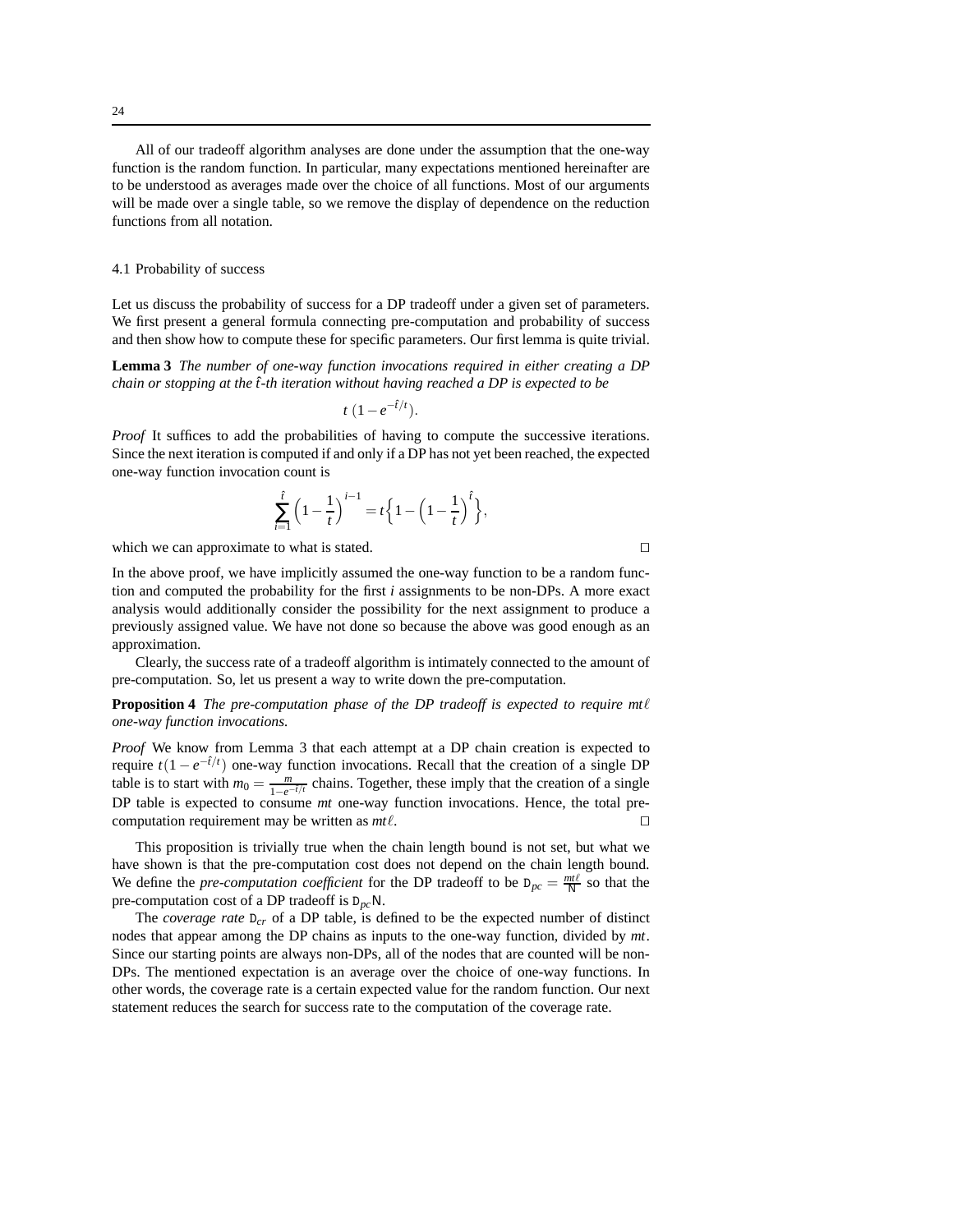**Proposition 5** *The success probability of the DP tradeoff is*

$$
D_{ps}=1-e^{-D_{cr}D_{pc}}.
$$

*Proof* If we are given  $y = F(x)$  as the inversion target, the DP tradeoff will succeed in recovering the correct answer **x**, if and only if **x** had appeared as one of the inputs to the one-way function during the creation of the DP table. As was discussed in Section 3.4, this is not equivalent to asking for the appearance of **y** among the output values. The objective of recovering *the correct*, rather than *any* inverse, corresponds to finding **x** among the one-way function inputs.

By definition of the coverage rate, a single DP matrix is expected to contain D*crmt* distinct nodes that were used as inputs to the one-way function. Hence the processing of a single table will fail in returning the correct answer with probability  $(1 - \frac{\hat{D}_{cr}mt}{N})$ . The success probability of the complete DP tradeoff process is given by

$$
D_{ps} = 1 - \left(1 - \frac{D_{cr}mt}{N}\right)^{\ell} \approx 1 - \exp\left(-D_{cr} \frac{mt\ell}{N}\right) = 1 - e^{-D_{cr}D_{pc}},
$$

assuming that the multiple tables are independent. ⊓⊔

We confide that our treatment in the proof of separate tables as being independent does not strictly conform to the assumption of *F* being a *single* random function.

This lemma is almost identical to (4), which had already appeared in many works. We wrote out the proof in detail, only because most previous works did not clarify whether the inputs or outputs of the random functions were being counted. In fact, many of these did not even clarify which version of the inversion problem was being considered, as it did not matter for their intended rough analysis.

If the creator of the inversion target  $y = F(x)$  chooses x to be a DP, the online phase will definitely fail. The success probability would be very low for such challenges even if the starting points were allowed to be DPs. For our analysis to be applicable, the challenge **x** needs to be chosen without reference to the structure of the DP tradeoff table. Note that this is not as strong a requirement as asking for the choice of **x** to be random. In practice, since distinguishing properties are defined with reference to the password hashes rather than the passwords, such challenges do not cause any problem.

For the remainder of this subsection, all chains belonging to the DP matrix will be seen as having been aligned at the starting points, rather than at the ending points, and the starting point column will be referred to as the 0-th column.

The above expression for probability of success can only be put to use if we know how to compute the coverage rate. Our computation of the coverage rate will be done in two steps. Of the *m*<sup>0</sup> chains generated, only *m* will be DP chains, but we disregard this in the first step and count the number of new nodes added by each column of the extended matrix. The sum of these values is the total number of all distinct input entries. In the second step, we will count the number of nodes that belonged to chains not ending at DPs and subtract these from the total count.

Let us write *m<sup>j</sup>* for the number of new non-DP nodes added by the *j*-th column. The number  $m_0$  of distinct starting points, stated by (13), conforms to this notation.

**Lemma 6** *The number of new non-DP nodes added by each column satisfies the recurrence relation j*−1

$$
m_j = \mathsf{N} \left\{ 1 - \exp \left( - \frac{m_{j-1}}{\mathsf{N}} \right) \right\} \left( 1 - \frac{1}{t} \right) \left( 1 - \frac{\sum_{i=0}^{j-1} m_i}{\mathsf{N} (1 - 1/t)} \right).
$$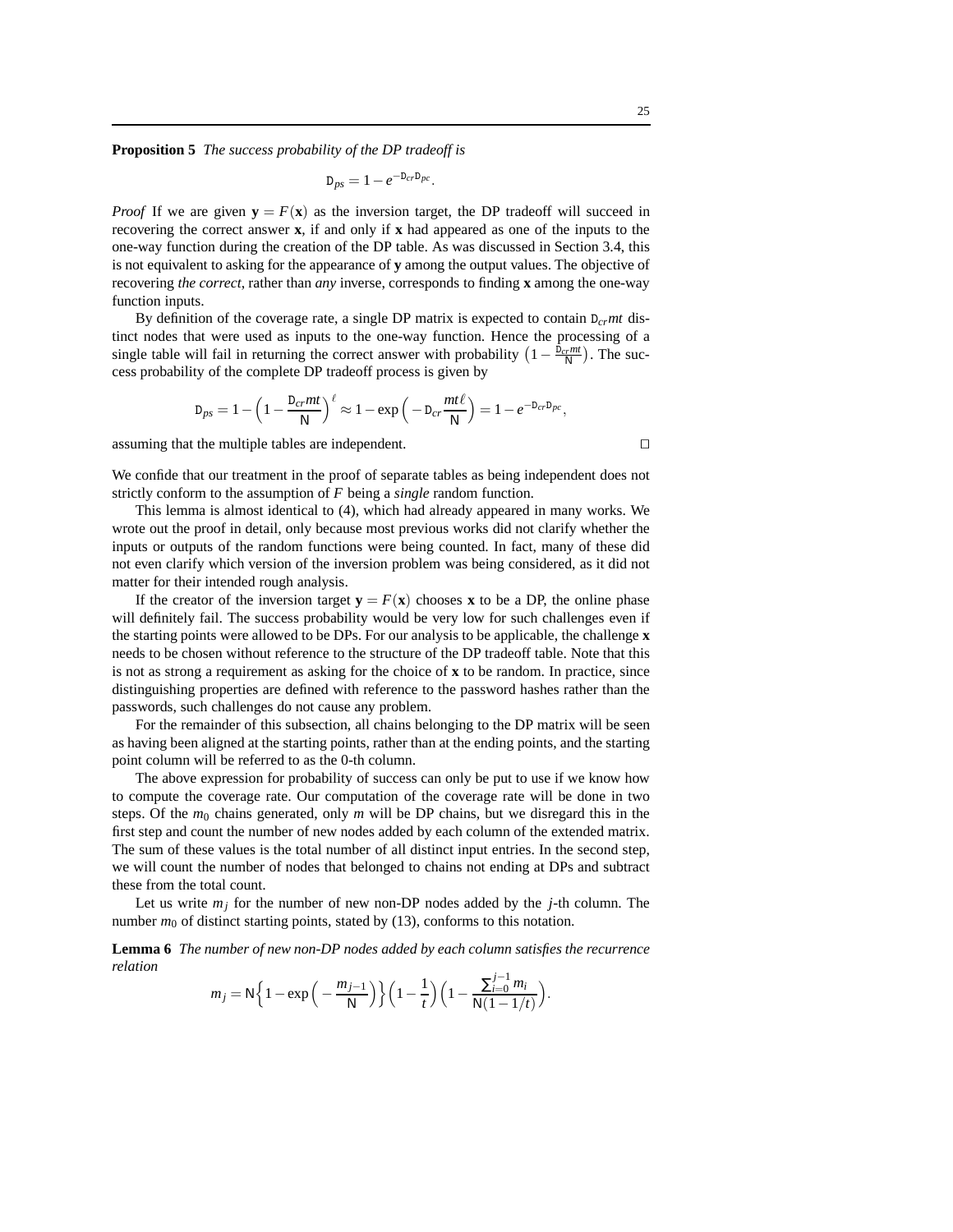*Proof* Suppose a node positioned in the  $(j - 1)$ -th column is old, in the sense that it has appeared in one of the 0-th through  $(j-2)$ -th columns. Application of the random function to this node will not result in a random element of  $\mathcal N$ , but a node that had appeared in one of the 1-st through (*j* −1)-th columns. Hence when counting new nodes of the *j*-th column we need only consider the nodes of the *j*-th column that are assigned as images to new nodes of the  $(j-1)$ -th column. Recalling (1), we write this as the  $N\left\{1 - \exp\left(-\frac{m_{j-1}}{N}\right)\right\}$ part appearing in the claimed equation.

Of the distinct entries that have appeared in the *j*-th column, that are not automatically old, we want to filter out the DPs. The previous count is made to correspond to the non-DPs by multiplying a  $\left(1 - \frac{1}{t}\right)$  factor.

Still, not all of these non-DPs are new nodes. Those that have appeared in previous columns are removed by multiplying  $\left(1 - \frac{\sum_i m_i}{N(1-1/t)}\right)$ . Notice that we have  $N\left(1 - \frac{1}{t}\right)$ , rather than N, in the denominator, as we are dealing only with non-DPs at this point. □

The next two lemmas are technical computation results. We first turn the recursive formula for  $m_j$  into a difference equation concerning a certain sum of  $m_j$ .

**Lemma 7** *Let*  $\mu_i = \frac{m_i}{N(1-1/t)}$  *and*  $\sigma_j = \sum_{i=0}^{j-1} \mu_i$ *. Then,*  $\sigma_j$  *satisfies the recursive formula* 

$$
\sigma_{j+1} - \sigma_j = \frac{m_0}{N} - \frac{1}{t} \sigma_j - \frac{1}{2} \sigma_j^2 \quad with \quad \sigma_0 = 0,
$$

which is accurate up to modulo  $O(\frac{1}{t^3})$ .

*Proof* It is straightforward to rewrite the recursive formula of Lemma 6 in terms of the notation  $\mu_j$ .

$$
\mu_j = \left\{1 - \exp\left(-\left(1 - \frac{1}{t}\right)\mu_{j-1}\right)\right\} \left(1 - \sum_{i=0}^{j-1} \mu_i\right).
$$

This may be rewritten once again as

$$
\exp\left(-\left(1-\frac{1}{t}\right)\mu_{j-1}\right)=1-\frac{\mu_j}{1-\sigma_j}=\frac{1-\sigma_{j+1}}{1-\sigma_j}
$$

.

Now, by taking products of both sides over  $j = 1, \ldots, k$ , we can find

$$
\exp\left(-\left(1-\frac{1}{t}\right)\sigma_k\right)=\frac{1-\sigma_{k+1}}{1-\sigma_1}.
$$

We have thus arrived at a relation involving only the  $\sigma_k$  notation.

By expanding the exponential function in its Taylor series, we obtain

$$
\sigma_{k+1}=1-(1-\sigma_1)\left\{1-\left(1-\frac{1}{t}\right)\sigma_k+\frac{1}{2}\left(1-\frac{1}{t}\right)^2\sigma_k^2-\cdots\right\},\,
$$

and we can modify the above into the difference equation

$$
\sigma_{k+1} - \sigma_k = \sigma_1 - \left(\sigma_1 + \frac{1}{t} - \frac{\sigma_1}{t}\right)\sigma_k - \frac{1}{2}(1-\sigma_1)\left(1 - \frac{1}{t}\right)^2\sigma_k^2 + \cdots
$$

Noting that the left-hand side  $\sigma_{k+1} - \sigma_k = \mu_k$  is of order  $O(\frac{m}{N}) = O(\frac{1}{t^2})$ , we remove every term on the right-hand side of  $O(\frac{1}{t^3})$  order. This may easily be done after noting that  $\sigma_1 = \mu_0$ is  $O(\frac{1}{t^2})$  and that  $\sigma_k$  is  $O(\frac{mk}{N})$ , which is at most  $O(\frac{1}{t})$ . The simplified equation is now

$$
\sigma_{k+1} - \sigma_k = \mu_0 - \frac{1}{t} \sigma_k - \frac{1}{2} \sigma_k^2 + O\left(\frac{1}{t^3}\right).
$$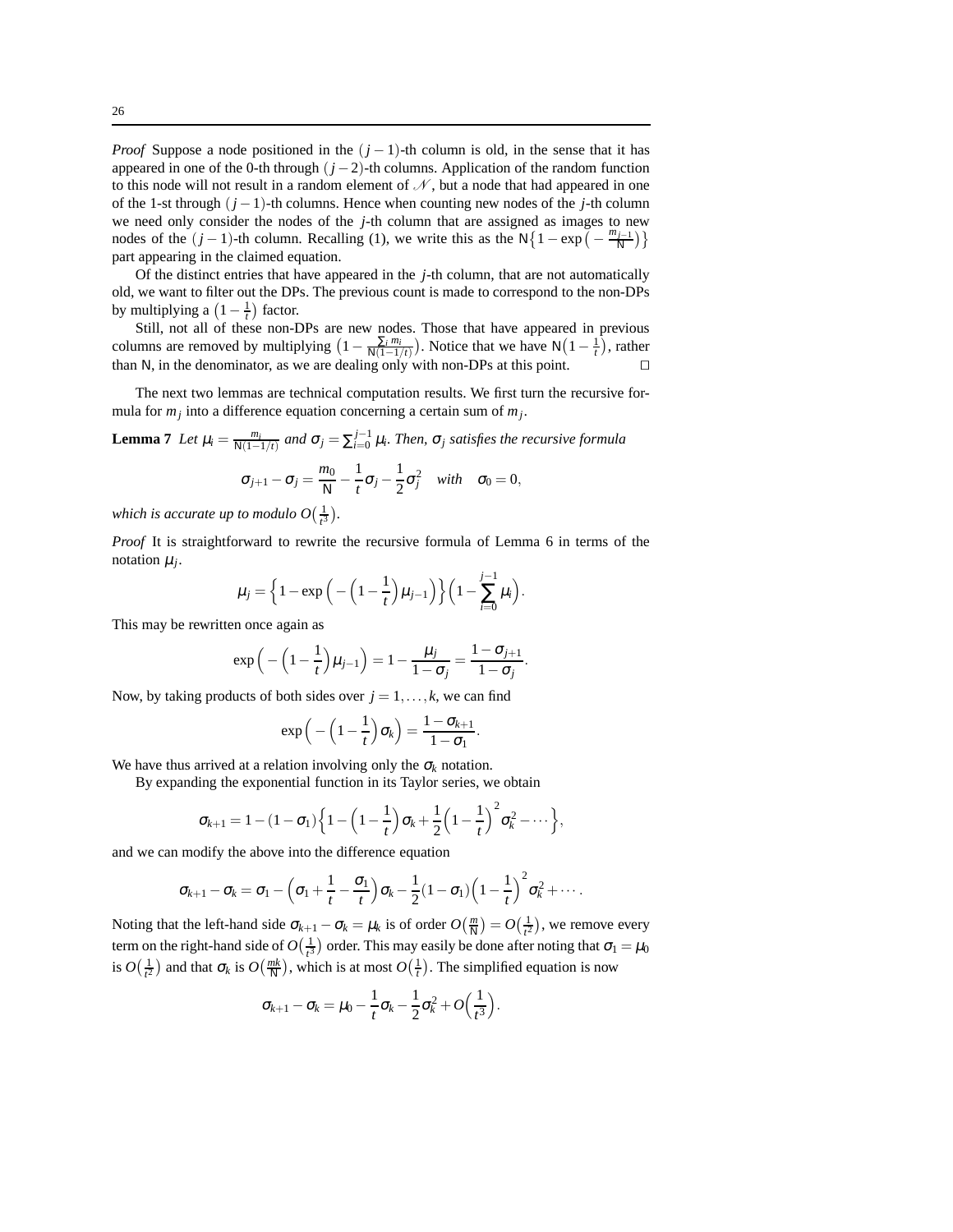It is clear that the initial condition  $\sigma_1 = \mu_0$  may be replaced by  $\sigma_0 = 0$ , under this recursive formula. As a final tweak, we subtract  $\frac{m_0}{N(t-1)}$ , which is of  $O(\frac{1}{t^3})$  order, from the constant term  $\mu_0 = \frac{m_0}{N(1-1/t)} = \frac{m_0}{N} \left(1 + \frac{1}{t-1}\right)$ , to arrive at the claimed formula. □

Now that we have a difference equation, we can obtain  $\sigma_k$  through an application of the Euler method.

**Lemma 8** *For each non-negative integer k, we have*

$$
m_k \approx \mathsf{N}\big(\sigma(k+1)-\sigma(k)\big)
$$

*where*

$$
\sigma(k) = \frac{\Xi^2 - 1}{t} \frac{\exp\left(\Xi \frac{k}{t}\right) - 1}{\left(\Xi + 1\right) \exp\left(\Xi \frac{k}{t}\right) + \left(\Xi - 1\right)} \quad \text{with} \quad \Xi = \sqrt{1 + \frac{2D_{\text{msc}}}{1 - e^{-\hat{t}/t}}}.
$$

*Proof* Let a function  $\sigma : \mathbf{R} \to \mathbf{R}$  be the unique solution to the differential equation

$$
\frac{d}{dk}\sigma = \frac{m_0}{N} - \frac{1}{t}\sigma - \frac{1}{2}\sigma^2 \quad \text{and} \quad \sigma(0) = 0.
$$
 (14)

If one defines the sequence  $\{\sigma_k\}_{k>0}$  through the corresponding difference equation

$$
\sigma_{k+1} - \sigma_k = \frac{m_0}{N} - \frac{1}{t}\sigma_k - \frac{1}{2}\sigma_k^2 \quad \text{and} \quad \sigma_0 = 0,
$$
 (15)

then the Euler method tells us that  $\sigma(k)$ , the evaluation of the function  $\sigma$  at the non-negative integer *k*, may be approximated by the sequence value  $\sigma_k$ . We may turn this the other way around to present approximate values of  $\sigma_k$  through the function evaluations  $\sigma(k)$ .

The unique solution to differential equation (14) is

$$
\sigma(k) = \frac{2m_0t}{\mathsf{N}} \frac{\exp\left(\sqrt{1+\frac{2m_0t^2}{\mathsf{N}}}\frac{k}{t}\right) - 1}{\left(\sqrt{1+\frac{2m_0t^2}{\mathsf{N}} } + 1\right)\exp\left(\sqrt{1+\frac{2m_0t^2}{\mathsf{N}}}\frac{k}{t}\right) + \left(\sqrt{1+\frac{2m_0t^2}{\mathsf{N}} } - 1\right)}.
$$

The form of  $\sigma(k)$  stated by this lemma is obtained when (13) and  $mt^2 = D_{\text{msc}}N$  are substituted.

Since the definition of  $\sigma_k$  given by (15) is identical to the approximate recursive relation of Lemma 7, we have

$$
\sigma(k) \approx \sigma_k = \sum_{i=0}^{k-1} \mu_i
$$
, where  $\mu_i = \frac{m_i}{N(1-1/t)}$ .

This allows us to write

$$
m_k \approx \mathsf{N}\left(1-\frac{1}{t}\right)\big(\sigma(k+1)-\sigma(k)\big) \approx \mathsf{N}\big(\sigma(k+1)-\sigma(k)\big),
$$

where the  $\frac{1}{t}$  term removal is justifiable, as it is of strictly smaller order. □

This completes the first step of the coverage rate computation. The coverage rate corresponds to the number of distinct non-DP nodes contained in just the DP chains, but the currently computed  $m_k$  includes all points contained in even the non-DP chains. We need to account for these nodes belonging to non-DP chain nodes. This is the second step to finding the coverage rate.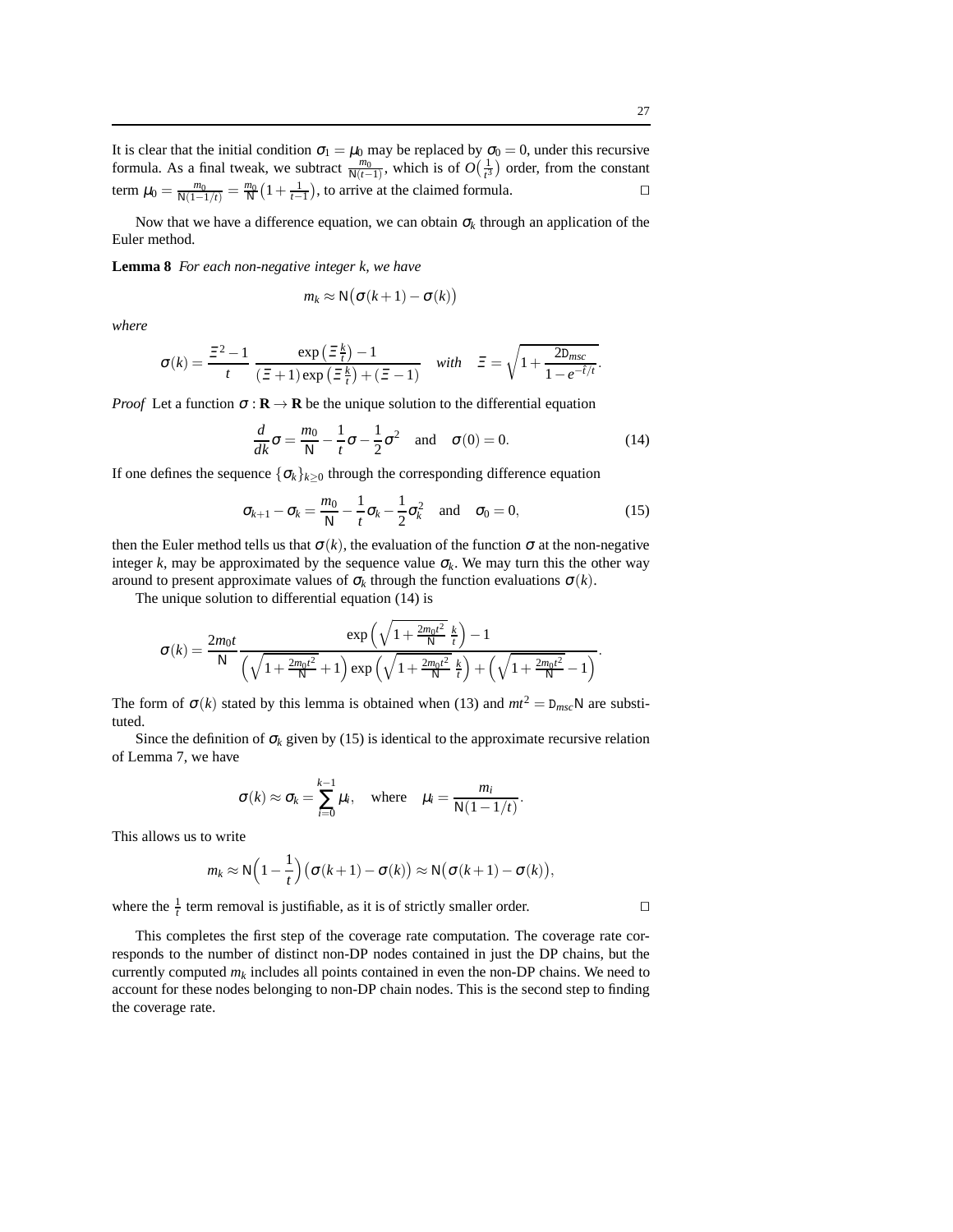**Proposition 9** *The coverage rate of a single DP table is expected to be*

$$
D_{cr} = \frac{2}{e^{\hat{t}/t} - 1} \int_0^{\hat{t}/t} \frac{\exp(\Xi u) - 1}{(\Xi + 1)\exp(\Xi u) + (\Xi - 1)} \exp(u) du,
$$

 $where \ \Xi = \sqrt{1+\frac{2D_{msc}}{1-e^{-\hat{t}/t}}}.$ 

*Proof* To count the number of distinct non-DPs belonging to all DP chains, we need to subtract the number of all new points belonging to non-DP chains from  $\sum_{i=0}^{i-1} m_i$ . Before doing this, we first need to consider whether any of these points may not also appear within a DP chain and take the status of being a new point when the non-DP chain is removed.

It is clear that any new node belonging to a non-DP chain cannot have appeared in a column previous to its position, as the node is supposed to be new. Furthermore, such a node cannot appear within the DP chains in the same column or any future columns, since it would then reach a DP before the chain length bound is exceeded. Hence new nodes belonging to non-DP chains do not appear within any DP chains, and we may safely remove all of these new points without worrying about their possible contribution to coverage by DP chains.

Now, let us count how many points belong to non-DP chains, one column at a time. We start with the 0-th column. Among all  $m_0$  chains, even though we do not know ahead of time which ones they would turn out to be, there will be  $m_0(1-\frac{1}{t})^{\hat{t}}$  chains that do not reach a DP even after  $\hat{t}$  more iterations. Hence  $m_0\left(1-\frac{1}{t}\right)^{\hat{t}}$  nodes among the  $m_0$  nodes belonging to the 0-th column need to be removed from the count of new nodes. As for the 1-st column, we had focused on  $m_1$  chains, but  $m_1\left(1-\frac{1}{t}\right)^{\hat{t}-1}$  nodes among these will not reach a DP before exceeding the chain length bound, and they need to be removed. The general term is now clear.

The coverage rate of a single DP table can thus be stated as

$$
\frac{1}{mt}\sum_{k=0}^{\hat{t}-1}m_k\Big\{1-\Big(1-\frac{1}{t}\Big)^{\hat{t}-k}\Big\}.
$$

Using Lemma 8, we can approximate this to

$$
\frac{1}{mt} \sum_{k=0}^{t-1} \mathsf{N}\big(\sigma(k+1) - \sigma(k)\big) \Big\{1 - \left(1 - \frac{1}{t}\right)^{t-k}\Big\}
$$
\n
$$
= \frac{\mathsf{N}}{mt} \frac{1}{t} \sigma(t) + \frac{\mathsf{N}}{mt} \sum_{k=0}^{t-1} \sigma(k) \Big(1 - \frac{1}{t}\Big)^{t-k} \frac{1}{t}
$$
\n
$$
\approx \frac{\sigma(t)}{D_{\text{msc}}} + \frac{t}{D_{\text{msc}}} \exp\big(-\frac{\hat{t}}{t}\big) \sum_{k=0}^{t-1} \sigma(k) \exp\big(\frac{k}{t}\big) \frac{1}{t}.
$$

Since the coverage rate is of  $O(1)$  order and the first term  $\frac{\sigma(i)}{D_{msc}}$  is of  $O(\frac{1}{t})$  order, we simply discard the first term, and the summation term can be approximated by the integral

$$
\frac{t}{\mathrm{D}_{msc}}\,e^{-\hat{t}/t}\int_0^{\hat{t}/t}\sigma(tu)\exp(u)\,du,
$$

when  $\frac{1}{t}$  is small. The claimed formula follows after substitution of  $\sigma(tu)$ , as given by Lemma 8, and some simplifications. □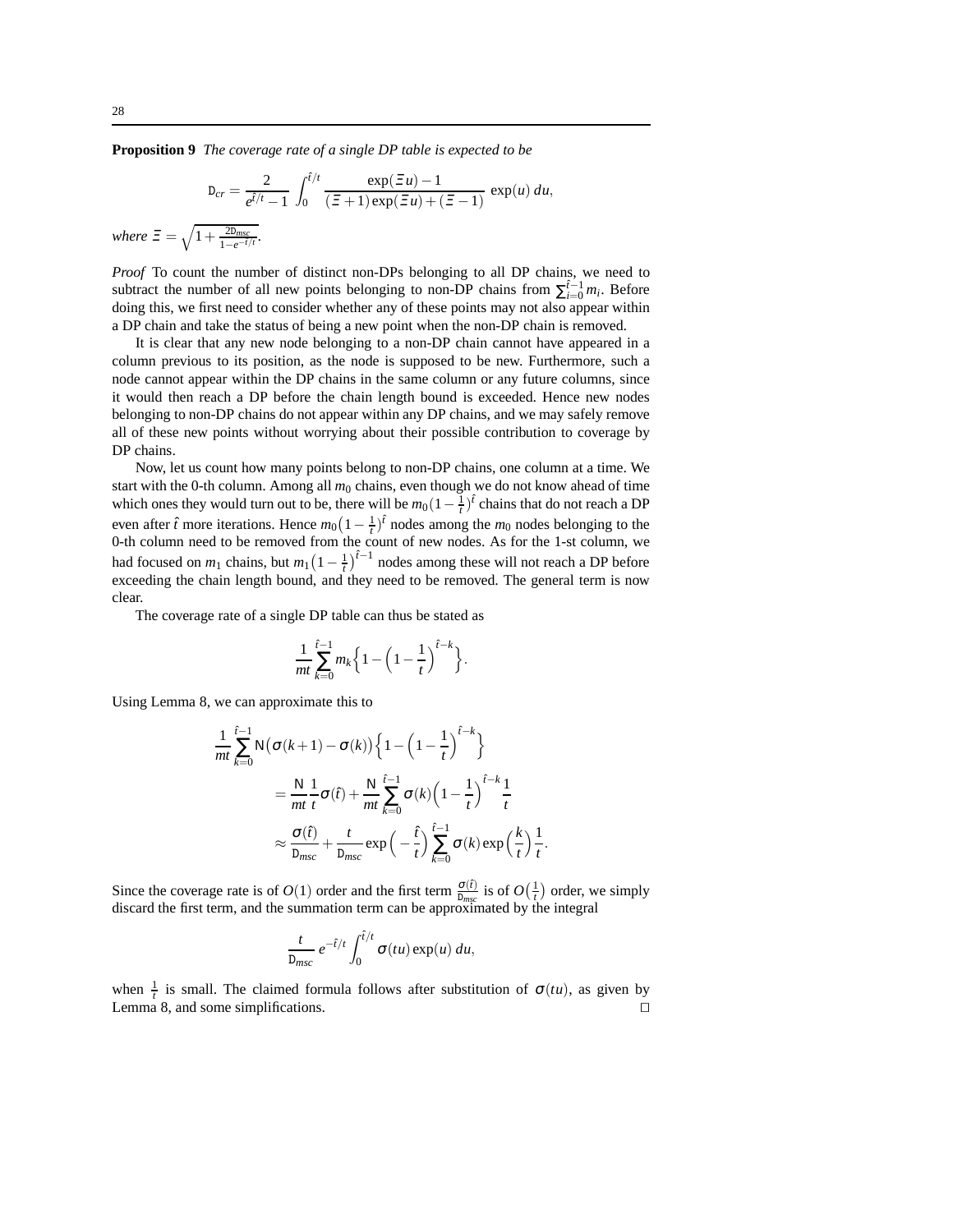We state the case where  $\hat{t}$  is sufficiently large separately for later use.

**Proposition 10** *The expected coverage rate of a single DP table is approximately*

$$
\mathtt{D}_{cr}=\frac{2}{\sqrt{1+2\mathtt{D}_{msc}}+1},
$$

*when the chain length bound*  $\hat{t}$  *is sufficiently large.* 

*Proof* When the chain length bound  $\hat{t}$  is sufficiently large, almost all of the  $m_0 \approx m$  chains that are generated will terminate with a DP, and hence the coverage rate may be computed as  $\frac{1}{m} \sum_{i=0}^{f-1} m_i$ .

Based on Lemma 8, we may write

$$
D_{cr} \approx \frac{\sum_{i=0}^{f-1} m_i}{mt} = \frac{N\sigma(\hat{t})}{mt} = \frac{2}{1 - e^{-\hat{t}/t}} \frac{e^{\Xi \hat{t}/t} - 1}{(\Xi + 1)e^{\Xi \hat{t}/t} + (\Xi - 1)},
$$

where  $\Xi = \sqrt{1+\frac{2D_{\text{mse}}}{1-e^{-t/\tau}}}$ . When  $\hat{t}$  is sufficiently larger than *t*, this is approximate to what is claimed. □

A careful reading of this proof shows that  $\frac{\hat{t}}{t}$  does not need to be very large for the final approximation to be accurate. A ratio between  $\hat{t}$  and  $t$  of such a not too large order is all we assume when we use the expression  $\hat{t}$  is sufficiently large. We are not referring to the limit  $\hat{t} \rightarrow \infty$ . To the contrary, we wish to have  $\hat{t}$  and  $t$  of somewhat similar order so that the approximation  $\left(1 - \frac{1}{t}\right)^{\hat{t}} \approx e^{-\hat{t}/t}$  remains valid.

# 4.2 Time memory tradeoff curve

Our next goal is to summarize the ability of the DP tradeoff algorithm in balancing storage against online time into a single tradeoff equation.

This subsection is easier to follow if one visualizes the chains of the DP matrix as having been aligned at the ending points. The online iterations for the processing of a single DP table are counted starting from the 1-st iteration. That is, checking whether  $\mathbf{y} = F(\mathbf{x})$  is among the DPs in the DP table is referred to as the 1-st iteration.

Our first task is to find the probability for merges to occur between DP chains.

**Lemma 11** *Fix a random function*  $F: \mathcal{N} \to \mathcal{N}$  *and suppose that we are given a precomputed DP chain of length*  $j \leq \hat{t}$ *, generated with F from a random non-DP starting point. If a second chain is generated with F from a random starting point, the probability for it to become a DP chain of length i and merge with the given pre-computed chain is*

$$
\frac{t}{N} \left\{ \exp\left(\frac{\min\{i,j\}}{t}\right) - 1 \right\} \exp\left(-\frac{i}{t}\right).
$$

*Proof* Within this proof, let us refer to the event of the second chain becoming a DP chain of length *i* and merging with the pre-computed chain simply as *the event*.

We first restrict ourselves to the *i* < *j* case and fix notation for the two chains as follows.

$$
\mathbf{x}_0 \to \cdots \to \mathbf{x}_{j-i} \to \mathbf{x}_{j-i+1} \to \mathbf{x}_{j-i+2} \to \cdots \to \mathbf{x}_{j-1} \to \mathbf{x}_j
$$
  

$$
\mathbf{z}_0 \to \mathbf{z}_1 \to \mathbf{z}_2 \to \cdots \to \mathbf{z}_{i-1} \to \mathbf{z}_i
$$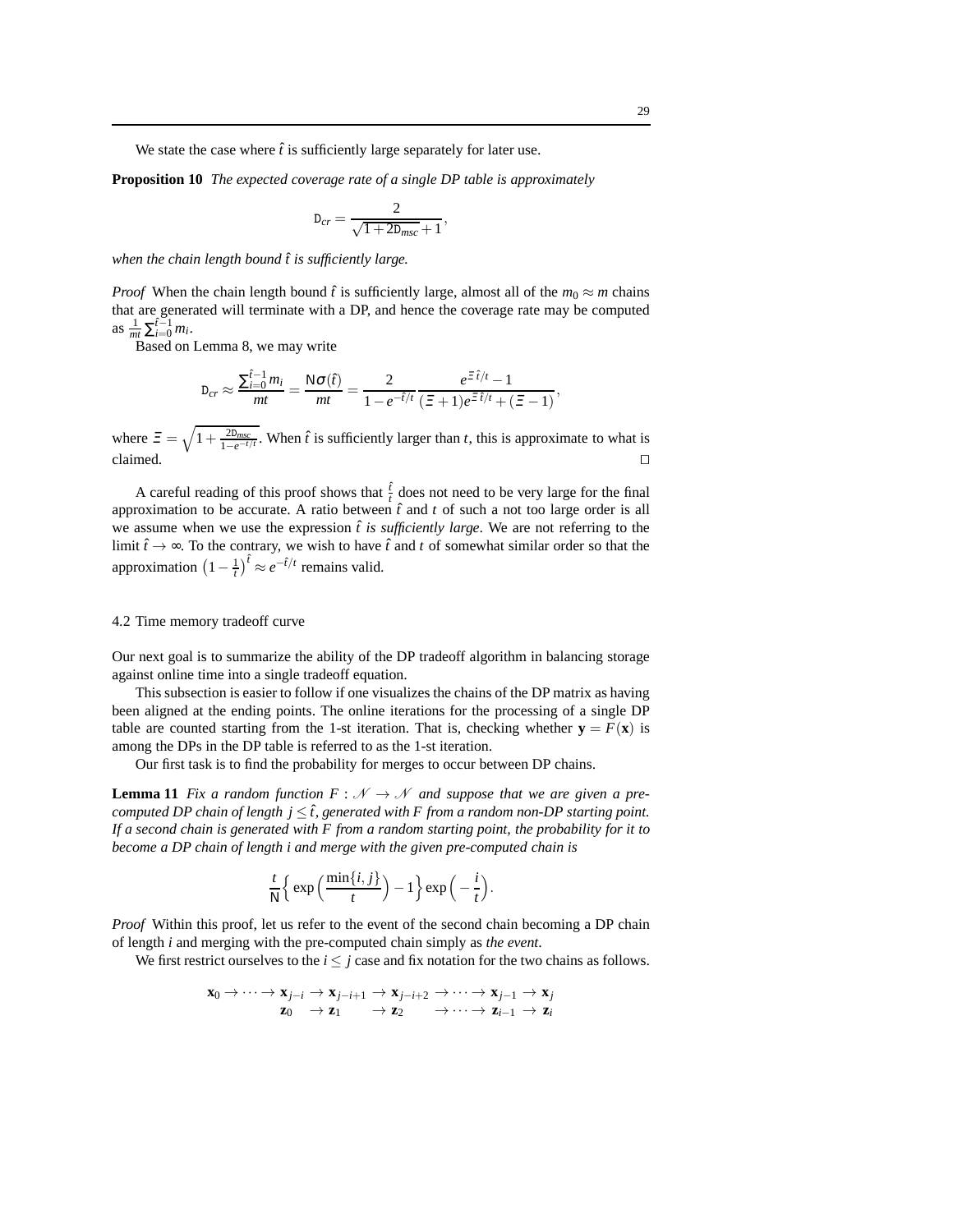The nodes  $\mathbf{x}_0, \dots, \mathbf{x}_{j-1}$  are non-DPs and  $\mathbf{x}_j$  is a DP.

Let us consider all possible scenarios by which the event can occur. If the randomly chosen starting point  $\mathbf{z}_0$  happens to be equal to  $\mathbf{x}_{j-i}$ , then the second chain will follow the first chain and the event surely will occur. On the other hand, if either  $z_0$  is one of the points **x**<sub>0</sub>, ..., **x**<sub>*j*−*i*−1</sub>, **x**<sub>*j*−*i*+1</sub>, ..., **x**<sub>*j*−1</sub>, or is a DP, then the event cannot occur. In the remaining case, i.e. when  $\mathbf{z}_0$  is neither a DP nor any one of the points  $\mathbf{x}_0, \ldots, \mathbf{x}_{i-1}$ , then the possibility of the event occurring remains. Furthermore, in this last case, we may freely set  $F(\mathbf{z}_0)$  to a randomly chosen point of  $N$ .

The above argument may now be repeated. If the randomly chosen  $z_1 = F(z_0)$  is equal to  $\mathbf{x}_{j-i+1}$ , then the event occurs. If  $\mathbf{z}_1$  is either a DP or one of the points  $\mathbf{x}_0, \ldots, \mathbf{x}_{j-i}, \mathbf{x}_{j-i+2}$ ,  $\dots$ ,  $\mathbf{x}_{i-1}$ , then the event cannot occur. And if  $\mathbf{z}_1$  is neither a DP nor one of the points  $\mathbf{x}_0, \dots$ , **x**<sub>*j*−1</sub>, then the event occurrence is yet undecided and we are free to define **z**<sub>2</sub> = *F*(**z**<sub>1</sub>) to a random point of  $N$ .

Hence, when  $i \leq j$ , the probability for the event to occur may be written as

$$
\frac{1}{N} + \left(1 - \frac{1}{t} - \frac{j}{N}\right)\frac{1}{N} + \left(1 - \frac{1}{t} - \frac{j}{N}\right)^2\frac{1}{N} + \dots + \left(1 - \frac{1}{t} - \frac{j}{N}\right)^2\frac{1}{N}
$$

,

which is equal to

$$
\frac{1}{\mathsf{N}}\,\frac{1-\left(1-\frac{1}{t}-\frac{j}{\mathsf{N}}\right)^{i+1}}{1-\left(1-\frac{1}{t}-\frac{j}{\mathsf{N}}\right)}.
$$

Noting that  $\frac{j}{N} \ll \frac{1}{t}$  and using  $\left(1 - \frac{1}{t}\right)^{i+1} \approx \left(1 - \frac{1}{t}\right)^i \approx \exp\left(-\frac{i}{t}\right)$ , we can approximate this to

$$
\frac{t}{N}\Big\{1-\exp\Big(-\frac{i}{t}\Big)\Big\}.
$$

We can similarly work with the  $i \geq j$  case. The event can occur only if the beginning random choices  $z_0, \ldots, z_{i-j-1}$  are made among non-DPs that are different from  $x_0, \ldots,$  $\mathbf{x}_{i-1}$ . The probability for the event to occur is

$$
\left(1 - \frac{1}{t} - \frac{j}{N}\right)^{i-j} \frac{1}{N} + \left(1 - \frac{1}{t} - \frac{j}{N}\right)^{i-j+1} \frac{1}{N} + \dots + \left(1 - \frac{1}{t} - \frac{j}{N}\right)^i \frac{1}{N},
$$

which is approximately

$$
\frac{t}{N}\Big\{\exp\Big(-\frac{i-j}{t}\Big)-\exp\Big(-\frac{i}{t}\Big)\Big\}.
$$

The results for the cases *i*  $\leq$  *j* and *i* ≥ *j* can be combined and stated as claimed. □

With the probability of alarms in our hands, we can compute the cost induced by false alarms.

**Lemma 12** *The number of extra one-way function invocations induced by alarms is expected to be*

$$
t\,\frac{\text{D}_{msc}}{1-e^{-\hat{t}/t}}\Big\{2-8\,e^{-\hat{t}/2t}+\big(5+3(\hat{t}/t)-\frac{1}{2}(\hat{t}/t)^2\big)\,e^{-\hat{t}/t}+e^{-2\hat{t}/t}\Big\},\,
$$

*for each DP table.*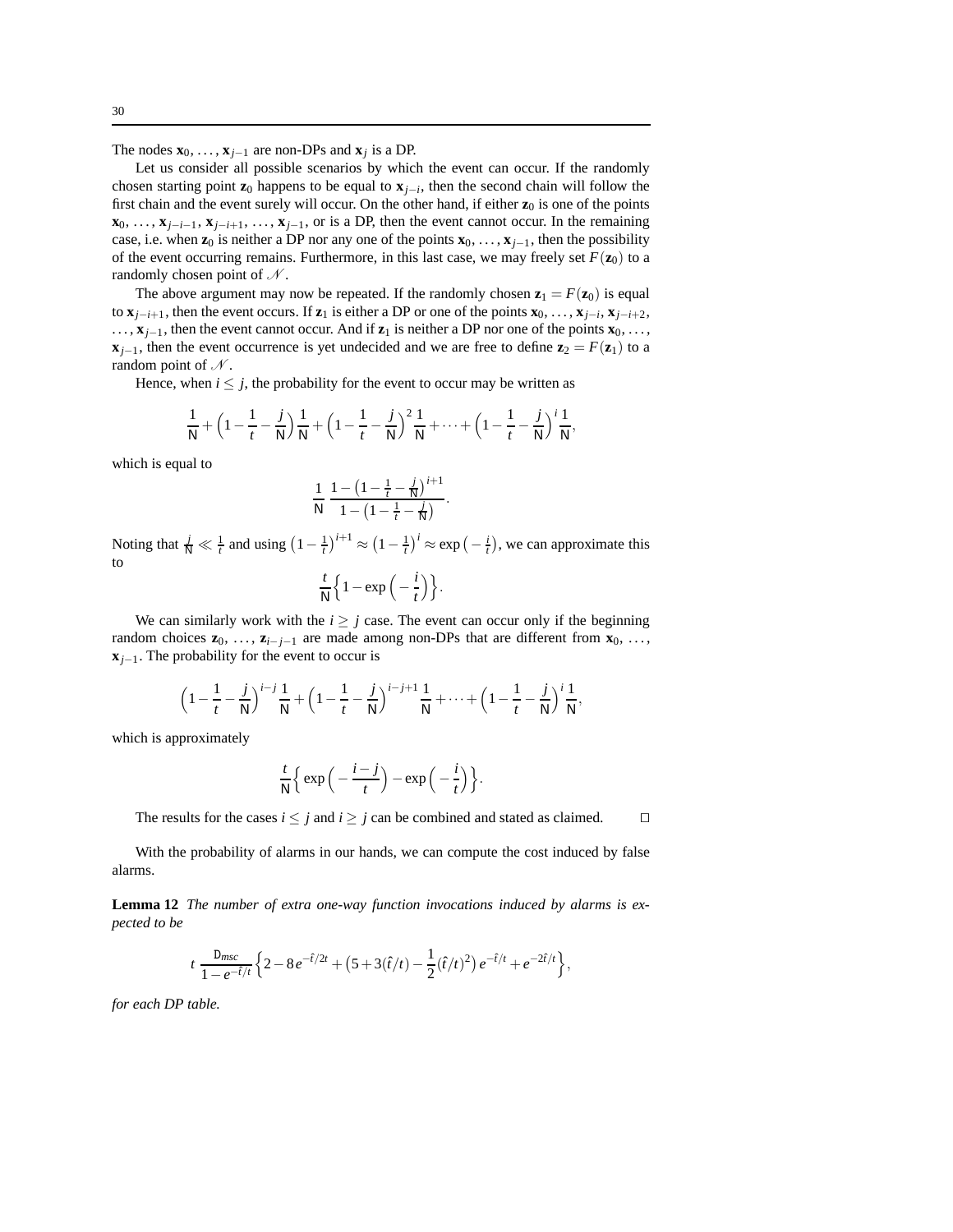*Proof* When the chains are generated from  $m_0$  non-DP starting points as given by (13), one can expect to collect

$$
\frac{m}{1 - e^{-\hat{t}/t}} \left(1 - \frac{1}{t}\right)^{j-1} \frac{1}{t} \approx \frac{\frac{m}{t}}{1 - e^{-\hat{t}/t}} \exp\left(-\frac{j}{t}\right)
$$
(16)

DP chains of length *j*.

The probability of collision between the online chain and any one of these DP chains of length *j*, at the *i*-th iteration of the online phase, is given by Lemma 11. Here, the 1-st iteration deals with an online chain of length one, rather than zero, that starts at the unknown correct answer and ends at the inversion target.

The third component is the work required at each collision. If we take advantage of the fact that there is a chain length bound, in most cases, the number of iterations required to deal with a collision between a pre-computed chain of length *j* and an online chain of length *i* will be min $\{\hat{i} - i + 1, j\}$ . The only exception is when a pre-image to the inversion target is found, which is rare enough to be ignored.

Multiplying the three components and summing over all possible indices *i* and *j*, the expected number of iteration can be expressed as

$$
\sum_{i=1}^{\hat{t}} \sum_{j=1}^{i} \frac{\frac{m}{t}}{1 - e^{-\hat{t}/t}} \exp\left(-\frac{j}{t}\right) \cdot \frac{t}{N} \left\{ \exp\left(\frac{\min\{i,j\}}{t}\right) - 1 \right\} \exp\left(-\frac{i}{t}\right) \cdot \min\{\hat{t} - i + 1, j\}.
$$

Replacing  $\frac{i}{t}$  with *u* and  $\frac{j}{t}$  with *v*, the above can be approximated by the integral

$$
\frac{m\tau^2}{1-e^{-\hat{t}/t}}\int_0^{\hat{t}/t}\int_0^{\hat{t}/t}\exp(-u)\exp(-v)\left\{\exp\left(\min\{u,v\}\right)-1\right\}\min\left\{\frac{\hat{t}}{t}-u,v\right\}dv\,du,
$$

when  $\frac{1}{t}$  is small. The claimed value appears when this definite integral is computed. □

Finally, we write the tradeoff curve for the DP tradeoff in a way that takes the extra cost of alarm resolving into account.

**Theorem 13** *The time memory tradeoff curve for the DP tradeoff is*  $TM^2 = D_{tc}N^2$ *, where the tradeoff coefficient is*

$$
D_{tc} = \left\{ (2D_{msc} + 1) - \frac{8D_{msc}}{e^{\hat{t}/2t}} + \frac{(5 + \frac{3\hat{t}}{t} - \frac{\hat{t}^2}{2t^2})D_{msc} - 2}{e^{\hat{t}/t}} + \frac{D_{msc} + 1}{e^{2\hat{t}/t}} \right\} \frac{D_{ps} \left\{ \ln(1 - D_{ps}) \right\}^2}{(1 - e^{-\hat{t}/t}) D_{cr}^3 D_{msc}}.
$$

*Proof* The *i*-th DP table is processed if and only if all previous tables did not return the correct answer. The probability of such a failure is  $\left(1 - \frac{D_{cr}m}{N}\right)^{i-1}$ . The time required in processing a single table is the sum of one-way function invocation counts given by Lemma 3 and Lemma 12. Hence the expected total running time of the DP tradeoff may be written as

$$
T = \sum_{i=1}^{\ell} \left(1 - \frac{\mathsf{D}_{cr} m t}{\mathsf{N}}\right)^{i-1} \left\{ \left(1 - e^{-\hat{t}/t}\right) + \frac{\mathsf{D}_{msc}}{1 - e^{-\hat{t}/t}} \left(2 - \frac{8}{e^{\hat{t}/2t}} + \frac{5 + \frac{3\hat{t}}{t} - \frac{\hat{t}^2}{2t^2}}{e^{\hat{t}/t}} + \frac{1}{e^{2\hat{t}/t}}\right) \right\} t.
$$

The summation index *i* appears only in the first multiplicative factor, and we can easily check that

$$
\sum_{i=1}^{\ell} \left( 1 - \frac{D_{cr}mt}{N} \right)^{i-1} = \frac{N}{D_{cr}mt} \left\{ 1 - \left( 1 - \frac{D_{cr}mt}{N} \right)^{\ell} \right\} = \frac{D_{ps}}{D_{cr}D_{msc}} t,
$$
(17)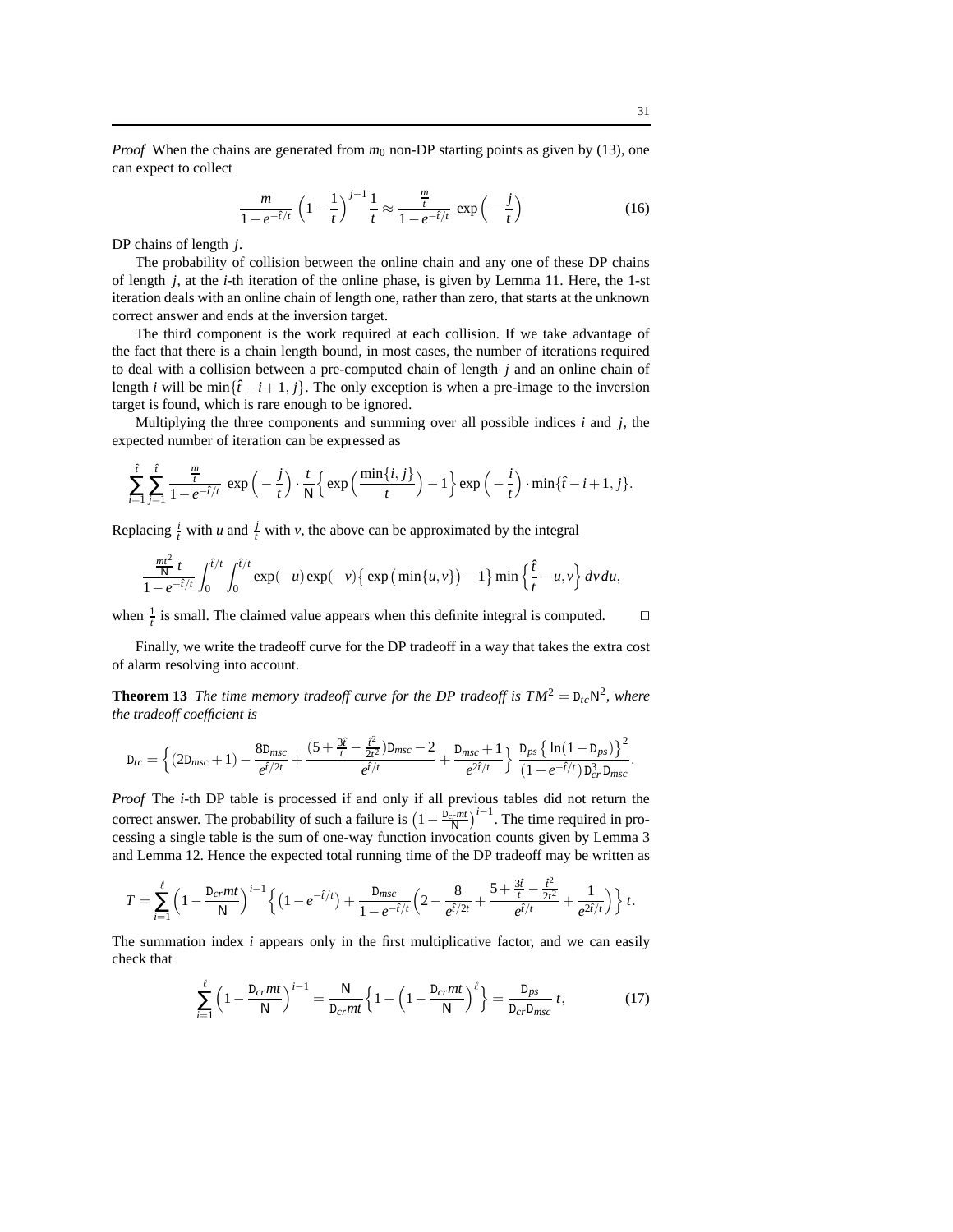where the second equality follows from Proposition 5. The running time can now be rewritten as

$$
T = \frac{\mathsf{D}_{ps}}{\mathsf{D}_{cr}\mathsf{D}_{msc}} \left\{ \left( 1 - e^{-\hat{t}/t} \right) + \frac{\mathsf{D}_{msc}}{1 - e^{-\hat{t}/t}} \left( 2 - \frac{8}{e^{\hat{t}/2t}} + \frac{5 + \frac{3\hat{t}}{t} - \frac{\hat{t}^2}{2t^2}}{e^{\hat{t}/t}} + \frac{1}{e^{2\hat{t}/t}} \right) \right\} t^2.
$$
 (18)

Since the storage is  $M = m\ell$ , we have

$$
TM^{2} = \frac{D_{ps}}{D_{cr}D_{msc}} \left\{ \left(1 - e^{-\hat{t}/t}\right) + \frac{D_{msc}}{1 - e^{-\hat{t}/t}} \left(2 - \frac{8}{e^{\hat{t}/2t}} + \frac{5 + \frac{3\hat{t}}{t} - \frac{\hat{t}^{2}}{2t^{2}}}{e^{\hat{t}/t}} + \frac{1}{e^{2\hat{t}/t}}\right) \right\} (mt\ell)^{2}
$$
  
= 
$$
\left\{ (2D_{msc} + 1) - \frac{8D_{msc}}{e^{\hat{t}/2t}} + \frac{(5 + \frac{3\hat{t}}{t} - \frac{\hat{t}^{2}}{2t^{2}})D_{msc} - 2}{e^{\hat{t}/t}} + \frac{D_{msc} + 1}{e^{2\hat{t}/t}} \right\} \frac{D_{ps}D_{pc}^{2}N^{2}}{(1 - e^{-\hat{t}/t})D_{cr}D_{msc}}.
$$

The claim is reached by observing that

$$
D_{pc}^2 = \frac{(D_{cr}D_{pc})^2}{D_{cr}^2} = \frac{\left\{\ln(1 - D_{ps})\right\}^2}{D_{cr}^2},
$$

where the second equality is again an application of Proposition 5. □

Let us emphasize that the tradeoff coefficient  $D_{tc}$  is an expected value rather than a bound. The tradeoff curve was computed without restricting to the worst case, in which the algorithms fails after processing all tables. The following statement is an immediate consequence of the above theorem.

**Corollary 14** *The time memory tradeoff curve for the DP tradeoff is*  $TM^2 = D_{tc}N^2$  *with* 

$$
D_{\text{fc}} = \left(2 + \frac{1}{D_{\text{msc}}}\right) \frac{1}{D_{\text{cr}}^3} D_{\text{ps}} \left\{\ln(1 - D_{\text{ps}})\right\}^2,
$$

*when the chain length bound*  $\hat{t}$  *is sufficiently large.* 

We make the number of table lookups explicit for later use.

**Lemma 15** *The online processing of the DP tradeoff, that use the parameters m, t,*  $\ell$ *, and*  $\hat{t}$ *is expected to require t*  $\frac{D_{ps}}{D_{cr}D_{msc}}$  *lookups to the DP tables.* 

*Proof* The *i*-th DP table is processed if and only if all previous tables have failed in returning the correct answer and processing of each table requires a single table lookups. Hence, the expected total number of table lookups is given by (17), as claimed. ⊓⊔

The dependence of this result on the chain length bound  $\hat{t}$  is hidden inside the  $D_{cr}$  term.

# 4.3 Efficient use of storage

The storage size *M* appearing in any tradeoff curve refers to the total number of starting point and ending point pairs that need to be stored in the tradeoff tables. As explained in Section 2.7, the number of bits required to store a single starting and ending point pair will be different for each tradeoff algorithm. The focus of this section is in analyzing the ending point truncation technique explained in Section 2.7.4 for the DP tradeoffs.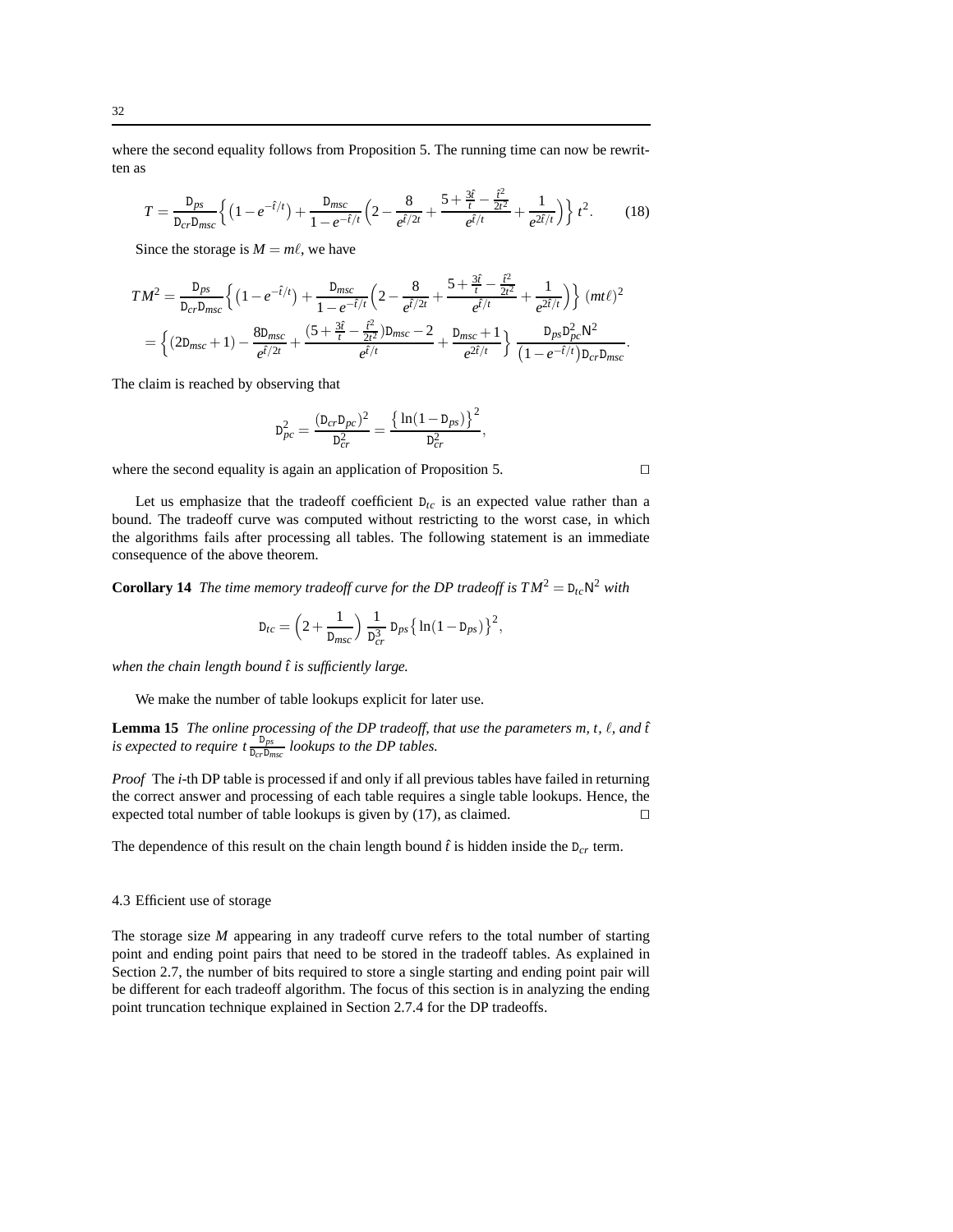It seems that the intensions of the works [4, 6] while using ending point truncation was to keep slightly more than log*m* bits of each ending point so that each ending point within a DP table could be identified almost uniquely. However, this would also imply that almost every lookup to the pre-computation table will generate a match of truncated points.

Let us start with a rough preliminary analysis of the situation where log*m* bits are stored for each ending point. The online chain creation during processing of a table requires  $\Theta(t)$ iterations of the one-way function and will generate a single lookup to the table. The alarm that is almost surely generated by the lookup will require  $\Theta(t)$  additional one-way function iterations to resolve. Hence, the total cost per table processing remains at  $\Theta(t)$  even with ending points truncated to log*m* bits and the truncation to log*m* bits seem reasonable. Truncation to smaller than log*m* bits will result in the return of multiple collisions at the single table lookup and will quickly become problematic.

Although one is guaranteed not to see a radical change in the online time complexity after truncating ending points to log*m* bits, the above analysis does not provide implementers with the information on how close to  $\log m$  bits one may venture without experiencing visible side effects to the online time complexity. For now, implementers can only repeatedly tweak and make test runs to decide on the appropriate degree of truncation.

Consider an ending point truncation method for which two random points of  $N$ , truncated in the specified manner, will have probability  $\frac{1}{r}$  of matching with each other. We shall express such a situation as having  $\frac{1}{r}$  probability of truncated match. For example, if  $\log t$  bits from the ending points were truncated with  $D_{\text{msc}} = 1$ , so that  $(\log m + \log t)$  bits remain, then the truncated matches would happen with probability  $\frac{1}{mt}$ . When truncating ending point DPs, one should truncate the random-looking part, rather than the distinguished part. Removal of the distinguished part can always be undone, and does not cause any loss of ending point information.

**Lemma 16** *Assume the use of ending point truncation with the truncated match probability* set to  $\frac{1}{r}$ . The number of extra one-way function invocations induced by truncation related *alarms is expected to be*

$$
t \frac{1 - 2(\hat{t}/t) e^{-\hat{t}/t} - e^{-2\hat{t}/t}}{1 - e^{-\hat{t}/t}} \frac{mt}{r}
$$

*for each DP table.*

*Proof* Consider a random function  $F : \mathcal{N} \to \mathcal{N}$  and suppose that the first chain, generated with *F* and a random non-DP starting point, became a DP chain of length  $j < \hat{t}$ . Now, suppose a second chain is generated with *F* from a random non-DP starting point. Let us compute the probability for the second chain to become a DP chain of length *i* and not merge with the first chain, but have the same truncated ending point as the first chain.

The first *i* nodes of the second chain must be chosen among non-DPs that are different from the *j* pre-ending points of the first chain. The *i*-th node chosen, when truncated, needs to agree with the truncated ending point of the first chain. Note that this agreement already requires the final point to be a DP. Thus the probability we aimed to write can be expressed as

$$
\left(1 - \frac{1}{t} - \frac{j}{N}\right)^i \left(\frac{1}{r} - \frac{1}{N}\right) \approx \exp\left(-\frac{i}{t}\right) \frac{1}{r}.\tag{19}
$$

,

Now, we can combine the number of DP chains of length *j*, as given by (16), together with the probability of non-merging truncated collision with such a chain, as given by (19), to write the cost of truncation related false alarms as

$$
\sum_{i=1}^{\hat{t}} \sum_{j=1}^{\hat{t}} \frac{\frac{m}{t}}{1 - e^{-\hat{t}/t}} \exp\left(-\frac{j}{t}\right) \cdot \exp\left(-\frac{i}{t}\right) \frac{1}{r} \cdot \min\{\hat{t} - i + 1, j\}.
$$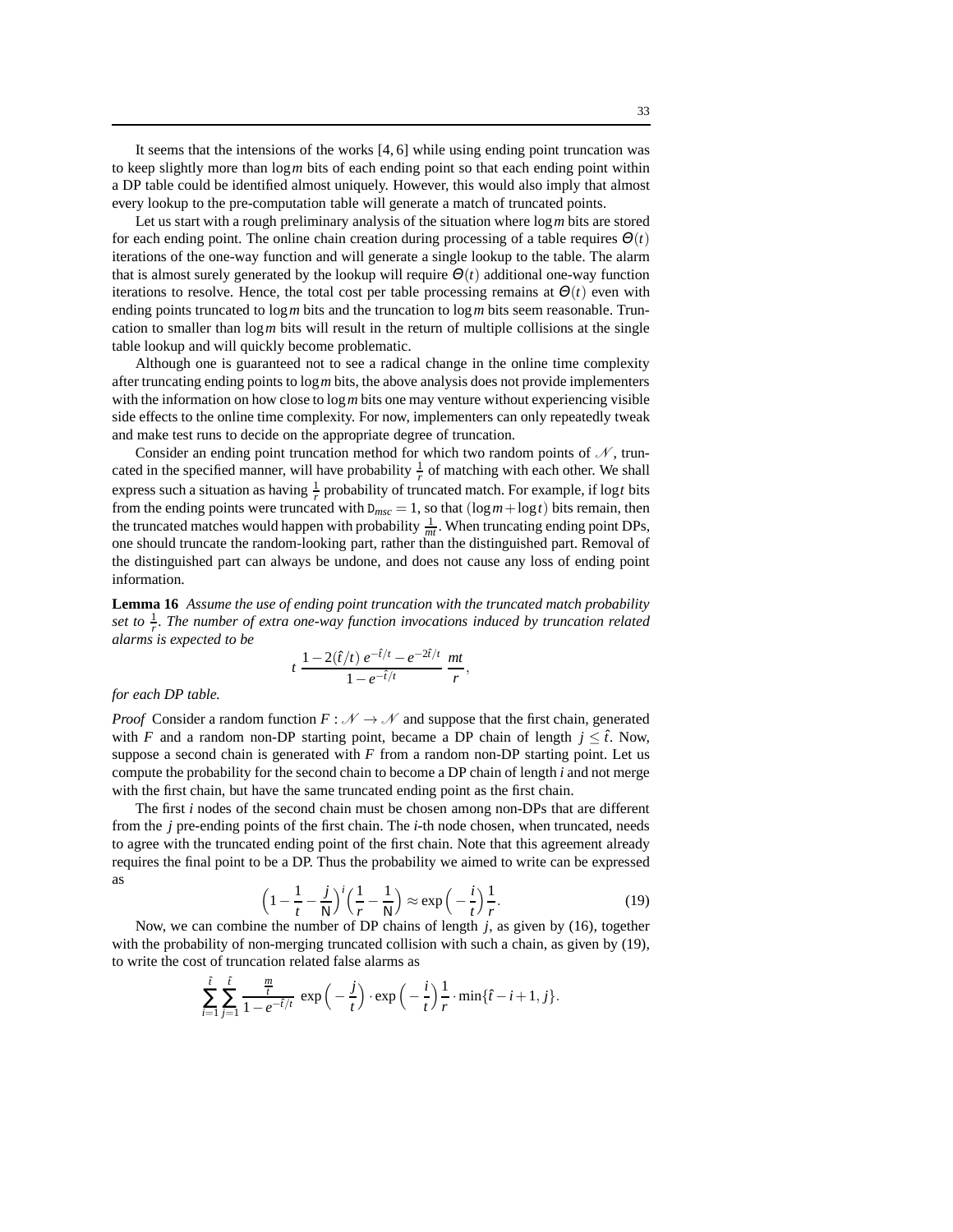It now suffices to simplify this expression. Replacing  $\frac{i}{t}$  with *u* and  $\frac{j}{t}$  with *v*, the above can be approximated by the definite integral

$$
\frac{mt^2}{1-e^{-\hat{t}/t}}\frac{1}{r}\int_0^{\hat{t}/t}\int_0^{\hat{t}/t}\exp(-u)\exp(-v)\min\left\{\frac{\hat{t}}{t}-u,v\right\}dv\,du,
$$

when  $\frac{1}{t}$  is small. We arrive at the claimed value when this is explicitly computed. □

Combining Lemma 3, Lemma 12, and Lemma 16, we know that the online processing of a single DP table requires

$$
t \left(1 - e^{-\hat{t}/t}\right) + t \frac{D_{msc}}{1 - e^{-\hat{t}/t}} \left\{2 - 8e^{-\hat{t}/2t} + \left(5 + 3(\hat{t}/t) - \frac{1}{2}(\hat{t}/t)^2\right)e^{-\hat{t}/t} + e^{-2\hat{t}/t}\right\} + t \frac{1}{1 - e^{-\hat{t}/t}} \left\{1 - 2(\hat{t}/t)e^{-\hat{t}/t} - e^{-2\hat{t}/t}\right\} \frac{mt}{r},
$$

invocations of the one-way function. When  $\hat{t}$  is sufficiently large, this simplifies to

$$
t+t2\mathrm{D}_{msc}+t\,\frac{mt}{r},
$$

with each additive term corresponding to the three terms given before. The ratio of original number of iterations to the number of extra iterations incurred by truncations is

$$
(t+t2D_{msc}) : t\frac{mt}{r} = r : \frac{mt}{1+2D_{msc}}
$$

.

The choice of  $r = \frac{mt}{1+2D_{\text{msc}}}$  will give an implementation whose added cost of truncation related alarms increases the non-truncated original cost by 100%. Noting that a truncated match probability of  $\frac{1}{r}$  is achieved by leaving  $\log r$  bits after truncation, we summarize what we have discussed in the following statement.

**Proposition 17** *Fix a set of parameters for a DP tradeoff such that the chain length bound*  $\hat{t}$ *is sufficiently large. Suppose that the online phase of the DP tradeoff implementation that stores each ending point in full requires T iterations of the one-way function to complete. Then, an implementation that leaves*

$$
\log m + \log t - \log(1+2\mathrm{D}_{\mathit{msc}}) \pm \epsilon
$$

bits per ending point after truncation, where  $\varepsilon$  is a small non-negative integer, requires  $2^{\mp \varepsilon} T$ *additional iterations of the one-way function to complete.*

Let us recall the contents of Section 2.7 and summarize how DP table storage can be optimized. Sequential use of starting points allows each starting point to be recorded in approximately  $\log m$  bits. One can truncate and leave slightly more than  $\log m + \log t$  bits in each ending point and experience minimal side effect on the online running time. The decision on the exact degree of truncation can be made with the help of Proposition 17. Of the remaining approximately  $\log m + \log t$  bits of the ending point, we do not need to store the log*t* bits that are fixed through the distinguishing property. Furthermore, the index table technique allows us to remove almost log*m* more bits without any loss of information. In all, log*m* bits are required to store each starting point and a very small number of bits are required to store each ending point. We have thus confirmed the claims of [4, 6] theoretically.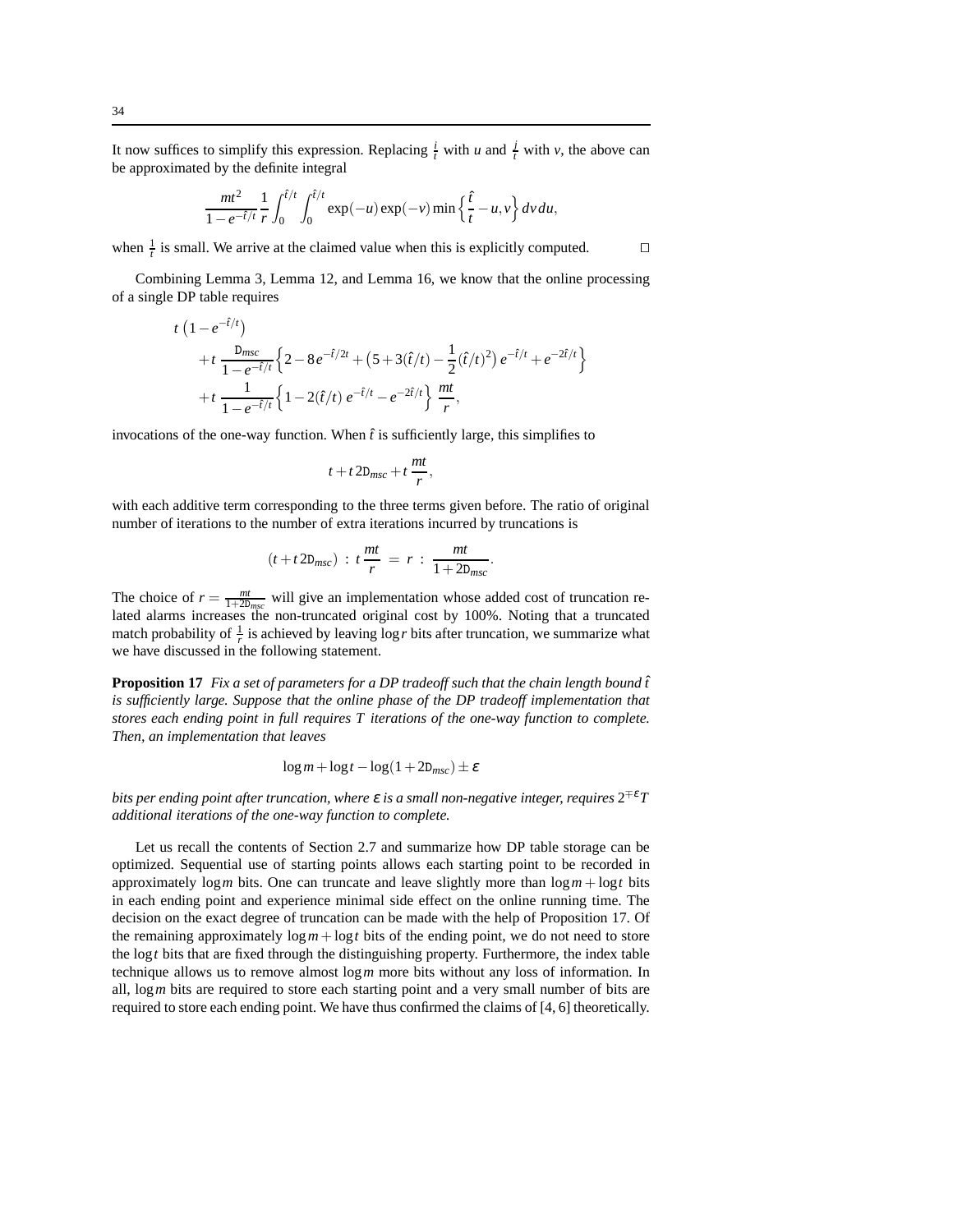*Example 18* Consider an extremely large tradeoff implementation with  $N = 2^{75}$  and assume the typical parameters  $m \approx t \approx \ell \approx N^{\frac{1}{3}} = 2^{25}$ . Each starting point requires 25 bits. The DP definition allows removal of 25 bits from each ending point. We assume removal of 23 further bits through the index table method. Let us approximate  $log(1 + 2D<sub>msc</sub>) \approx 2$ . Then, each table entry will require  $25 + \varepsilon$  bits.

Let *T* be the number of one-way function iterations required for the online chain creation and the resolving of alarms in the absence of ending point truncations. When  $\varepsilon$  is changed from 4 to 3, the storage decreases by  $\frac{29-28}{29} \approx 3.45\%$  while the iterations increase by 5.88% from  $(1 + \frac{1}{2^4})T$  to  $(1 + \frac{1}{2^3})T$ . This tradeoff is better than the tradeoff achievable through the changes in  $m$ ,  $t$ , and  $\ell$ . However, when similar calculations are made for the change of  $\varepsilon$ from 3 to 2, one can confirm that the increase in online time is not worth the decrease in storage.

In summary, for the assumed rough range of parameters, it is advisable to allocate approximately 28 bits per table entry and accept the  $\frac{9}{8}T$  online time, even though this is visibly different from *T*.

#### **5 Hellman Tradeoff**

In this section, we gather facts about the complexity of the Hellman tradeoffs. As in the previous section, reduction functions are kept hidden during analysis.

Our first statement is quite trivial.

**Proposition 19** *The pre-computation phase of the Hellman tradeoff requires mtl one-way function invocations.*

We define the *pre-computation coefficient* for the Hellman tradeoff to be  $H_{pc} = \frac{m t \ell}{N}$ , so that the pre-computation cost of a Hellman tradeoff is  $H_{pc}N$ . The next proposition is a restatement of (4).

**Proposition 20** *The success probability of the Hellman tradeoff is*

$$
H_{ps} = 1 - e^{-H_{cr}H_{pc}}
$$

.

We next state the coverage rate, so that the above expression for probability of success can be put to use. This is a trivial modification of statements from [9, 19].

**Proposition 21** *The coverage rate of a single Hellman table is expected to be*

$$
\mathtt{H}_{cr}=\frac{\sqrt{2}}{\sqrt{\mathtt{H}_{msc}}}\,\frac{e^{\sqrt{2\mathtt{H}_{msc}}}-1}{e^{\sqrt{2\mathtt{H}_{msc}}}+1}.
$$

The tradeoff efficiency of the Hellman tradeoff is compactly expressed by the following time memory tradeoff curve. This result takes the cost of resolving alarms into account, and, unlike (8) that semi-corresponds to an upper bound on the efficiency, expresses the average behavior.

**Theorem 22** *The time memory tradeoff curve for the Hellman tradeoff is*  $TM^2 = H_{tc}N^2$ *, where the tradeoff coefficient is*

$$
H_{tc} = \left(\frac{1}{H_{msc}} + \frac{1}{6}\right) \frac{1}{H_{cr}^3} H_{ps} \{ \ln(1 - H_{ps}) \}^2.
$$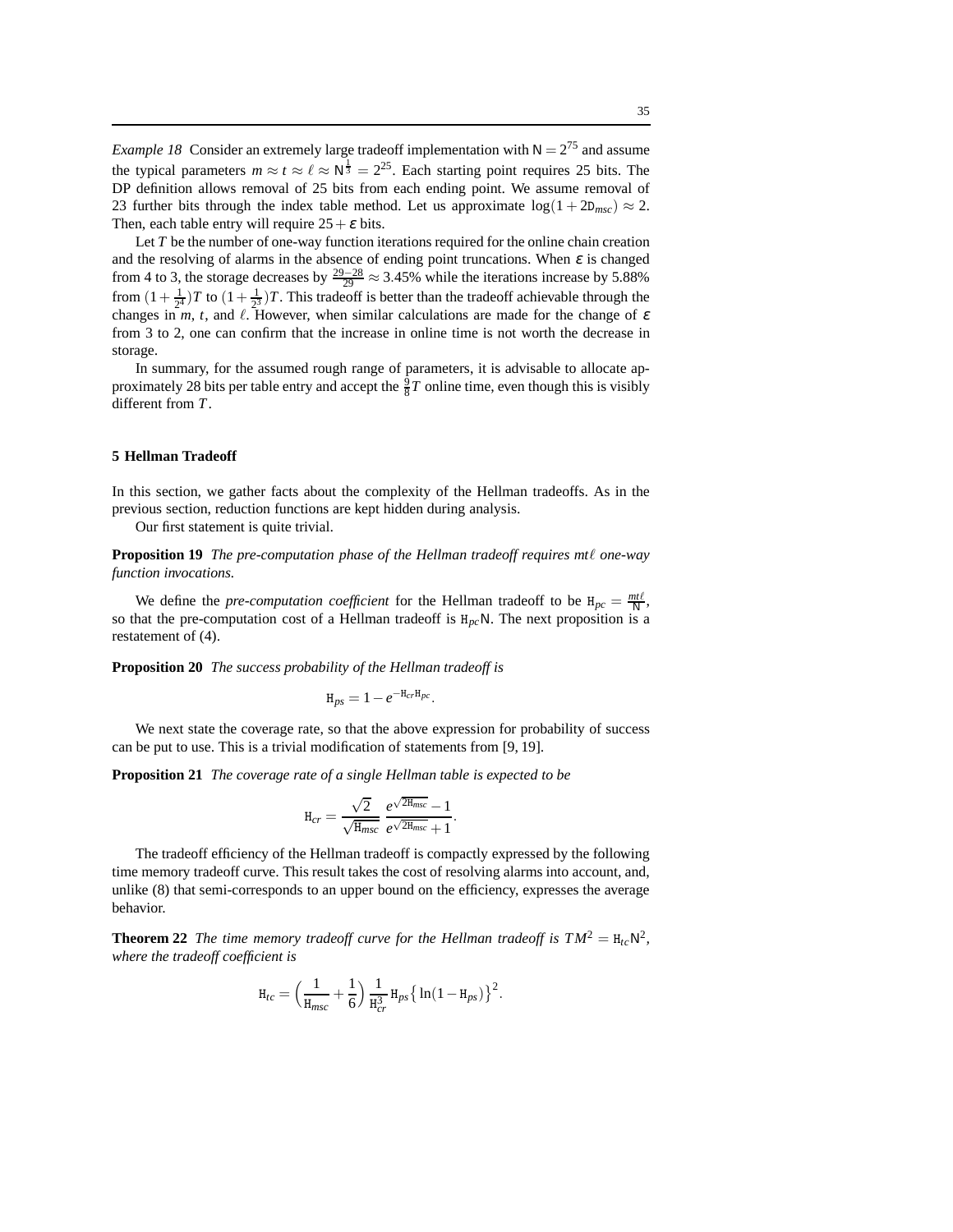*Proof* The *i*-th Hellman table is processed if and only if all previous tables have failed in returning the correct answer. The probability of such a failure is  $\left(1 - \frac{H_{cr}mt}{N}\right)^{i-1}$ . Recalling the number of one-way function invocations required per Hellman table to resolve false alarms (7), the number of all iterations required per table can be written as  $\left(1+\frac{H_{\text{msc}}}{6}\right)t$ . The expected total running time of the Hellman tradeoff may be written as

$$
T = \sum_{i=1}^{\ell} \left( 1 - \frac{H_{cr}mt}{N} \right)^{i-1} \left( 1 + \frac{H_{msc}}{6} \right) t.
$$
 (20)

The summation index *i* appears only in the first multiplicative factor, and we can easily check that

$$
\sum_{i=1}^{\ell} \left(1 - \frac{\mathbf{H}_{cr}mt}{\mathsf{N}}\right)^{i-1} = \frac{\mathsf{N}}{\mathbf{H}_{cr}mt} \left\{1 - \left(1 - \frac{\mathbf{H}_{cr}mt}{\mathsf{N}}\right)^{\ell}\right\} = \frac{\mathbf{H}_{ps}}{\mathbf{H}_{cr} \mathbf{H}_{msc}} t,
$$

where the final equality follows from Proposition 20. Returning to (20), the execution time can now be written as

$$
T = \left(\frac{1}{H_{msc}} + \frac{1}{6}\right) \frac{H_{ps}}{H_{cr}} t^2.
$$
 (21)

Since the storage size is  $M = m\ell$ , we have

$$
\begin{split} TM^2 &= \Big(\frac{1}{H_{msc}}+\frac{1}{6}\Big) \, \frac{H_{ps}}{H_{cr}} \, (mt\ell)^2 = \Big(\frac{1}{H_{msc}}+\frac{1}{6}\Big) \, \frac{H_{ps}}{H_{cr}} \, H_{pc}^2 \, N^2 \\ &= \Big(\frac{1}{H_{msc}}+\frac{1}{6}\Big) \, \frac{H_{ps} (H_{cr} H_{pc})^2}{H_{cr}^3} \, N^2 = \Big(\frac{1}{H_{msc}}+\frac{1}{6}\Big) \, \frac{H_{ps} \, \big\{\ln(1-H_{ps})\big\}^2}{H_{cr}^3} \, N^2, \end{split}
$$

where the final equality again relies on Proposition 20. □

The time  $T$ , stated during the above proof as  $(21)$ , counts the number of one-way function computations, and includes the efforts for resolving alarms. Since the number of table lookups will be smaller, we make this count explicit.

**Lemma 23** *The online processing of the Hellman tradeoff, that use the parameters m, t, and*  $\ell$ , is expected to require  $t^2 \frac{H_{ps}^2}{H_{cr}H_{msc}}$  lookups to the Hellman tables.

The proof to this lemma is almost identical to that of Lemma 15. The only difference is that the processing of each table requires *t* lookups, rather than one.

After reading the proof to Theorem 22, one can easily write the expected cost of resolving alarms for the Hellman tradeoff as  $\frac{H_{ps}}{6H_{cr}}t^2$ , and by following through the relations

$$
\frac{H_{ps}}{6H_{cr}}t^2 = \frac{1 - e^{-H_{cr}H_{pc}}}{6H_{cr}}t^2 \le \frac{1 - (1 - H_{cr}H_{pc})}{6H_{cr}}t^2 = \frac{mt\ell}{6N}t^2 = \frac{H_{msc}}{6}t\ell,
$$

we can recover the old approximation  $(6)$ . This shows that the bound  $(6)$  is far from being tight, unless  $H_{cr}H_{pc} \ll 1$ .

We have so far secured access to the pre-computation cost, the success probability, and the tradeoff efficiency of the Hellman tradeoff. It remains to discuss the use of storage. Three of the approaches to storage reduction that were discussed in Section 2.7 are applicable to the Hellman tradeoff and we provide an analysis of the ending point truncation method below.

Let us start with a preliminary analysis. Assume that ending points are truncated so that log<sub>m</sub> bits are stored for each ending point. Then the table entries are uniquely identifiable,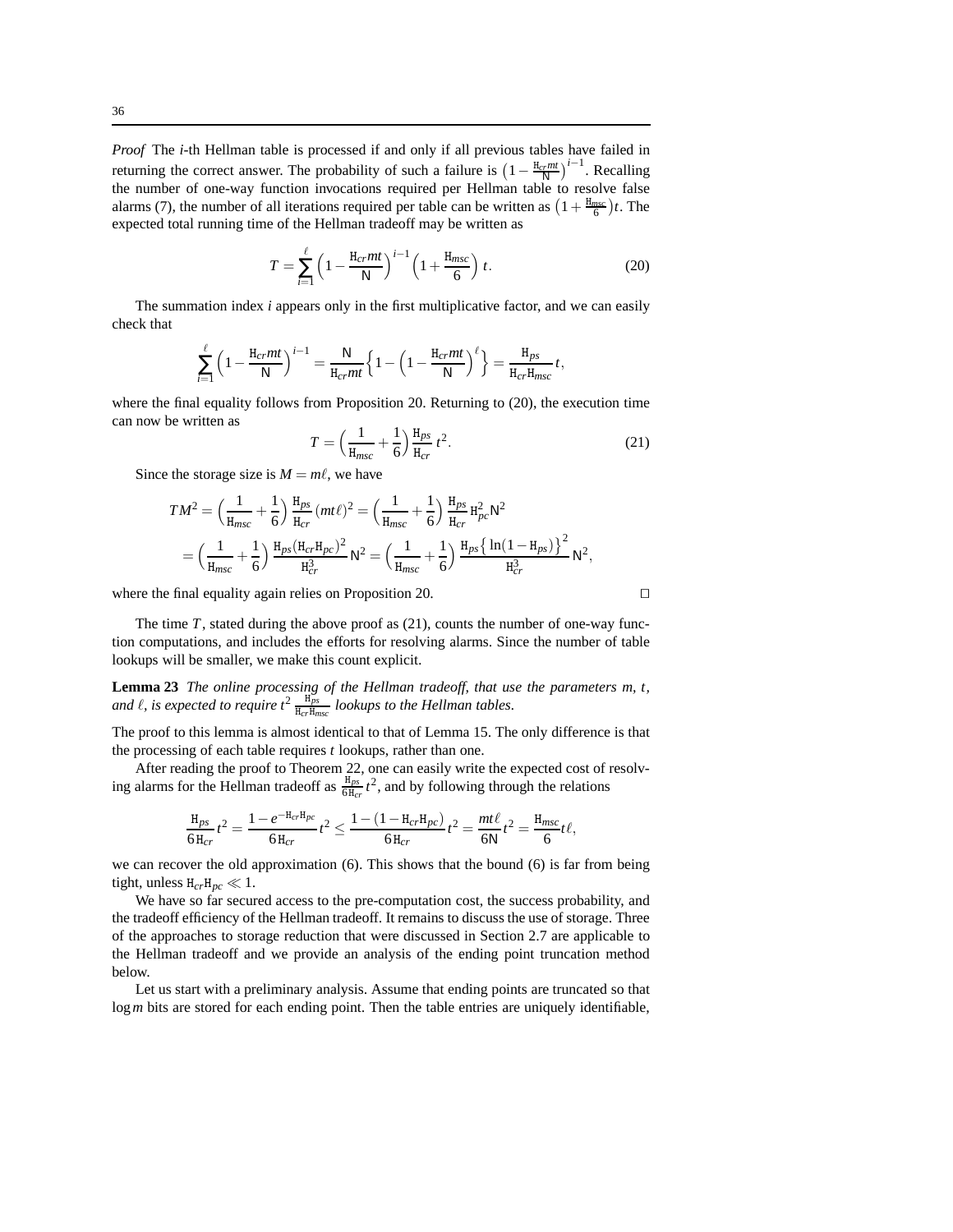but each table lookup would return one truncated match on average. The cost of resolving alarms become  $t + (t-1) + \cdots + 1 \approx \frac{t^2}{2}$  $\frac{p}{2}$  per table. This dominates the online chain creation cost of *t*, so truncation to log*m* bits is not an acceptable method.

A more exact analysis of ending point truncation is given next. We reuse the concept of truncated match probability, previously defined for the DP tradeoff, with the Hellman tradeoff.

**Lemma 24** *Assume the use of ending point truncation with the truncated match probability* set to  $\frac{1}{r}$ . The number of extra one-way function invocations induced by truncation related *alarms is expected to be*

$$
t\,\frac{mt}{2r},
$$

## *for each Hellman table.*

*Proof* Fix a random function  $F : \mathcal{N} \to \mathcal{N}$  and suppose that we are given a pre-computed chain of length *t*, generated with *F* from a random starting point. Now consider a second chain generated with  $F$  from a random starting point. The probability for it to produce an alarm related to truncation, i.e., a truncated ending point match without a merge with the first chain, on the *i*-th iteration, is

$$
\left(1 - \frac{1}{N}\right)^i \left(\frac{1}{r} - \frac{1}{N}\right) \approx \left(1 - \frac{i}{N}\right) \left(\frac{1}{r} - \frac{1}{N}\right) \approx \frac{1}{r}.
$$

This is because the first *i* nodes of the second chain must be chosen among nodes that are different from the *t* pre-ending points of the first chain.

Taking account of all *m* pre-computed chains, the cost induced by the truncation related alarms can now be written as

$$
\sum_{i=1}^{t} \frac{m}{r} (t - i + 1) \approx \frac{mt^2}{r} \sum_{i=1}^{t} \left( 1 - \frac{i}{t} \right) \frac{1}{t}.
$$

When  $\frac{1}{t}$  is small, by replacing  $\frac{i}{t}$  with *u*, the above can be approximated with the definite integral

$$
\frac{mt^2}{r}\int_0^1(1-u)\,du,
$$

which computes to  $\frac{m^2}{2r}$ , as claimed. □

Combining this with what we saw during the proof of Theorem 22, the total online time required to deal with a single Hellman table can be stated as

$$
t+t \frac{H_{msc}}{6}+t \frac{mt}{2r}.
$$

Arguing as we did in the previous section concerning ending point truncations for the DP tradeoffs, we can come to the following conclusion.

**Proposition 25** *Fix a set of parameters for the Hellman tradeoff and suppose that its implementation which stores full ending point information requires T iterations of the one-way function to complete the online phase. Then, an implementation that leaves*

$$
\log m + \log t - \log \left( 2 + \frac{\text{H}_{msc}}{3} \right) \pm \varepsilon
$$

*bits per ending point after truncation, where* <sup>ε</sup> *is a small non-negative integer, requires* 2 ∓<sup>ε</sup> *T additional iterations of the one-way function to complete.*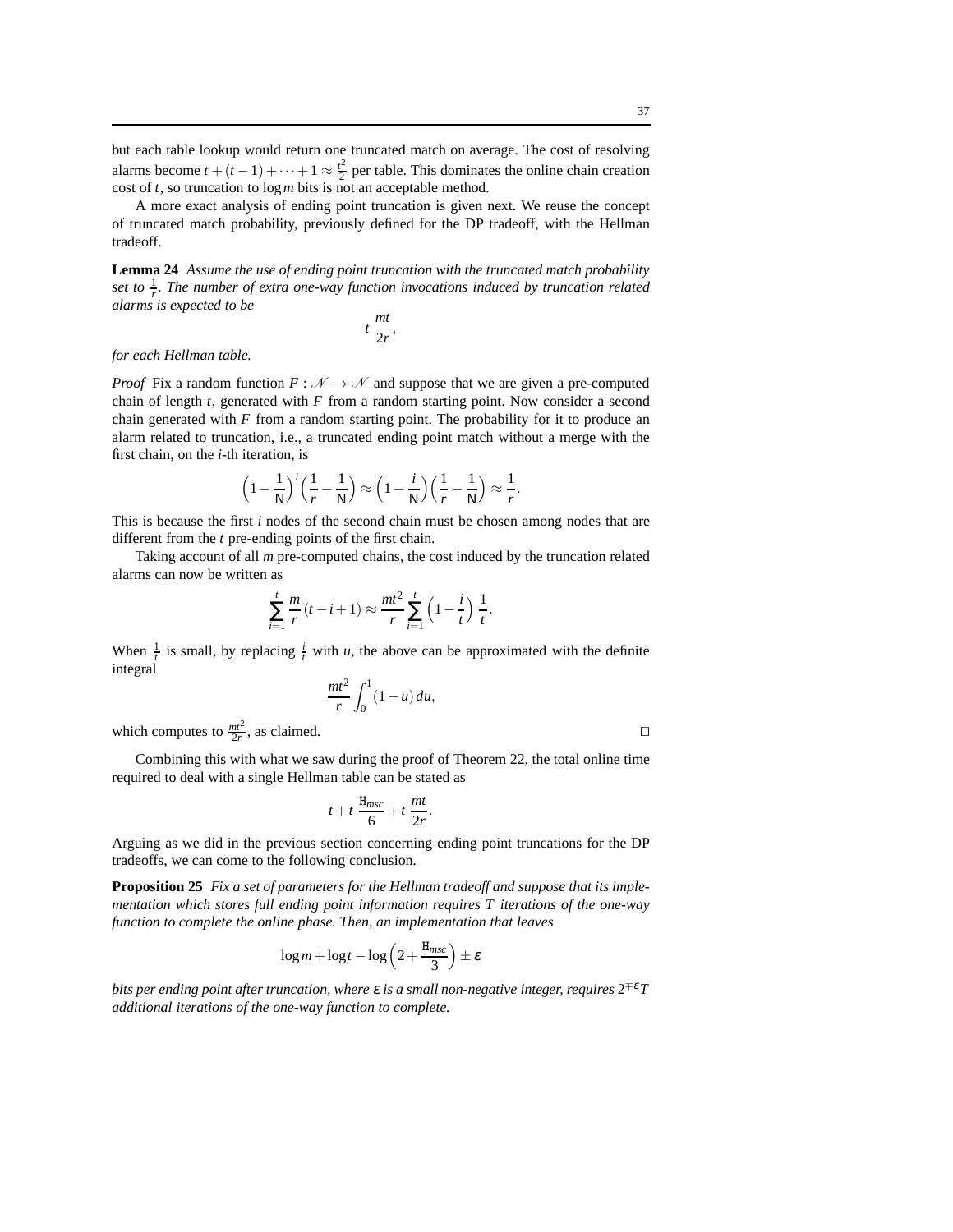We can summarize how Hellman table storage can be optimized after recalling the contents of Section 2.7. Each starting point requires log*m* bits. Ending points may be truncated so that slightly more than  $\log m + \log t$  bits remain without experiencing visible side effects on the online running time. The decision on the exact degree of truncation can be made with the help of Proposition 25. Using the index table technique, almost log*m* additional bits can be removed without any loss of information. In all, log*m* bits are required for each starting point and slightly more than log*t* bits are required for each ending point. This is very different from the conclusions for the DP tradeoff.

*Example 26* Let us reuse the parameters of Example 18. Assuming that the index table allows removal of 23 bits and accepting the approximation  $\log (2 + \frac{H_{msc}}{3}) \approx 1$ , each table entry is seen to require  $25+26+\epsilon$  bits.

With *T* equal to the non-truncated iterations, when  $\varepsilon$  is changed from 5 to 4, the storage decreases by  $\frac{56-55}{56}$  ≈ 1.79% while the iterations increase by  $\{(1+\frac{1}{2^4})T-(1+\frac{1}{2^5})T\}/{(1+\frac{1}{2^5})^2}$  $\frac{1}{2^5}$ )*T*}  $\approx$  3.03%. This is an acceptable tradeoff. However, the change of  $\varepsilon$  from 4 to 3, results in 1.82% decrease in storage, which cannot justify the corresponding 5.88% increase in online time.

In summary, for the assumed rough range of parameters, it is advisable to allocate approximately 55 bits per table entry and accept the  $\frac{17}{16}T$  online time, which is slightly higher than *T*.

# **6 Rainbow Tradeoff**

In this section, we gather facts about the rainbow tradeoff. Recall that multiple rainbow tables are to be processed in parallel. The 1-st iteration of a rainbow tradeoff online phase will refer to the  $\ell$ -many searchings of  $y_t^{k,1} = F_{t,k}(x)$  among the ending points of the *k*-th rainbow table with the index *k* running from 1 to  $\ell$ . The *j*-th iteration will require  $(j-1) \cdot \ell$ invocations of the one-way function and  $\ell$  lookups to different tables.

Our first claim is a direct consequence of the relation  $mt = R_{msc}N$  that defines the notation R*msc*.

**Proposition 27** *The pre-computation phase of the Rainbow tradeoff requires* R*pc*N *one-way function invocations, where the pre-computation coefficient is*  $\mathbf{R}_{pc} = \mathbf{R}_{msc} \ell$ .

Contents of the following lemma for the  $\ell = 1$  case was already used in certain computations of [15], but let us restate it here in a more readily accessible form. The first statement of this lemma is a trivial extension of the past result (10).

**Lemma 28** *The probability for the first k iterations of the online phase to fail is*

$$
\prod_{i=1}^k \Big(1-\frac{m_{t-i}}{\mathsf{N}}\Big)^{\ell},
$$

*where*  $m_0 = m$  and  $\frac{m_{i+1}}{N} = 1 - \exp\left(-\frac{m_i}{N}\right)$ . This product may be approximated by

$$
\left(1-\frac{R_{msc}}{2+R_{msc}}\frac{k+1}{t}\right)^{2\ell}.
$$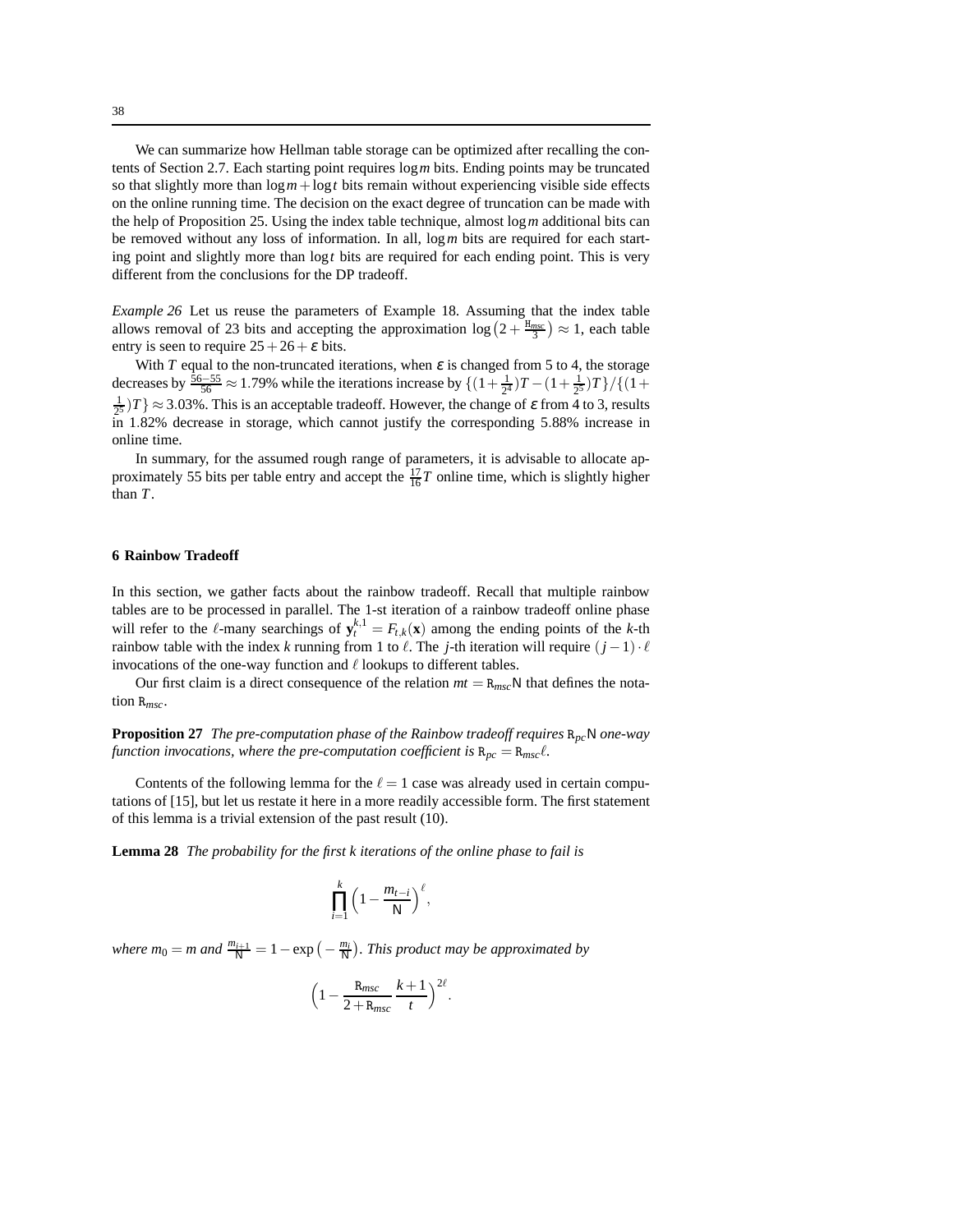*Proof* The second statement is based on the approximation

$$
\frac{m_i}{\mathsf{N}}\approx \frac{1}{\mathsf{N}/m+i/2},
$$

which appears in [15]. This is a very small generalization of a result from [1], which treated the  $m = N$  case. After rewriting this as

$$
1 - \frac{m_{t-i}}{N} \approx \frac{2N + m(t - i - 2)}{2N + m(t - i)}
$$

,

the sequential cancelations within the product become visible, and we arrive at

$$
\prod_{i=1}^k \left(1 - \frac{m_{t-i}}{N}\right)^{\ell} \approx \left\{\frac{2N + m(t-k-1)}{2N + m(t-1)} \frac{2N + m(t-k-2)}{2N + m(t-2)}\right\}^{\ell} \approx \left\{1 - \frac{R_{msc} \frac{k+1}{t}}{2 + R_{msc}}\right\}^{2\ell},
$$

which is the claimed approximation. □

We can arrive at the next claim by substituting  $k = t$  into the above lemma and ignoring an insignificant term.

**Proposition 29** *The success probability of the rainbow tradeoff is*

$$
R_{ps} = 1 - \Big(\frac{2}{2 + R_{msc}}\Big)^{2\ell}.
$$

The tradeoff efficiency of the rainbow tradeoff is compactly expressed by the following theorem. The average efficiency, rather than the worst case situation, is expressed by this result, and the effects of false alarms have been taken into account.

**Theorem 30** *The time memory tradeoff curve for the rainbow tradeoff is*  $TM^2 = R_{tc}N^2$ , *where the tradeoff coefficient is*

$$
R_{\text{fc}} = \frac{\ell^3}{(2\ell+1)(2\ell+2)(2\ell+3)} \left( \begin{array}{c} \left\{ (2\ell-1) + (2\ell+1) R_{\text{msc}} \right\} (2+R_{\text{msc}})^2 \\[1mm] -4 \left\{ (2\ell-1) + \ell (2\ell+3) R_{\text{msc}} \right\} \left( \frac{2}{2+R_{\text{msc}}} \right)^{2\ell} \end{array} \right).
$$

*Proof* Substituting  $k = i - 1$  into Lemma 28, we know that the *i*-th iteration is processed with probability  $\left(1 - \frac{R_{msc}}{2 + R_{msc}}t\right)^{2\ell}$ . The probability of alarm occurrence associated with a single chain in a single rainbow matrix at the *i*-th iteration may be inferred from [15] to be  $\frac{i+1}{N}$ . The reasoning behind this second statement is identical to the proof that lead to the older results (6) and (7).

Hence, the expected total running time of the rainbow tradeoff, with the cost of resolving alarms associated with all *m* rows taken into account, may be written as

$$
T = \sum_{i=1}^{t} \ell \left\{ (i-1) + (t-i+1) \frac{m(i+1)}{N} \right\} \left( 1 - \frac{R_{msc}}{2 + R_{msc}} \frac{i}{t} \right)^{2\ell}
$$
  
 
$$
\approx t^2 \ell \sum_{i=1}^{t} \left\{ \frac{i}{t} + \left( 1 - \frac{i}{t} \right) R_{msc} \frac{i}{t} \right\} \left( 1 - \frac{R_{msc}}{2 + R_{msc}} \frac{i}{t} \right)^{2\ell} \frac{1}{t}.
$$

This may be approximated by the definite integral

$$
T = t^2 \ell \int_0^1 u \{ 1 + R_{msc}(1-u) \} \left( 1 - \frac{R_{msc}}{2 + R_{msc}} u \right)^{2\ell} du,
$$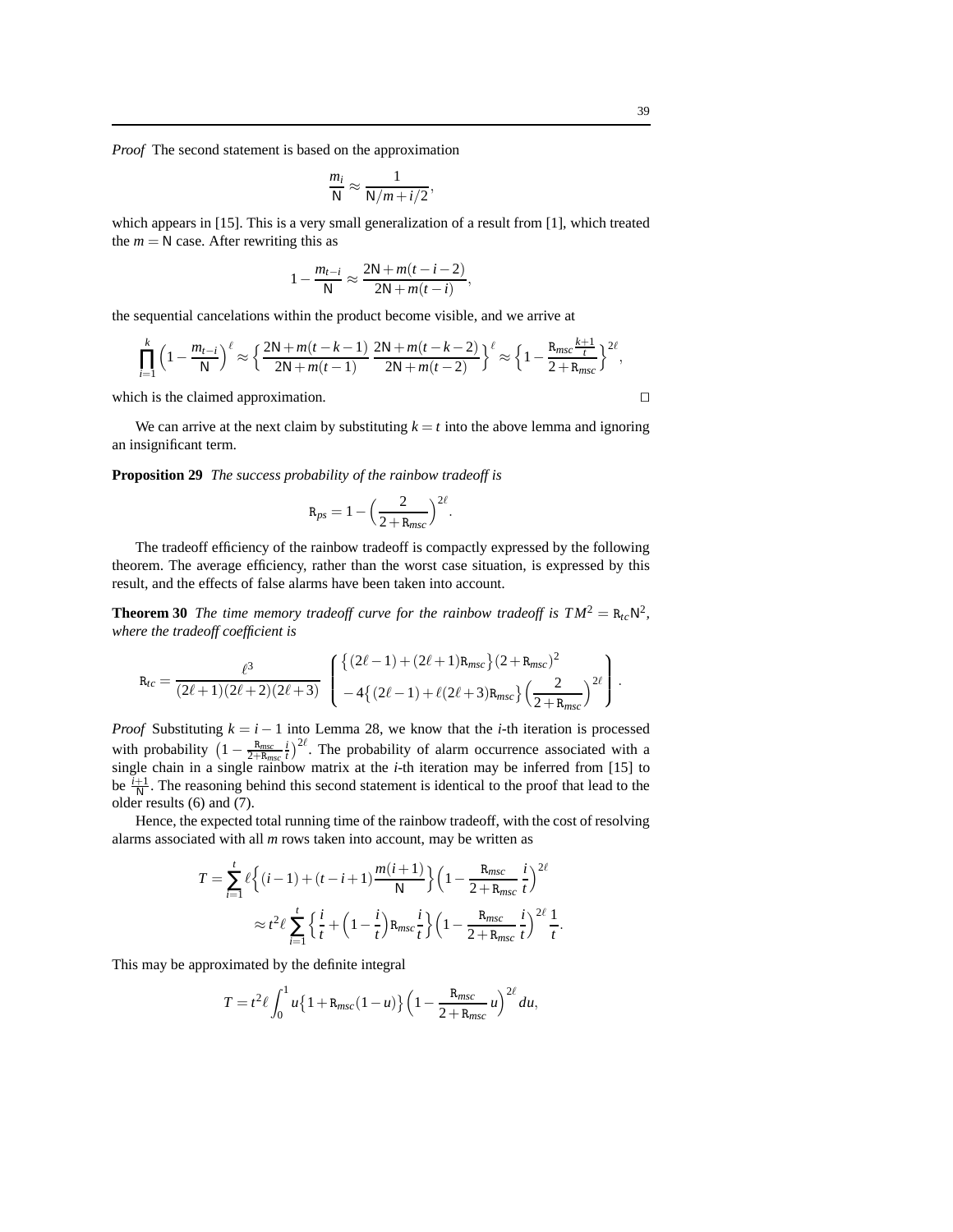which computes to

$$
T = t^2 \ell \frac{\left\{ (2\ell - 1) + (2\ell + 1) R_{msc} \right\} (2 + R_{msc})^2 -4 \left\{ (2\ell - 1) + \ell (2\ell + 3) R_{msc} \right\} (\frac{2}{2 + R_{msc}})^{2\ell}}{(2\ell + 1)(2\ell + 2)(2\ell + 3) R_{msc}^2}
$$
(22)

It now suffices to combine this with the storage size  $M = m\ell$  and simplify to arrive at the claim. □

The time *T* appearing in the above tradeoff curve gives the count of one-way function invocations and ignores table lookups.

**Lemma 31** *The online processing of the rainbow tradeoff is expected to require*

$$
t \ell \frac{2 + R_{msc} - 2\left(\frac{2}{2 + R_{msc}}\right)^{2\ell}}{(2\ell + 1)R_{msc}}
$$

*lookups to the rainbow tables.*

*Proof* At the start of the proof to Theorem 30, we saw that the *i*-th iteration is processed with probability  $\left(1-\frac{R_{msc}}{2+R_{msc}}t\right)^{2\ell}$ . Since each iteration requires  $\ell$  table lookups, it suffices to compute

$$
\sum_{i=1}^t \ell \left(1 - \frac{R_{msc}}{2 + R_{msc}} \frac{i}{t}\right)^{2\ell} \approx t \ell \int_0^1 \left(1 - \frac{R_{msc}}{2 + R_{msc}} u\right)^{2\ell} du,
$$

to arrive at the expected number of table lookups. ⊓⊔

We now turn to the issue of efficient storage use. The number of online iterations, which is of  $\Theta(t^2\ell)$  order, is much larger than the number of table lookups, given by the above lemma as being ofΘ(*t*ℓ) order. This indicates that truncation to slightly more than log*m* bits, which allows unique identification of table entries, should be reasonable. A more accurate analysis is given below. We reuse the concept of truncated match probability, defined for the DP tradeoffs, also in the rainbow tradeoff case.

**Lemma 32** *Assume the use of ending point truncation with the truncated match probability* set to  $\frac{1}{r}$ . The number of additional one-way function invocations induced by alarms related *to ending point truncations is expected to be*

$$
t^2 \ell \frac{m}{r} \frac{(-2 + (2\ell + 1)R_{msc})(2 + R_{msc}) + 4\left(\frac{2}{2 + R_{msc}}\right)^{2\ell}}{(2\ell + 1)(2\ell + 2)R_{msc}^2}.
$$

*Proof* For exactly the same reason given in the proof of Lemma 24, the probability for a randomly generated second chain to produce a truncation induced alarm without merging with the first chain is

$$
\Big(1-\frac{1}{\mathsf{N}}\Big)^i\Big(\frac{1}{r}-\frac{1}{\mathsf{N}}\Big) \approx \Big(1-\frac{i}{\mathsf{N}}\Big)\Big(\frac{1}{r}-\frac{1}{\mathsf{N}}\Big) \approx \frac{1}{r}.
$$

After recalling Lemma 28, the probability for the *i*-th iteration to be processed, and taking all the *m*ℓ pre-computed chains into account, the expected online cost can be written as

$$
\sum_{i=1}^t (t-i+1) \, \frac{m\ell}{r} \left(1 - \frac{\mathrm{R}_{msc}}{2 + \mathrm{R}_{msc}} \frac{i}{t}\right)^{2\ell}.
$$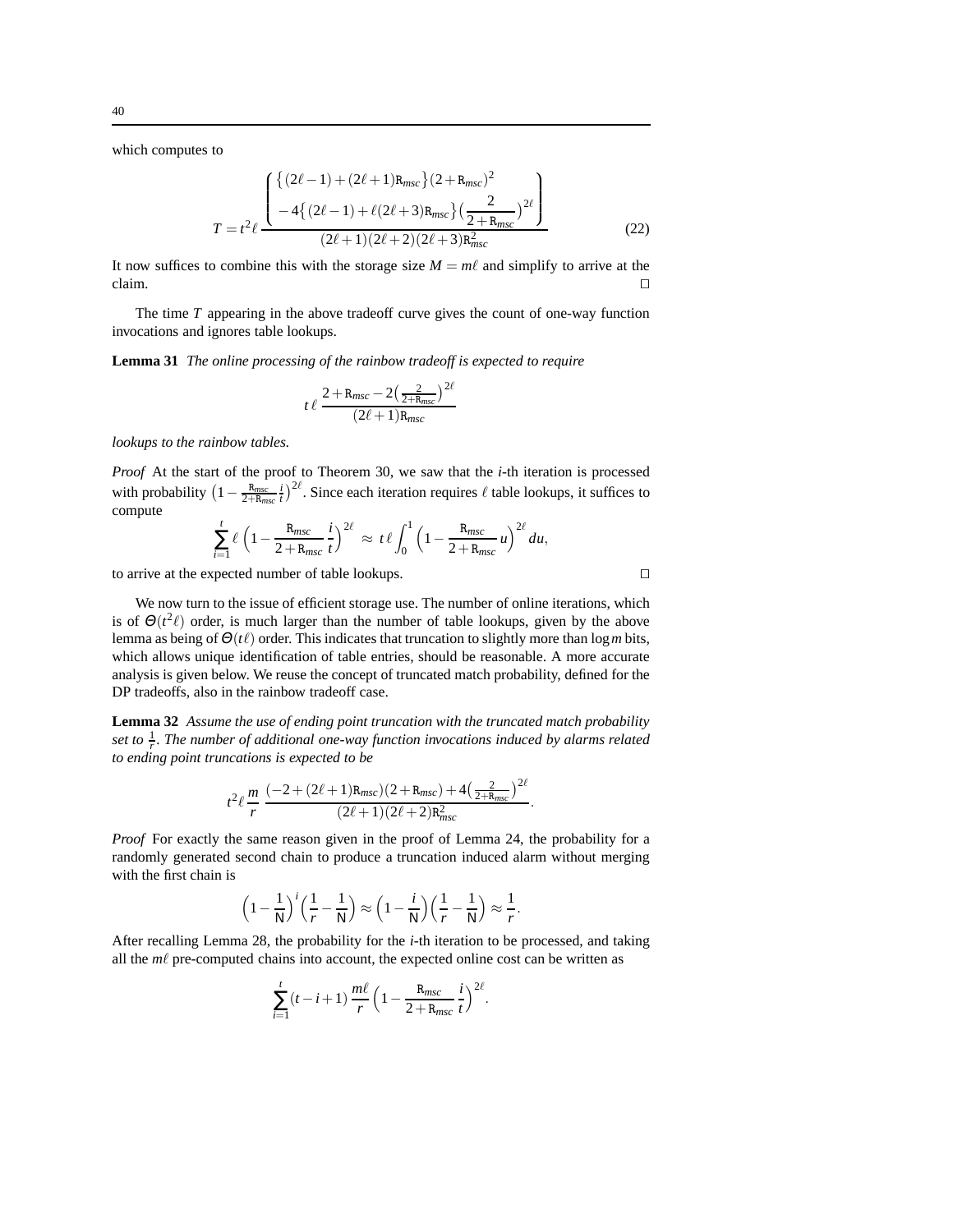Replacing  $\frac{i}{t}$  with *u*, the above can be approximated by the definite integral

$$
\frac{mt^2\ell}{r}\int_0^1(1-u)\left(1-\frac{R_{msc}}{2+R_{msc}}u\right)^{2\ell}du,
$$

when  $\frac{1}{t}$  is small, and the claimed value appears when this is computed. □

After reviewing the arguments concerning ending point truncation made for the DP and Hellman tradeoffs, we can combine (22) and Lemma 32 to write the effects of ending point truncation in terms of the number of bits remaining.

**Proposition 33** *Fix a set of parameters for the rainbow tradeoff and suppose that its implementation which stores full ending point information is expected to require T iterations of the one-way function for the online phase. Then, an implementation that leaves*

$$
\log m + \log \left( \frac{(2\ell+3)\left\{\frac{-2+(2\ell+1)R_{msc}}{2+R_{msc}} + \left(\frac{2}{2+R_{msc}}\right)^{2\ell+2}\right\}}{\left\{\left\{(2\ell-1)+(2\ell+1)R_{msc}\right\}} - \left\{(2\ell-1)+\ell(2\ell+3)R_{msc}\right\}\left(\frac{2}{2+R_{msc}}\right)^{2\ell+2}\right\}} \right) \pm \varepsilon
$$

*bits per ending point after truncation, where* <sup>ε</sup> *is a small non-negative integer, requires* 2 ∓<sup>ε</sup> *T additional iterations of the one-way function to complete.*

Referencing Section 2.7, let us summarize the number of bits required to store each starting point and ending point pair. Each starting point requires log*m* bits. Ending points may be truncated so that slightly more than log*m* bits remain without visible side effects on the online running time. The index table method allows most of the remaining log*m* bits to be removed from the ending point without any loss of information. In all, log*m* bits are required for each starting point and only a very small number of bits are required for each ending point. We have thus confirmed the claims of [4, 6].

*Example 34* The parameters for a rainbow tradeoff that roughly correspond to those used in Example 18 and Example 26 are  $m = 2^{50}$ ,  $t = 2^{25}$ , and  $\ell = 1$ . Assume that the index table allows removal of 48 bits. The middle term appearing in the equation of Proposition 33 for the parameters being used is  $\log \frac{215}{228} \approx 0$ . Each table entry will require  $50 + 2 + \varepsilon$  bits.

Let  $T$  be the number of iterations expected of a non-truncated implementation. When  $\varepsilon$ is changed from 6 to 5, the storage decreases by  $\frac{58-57}{58} \approx 1.72\%$  while the iterations increase by { $(1 + \frac{1}{2^5})T - (1 + \frac{1}{2^6})T$ }/{ $(1 + \frac{1}{2^6})T$ } ≈ 1.54%. This is an acceptable tradeoff. However, the change of  $\varepsilon$  from 5 to 4 results in a 1.75% decrease in storage, which cannot justify the corresponding 3.03% increase in online time.

In summary, for the assumed rough range of parameters, it is advisable to allocate approximately 55 bits per table entry and accept the  $\frac{33}{32}T$  online time, which is only slightly higher than *T*.

# **7 Optimal Tradeoff Parameters**

In this section, we find the optimal set of parameters for the three tradeoff algorithms. The notion of optimality in this section ignores the cost of pre-computation.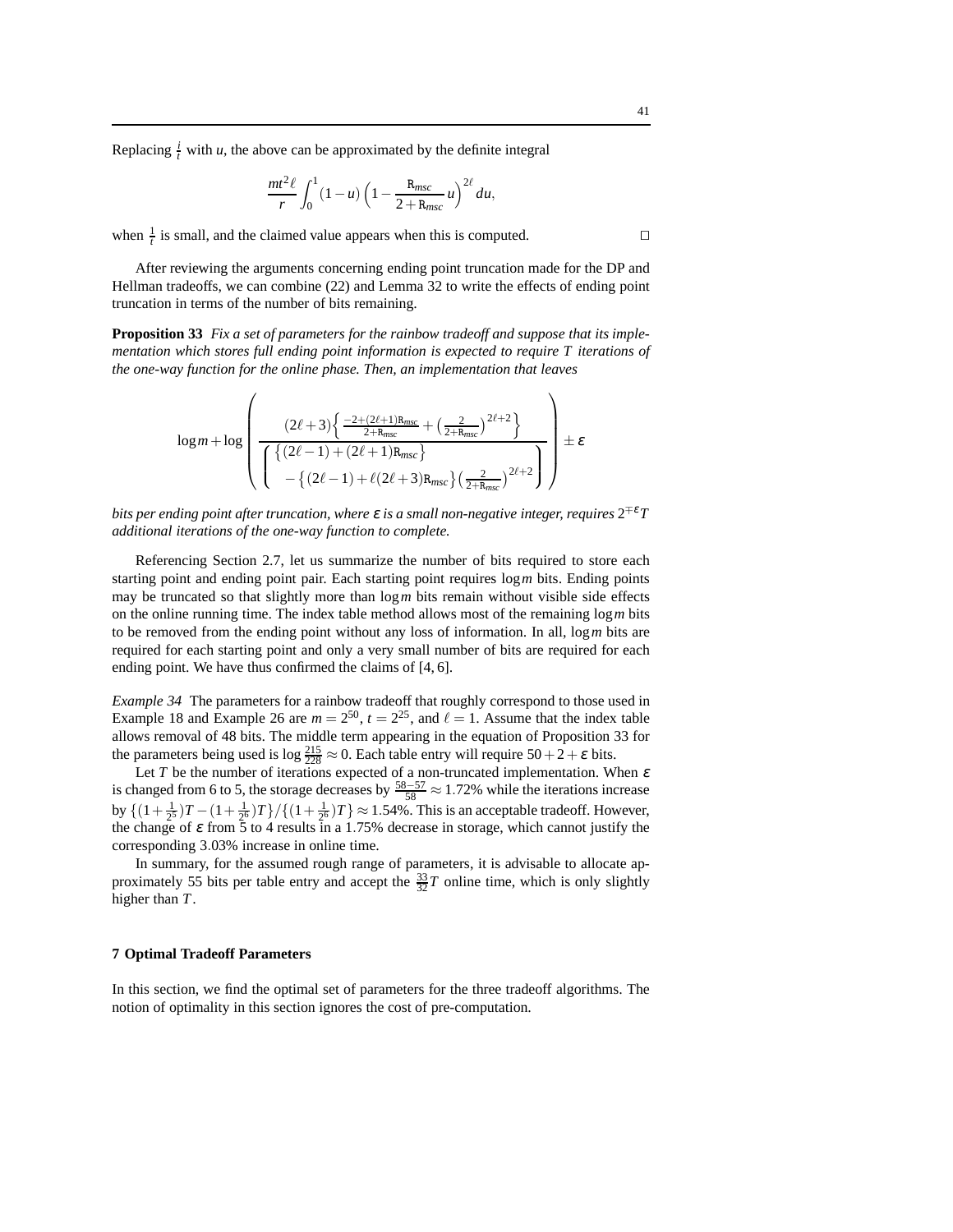Let us present our initial arguments in terms of the Hellman tradeoff. The balance between time and memory achievable by the Hellman tradeoff is expressed by the tradeoff curve  $TM^2 = H_{tc}N^2$ . It is clear that the Hellman algorithm at parameters *m*, *t*, and  $\ell$  that bring about a smaller tradeoff coefficient H<sub>tc</sub> will require less resources to run. In other words, tradeoff coefficient H<sub>tc</sub> is a measure of the tradeoff efficiency, with a smaller value representing a more desirable balancing of storage and online time.

The tradeoff coefficient  $H_{tc}$  is fully determined by the parameters  $m$ ,  $t$ , and  $\ell$ . It should first be noticed that a better tradeoff coefficient should always be achievable, if one decides to sacrifice the success probability of finding the correct answer. Hence, any comparison between two Hellman tradeoff coefficients, achievable through two different sets of parameters, should be done under the condition that they produce the same success probability.

Arguments similar to the above may be made for the DP and rainbow tradeoffs. Hence, for each of the three algorithms, we will work to find the smallest tradeoff coefficient achievable under a fixed requirement on the success rate.

The smallest possible tradeoff coefficient value for a tradeoff algorithm is referred to as the *tradeoff characteristic* in [1], where it is used to compare the perfect version of the rainbow table method against other algorithms. However, we wish for the optimal tradeoff coefficients given in this work to be understood separately for each algorithm. Using it to argue superiority of one algorithm over another may seem plausible, but is of limited value in practice. Parameters achieving better tradeoff efficiency may require more precomputation, and with large scale implementations of the tradeoff technique, lowering the pre-computation cost may be significantly more valuable than achieving better tradeoff efficiency. Our purpose of locating the optimal tradeoff parameters is so that they may be used in the next section to bound the range of parameters, when making fair comparisons between different algorithms.

## 7.1 DP tradeoff

The parameter sets that achieve the optimal DP tradeoff efficiency, under a fixed requirement on the probability of success, is given below.

**Proposition 35** *Let*  $0 < D_{ps} < 1$  *be any fixed value. The DP tradeoff, under any set of parameters m, t,*  $\ell$ *, and*  $\hat{t}$ *, that are subject to the relations* 

$$
mt^2 = 1.26453 \text{ N}, \quad \ell = 1.28007 \{-\ln(1 - \mathsf{D}_{ps})\} t, \quad and \quad \hat{t} = 2.59169 t,
$$

*attains the given value* D*ps as its probability of success, and exhibits tradeoff performance corresponding to*

$$
D_{tc} = 5.49370 D_{ps} \{ ln(1 - D_{ps}) \}^{2},
$$

*as the four parameters are varied. Under any such choice of parameters, the number of one-way function invocations required for the pre-computation phase is*

$$
D_{pc}N = 1.61869 \{-\ln(1-D_{ps})\} N.
$$

*The three relations restricting the parameter choices give optimal parameters in the sense that no choice of m, t,*  $\ell$ *, and*  $\hat{t}$  *can lead to a tradeoff coefficient smaller than the above while achieving* D*ps as its probability of success.*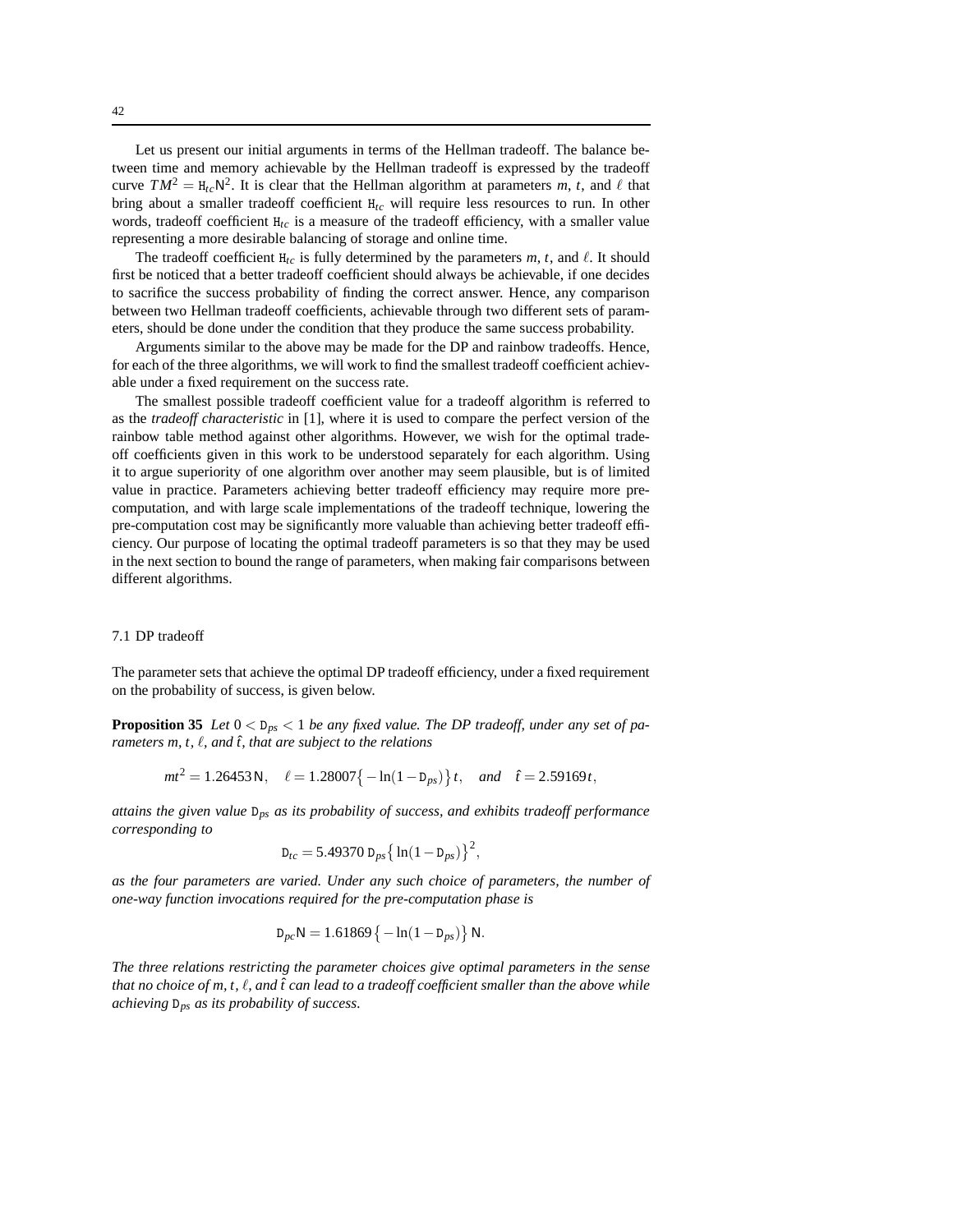*Proof* The relation of Proposition 5 may equivalently be stated as

$$
\ell = \frac{N}{D_{cr}mt} \left\{ -\ln(1 - D_{ps}) \right\} = \frac{1}{D_{cr}D_{msc}} \left\{ -\ln(1 - D_{ps}) \right\} t.
$$
 (23)

Now, referencing Proposition 9, we know that the DP coverage rate  $D_{cr} = D_{cr}[D_{msc}, \hat{t}/t]$  may be treated as a function of the two variables  $D_{\text{msc}}$  and  $\frac{\hat{i}}{t}$ . Hence, given any  $m, t, \hat{t}$ , and  $D_{\text{ps}}$ , if we set  $D_{\text{msc}} = \frac{mt^2}{N}$  and  $D_{\text{cr}} = D_{\text{cr}}[D_{\text{msc}}, \hat{t}/t]$ , and also fix  $\ell$  through the relation (23), then the DP tradeoff with these parameters will always achieve the success probability of D*ps*. We remark that  $\ell$  must be set to an integer, but since the right-hand side of (23) is rather large, the error to the success probability, introduced by taking the nearest integer to the right-hand side value, will be very small.

Keeping in mind that we may freely choose  $m$ ,  $t$ , and  $\hat{t}$ , and still obtain any requested success probability, we now work to minimize the DP tradeoff coefficient  $D_{tc}$ , as given by Theorem 13. We drop from the expression for  $D_{tc}$  any part that depends only on  $D_{DS}$  and consider

$$
D_{tmp}\left[D_{msc},\frac{\hat{t}}{t}\right] = \frac{(2D_{msc}+1) - \frac{8D_{msc}}{e^{t/2t}} + \frac{(5+\frac{3\hat{t}}{t} - \frac{\hat{t}^2}{2t^2})D_{msc}-2}{e^{t/2t}} + \frac{D_{msc}+1}{e^{2t/t}}}{\left(1 - e^{-\hat{t}}/t\right)D_{cr}\left[D_{msc},\frac{\hat{t}}{t}\right]^3 D_{msc}},\tag{24}
$$

which is a function of the two variables  $D_{\text{msc}}$  and  $\frac{\hat{t}}{t}$ . It is clear that, when the probability of success requirement is fixed, minimizing  $D_{tc}$  is equivalent to minimizing  $D_{tmp}[D_{msc}, \hat{t}/t]$ . Note that, even though  $D_{msc} = \frac{mt^2}{N}$  and  $\hat{t}/t$  share the parameter *t*, since we are free to set *m*, *t*, and  $\hat{t}$  to any value, there are enough degree of freedom, and we may treat D<sub>*msc*</sub> and  $\hat{t}/t$  as independent variables when looking for the minimum of  $D_{tmp}[D_{msc}, \hat{t}/t]$ .

After  $D_{cr}[D_{msc}, \hat{t}/t]$ , as given by Proposition 9, is substituted into the right-hand side of (24), we can use numerical methods to find its minimum. One discovers that the minimum value of  $D_{tmp} = 5.49370$  is obtained at  $D_{msc} = 1.25453$  and  $\hat{t}/t = 2.59169$ . The claimed relation between  $\ell$  and  $t$  follows from (23). The final claim concerning the pre-computation cost is obtained by combining Proposition 4 with the first two relations stated by the claim. ⊓⊔

The parameter set that achieves the minimum tradeoff coefficient for the DP tradeoff is visible through Figure 2. It plots  $D_{tmp} = \frac{D_{tc}}{D_{ps} \{ln(1-D_{ps})\}^2}$ , which is given by (24), as a function of the variables  $D_{\text{msc}}$  and  $\hat{t}/t$ .

The tradeoff curve reflected by this proposition allows us to say more about the tradeoff than the previously known rough curve (8). Suppose that, for some fixed set of parameters, the success rate of the DP tradeoff is not too small, and suppose that one wishes to increase the success rate, to the extent that the failure rate becomes the square of its current value. Then, for optimal choice of parameters, the D*ps* factor will change little and the {ln(1−D*ps*)} 2 factor will increase by a factor of four. Hence, one must allow an increase in the online time by a factor of four or use twice the current storage. The proposition also shows that one must endure twice the pre-computation cost to achieve this aim. Of course, the simplest way of doing this would be to double the number of tables, while keeping all other parameters the same.

While the above result gives the parameters that achieves the optimal tradeoff efficiency, in practical applications, pre-computation is very costly and one is more likely to choose a sufficiently large  $\hat{t}$ , so as not to discard any of the pre-computed results.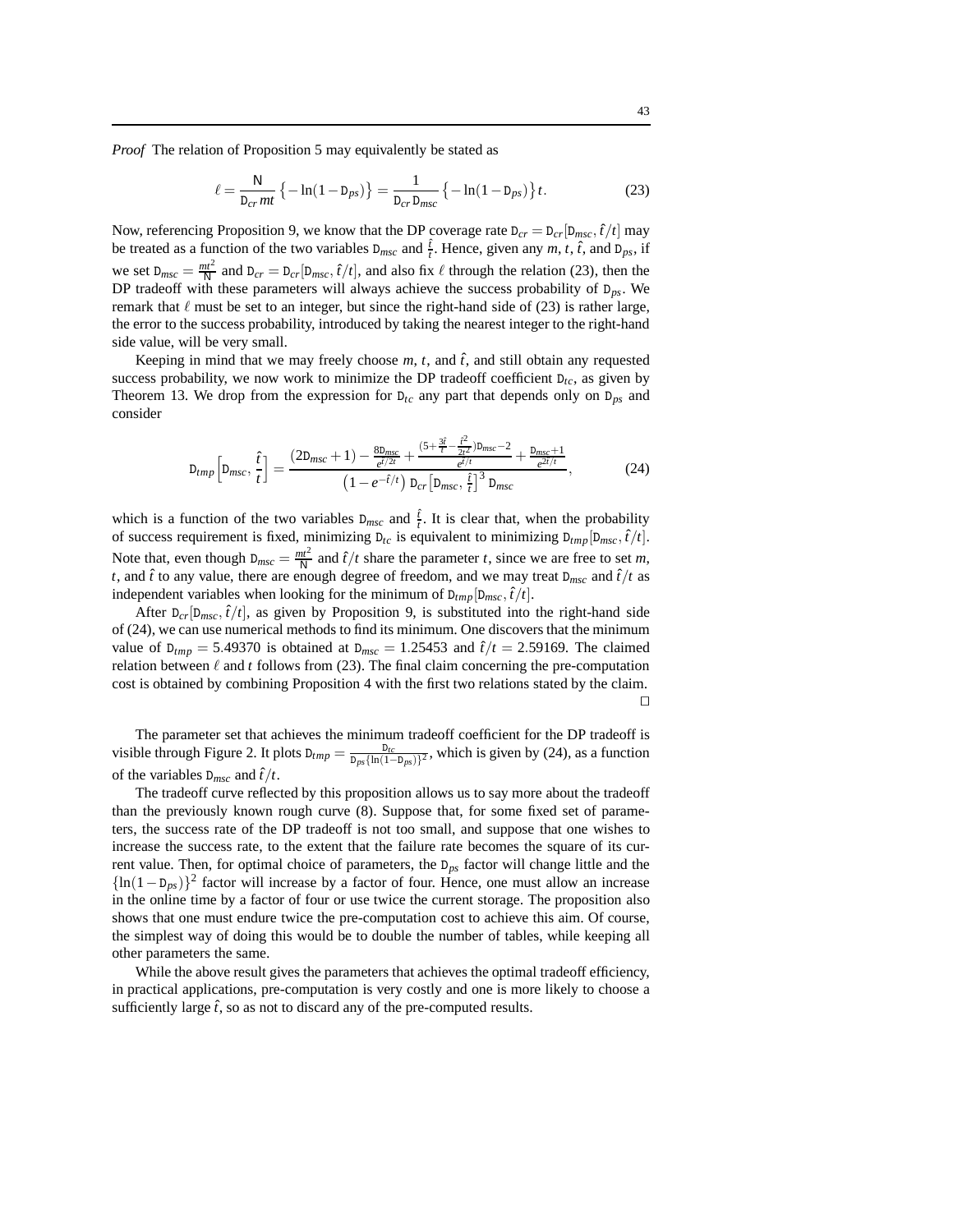

**Fig. 2** Tradeoff coefficient for DP tradeoff at fixed probability of success  $(D_{tmp} = \frac{D_{IC}}{D_{px} \cdot \{ln(1-D_{px})\}^2})$ 

**Proposition 36** *Let*  $0 < D_{ps} < 1$  *be any fixed value. When the use of a sufficiently large*  $\hat{t}$  *is assumed, the DP tradeoff, under any set of parameters m, t, and* ℓ*, that are subject to the relations*

$$
mt^2 = 0.562047 \,\mathrm{N} \quad \text{and} \quad \ell = 2.18614 \left\{-\ln(1-\mathrm{D}_{ps})\right\} t,
$$

*attains the given value* D*ps as its probability of success, and exhibits tradeoff performance corresponding to*

$$
D_{tc} = 7.01057 D_{ps} \{ ln(1 - D_{ps}) \}^{2}
$$

*as the three parameters are varied. Under any such choice of parameters, the number of one-way function invocations required for the pre-computation phase is*

$$
\mathsf{D}_{\mathit{pc}}\,\mathsf{N}=1.22871\left\{-\ln(1-\mathsf{D}_{\mathit{ps}})\right\}\,\mathsf{N}.
$$

*The two relations restricting the parameter choices give optimal parameters in the sense that, when*  $\hat{t}$  *is sufficiently large, no choice of m, t, and*  $\ell$  *can lead to a tradeoff coefficient smaller than the above while achieving* D*ps as its probability of success.*

*Proof* The proof is almost identical to that of Proposition 35. The only difference is that we rely on Proposition 10 to view D*cr* as a function of D*msc* and obtain the tradeoff coefficient from Corollary 14, so that

$$
D_{tc} = \left(2 + \frac{1}{D_{msc}}\right) \left(\frac{\sqrt{1 + 2D_{msc}} + 1}{2}\right)^3 D_{ps} \left\{\ln(1 - D_{ps})\right\}^2.
$$
 (25)

,

It suffices to minimize

$$
\mathtt{D}_{tmp}[\mathtt{D}_{msc}]=\frac{\mathtt{D}_{tc}}{\mathtt{D}_{ps}\{\ln(1-\mathtt{D}_{ps})\}^2}=\Big(2+\frac{1}{\mathtt{D}_{msc}}\Big)\Big(\frac{\sqrt{1+2\mathtt{D}_{msc}}+1}{2}\Big)^3,
$$

which is a function of the single variable D<sub>*msc*</sub>. □

In comparison to the previous optimal set of parameters that utilizes  $\hat{t}$  as a free variable, this version shows a less efficient tradeoff, but requires less pre-computation. The behavior of the DP tradeoff coefficient with sufficiently large  $\hat{t}$ , under a fixed requirement for success rate is given as the left-hand side graph of Figure 3. The point of minimum tradeoff coefficient is marked, together with the position corresponding to the more commonly used matrix stopping rule of  $D_{\text{msc}} = 1$ . The advantage of using a smaller matrix stopping constant than usual is clearly visible.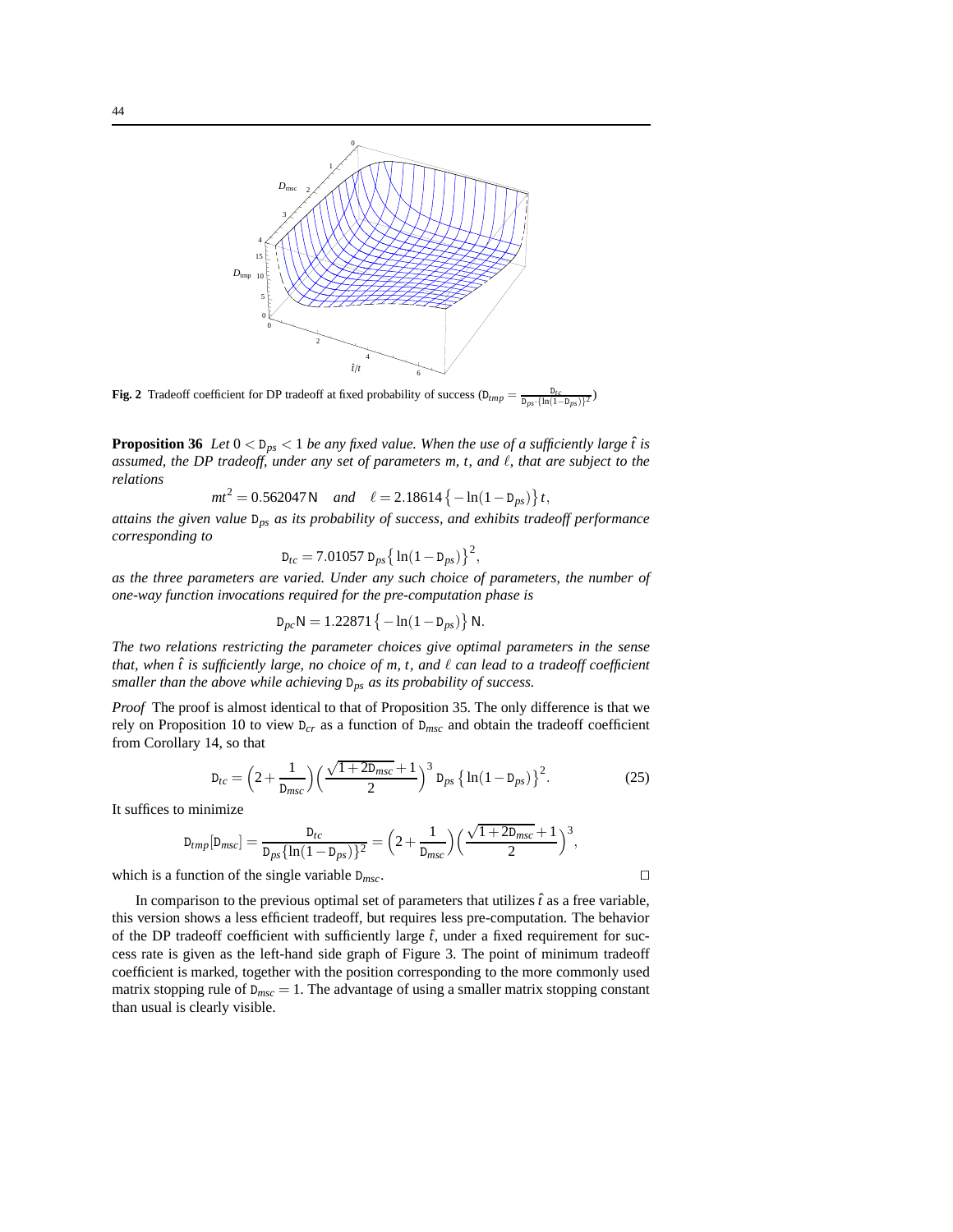

**Fig. 3** Tradeoff coefficients at fixed probability of success for the DP tradeoff with a sufficiently large  $\hat{t}$  and the Hellman tradeoff

## 7.2 Hellman tradeoff

We now turn to the Hellman tradeoffs. This is very similar to the DP tradeoff case that uses a sufficiently large *t*ˆ.

**Proposition 37** *Let* 0 < H*ps* < 1 *be any fixed value. The Hellman tradeoff, under any set of parameters m, t, and* ℓ*, that are subject to the relations*

$$
mt^2 = 2.25433 \text{ N} \quad and \quad \ell = 0.598941 \left\{-\ln(1-\text{H}_{ps})\right\} t,
$$

*attains the given* H*ps as its probability of success, and exhibits the tradeoff performance corresponding to*

$$
H_{tc} = 1.50217 \, H_{ps} \big\{ \ln(1-H_{ps}) \big\}^2
$$

,

*as the three parameters are varied. Under any such choice of parameters, the number of one-way function invocations required for the pre-computation phase is*

$$
H_{pc}N = 1.35021 \{-\ln(1 - H_{ps})\} N.
$$

*The two relations restricting the parameter choices give optimal parameters in the sense that no choice of m, t, and*  $\ell$  *can lead to a tradeoff coefficient smaller than the above while achieving* H*ps as its probability of success.*

*Proof* The proof given here shall be concise, since it is similar to those of Proposition 35 and Proposition 36. Based on Proposition 20, we may fix  $\ell = \frac{1}{H_{cr}H_{msc}} \{-\ln(1-\text{H}_{ps})\}t$ . Reference to Proposition 21 shows that the Hellman coverage rate  $H_{cr} = H_{cr}[H_{mgc}]$  may be seen as a function of  $H_{msc} = \frac{mt^2}{N}$ . Hence, given any *m*, *t*, and  $H_{ps}$ , we can set  $\ell$  to an appropriate value with which the Hellman tradeoff achieves success probability of H*ps*.

We now work to minimize the Hellman tradeoff coefficient. By combining Theorem 22 and Proposition 21, we obtain

$$
H_{tc} = \left(\frac{1}{H_{msc}} + \frac{1}{6}\right) \left(\frac{\sqrt{H_{msc}}}{\sqrt{2}} \frac{e^{\sqrt{2H_{msc}}} + 1}{e^{\sqrt{2H_{msc}}} - 1}\right)^3 H_{ps} \left\{\ln(1 - H_{ps})\right\}^2.
$$
 (26)

For a fixed success probability, it suffices to minimize the part that depends only on the single variable H*msc*.

One can use numeric methods to identify the minimum value  $\frac{H_{IC}}{H_{PS} \{ln(1-H_{PS})\}^2} = 1.50217$ , which is attained at  $H_{msc} = 2.25433$ . The two remaining constants appearing in the proposition may now be obtained through appropriate evaluations. □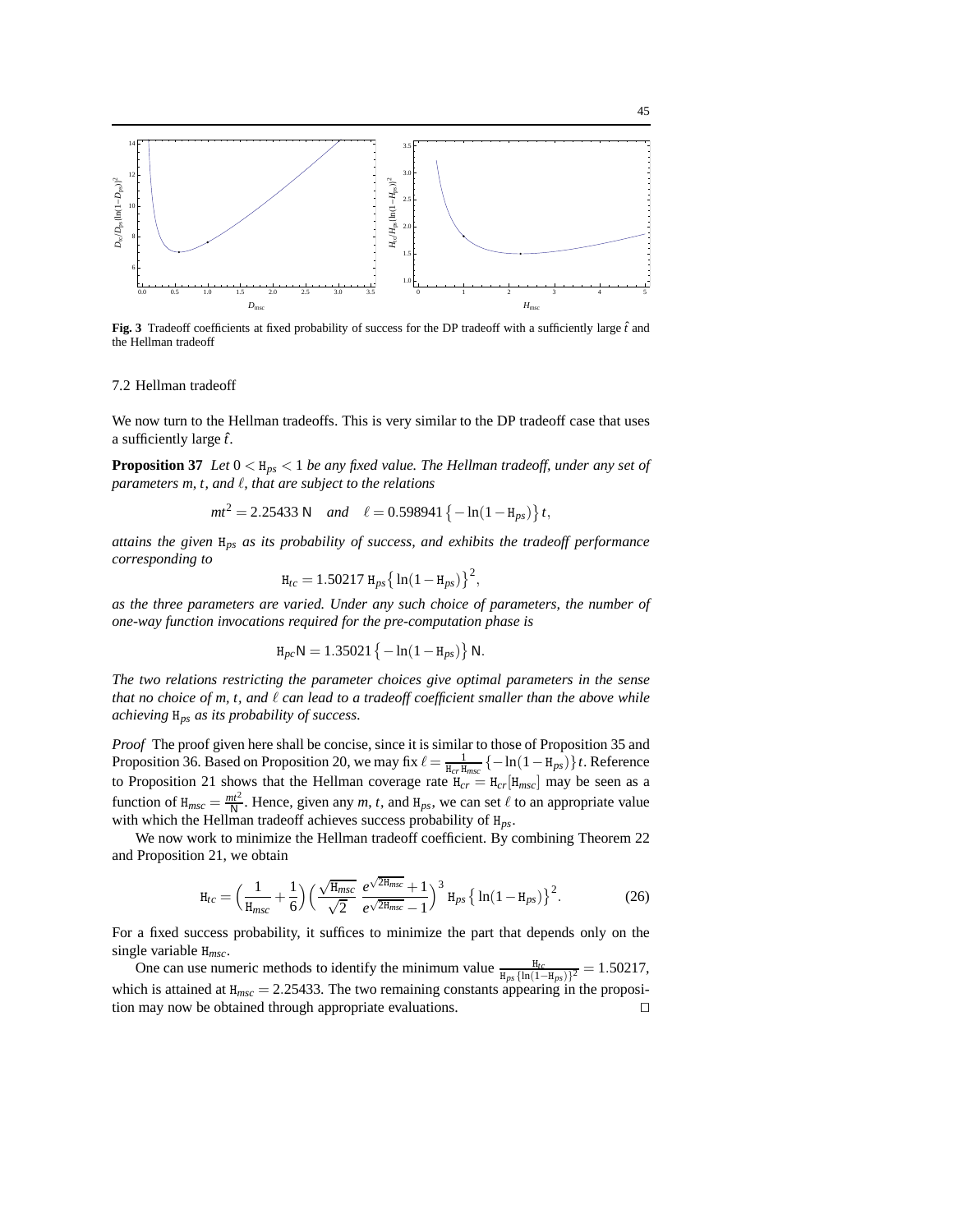The most typical Hellman tradeoff, which is set to use  $mt^2 = N$  and  $\ell = t$  attains a success probability of 57.68% and the tradeoff curve  $TM^2 = 0.7797N^2$ , when the cost of resolving alarms is taken into account. In comparison, the choice of  $mt^2 = 2.2543N$  and  $\ell = 0.5160t$ , suggested by Proposition 37, gives  $TM^2 = 0.6409N^2$ , while achieving the same success rate. This improvement in tradeoff efficiency is visible through the right-hand side graph of Figure 3, where the two dots mark the two parameter choices we have just discussed.

The price paid for this better tradeoff efficiency is the increase in pre-computation from N to 1.1630N. Indeed, after combining Proposition 20 and Proposition 21 into

$$
H_{pc} = \frac{\sqrt{H_{msc}}}{\sqrt{2}} \frac{e^{\sqrt{2H_{msc}}} + 1}{e^{\sqrt{2H_{msc}}} - 1} \{-\ln(1 - H_{ps})\},
$$
 (27)

one can check that the pre-computation  $H_{pc}[H_{msc}]$  required under any fixed probability of success is an increasing function of H*msc*. Hence, while any point that is situated to the left of the minimal point in Figure 3 may not be optimal in view of tradeoff efficiency, it corresponds to less pre-computation. Depending on the available computational resources, one may choose to lower pre-computation cost rather than increase the tradeoff efficiency. On the other hand, increasing H*msc* beyond the minimizing value 2.25433 will have bad effects on both the pre-computation and the tradeoff efficiency and should be avoided.

Let us briefly return to the DP tradeoff that uses a sufficiently large  $\hat{t}$ . By combining Proposition 5 and Proposition 10, we can write

$$
D_{pc} = \frac{\sqrt{1 + 2D_{msc}} + 1}{2} \{-\ln(1 - D_{ps})\},\tag{28}
$$

and, as with the Hellman tradeoff, confirm that D*pc* is an increasing function of D*msc*. Since we know from Proposition 36 that the best performance is achieved at  $D_{\text{msc}} = 0.562047$ , the choice of  $D_{\text{msc}} \leq 0.562047$  may be reasonable in view of lower pre-computation cost, but using  $D_{\text{msc}} > 0.562047$  should be avoided. In particular, the use of  $D_{\text{msc}} = 1$  cannot be justified.

# 7.3 Rainbow tradeoff

The analyses of optimal parameters for the DP and Hellman tradeoffs were very similar. However, the rainbow tradeoff does not allow the same approach, because we have less control over the parameter  $\ell$ . The number of tables  $\ell$  used with the DP and Hellman tradeoffs are quite large and we had treated  $\ell$  as if it were a continuous variable. In the rainbow tradeoff case, the table count is usually a small integer and we must keep in mind that it takes only discrete values.

Let us start with a fixed number of tables  $\ell$ . For any given requirement on the success rate, we can rewrite Proposition 29 as

$$
R_{msc} = 2\left\{ (1 - R_{ps})^{-\frac{1}{2\ell}} - 1 \right\}
$$
 (29)

and understand this as a lower bound on  $R_{msc}$  that can be used with  $\ell$  to achieve  $R_{ps}$ . It is clear that increasing  $R_{msc}$  under a fixed  $\ell$  will increase the pre-computation cost  $R_{msc}\ell N$ . One can also work with the tradeoff coefficient R*tc*, as provided by Theorem 30, to confirm that increasing  $R_{\text{msc}}$  under a fixed  $\ell$  will reduce the tradeoff efficiency. Hence, under any fixed  $\ell$ , the exact value of R*msc*, suggested by (29), should be used to achieve the required success rate.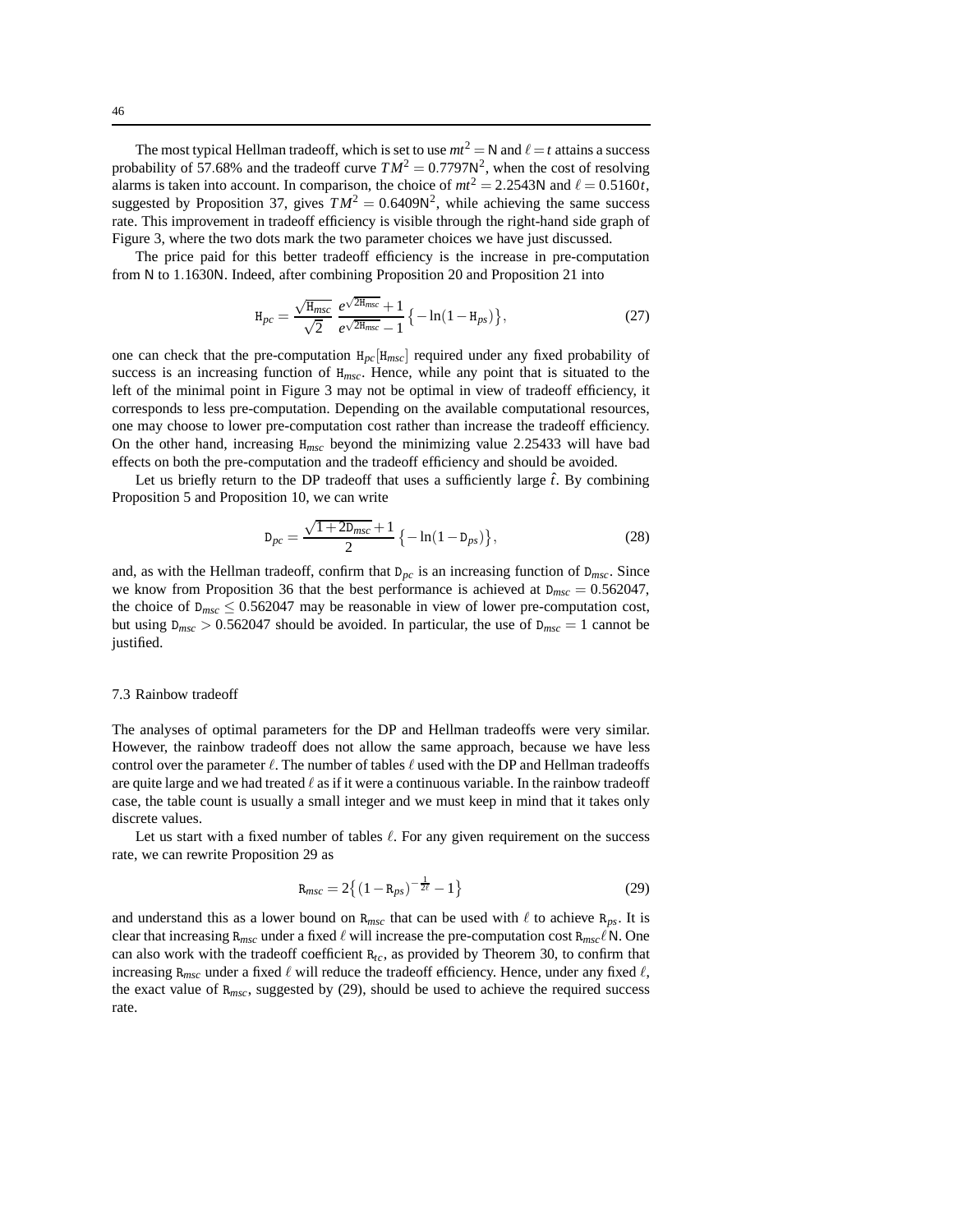

Fig. 4 Tradeoff coefficient of rainbow tradeoff as a function of success rate requirement at small number tables ( $\ell = 1$ : dotted,  $\ell = 2$ : dashed,  $\ell = 3$ : solid)

Table 1 Range of success probability requirements for which each table count  $ℓ$  is optimal

| ł.                               | $\mathrm{R}_{ps}$ | $\log_2(1 - R_{ps})$ | $\log_2 R_{tc}$ | $\mathbf{R}_{msc}[\mathbf{R}_{ps}, \ell \uparrow]$ | $\texttt{R}_{msc}\texttt{[R}_{ps}, \ell \downarrow]$ |
|----------------------------------|-------------------|----------------------|-----------------|----------------------------------------------------|------------------------------------------------------|
|                                  | 0                 | 0                    | $-\infty$       |                                                    |                                                      |
| 1                                | 0.734166          | $-1.91140$           | 0.565848        | 1.87905                                            | 0.785335                                             |
| $\overline{c}$<br>$\overline{3}$ | 0.886651          | $-3.14116$           | 2.08082         | 1.44688                                            | 0.874929                                             |
|                                  | 0.946562          | $-4.22600$           | 2.88968         | 1.25878                                            | 0.884357                                             |
| 4                                | 0.973305          | $-5.22729$           | 3.41666         | 1.14577                                            | 0.873341                                             |
| 5                                | 0.986146          | $-6.17353$           | 3.79818         | 1.06812                                            | 0.856920                                             |
| 6                                | 0.992618          | $-7.08171$           | 4.09387         | 1.01079                                            | 0.839893                                             |
| 7                                | 0.995992          | $-7.96295$           | 4.33425         | 0.966542                                           | 0.823891                                             |
| 8                                | 0.997795          | $-8.82486$           | 4.53663         | 0.931326                                           | 0.809415                                             |
| 9                                | 0.998775          | $-9.67274$           | 4.71157         | 0.902658                                           | 0.796529                                             |
| 10                               | 0.999314          | $-10.5104$           | 4.86585         | 0.878902                                           | 0.785129                                             |
| 11                               | 0.999614          | $-11.3404$           | 5.00406         | 0.858929                                           | 0.775059                                             |
| 12                               | 0.999782          | $-12.1649$           | 5.12941         | 0.841927                                           | 0.766150                                             |
| 13                               | 0.999877          | $-12.9850$           | 5.24421         | 0.827299                                           | 0.758246                                             |
| 14                               | 0.999930          | $-13.8020$           | 5.35019         | 0.814594                                           | 0.751208                                             |
| 15                               | 0.999960          | $-14.6163$           | 5.44869         | 0.803466                                           | 0.744914                                             |

We can now treat  $R_{msc}$  as a function of the success rate requirement  $R_{ps}$ , for any fixed  $\ell$ . After substituting R*msc*, as given by (29), into the tradeoff coefficient of Theorem 30, one can rewrite it as

$$
R_{tc} = \frac{4 \ell^3}{(2\ell+1)(2\ell+2)(2\ell+3)} \times \begin{Bmatrix} \{- (2\ell+3) + 2(2\ell+1)(1 - R_{ps})^{-\frac{1}{2\ell}} \} (1 - R_{ps})^{-\frac{1}{\ell}} \\ + \{(2\ell+1)^2 - 2\ell(2\ell+3)(1 - R_{ps})^{-\frac{1}{2\ell}} \} (1 - R_{ps}) \end{Bmatrix}.
$$
(30)

For each fixed  $\ell$ , this is a function of the single variable  $R_{ps}$ . A plot of this is given as Figure 4 for table counts  $\ell = 1, 2$ , and 3. The the right-hand side box is a magnified partial view of the left-hand side box in logarithmic scale.

Recalling that a smaller tradeoff coefficient implies better tradeoff efficiency, one can clearly read from the figure that the use of  $\ell = 1$  is optimal when the requirement for success rate is very low and that the use of successively higher number of tables becomes optimal as the success rate requirement is made more stringent. We have numerically solved for the explicit probabilities at which the transition to the next table count should be made and have recorded this in Table 1.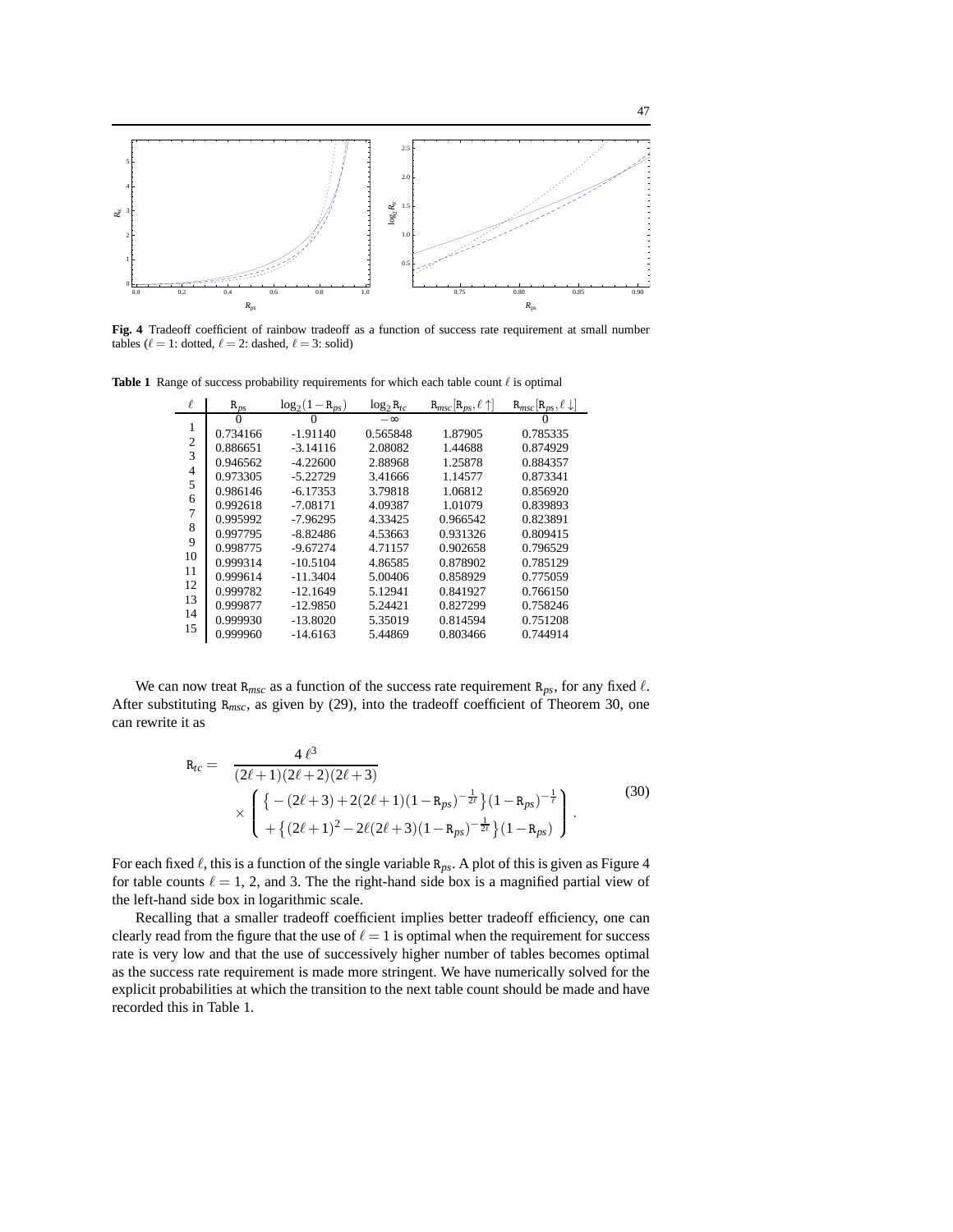Let us briefly explain the content of the table with examples. Suppose one aims to achieve the success probability of 99.9% with the rainbow tradeoff. Since 0.999 sits between 0.998775 and 0.999314, it is optimal to use ten tables. If one is requested to set the probability of failure to  $\frac{1}{2}$ , we locate  $-7$  between  $-6.17353$  and  $-7.08171$  and conclude that six tables would be optimal. To understand the other three columns of the table, let us focus on the row that sits between  $\ell = 1$  and  $\ell = 2$ . The use of a single table with  $R_{\text{msc}} = 1.87905$ , or the use two tables at  $R_{msc} = 0.785335$  will both result in the optimal tradeoff coefficient of  $R_{tc} = 1.48026 = 2^{0.565848}$  and success rate 73.4166%.

Note that any given success rate requirement  $R_{ps}$  makes a certain number of tables  $\ell$  as optimal, and the  $\ell$  value fixes  $R_{msc}$  through (29). Since the tradeoff coefficient of Theorem 30 is already determined by  $\ell$  and  $R_{msc}$ , and since the relation (29) guarantees  $R_{ps}$  success rate, any parameter set satisfying the mentioned restriction will be optimal in view of the tradeoff coefficient. Let us gather what we have discussed in a proposition.

**Proposition 38** *Let*  $0 < R_{ps} < 1$  *be any given fixed value. Locate the table count*  $\ell$  *from Table 1 that corresponds to the given* R*ps and compute*

$$
R_{msc} = 2\left\{(1 - R_{ps})^{-\frac{1}{2\ell}} - 1\right\}.
$$

*Then the rainbow tradeoff that uses the located*  $\ell$  *and any parameters m and t satisfying the relation*

$$
\mathit{mt} = R_{\mathit{msc}}N
$$

*attains the given value* R*ps as its probability of success. The tradeoff performance corresponding to*

$$
R_{\text{rc}} = \frac{\ell^3}{(2\ell+1)(2\ell+2)(2\ell+3)} \ \left\{ \begin{matrix} \big\{ (2\ell-1) + (2\ell+1) R_{\text{msc}} \big\} (2+R_{\text{msc}})^2 \\[1mm] -4 \big\{ (2\ell-1) + \ell (2\ell+3) R_{\text{msc}} \big\} (1-R_{\text{ps}}) \end{matrix} \right\},
$$

*can be observed as m and t are varied under the restriction. With any such choice of parameters, the number of one-way function invocations required for the pre-computation phase is*

$$
R_{pc}N = R_{msc} \ell N.
$$

*The choice of* ℓ *through Table 1 and the single relation concerning m and t lead to optimal parameters in the sense that no choice of m, t, and*  $\ell$  *can result in a tradeoff coefficient smaller than the above while achieving* R*ps as its probability of success.*

To be strictly logical, one must also consider the possibility that allowing the multiple tables to be of different sizes may lead to better tradeoff coefficients. The case of three tables with the most general table sizes is analyzed in [21] and the conclusion is made that optimal tradeoff performance is achieved at equal sized tables. The method used can probably be extended to larger number of tables, but the required computations will be much more complicated than the computations done in this work. Since the examination of the 3-table case showed that we are not likely to gain anything from the more general analysis, we chose to work with equal sized tables. However, for the case of perfect rainbow tables, we have reasons to believe that this extra flexibility will bring about better tradeoff performance.

Finally, we want to provide an argument that is analogous to what was discussed at the end of Section 7.2. One can check that

$$
R_{pc} = R_{msc} \ell = 2\ell \left\{ (1 - R_{ps})^{-\frac{1}{2\ell}} - 1 \right\}
$$
 (31)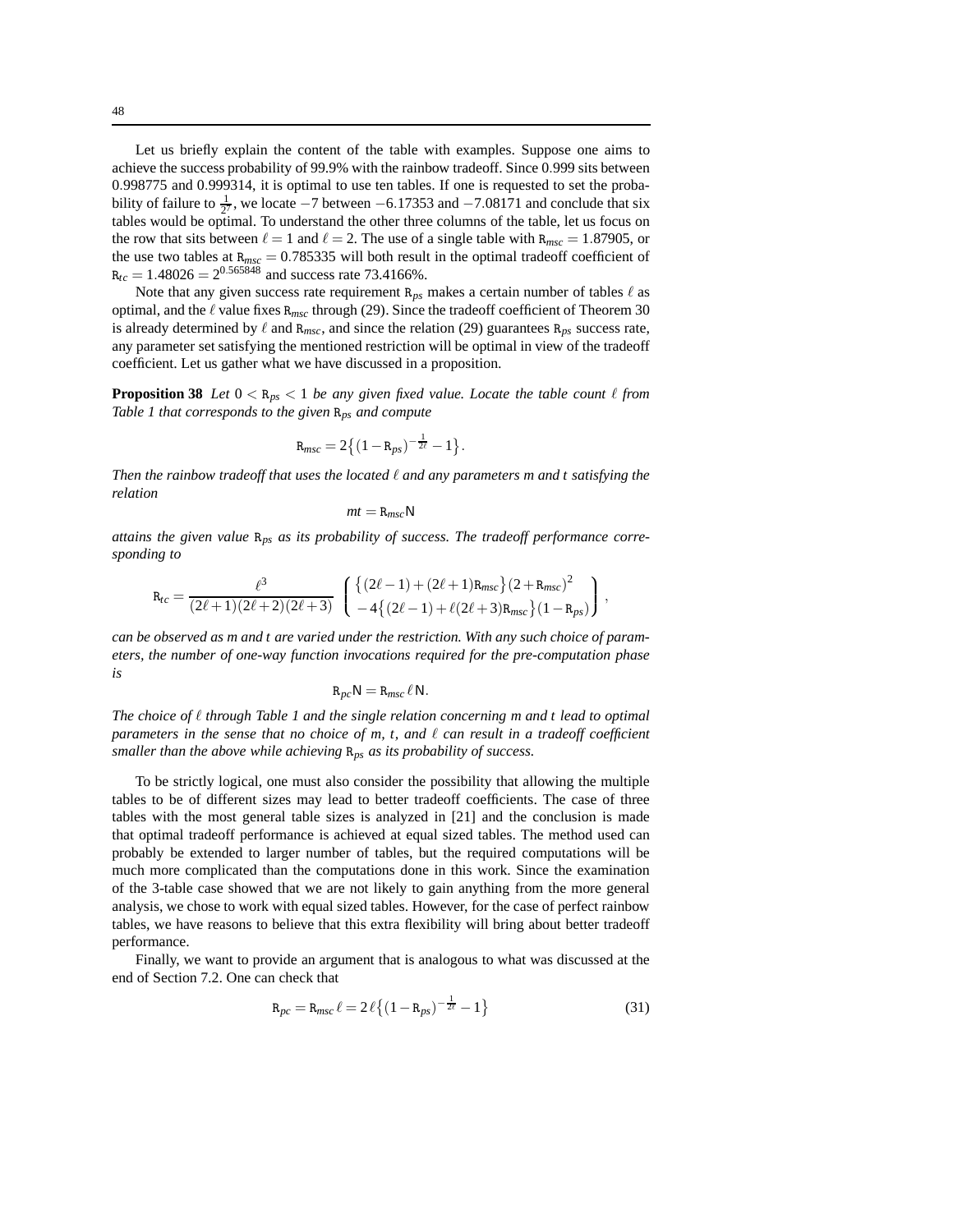is a decreasing function of  $\ell$ , for each fixed  $R_{ps}$ . Hence, use of an  $\ell$  count that is larger than what is suggested by Table 1 will decrease the pre-computation requirement at the cost of reduced tradeoff efficiency. This may be preferable in some situations. On the other hand, use of an  $\ell$  count that is smaller than the optimal count will have bad effects on both the pre-computation cost and tradeoff efficiency, and should be avoided.

# **8 Comparison of Tradeoff Performances**

All the ingredients required for a fair comparison of performances between the tradeoff algorithms are now ready. Any discussion of the DP tradeoff in this section assumes that the chain length bound  $\hat{t}$  is sufficiently large.

# 8.1 Conversion of the tradeoff coefficients to a common unit

It is clear that for any comparison of tradeoff algorithms to be fair, the algorithms must be made to present the same probability of success. One must also consider the pre-computation cost required by each algorithm, and this aspect will be considered later on in this section. For now, we focus on the fact that the tradeoff coefficient is a measure of tradeoff efficiency. Let us assume that the DP, Hellman, and rainbow tradeoff algorithms display the respective tradeoff curves

$$
T_{\rm D}M_{\rm D}^2 = \mathbf{D}_{tc}\mathbf{N}^2, \quad T_{\rm H}M_{\rm H}^2 = \mathbf{H}_{tc}\mathbf{N}^2, \quad \text{and} \quad T_{\rm R}M_{\rm R}^2 = \mathbf{R}_{tc}\mathbf{N}^2,\tag{32}
$$

at the same success rate. We will discuss how to interpret the ratio  $D_{tc}$ :  $H_{tc}$ :  $R_{tc}$  of the tradeoff coefficients as a ratio of tradeoff efficiencies.

# *8.1.1 Unit for storage*

Let us first consider the storage variable *M*. For the moment, we will disregard any issues concerning the time unit.

In all three tradeoff algorithms, *M* represents the number of starting point and ending point pairs that need to be stored, but the actual number of bits required to store each table entry will be different among the tradeoff algorithms. We saw through Proposition 17, Proposition 25, and Proposition 33 that the number of bits required to store each table entry is as follows for each tradeoff algorithm.

> DP : slightly more than  $\log m_D$  bits Hellman : slightly more than  $\log m_H + \log t_H$  bits rainbow : slightly more than  $\log m_R$  bits

Let us assume from this point on that the ending point truncations for the three algorithms were done in such a way that their effects on the online time are minimal. In particular, we assume that the contents of Corollary 14, Theorem 22, and Theorem 30 remain valid after ending point truncation. We further assume that the *slightly more* bits mentioned above can be ignored.

A fair comparison of tradeoff performances would express storages for the three algorithms in terms of number of bits that are required for the pre-computation tables rather than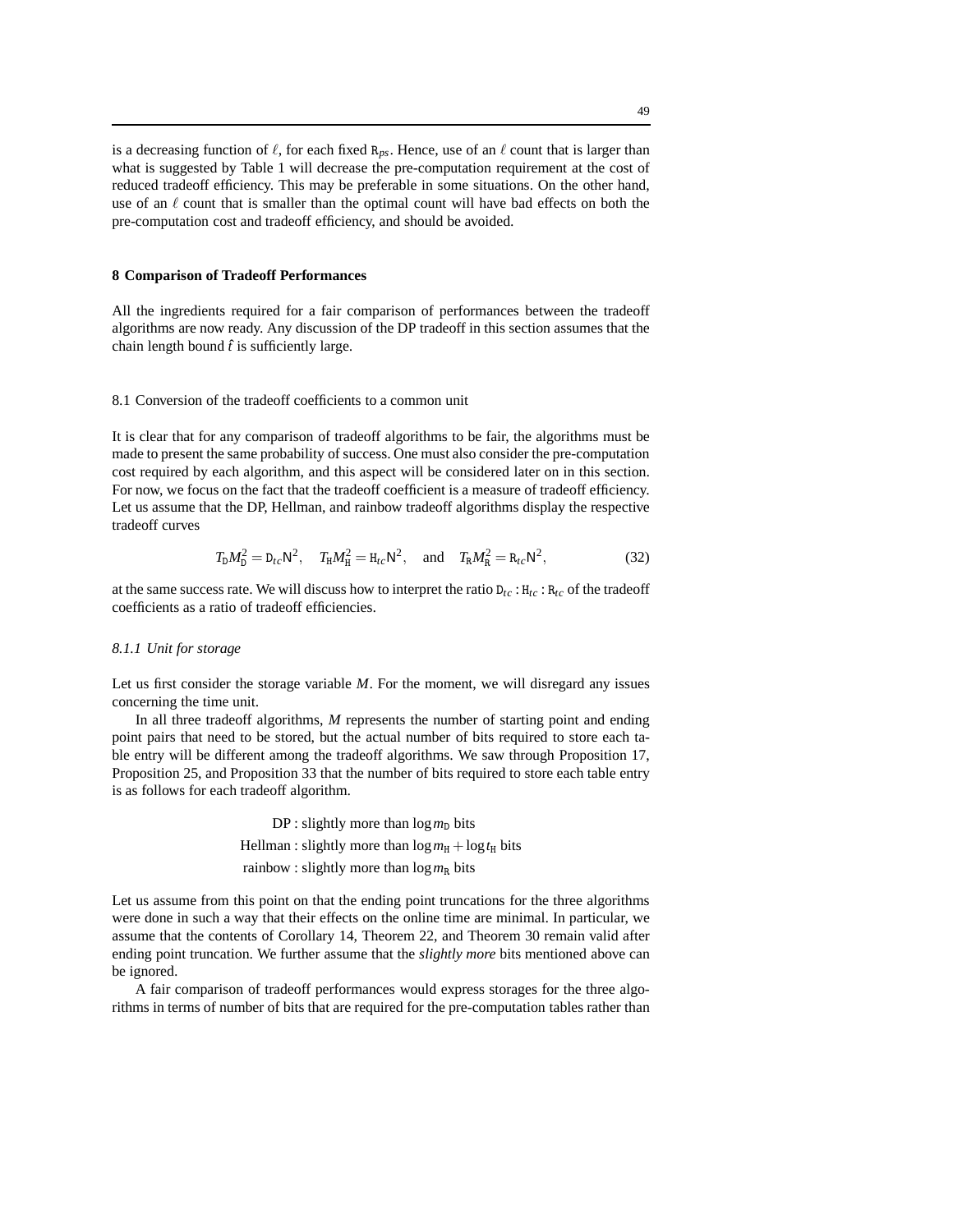the number of starting point and ending point pairs. Under the two assumptions made, one is lead to focus on the ratio

$$
(\log m_{\rm D})^2 D_{tc} : (\log m_{\rm H} + \log t_{\rm H})^2 H_{tc} : (\log m_{\rm R})^2 R_{tc}, \tag{33}
$$

rather than the raw tradeoff coefficient ratio  $D_{tc}$ :  $H_{tc}$ :  $R_{tc}$ . The bit sizes per entry are multiplied in squares because any change in storage affects the tradeoff efficiency through a square factor.

The implementation environment and tradeoff requirements will place the choice of suitable parameters into a certain range, and it is reasonable to assume that the parameters that would be chosen for each algorithm would be related through

$$
\log t_{\rm D} \approx \log t_{\rm H} \approx \log t_{\rm R}, \quad \log m_{\rm D} \approx \log m_{\rm H}, \quad \text{and} \quad \log m_{\rm R} \approx \log m_{\rm H} + \log t_{\rm H}. \tag{34}
$$

Some readers may object that our discussion on the number of bits required for each table entry makes  $m_D = 2m_H$  more reasonable than  $m_D = m_H$ , but this difference by a factor of two is lost in the approximations when they are converted bit sizes, as is done in the expression (34).

Assuming the rough correspondence (34) between parameters, the ratio (33) simplifies to

$$
\left(\frac{\log m_{\rm D}}{\log m_{\rm R}}\right)^2 \mathsf{D}_{tc} : \mathsf{H}_{tc} : \mathsf{R}_{tc}.
$$
 (35)

When issues concerning time units are ignored, this is the correct ratio to focus on when comparing the tradeoff efficiencies of different algorithms.

#### *8.1.2 Unit for online time*

Unification of the time unit  $T$  is now considered. Issues concerning the storage unit, which we have already discussed, are ignored for the moment.

Recall that the time variable *T* used in the tradeoff curves counts the number of oneway function iterations and ignores the table lookups. Hence, parameter sets which lead to identical time  $T_D = T_H = T_R$  does not guarantee that the simultaneous executions of the three algorithms will finish at the same time. For a fair interpretation of a tradeoff coefficient ratio as a ratio of tradeoff efficiency, the difference in the time units used by the algorithms must be taken into account.

It is reasonable to expect the time taken for a single one-way function iteration by the three algorithms to be quite similar. Let us fix notation and express this common time length as  $|Itr|$ . We also fix notation  $|TL-D|$ ,  $|TL-H|$ , and  $|TL-R|$  for the time required for lookups to the DP, Hellman, and rainbow tables, respectively. Depending on the implementation platform, it is possible to experience  $|TL-D| \approx |TL-H| \ll |TL-R|$ , even when equal sized storages are allocated to the three algorithms, since the DP or Hellman tradeoffs utilize a large number of small tables, whereas the rainbow tradeoff use a small number of large tables.

Referencing Lemma 15, the real-world time required to process the online phase of a DP tradeoff can be written as  $T_D$   $|Itr| + t_D \frac{D_{DS}}{D_{cr}D_n}$  $\frac{D_{ps}}{D_{cr}D_{msc}}$  |TL-D|. Since we know from (18) that  $T_{\text{D}} = t_{\text{D}}^2 \, \frac{\text{D}_{ps}}{\text{D}_{cr}\text{D}_n}$  $\frac{D_{ps}}{D_{cr}D_{msc}}(1+2D_{msc})$ , the real-world online time for DP tradeoff can be expressed as

$$
\left(1 + \frac{1}{1 + 2D_{msc}} \frac{|\text{TL}-\text{D}|}{t_{\text{D}} |\text{Itr}|}\right) T_{\text{D}} |\text{Itr}|. \tag{36}
$$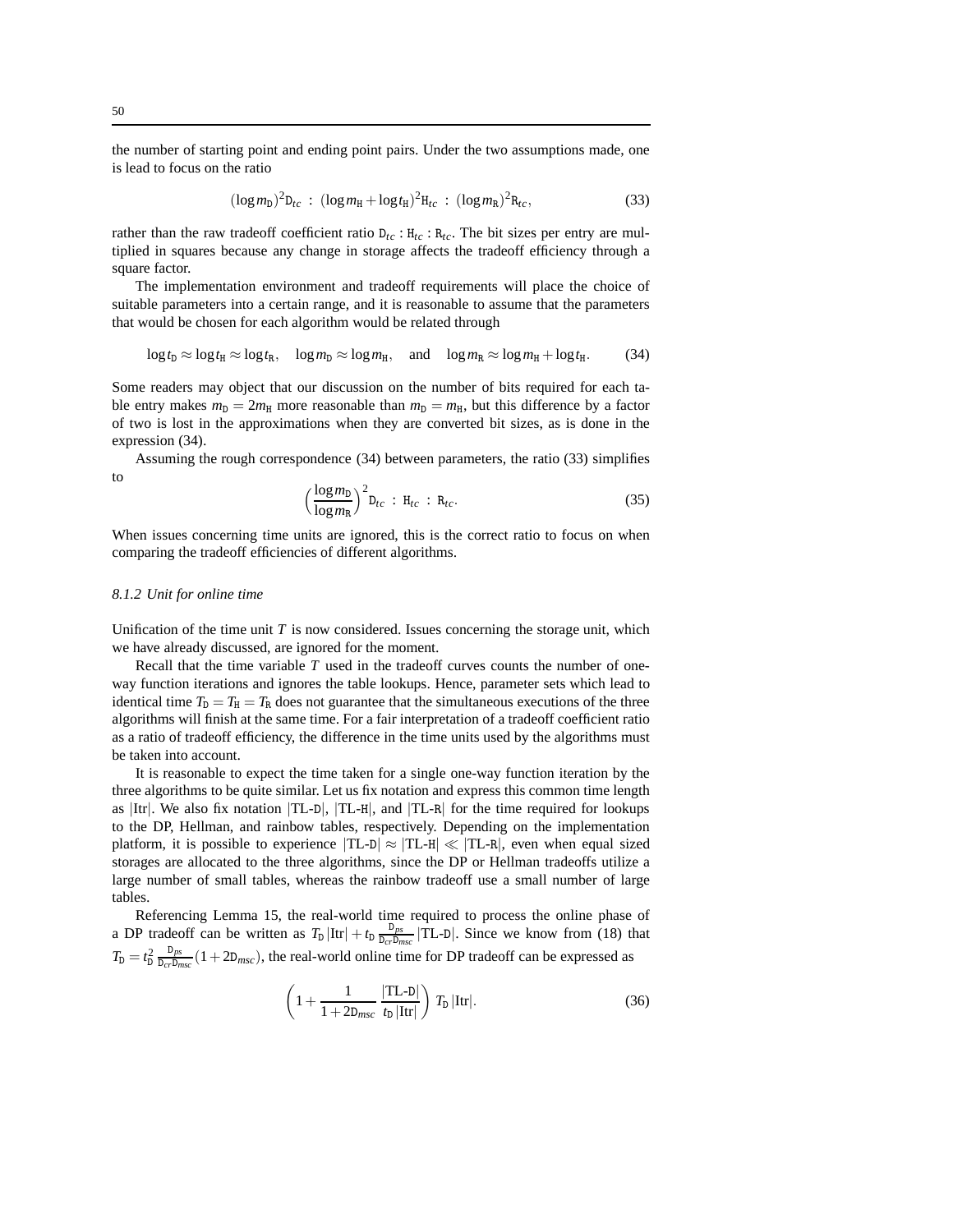Similarly, gathering information from (21) and Lemma 23, the real-world execution time for the Hellman online phase can be written as

$$
\left(1 + \frac{6}{6 + \mathcal{H}_{msc}} \frac{|\text{TL-H}|}{|\text{Itr}|}\right) T_{\text{H}} |\text{Itr}|.
$$
 (37)

The corresponding expression for the rainbow tradeoff, relying on (22) and Lemma 31 is given by

$$
\left(1 + R_{tmp}[\ell, R_{ps}] \frac{|\text{TL-R}|}{t_{\text{R}} |\text{Itr}|}\right) T_{\text{R}} |\text{Itr}|,
$$
\n(38)

where

$$
R_{tmp}[\ell, R_{ps}] = \frac{(2\ell+2)(2\ell+3)\left(\frac{(1-R_{ps})^{-\frac{1}{\ell}}-(1-R_{ps})^{-\frac{1}{2\ell}}}{-(1-R_{ps})^{1-\frac{1}{2\ell}}+(1-R_{ps})}\right)}{\left(\frac{2(2\ell+1)(1-R_{ps})^{-\frac{3}{2\ell}}-(2\ell+3)(1-R_{ps})^{-\frac{1}{\ell}}}{-2\ell(2\ell+3)(1-R_{ps})^{1-\frac{1}{2\ell}}+(2\ell+1)^2(1-R_{ps})}\right)}
$$

is of  $\Theta(1)$  order. We have used (29) to remove all occurrences of  $R_{\text{msc}}$  in the expression, because our graphs for each fixed  $R_{ps}$  in the later part of this section are drawn using  $\ell$  as a parameter.

The three equations (36), (37), and (38) can be used to easily find the correct way to compare tradeoff coefficients. For example, consider the simplest case where all table lookups are negligible, i.e., when  $|TL-D|, |TL-H|, |TL-R| \ll |Itr|$ . Then, all the second terms in the three equations are negligible. Hence, the raw coefficient ratio  $D_{tc}$ :  $H_{tc}$ :  $R_{tc}$  reflects the true tradeoff efficiency ratio of the three algorithms.

Let us next consider the case where  $|Itr| \ll |TL-D| \approx |TL-H| \le |TL-R| \ll t_D |Itr| \approx t_R |Itr|$ . This might be the situation experienced by a large implementation that requires disk accesses for table lookups. The probable use of large  $t<sub>D</sub>$  and  $t<sub>R</sub>$  partially justifies the third inequality. In this case, the second term of (37) dominates all other five terms of the three equations. The Hellman tradeoff clearly cannot compete with the other two algorithms and the comparison between the DP and rainbow tradeoffs can fairly be done with  $D_{tc}$ :  $R_{tc}$ .

The final example we consider is when  $|Itr| \approx |TL-D| \approx |TL-H| \le |TL-R| \ll t_D|Itr| \approx$  $t_{\rm R}$ |Itr|. Then neither of the two terms of (37) dominates the other and neither can be ignored. The appropriate ratio to study when comparing tradeoff algorithms would be

$$
D_{tc} : \left(1 + \frac{6}{6 + H_{msc}} \frac{|\text{TL-H}|}{|\text{Itr}|}\right) H_{tc} : R_{tc}.
$$
 (39)

There are many other cases to consider, but the correct way to adjust the tradeoff coefficients so that they reflect the tradeoff efficiency ratio of the tradeoff algorithms can easily be found from (36), (37), and (38).

This ends our discussion on the unit of time, but let us briefly digress and discuss the exceptional situation of  $|TL-R| \gg t_R|Itr|$  for the rainbow tradeoff. This could happen when the pre-computation tables must be reached over the internet during the online phase. Then, table lookups dominate the online phase, and we can combine  $T_R = \Theta(t\ell)$ ,  $M_R = \Theta(m\ell)$ , and  $\ell = \Theta(1)$  to conclude that  $T_R M_R \propto N$ . At first thought, this might seem to be a much better tradeoff curve than the usual  $TM^2 \propto N^2$  curve.

The counterintuitive conclusion hides the fact that the unit of time  $T_R$  is now  $|TL-R|$ , rather than |Itr|. Furthermore, unless N is small, the assumption  $|TL-R| \gg t_R |Itr|$  cannot continue to hold as  $t<sub>R</sub>$  is increased, so that the tradeoff curve will eventually return to the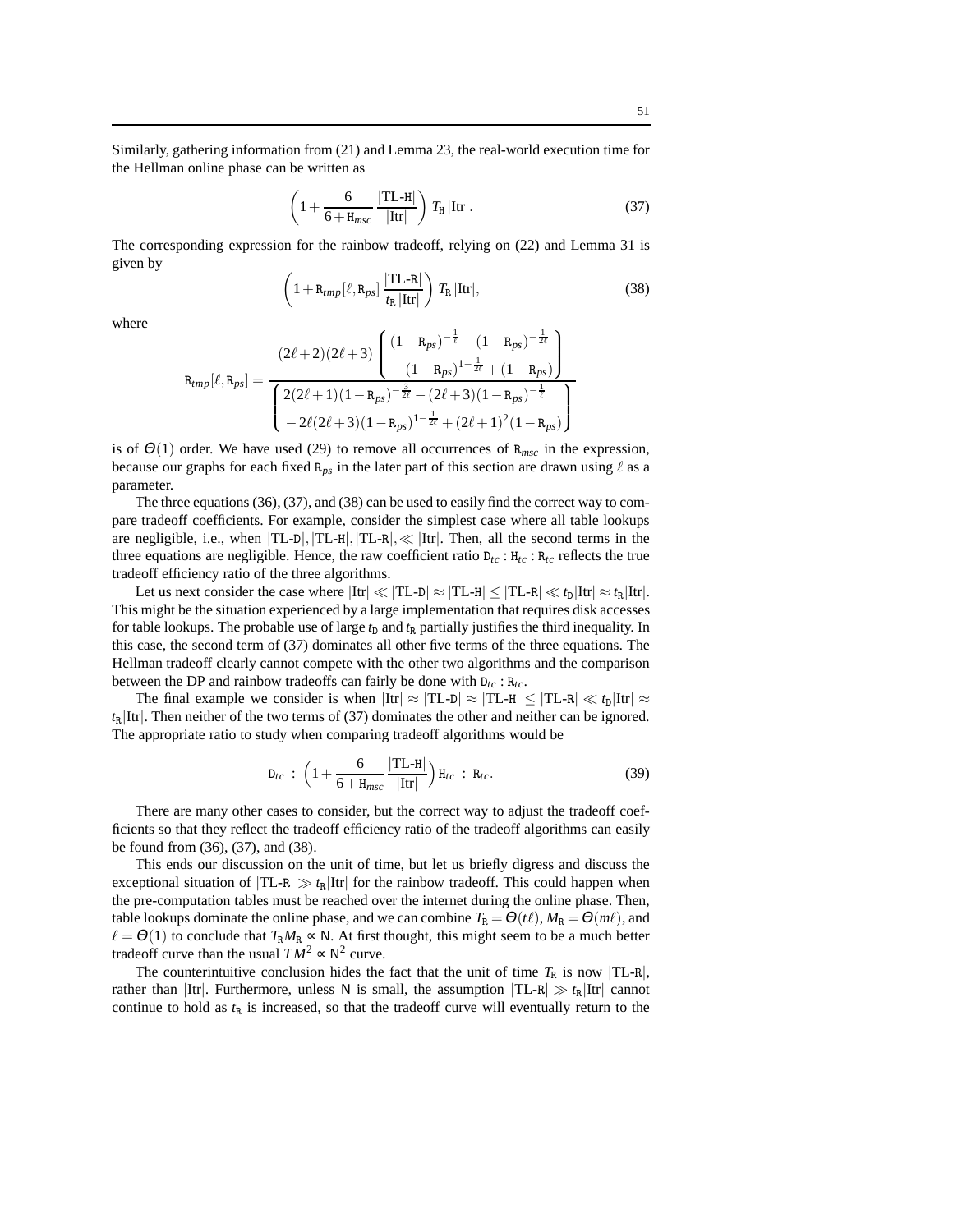usual  $TM^2$  ∝ N<sup>2</sup> after a certain point. The tradeoff curve  $T_R M_R$  ∝ N remains valid when  $t_R$ is moved in the decreasing direction, but having  $T_R M_R$  constant is worse than having  $T_R M_R^2$ constant in that direction.

Similar arguments may be made for the DP tradeoff, but lookups to DP tables over slow network are even less likely to be seen than with the rainbow tradeoffs. Since each individual DP table is rather small, each could be stored on the node that computes the online chain corresponding to that table.

#### *8.1.3 Combined unit conversion*

The storage unit conversion and the time unit conversion are orthogonal, and the two conversions may simply be multiplied to give modified tradeoff coefficients that are appropriate for comparisons of different tradeoff algorithms. For example, under the reasonable assumption (34), we know that the storage conversion must follow (35). If the one-way function computation and table lookup speeds satisfy  $|Itr| \approx |TL-D| \approx |TL-H| \le |TL-R| \ll t_D|Itr| \approx$  $t_R$ |Itr|, the time unit conversion must follow (39). Combing the two, we know that comparisons of tradeoff algorithms must focus on

$$
\Big(\frac{\log m_D}{\log m_R}\Big)^2 D_{\text{f}c} \; : \; \Big(1 + \frac{6}{6 + H_{\textit{msc}}}\frac{|TL\text{-}H|}{|Itr|}\Big) \, H_{\text{f}c} \; : \; R_{\text{f}c},
$$

under the stated circumstances.

In our further discussions below, we will mainly restrict ourselves to parameter sets that roughly satisfy

$$
\log m_{\rm D} \approx \log m_{\rm H} \approx \log t_{\rm D} \approx \log t_{\rm H} \approx \log t_{\rm R} \approx \frac{1}{3} \log N \quad \text{and} \quad \log m_{\rm R} \approx \frac{2}{3} \log N
$$

and mostly assume that the time required for a single table lookup is negligible in comparison to that required for a single one-way function computation. Under these assumptions, the ratio that needs to be studied when comparing tradeoff efficiencies is

$$
\frac{1}{4}\mathbf{D}_{tc} : \mathbf{H}_{tc} : \mathbf{R}_{tc}.
$$
\n(40)

We shall refer to the situation that has just been described as the *typical situation*, as it often appears during theoretic developments of the tradeoff technique. However, we do not claim this to be typical in practical applications of the tradeoff technique.

We emphasize that our further discussions given below concerning tradeoff performance comparisons will only be valid under the typical situation assumption. If the environment and tradeoff performance requirements make parameter choices such that  $\log m_D \approx \log t_D$ more appropriate, or if the table lookup delays cannot be ignored, the algorithm comparison conclusions will be different. Still, one will be able to use the information explained in this subsection to easily make the proper adjustments.

Even for the typical situation, the ratio (40) can be made more accurate for each explicit situation. Based on Example 18, Example 26, and Example 34, we can state that

$$
28^2 \frac{9}{8} D_{tc} : 55^2 \frac{17}{16} H_{tc} : 55^2 \frac{33}{32} R_{tc} = 1.00 D_{tc} : 3.64 H_{tc} : 3.54 R_{tc},
$$

is a more accurate version of (40), for the typical situation with  $N = 2^{75}$ . This new ratio does not ignore the extra one-way function invocations caused by ending point truncations and does not ignore the *slightly more* bits discussed at the start of Section 8.1.1.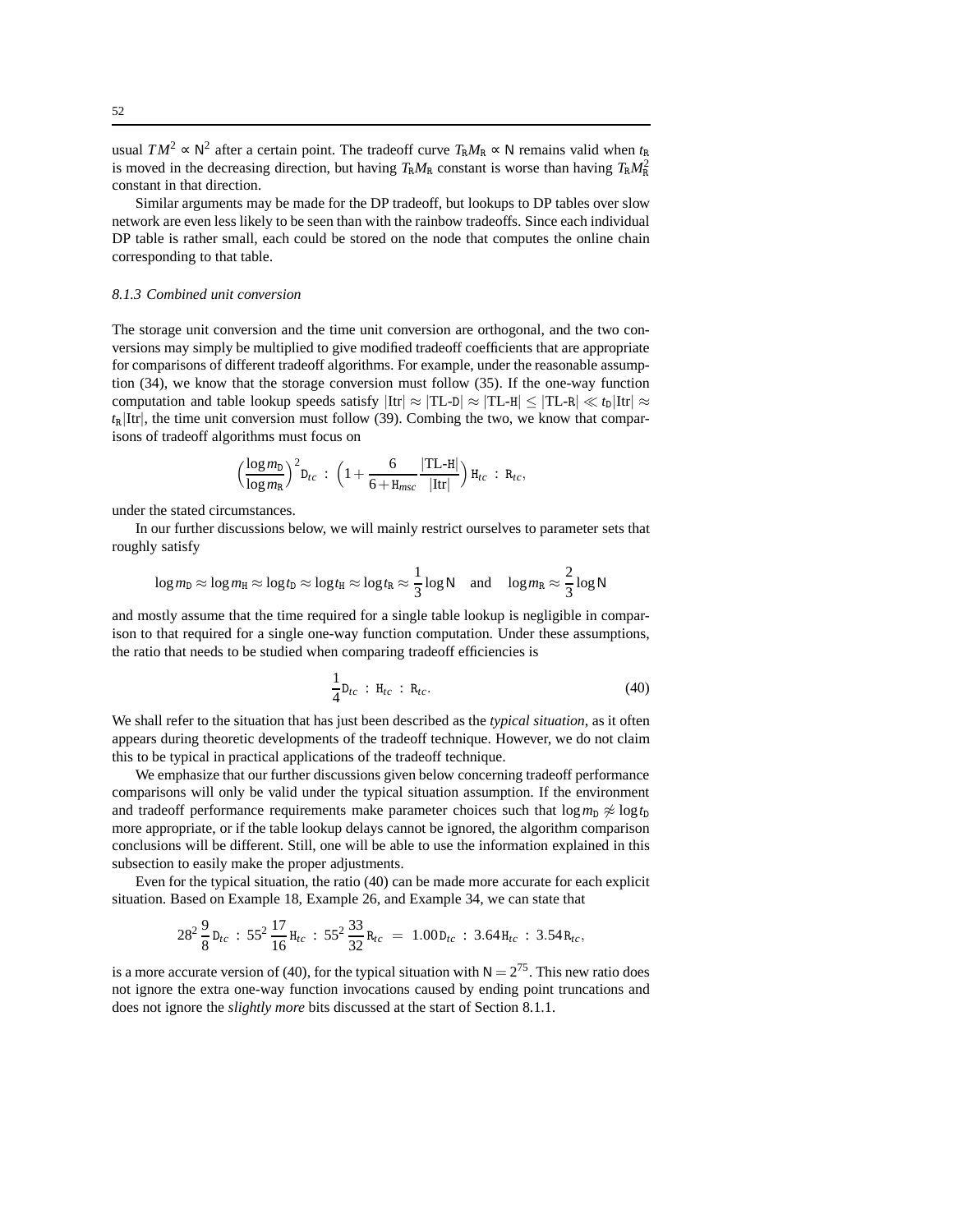## 8.2 DP tradeoff versus Hellman tradeoff

As discussed in the previous subsection, it suffices to compare  $\frac{1}{4}D_{tc}$  against  $H_{tc}$  for a fair comparison between the DP and Hellman tradeoffs. We are assuming the typical situation explained at the end of the previous subsection and any conclusions we make could be different under different circumstances. The pre-computation effort is finally considered during tradeoff comparison in this section.

The contents of Proposition 36 and Proposition 37 show that the optimal tradeoff efficiencies of the two algorithms are given by

$$
\frac{1}{4}D_{tc}=1.75264\;D_{ps}\big\{\ln(1-D_{ps})\big\}^2\quad\text{and}\quad H_{tc}=1.50217\;H_{ps}\big\{\ln(1-H_{ps})\big\}^2.
$$

One may want to conclude that the Hellman tradeoff, with the smaller tradeoff coefficient, is more efficient, but this is acceptable only when the pre-computation cost can be totally ignored. In practice, pre-computation cost is the largest barrier to any large scale deployment of tradeoff algorithms and is hard to ignore.

The pre-computation costs required to achieve the above tradeoff efficiencies are

$$
D_{pc} = 1.22871 \{-\ln(1 - D_{ps})\} \text{ and } H_{pc} = 1.35021 \{-\ln(1 - H_{ps})\}.
$$

The pre-computation cost of the DP tradeoff is lower and we are faced with the problem of comparing high efficiency at high cost against low efficiency at low cost.

After a moment of thought one must admit that such a comparison cannot be done in an objective manner. The comparison must reflect how valuable tradeoff efficiency is to the user and how willing one is in investing more time and resources into the pre-computation phase. There is no unit with which to express either of these unquantifiable values. Furthermore, one must also question whether it is reasonable to compare the two tradeoffs at parameters giving their respective optimal tradeoff efficiencies. Non-optimal parameters may be preferable under many situations in view of lower pre-computation cost.

We can conclude that all we can do is present the range of choices that can be made with each algorithm and allow the users to make their conclusions based on their explicit circumstances. The crucial information that must be displayed to allows easy judgement of which tradeoff is more suitable is the relation between tradeoff efficiency and pre-computation cost. This must be done at each fixed requirement for the inversion success rate.

As was previously noted through (28) and (27), when under a fixed probability of success requirement, both  $D_{pc}$  and  $H_{pc}$  are functions of their respective  $D_{mgc}$  and  $H_{msc}$  values. The tradeoff coefficients  $D_{tc}$  and  $H_{tc}$ , under a fixed success rate requirement, were similarly expressed as functions of the corresponding D*msc* and H*msc* values in (25) and (26).

For a comparison of the DP tradeoff against the Hellman tradeoff, it now suffices to present the graphs

$$
\left\{ \left( \mathsf{D}_{pc}[\mathsf{D}_{msc}], \frac{1}{4} \mathsf{D}_{tc}[\mathsf{D}_{msc}]\right) \mid \mathsf{D}_{msc} \le 0.562047 \right\}
$$
 (41)

and

$$
\{(H_{pc}[H_{msc}], H_{tc}[H_{msc}]) | H_{msc} \le 2.25433\},\
$$
 (42)

where the bounds on D*msc* and H*msc* were placed in accordance with the discussion at the end of Section 7.2. These graphs are given in Figure 5. Since the two graphs are to be compared at identical success rate requirements  $D_{ps} = H_{ps}$ , we have removed the common parts that depend on the success probability from both of the cases before plotting the graphs. Hence, the graphs do not depend on the success rate and are valid for all success rate requirements.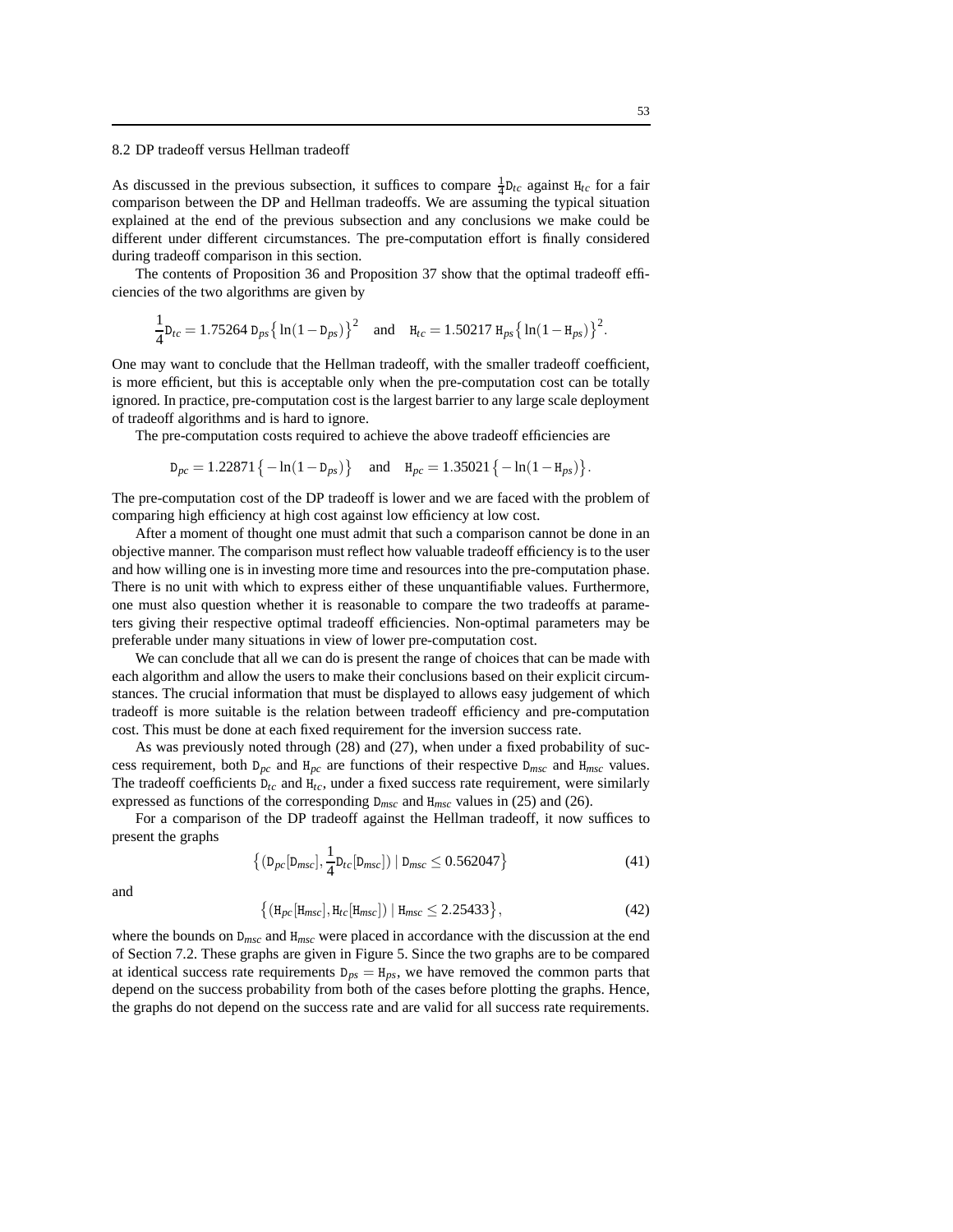

**Fig. 5** The tradeoff coefficient  $\frac{1}{4}D_{tc}$  (dotted) and  $H_{tc}$  (dashed) in relation to their respective pre-computation cost

Both graphs extend further upwards, but the right ends, corresponding to the optimal tradeoff performances, are clearly marked with dots.

The two graphs are very close to each other. Even though slightly better tradeoff efficiency can be obtained with the Hellman tradeoff at higher pre-computation cost, in practice, unless parameters far from the typical  $m \approx t \approx N^{\frac{1}{3}}$  region are to be used, the DP tradeoff will be favored in view of less number of table lookups. For example, if the table lookup time makes  $\frac{1}{5}D_{tc}$ : H<sub>tc</sub> a more appropriate measure of tradeoff performance ratio than the current  $\frac{1}{4}$ D<sub>tc</sub> : H<sub>tc</sub>, the dotted curve for the DP tradeoff would move down and present itself as a more advantageous algorithm.

If table lookup time is absolutely negligible in comparison to the one-way function computation time, there is a short range of parameter sets with which the Hellman tradeoff can slightly outperform the DP tradeoff using the same amount of pre-computation. If table lookup time is negligible and pre-computation is not to be considered, the Hellman tradeoff can be slightly better.

#### 8.3 Rainbow tradeoff versus DP and Hellman tradeoffs

We now include the rainbow tradeoff into the comparison graphs. As was discussed in Section 8.1, we assume the typical situation concerning the approximate range of parameters and table lookup time, and consider comparisons between  $\frac{1}{4}$  $\bar{D}_{tc}$ ,  $H_{tc}$ , and  $R_{tc}$  to be fair.

In addition to the graphs (41) and (42), we need to plot all possible  $(R_{pc}, R_{tc})$  points. We can first check through (31) that  $R_{pc}$  can be seen as a function of the table count  $\ell$ , when success rate requirement R<sub>ps</sub> is fixed. As for the tradeoff coefficient, equation (30) presents it as a function of just  $\ell$ , when  $R_{ps}$  is fixed. Given any requirement on the success rate  $R_{ps}$ , it is now possible to draw the graph

$$
\{(R_{pc}[\ell], R_{tc}[\ell]) \mid \ell \geq \text{optimal table count for } R_{ps}\},\tag{43}
$$

where the optimal table count can be obtained from Table 1. Note that this is no longer a continuous graph, but a discrete set of points. In the strict sense, previous graphs for the DP and Hellman tradeoffs were also discrete set of points, but unless N is very small, the points are extremely close to each other.

Unlike our comparison between DP and Hellman tradeoffs, the parts that depend on R<sub>ps</sub> appearing in the expressions (31) and (30) are not identical to those appearing in the cor-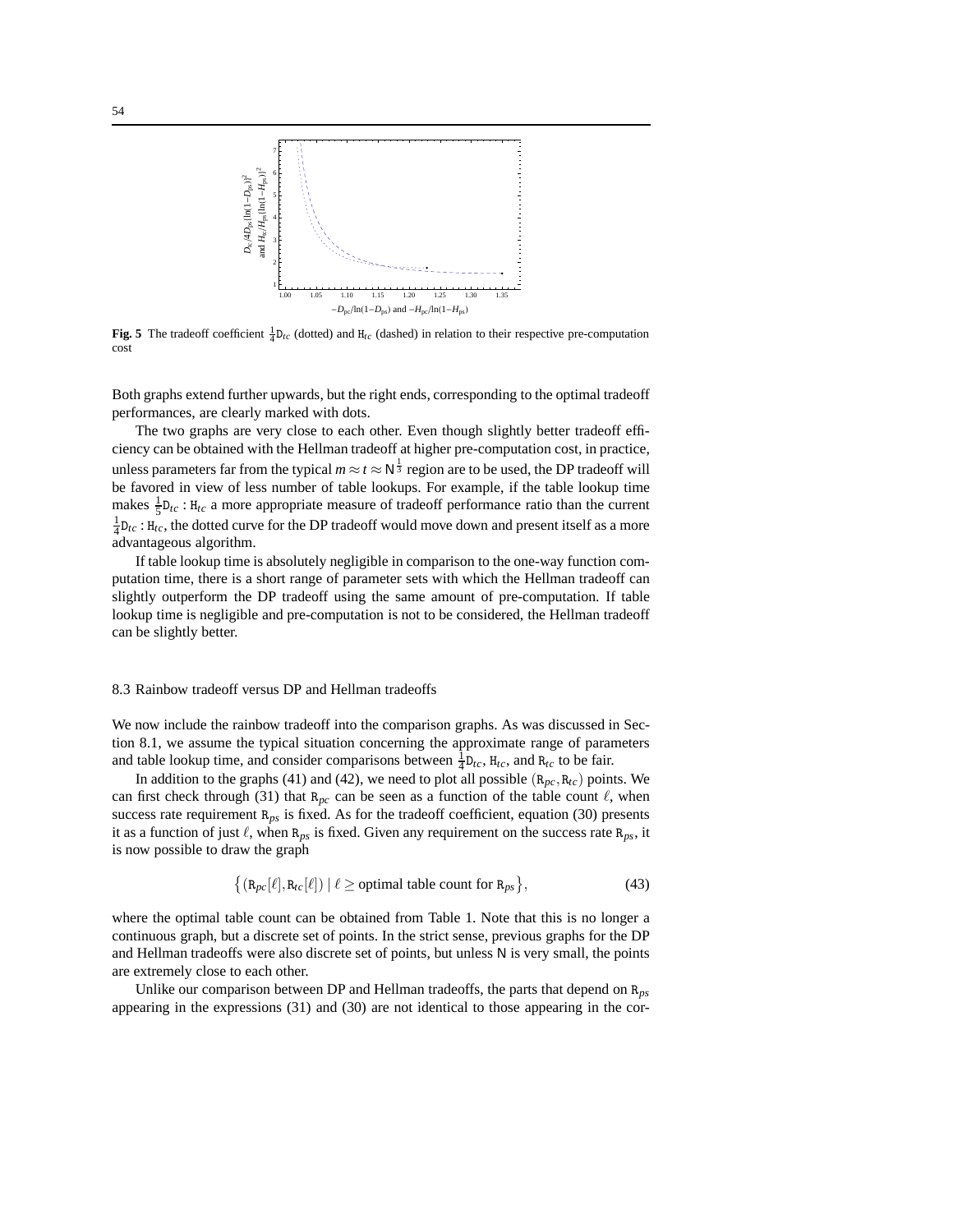

**Fig. 6** Tradeoff coefficient  $\frac{1}{4}D_{tc}$  (dotted),  $H_{tc}$  (dashed), and  $R_{tc}$  (large dots) in relation to their respective pre- $\epsilon$  and  $\epsilon$  and  $\epsilon$  and  $\epsilon$  and  $\epsilon$  and  $\epsilon$  and  $\epsilon$  and  $\epsilon$  and  $\epsilon$  and  $\epsilon$  and  $\epsilon$  and  $\epsilon$  and  $\epsilon$  and  $\epsilon$  and  $\epsilon$  and  $\epsilon$  and  $\epsilon$  and  $\epsilon$  and  $\epsilon$  and  $\epsilon$  and  $\epsilon$  and  $\epsilon$  and  $\epsilon$   $\epsilon$ . Y-axis:  $\frac{1}{4}$ D<sub>tc</sub>, H<sub>tc</sub>, and R<sub>tc</sub>)

responding expressions (28), (27), (25), and (26). Hence, separate graphs need to be drawn for each success rate. This is given in Figure 6 for some success rates.

In all of the graphs, one can see that the curve for the rainbow tradeoff sits closer to the origin than the curves for DP and Hellman tradeoffs. Note that a graph sitting lower shows better tradeoff efficiency and being positioned more to the left implies lower precomputation cost. In all the cases except for the ones corresponding to 25% and 50% success rates, given any position on the curve for either the DP or Hellman tradeoff there is a rainbow tradeoff position that presents better tradeoff performance at a smaller pre-computation cost. Use of the rainbow tradeoff is definitely advisable in these cases.

The existence of better rainbow position is also mostly true in the 50% case. The exception is marked with an  $\otimes$  on the curve for the Hellman tradeoff. This position is very slightly to the left of the optimal rainbow position and hence corresponds to less pre-computation than the optimal rainbow position. At the same time, it is positioned lower than the second best rainbow position and hence shows better tradeoff efficiency than this second best position. Hence, there can be no rainbow tradeoff parameter set that can replace the Hellman position marked with an ⊗ without at least very slightly sacrificing either the pre-computation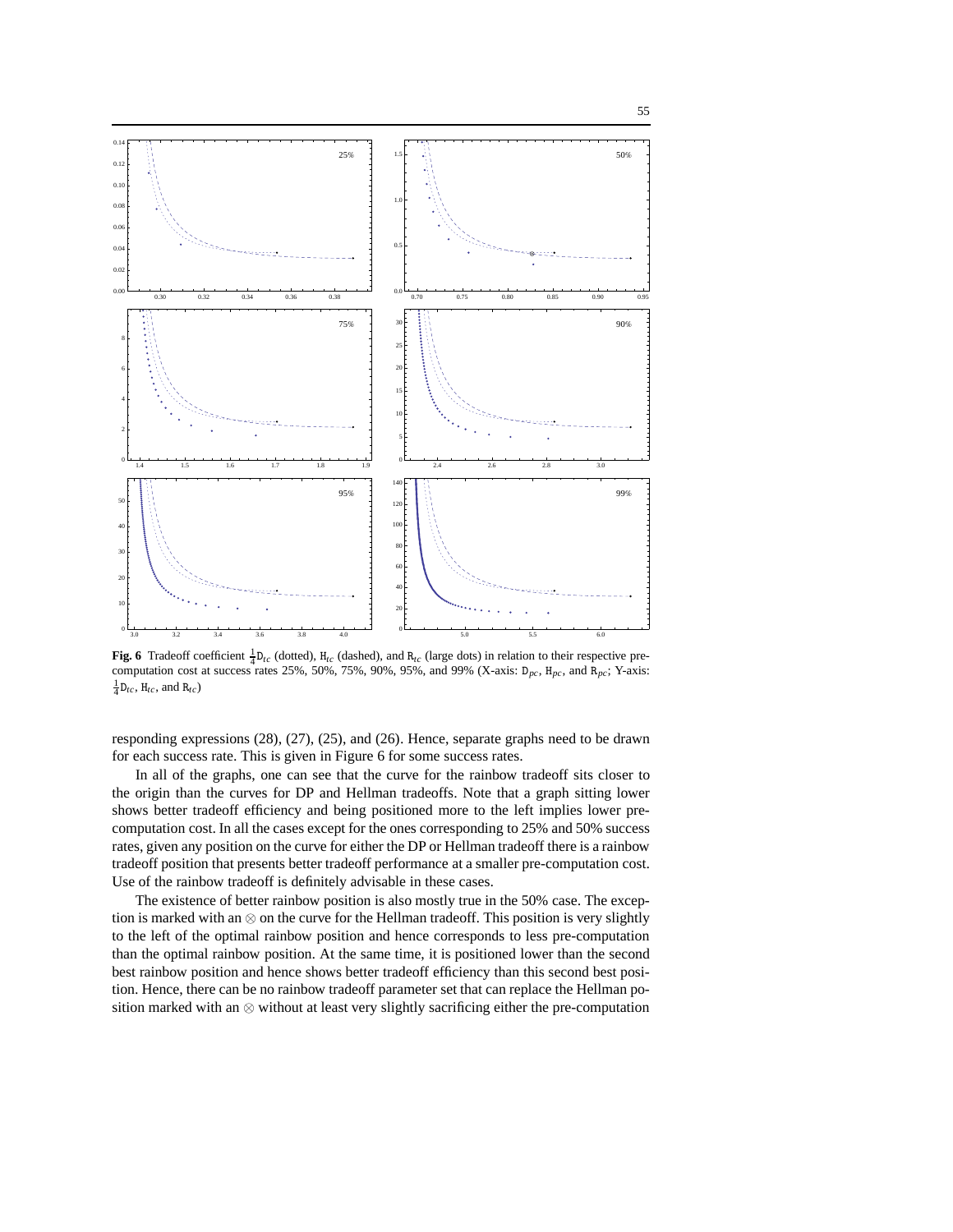cost or the tradeoff efficiency. Still, anybody will agree that this exception is quite unreasonable and one would normally choose to sacrifice the extremely small amount of either the pre-computation cost or the tradeoff performance for a visibly better value of the other factor.

The 25% case also displays the rainbow tradeoff requiring less pre-computation than the other two tradeoffs in achieving equal tradeoff efficiency, but the awkward exceptional position discussed for the 50% can be found here as rather large segments. In addition, the best tradeoff efficiency achievable by the rainbow tradeoff falls short of what is reachable by the other two algorithms. Hence there will be situations where the DP or Hellman tradeoffs is preferable over the rainbow tradeoff, when required to achieve 25% success rate.

The relative advantage of using rainbow tradeoff is clearly seen to grow with the increase in the success rate requirement. For the 99% success rate case, it seems almost safe to say that the rainbow tradeoff performs approximately twice as better than the other two tradeoff algorithms in any of their reasonable usages.

In conclusion, the use of rainbow tradeoff is advisable for high success rate requirements and there may occasionally be low success rate applications with special situations where the other two tradeoffs are preferable. We emphasize once more that this conclusion is only valid under the typical situation assumption explained in Section 8.1. For example, if we must work with parameters such that  $2\log m_D \approx \log t_D$  and  $2\log m_H \approx \log t_H$  and table lookups are negligible, then comparison of the coefficients  $\frac{1}{9}D_{tc}$ ,  $H_{tc}$ , and  $R_{tc}$  would be appropriate. This would bring the curve for the DP tradeoff lower and we would arrive at a different conclusion.

#### 8.4 Revisit to the preliminary tradeoff comparison

In Section 2.9, we recalled how [24] claimed the rainbow tradeoff to be more efficient than the DP tradeoff by a factor of two. We also explained how [3, 4] pointed out that the two algorithms require different number of bits to represent each table entry and argued that the DP tradeoff was twice as efficient as the rainbow tradeoff. Since our conclusions of Section 8.3 are once again supportive of the rainbow tradeoff, let us explain where in the arguments of [3, 4] the inaccuracies were introduced. Details of the current paper, including the proofs, need to be understood if the computations of this section are to be followed.

According to Proposition 5, Proposition 10, and Corollary 14, the DP tradeoff performance at parameters  $m = t = \ell = N^{\frac{1}{3}}$  and a sufficiently large chain length bound is given by

$$
D_{ps} = 51.9\%, \quad D_{tc} = 2.13, \quad D_{pc} = 1. \tag{44}
$$

In comparison, Proposition 29 and Theorem 30 allow us to state that the rainbow tradeoff at the naturally corresponding parameters  $m = N^{\frac{2}{3}}$ ,  $t = N^{\frac{1}{3}}$ , and  $\ell = 1$  shows the performance

$$
R_{ps} = 55.6\%, \quad R_{tc} = 0.422, \quad R_{pc} = 1.
$$
 (45)

As claimed in [3, 4] and confirmed in Section 8, we must apply an adjustment factor to compensate for the difference in bits required per table entry before comparing these two sets of figures. Comparing  $\frac{1}{4}D_{tc} = 0.532$  against R<sub>tc</sub> = 0.422, we can conclude that, for the same amount of physical storage, the rainbow tradeoff is both faster and succeeds more often than the DP tradeoff. This disagrees with the claim of [3, 4] and does not go against our conclusion, which stated that the rainbow tradeoff is slightly better than the DP tradeoff at low success rates.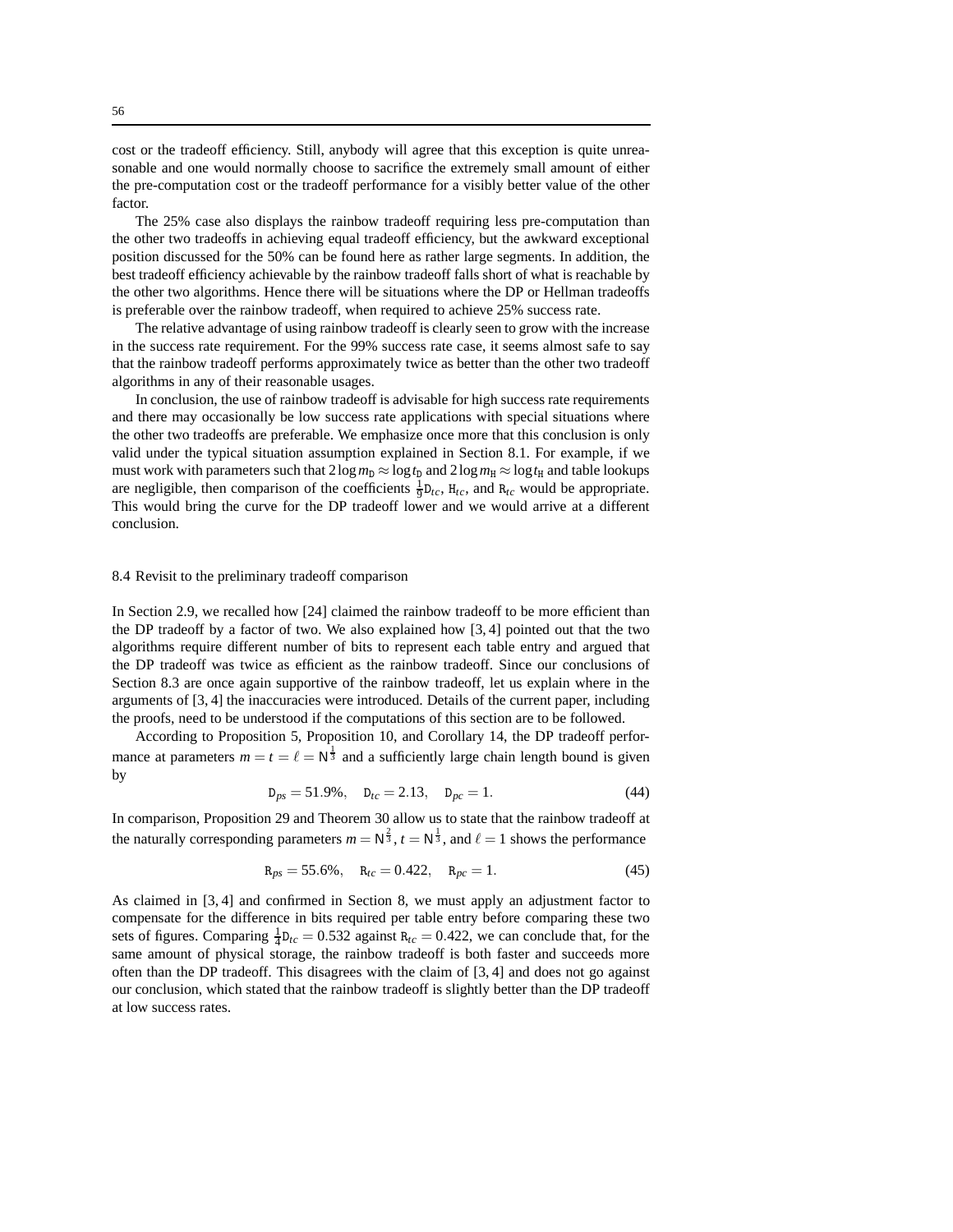The main argument of [3, 4] that the number of bits required to store each entry of the rainbow tradeoff is twice of that required for the DP tradeoff was certainly correct. The primary source of their incorrect conclusion is the inaccurate estimations of running time complexities for the two algorithms. The tradeoff coefficient for the DP was estimated at 1, but in reality, it was a much larger  $D_{tc} = 2.13$ .

After understanding the details of the proof to Theorem 13, one can compute that, out of the value 2.13, the part that corresponds to the online chain computation is only 0.709. This is smaller than 1, the estimate of [3, 4], but the remaining 1.42, which is due to the resolving of alarms, was much larger. In the case of the rainbow tradeoff, the tradeoff coefficient was estimated at 0.5 by [3, 4] and the actual value  $R_{tc} = 0.422$  was smaller. Details of the proof to Theorem 30 show that, out of the 0.422, the cost of online chain creation corresponds to a mere 0.306 and the cost of resolving alarms corresponds to an even smaller 0.117.

The true online chain creation efforts for the two algorithms being smaller than the initial rough estimates is a consequence of the algorithms terminating prematurely with the discovery of the correct answer, and the upper bounds for the cost of online chain creation given by the preliminary analysis [3, 4] were correct. Since  $\frac{1}{4} \times 0.709$  is less than 0.306, a comparison of the two algorithms based only on the online chain creation time would have concluded that the DP tradeoff was superior. In fact, the ratio  $\frac{0.709/4}{0.306} \approx 0.579$  is somewhat in agreement with the performance ratio of two that was claimed by [3, 4], based on their rough upper bounds. However, when the costs of resolving alarms were taken into account, the conclusions were quite the opposite. This is a clear indication that a careful analysis of the cost associated with resolving of alarms was necessary for a fair comparison of tradeoff algorithms.

Let us now discuss how sensitive a role the success rate plays in making algorithm comparisons. Note that the parameters used in [3, 4] achieved success probabilities  $D_{ps}$  = 51.9% and R*ps* = 55.6%. According to Proposition 36, the optimal tradeoff performances of the DP tradeoff at the two success rates are

$$
D_{ps} = 51.9\%, \quad D_{tc} = 1.95, \quad D_{pc} = 0.899,\tag{46}
$$

and

$$
D_{ps} = 55.6\%, \quad D_{tc} = 2.56, \quad D_{pc} = 0.996. \tag{47}
$$

The figures of (46) show that the typical parameters  $m = t = \ell = N^{\frac{1}{3}}$  considered in [3, 4] should not be used. We can obtain the success probability of (44) at a better tradeoff efficiency and with a smaller investment in pre-computation.

A comparison of (46) and (47) clearly shows that a small difference in success rate can lead to a large difference in the optimal tradeoff coefficient. It can be seen from Proposition 36 that the optimal tradeoff coefficient will become even more sensitive to the success probability as the demand on success rate is increased.

The figures we gave concerning the success rate difference were not as dramatic as those concerning the alarm resolving cost in that no conclusion was overturned. However, since performances of different algorithm are close to each other, it is clear that the ability to accurately predict the success probabilities of tradeoff algorithms is critical in making comparisons of tradeoff algorithms.

## **9 Conclusion**

In this work, we analyzed the running time complexities of the DP, Hellman, and rainbow tradeoffs, and summarized their abilities to balance storage against online time as tradeoff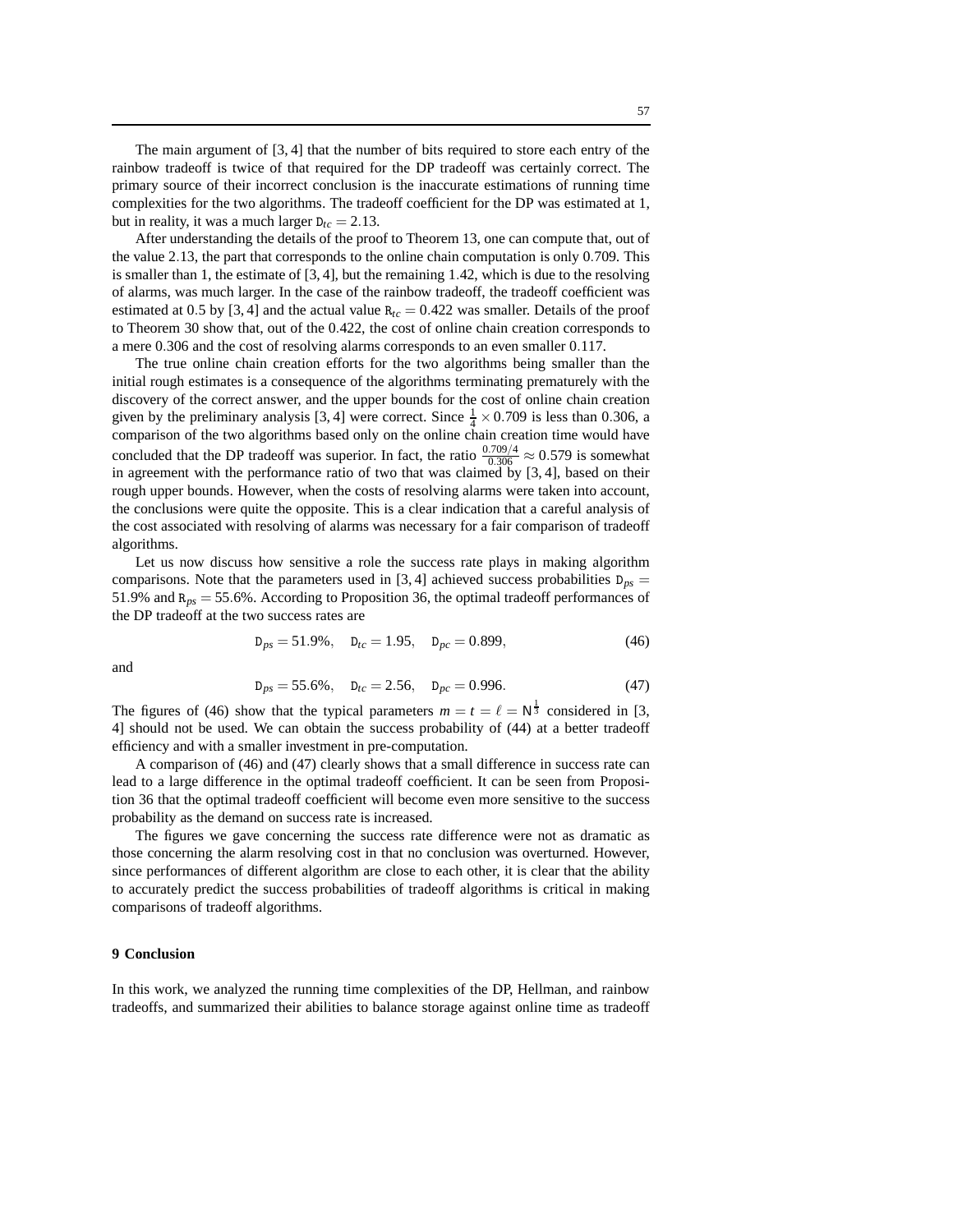curves that are correct up to small multiplicative factors. These results were used in the later part of this work to compare the performances of tradeoff algorithms against each other. Our comparison is different from previous attempts in that the efforts for pre-computation have been taken into account.

Although we did provide explicit statements comparing the three tradeoff algorithms, our conclusions are only true under certain assumptions concerning the tradeoff environment. We emphasize once more that one should not blindly extend our conclusions to other situations. Rather, one should see this work as providing the tools and methodology for fair comparisons of tradeoff algorithms and use these to arrive at their own final judgements specific to their circumstances.

One conclusion we can provide about the relative performances of different tradeoff algorithms is that their differences will be small. The practical inconvenience of having to align each entry of the pre-computed table at a byte boundary has not been considered in this work, and the performance differences between algorithms can be so small that such obscure issues may be of equal importance in practice. This fact is disappointing to us as authors of the current work, but should be relieving to practitioners of the tradeoff algorithm that are not concerned with small performance differences. Nevertheless, even if one decides to ignore small performance differences, comparison graphs of the previous section show that meaningful reduction in pre-computation cost can be achieved with only a small sacrifice to tradeoff efficiency and being able to take advantage of this knowledge will be of practical importance. Furthermore, with extremely large scale implementations, having accurate access to the small differences will be of significant value.

Complexity analyses of perfect table versions of the tradeoff algorithms at the accuracy level treated in this paper and their inclusion into the tradeoff performance comparison picture remains to be done. Perfect table tradeoffs are expected to display better tradeoff efficiency and are certainly of interest, even though they require larger amount of precomputation.

# **References**

- 1. G. Avoine, P. Junod, P. Oechslin, Characterization and improvement of time-memory trade-off based on perfect tables. *ACM Trans. Inform. Syst. Secur.*, **11**(4), 17:1–17:22 (2008). Preliminary version in INDOCRYPT 2005
- 2. S. H. Babbage, Improved exhaustive search attacks on stream ciphers. *European Convention on Security and Detection*, IEE Conference publication No. 408, pp.161–166, IEE (1995)
- 3. E. P. Barkan, *Cryptanalysis of Ciphers and Protocols*. Ph.D. Thesis, Israel Institute of Technology, March 2006
- 4. E. Barkan, E. Biham, A. Shamir, Rigorous bounds on cryptanalytic time/memory tradeoffs. In *Advances in Cryptology—CRYPTO 2006*, LNCS **4117**, (Springer, 2006), pp. 1–21
- 5. A. Biryukov, A. Shamir, Cryptanalytic time/memory/data tradeoffs for stream ciphers. In *Advances in Cryptology—ASIACRYPT 2000*, LNCS **1976**, (Springer, 2000), pp. 1–13
- 6. A. Biryukov, A. Shamir, D. Wagner, Real time cryptanalysis of A5/1 on a PC. In *FSE 2000*, LNCS **1978**, (Springer, 2001), pp. 1–18
- 7. J. Borst, *Block Ciphers: Design, Analysis, and Side-Channel Analysis*. Ph.D. Thesis, Katholieke Universiteit Leuven, September 2001
- 8. J. Borst, B. Preneel, J. Vandewalle, On the time-memory tradeoff betweeen exhaustive key search and table precomputation. In *Proceedings of the 19th Symposium on Information Theory in the Benelux*, WIC, 1998
- 9. C. Calik, *How to Invert One-way Functions: Time-Memory Trade-off Method*. M.S. Thesis, Middle East Technical University, January 2007
- 10. D. E. Denning, *Cryptography and Data Security* (Addison-Wesley, 1982)
- 11. P. Flajolet, A. M. Odlyzko, Random mapping statistics. In *Advances in Cryptology—EUROCRYPT '89*, LNCS **434**, (Springer, 1990), pp. 329–354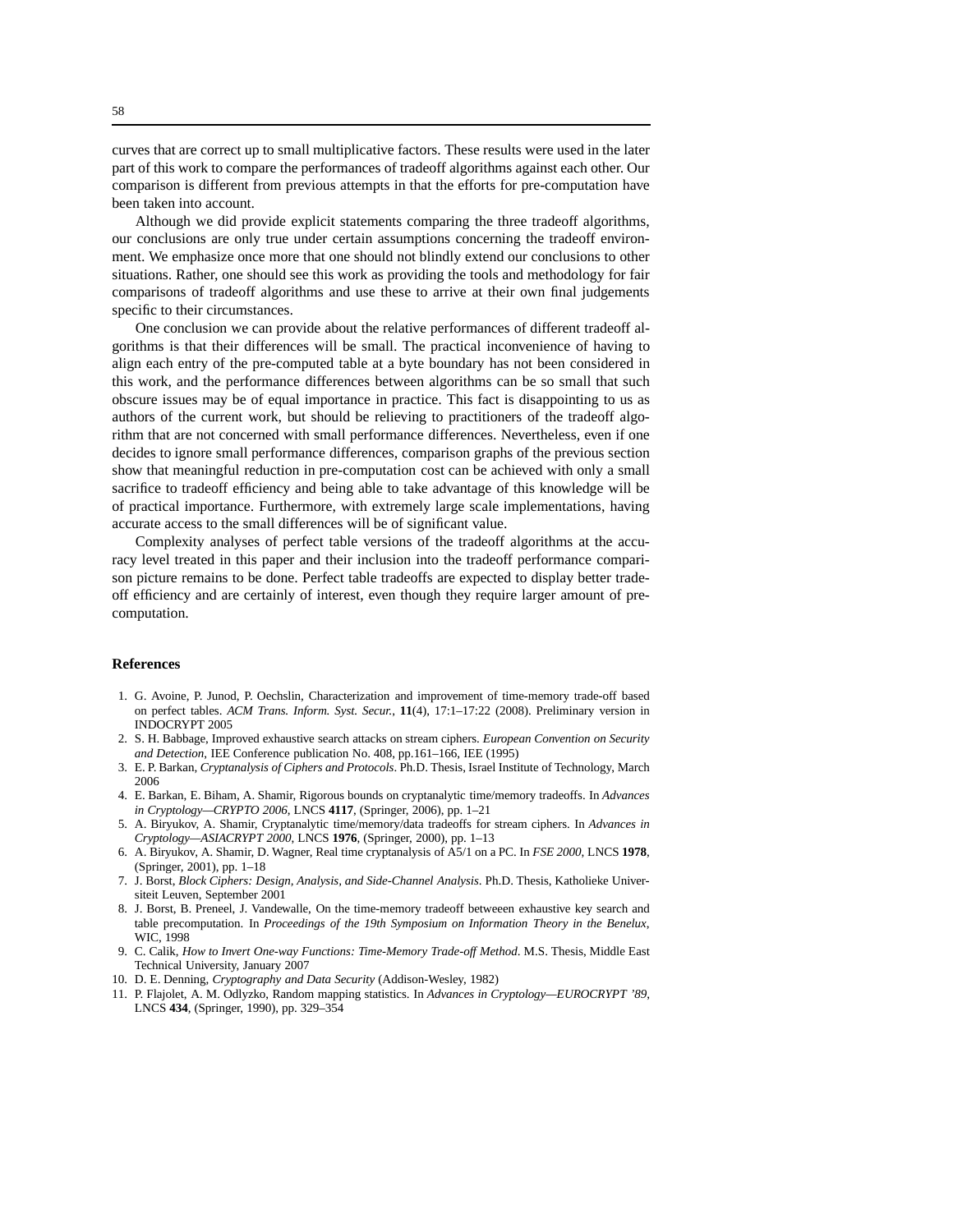- 12. S. Goldwasser, M. Bellare, Lecture Notes on Cryptography. Unpublished manuscript, July 2008. Available at: http://cseweb.ucsd.edu/~mihir/papers/gb.html
- 13. J. Dj. Goli´c, Cryptanalysis of alleged A5 stream cipher. In *Advances in Cryptology—EUROCRYPT '97*, LNCS **1233**, (Springer, 1997), pp. 239–255
- 14. M. E. Hellman, A cryptanalytic time-memory trade-off. *IEEE Trans. on Infor. Theory*, **26**, pp. 401–406 (1980)
- 15. J. Hong, The cost of false alarms in Hellman and rainbow tradeoffs. *Des. Codes Cryptogr.*, **57**, pp. 293– 327 (2010)
- 16. J. Katz, Y. Lindell, *Introduction to Modern Cryptography*. (Chapman & Hall/CRC, 2008)
- 17. I.-J. Kim and T. Matsumoto, Achieving higher success probability in time-memory trade-off cryptanalysis without increasing memory size. *IEICE Trans. Fundamentals,* **E82-A**, pp. 123–129 (1999)
- 18. K. Kusuda, T. Matsumoto, Optimization of time-memory trade-off cryptanalysis and its application to DES, FEAL-32, and Skipjack. *IEICE Trans. Fundamentals*, **E79-A**(1), pp. 35–48 (1996)
- 19. D. Ma, J. Hong, Success probability of the Hellman trade-off. *Inf. Process. Lett.*, **109**(7), pp. 347–351 (2009)
- 20. A. J. Menezes, P. C. van Oorschot, S. A. Vanstone, *Handbook of Applied Cryptography* (CRC Press, 1997)
- 21. S. Moon, *Parameter Selection in Cryptanalytic Time Memory Tradeoffs*. M.S. Thesis, Seoul National University, June 2009
- 22. A. Narayanan, V. Shmatikov, Fast dictionary attacks on passwords using time-space tradeoff. *Proceedings of the 12th ACM CCS*. (ACM, 2005), pp. 364–372.
- 23. R. Oppliger, *Contemporary Cryptography*. (Archtech House, 2005)
- 24. P. Oechslin, Making a faster cryptanalytic time-memory trade-off. In *Advances in Cryptology–CRYPTO 2003*, LNCS **2729**, (Springer, 2003), pp. 617–630
- 25. N. Saran, *Time Memory Trade Off Attack on Symmetric Ciphers*. Ph.D. Thesis, Middle East Technical University, February 2009
- 26. N. Saran, A. Doganaksoy, Choosing parameters to achieve a higher success rate for Hellman time memory trade off attack. In *2009 International Conference on Availability, Reliability and Security*, (IEEE, 2009), pp. 504–509
- 27. J.-J. Quisquater, J. Stern, Time-memory tradeoff revisited. Unpublished manuscript, December 1998
- 28. C. Schnorr, H. Lenstra, Jr., A Monte Carlo factoring algorithm with linear storage. *Math Comp.*, **43**(167), pp. 289–311 (1984)
- 29. F.-X. Standaert, G. Rouvroy, J.-J. Quisquater, J.-D. Legat, A time-memory tradeoff using distinguished points: New analysis & FPGA results. In *Cryptographic Hardware and Embedded Systems—CHES 2002*, LNCS **2523**, (Springer, 2003), pp. 593–609

## **A Technical Approximation**

The lemma below shows that the approximation  $(1 - \frac{1}{b})^a \approx e^{-\frac{a}{b}}$ , which we have used frequently in this work, is very accurate for large integers a and b such that  $a = O(b)$ .

**Lemma 39** *For positive integers* a *and* b*, we have*

$$
\Bigl|\exp\Bigl(-\frac ab\Bigr)-\Bigl(1-\frac 1b\Bigr)^a\Bigr|~<~\Bigl\{\frac 12\frac{a}{b^2}+\frac{1}{(a+1)!}\Bigl(\frac ab\Bigr)^{a+1}\Bigr\}\exp\Bigl(\frac ab\Bigr).
$$

*Proof* We start by writing  $\exp(-\frac{a}{b})$  in its Taylor series form and fully expanding the term  $(1-\frac{1}{b})^a$ .

$$
\begin{aligned}&\left|\exp\left(-\frac{a}{b}\right)-\left(1-\frac{1}{b}\right)^a\right|\\&= \Big|\Big\{1-\frac{a}{b}+\frac{1}{2!}\Big(\frac{a}{b}\Big)^2-\cdots\Big\}-\Big\{1-\binom{a}{1}\frac{1}{b}+\binom{a}{2}\frac{1}{b^2}-\cdots+(-1)^a\binom{a}{a}\frac{1}{b^a}\Big\}\Big|.\end{aligned}
$$

After noting that the beginning two pairs of terms cancel out, we collect corresponding pairs from the two sequences of terms and bound the above by

$$
\left\{ \ \left| \frac{a^2}{2!} - \binom{a}{2} \right| \frac{1}{b^2} + \dots + \left| \frac{a^a}{a!} - \binom{a}{a} \right| \frac{1}{b^a} \right\} + \left\{ \frac{1}{(a+1)!} \left( \frac{a}{b} \right)^{a+1} + \dots \ \right\}.
$$
 (48)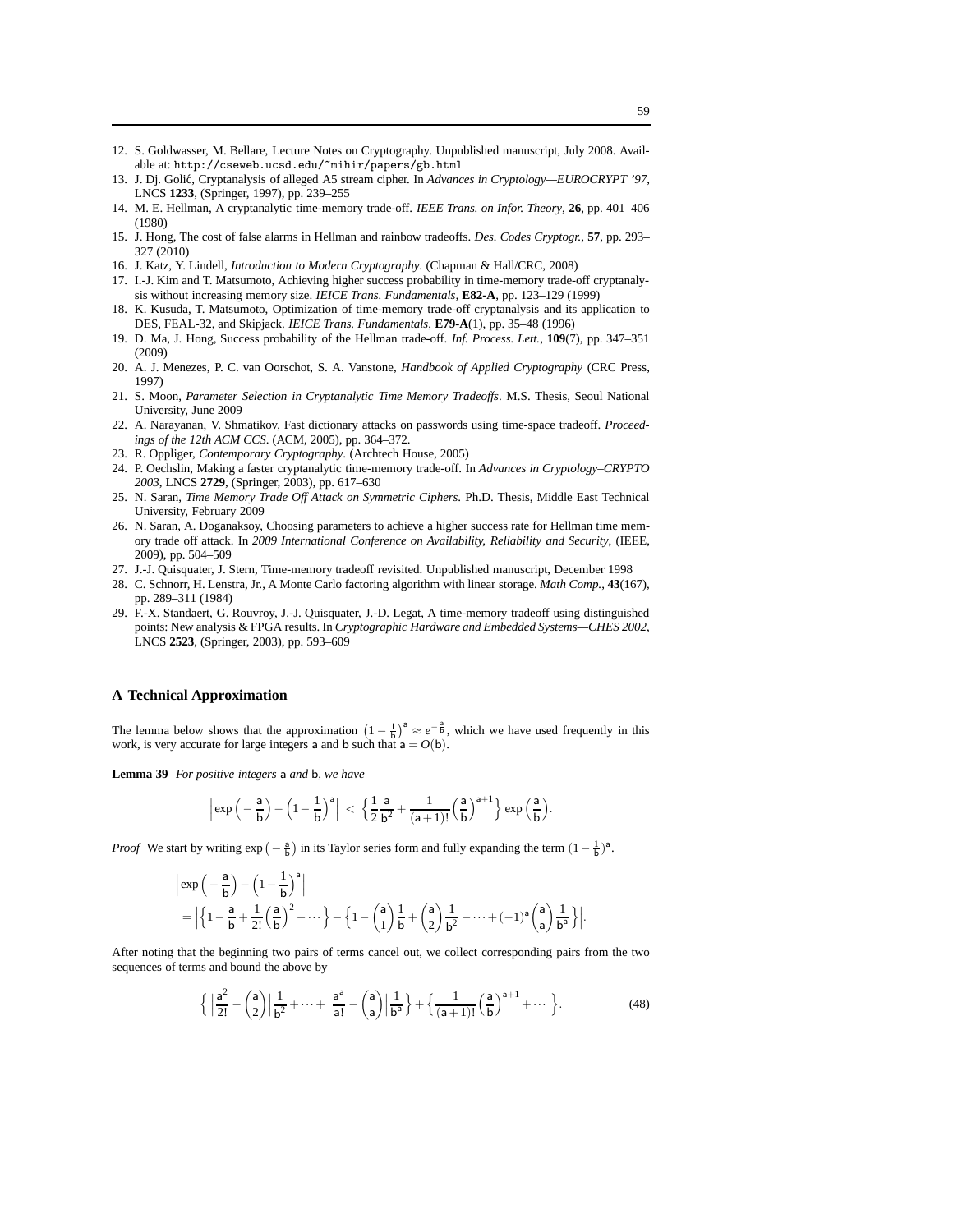It is easy to see that

$$
0 \le \frac{a^k}{k!} - \binom{a}{k} = \frac{1}{k!} \{a^k - a(a-1) \cdots (a-k+1)\}
$$
  
=  $\frac{1}{k!} \left\{ \frac{k(k-1)}{2} a^{k-1} - \cdots + (-1)^k (k-1)! a \right\}$   
 $\le \frac{1}{k!} \frac{k(k-1)}{2} a^{k-1} = \frac{1}{2} \frac{a^{k-1}}{(k-2)!},$ 

for every  $k \geq 2$ , where the last inequality can be checked through induction on *k*. This shows that the terms of (48) that appear inside the first set of braces is bounded by

$$
\frac{1}{2} \left\{ \frac{a}{0!} \frac{1}{b^2} + \frac{a^2}{1!} \frac{1}{b^3} + \frac{a^3}{2!} \frac{1}{b^4} + \dots + \frac{a^{a-1}}{(a-2)!} \frac{1}{b^a} \right\}
$$
\n
$$
= \frac{1}{2} \frac{a}{b^2} \left\{ 1 + \frac{1}{1!} \frac{a}{b} + \frac{1}{2!} \left( \frac{a}{b} \right)^2 + \dots + \frac{1}{(a-2)!} \left( \frac{a}{b} \right)^{a-2} \right\}
$$
\n
$$
\leq \frac{1}{2} \frac{a}{b^2} \exp\left(\frac{a}{b}\right).
$$

As for the second set of braces from (48), it is easy to see that

$$
\frac{1}{(a+1)!}\Big(\frac{a}{b}\Big)^{a+1}\exp\Big(\frac{a}{b}\Big)
$$

can serve as its very rough bound. It now suffices to gather the two bounds to arrive at the claim. ⊓⊔

## **B Random Function Arguments**

Any analysis of a tradeoff algorithm assumes the one-way function *F* to be a one-way function and most results given in this work as equations are certain values expected of a random function. In other words, we have been stating values that had been averaged over the choice of all functions  $F : \mathcal{N} \to \mathcal{N}$ . In this section, we point out that many of the arguments made during these computations are not strictly correct and then try to justify heuristically that the existing logical error may safely be ignored.

## B.1 Existence of a logical gap

Recall the expected image size of a random function given by (1) and the expected iterated image sizes given by (2). The claim that (1) implies (2) is acceptable in the realm of cryptology. In this subsection, we clarify that there is a small logical gap in such a claim.

Let us rewrite (1) as an explicit self-contained statement which is precisely correct.

**Lemma 40** *Let*  $F : \mathcal{N} \to \mathcal{N}$  *be the random function on a finite set of size* N. If  $\mathcal{M} \subset \mathcal{N}$  *is of size*  $m_0$ *, then the size of*  $F(M)$  *is expected to be* 

$$
m_1 = \mathsf{N}\left\{1-\left(1-\frac{1}{\mathsf{N}}\right)^{m_0}\right\}.
$$

The proof of this lemma is quite trivial. It suffices to consider the ratio of points among  $\mathcal N$  that remain untouched throughout the sequential assignments made to elements of  $M$  for the random function construction.

We want to emphasize two things about this lemma. The first is that the value claimed by this lemma is the exact expected value and does not involve any approximation. In fact, the largest reason for rewriting the statement here was to remove the approximate expression. The second point we make is that the statement of this lemma does not contain any averaging over input sets. The expected image size claim holds true for every set  $M \subset \mathcal{N}$  of size  $m_0$ .

Discussing just the double iteration case will be sufficient for our purposes. Let us define

$$
m_1 = N\left\{1 - \left(1 - \frac{1}{N}\right)^{m_0}\right\}
$$
 and  $m_2 = N\left\{1 - \left(1 - \frac{1}{N}\right)^{m_1}\right\}$ , (49)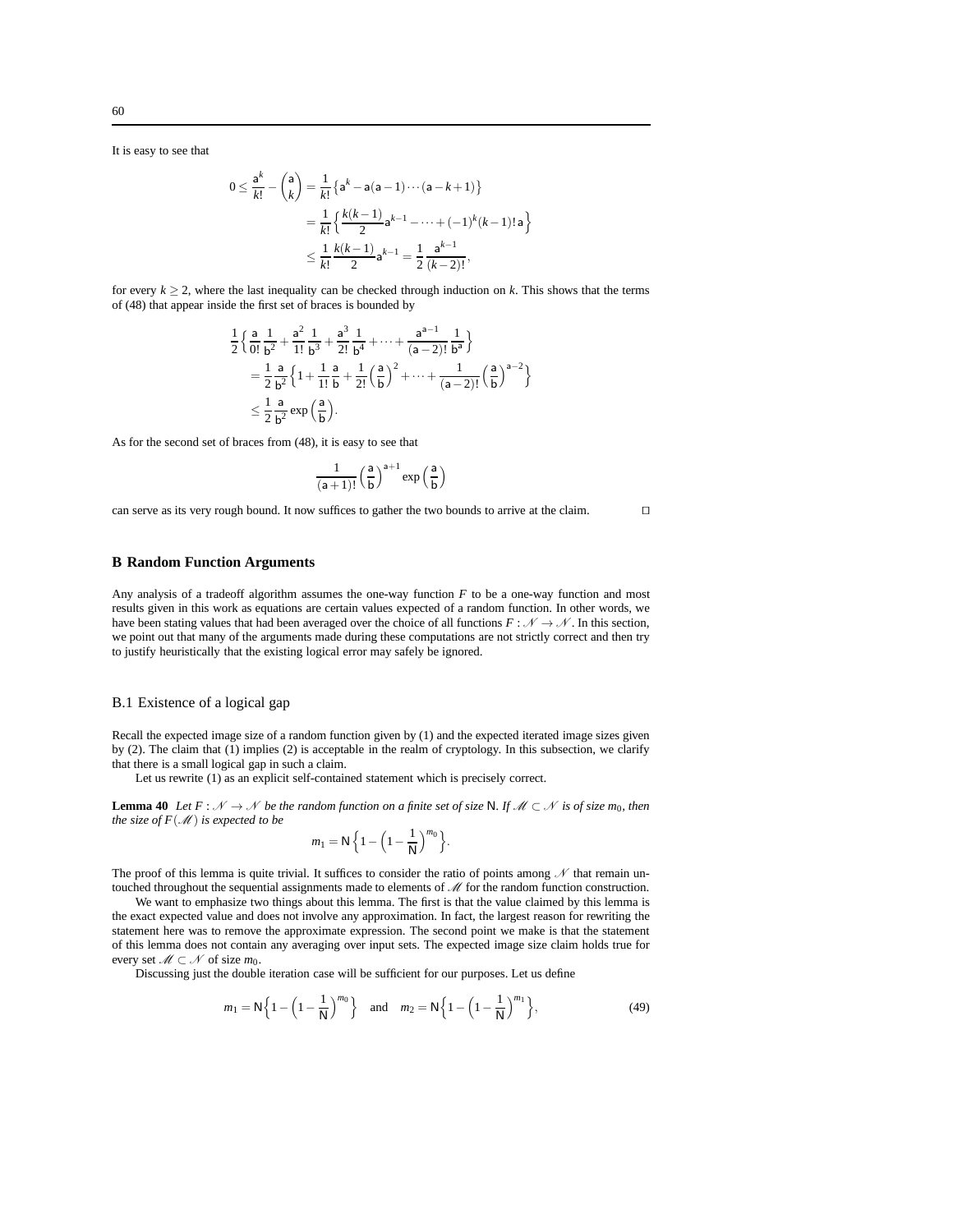for any given  $m_0$ . One might believe that  $m_2$  is the expected size of  $F^2(\mathcal{M})$ , when  $F : \mathcal{N} \to \mathcal{N}$  is the random function and  $\mathcal{M} \subset \mathcal{N}$  is of size  $m_0$ . Since Lemma 40 contains no approximation, some might expect (49) to hold exactly. However, this reasonable prediction is not met, at least in the strict sense, by the explicit example given below.

The set of all functions  $F: \{0,1\} \rightarrow \{0,1\}$  can be visualized as follows.

$$
\mathbb{Z}_p\cong \mathbb{Z}_p\rtimes \mathbb{Z}_p^2
$$

When the input set  $M$  is a single point, the image size expectation is clearly 1. This is in agreement with the value  $2\left\{1-\left(1-\frac{1}{2}\right)^{1}\right\}=1$ , computed according to Lemma 40. When the input set is the complete domain  $\{0, 1\}$ , the image size expectation is  $E_F\left[|F(\{0, 1\})|\right] = \frac{1}{4} \cdot 1 + \frac{1}{4} \cdot 2 + \frac{1}{4} \cdot 2 + \frac{1}{4} \cdot 1 = \frac{3}{2}$ , and this is also identical to the value  $E_F\left[|F(\{0,1\})|\right] = 2\left\{1-\left(1-\frac{1}{2}\right)^2\right\} = \frac{3}{2}$ , computed according to Lemma 40. We have just verified that Lemma 40, which had already been proved, holds *exactly* for the  $N = \{0,1\}$  case, regardless of the input set size and the choice of the set itself. Now, the four functions  $F^2 = F \circ F$  can be visualized as follows.

$$
\overline{XZ} = \overline{Z} \quad \overline{X} = \overline{X} \quad \overline{XX} = \overline{X} \quad \overline{XX} = \overline{X}
$$

When the input set  $\mathcal M$  is taken to be the complete domain, the expected image size of the double iteration is

$$
E_F\left[|F^2(\{0,1\})|\right] = \frac{2}{4} \cdot 1 + \frac{2}{4} \cdot 2 = \frac{3}{2}.\tag{50}
$$

In comparison, the corresponding value computed through (49) is

$$
2\left\{1-\left(1-\frac{1}{2}\right)^{2\left\{1-\left(1-\frac{1}{2}\right)^{2}\right\}}\right\}=2\left\{1-\left(1-\frac{1}{2}\right)^{\frac{3}{2}}\right\}\approx 1.293.\tag{51}
$$

The two values given above are clearly in disagreement.

A cryptographer would naturally attempt to rectify the current situation by relaxing the strict correlation between the two functions that are being composed. Let  $F : \mathcal{N} \to \mathcal{N}$  and  $G : \mathcal{N} \to \mathcal{N}$  be two independent random functions operating on a finite set of size N. One would like to claim that if  $\mathcal{M} \subset \mathcal{N}$  is of size  $m_0$ , then the size of  $G(F(M))$  is expected to be the  $m_2$  value given by (49). This second version for the doubly iterated image size expectation seems structurally much simpler to analyze than the previous attempt, and one might be tempted to say that the modified claim is a *trivial* consequence of Lemma 40.

We again turn to the example  $F, G: \{0,1\} \rightarrow \{0,1\}$ . The complete set of all possible double iterations can be visualized as follows.

b b = <sup>b</sup> b b = <sup>b</sup> b b b b = <sup>b</sup> b b b = <sup>b</sup> b b b b = <sup>b</sup> b b b = <sup>b</sup> b b b b = <sup>b</sup> b b b b = <sup>b</sup> b b b b = <sup>b</sup> b b = <sup>b</sup> b b b b = <sup>b</sup> b b = <sup>b</sup> b b b b = <sup>b</sup> b b = <sup>b</sup> b b b b = <sup>b</sup> b b b b = <sup>b</sup> b b

When the input set  $M$  is the full domain  $\{0,1\}$ , after separately counting the number of functions with image sizes one and two, the expected image size can be computed as

$$
E_{F,G}\left[|G\big(F(\{0,1\})\big)\big|\right] = \frac{12}{16} \cdot 1 + \frac{4}{16} \cdot 2 = \frac{5}{4}.\tag{52}
$$

Once again, this disagrees with (51), which was computed through (49).

It is now clear that (2) does not directly follow from (1). The claims to the iterated image sizes are not consequences of the single step image size, at least not without additional arguments. The logical gap persists even when all iterations are allowed to be independent random functions.

#### B.2 Narrowing the logical gap

The failed attempt (49) at giving a doubly iterated image size expectation had substituted the  $m_1$  value in the place of  $m_0$  in the single step result Lemma 40. This reuse of average value in the computation of another average value was the source of our problem. In reality, as can be seen in the two counterexamples, inputs to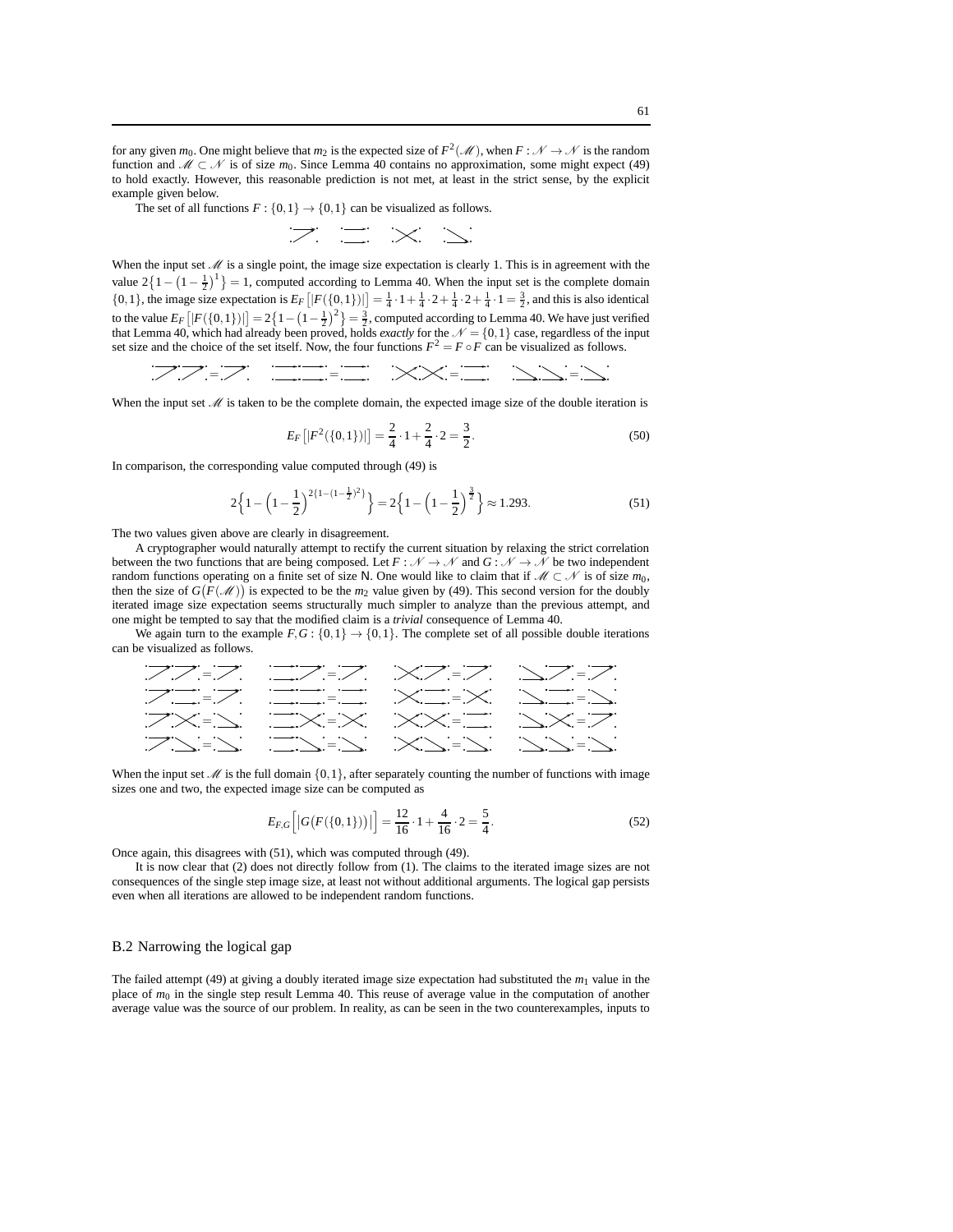the second step function are not all of  $m_1$  size, but of varying sizes that only average to  $m_1$ . After this simple observation, we can state that, if  $\mathcal{M}_0$  is a set of size  $m_0$  such that the image size  $|F(\mathcal{M}_0)|$  is exactly  $m_1$  for every choice of function *F* and the image size  $|F(M_1)|$  is exactly  $m_2$  for every choice of function *F* and every input set  $\mathcal{M}_1$  of size  $m_1$ , then  $m_2$  is the exact expected size of  $F^2(\mathcal{M}_0)$ . The assumptions included in this statement cannot be met, but it is reasonable to expect the conclusion to hold approximately, when a slight relaxation is given to the assumptions. We are thus justified in stating that, if for the vast majority of the sets  $M \subset \mathcal{N}$  and functions  $F: \mathcal{N} \to \mathcal{N}$ , the image size  $|F(M)|$  is very close to  $N\left\{1 - \left(1 - \frac{1}{N}\right)^{|\mathcal{M}|}\right\}$ , then the *m*<sub>2</sub> of (49) will be a good approximation for the doubly iterated image size expectation.

Therefore, we consider the images of a fixed set  $\mathcal M$  under different functions *F* and discuss how their sizes  $|F(\mathcal{M})|$  are distributed around its average. Let us use  $\mu_{N,m}$  and  $\sigma_{N,m}$  to denote the average and standard deviation of the image set size  $|F(\mathcal{M})|$ . These are to be computed for a fixed input set  $\mathcal{M} \subset \mathcal{N}$  of size *m* and with  $F: \mathcal{N} \to \mathcal{N}$  running over all possible function choices. We already know  $\mu_{N,m} \approx N \{1 - \exp(-\frac{m}{N})\}$ . A proof of the following lemma is given in Appendix C.

# **Lemma 41** *We have*  $\frac{\sigma_{N,m}}{\mu_{N,m}} < \frac{2}{\sqrt{N}}$  *for all* N *and m.*

According to Chebyshev's inequality, at least 99% of the  $N^N$  image sizes will fall within the range  $\mu_{N,m} \pm 10\sigma_{N,m}$ . The above lemma states that these deviation of sizes from the mean is bounded by  $\frac{20\mu_{N,m}}{\sqrt{N}}$ . Hence, the distribution or clustering of image sizes around the expected value  $\mu_{N,m}$  will tighten, at least in comparison to the expected value, as N is increased.

This observation can be restated in more plain terms as follows. Suppose we take some input set and measure its image size under a single function, chosen at random, and take it to be an estimate of the true average image size. We make it clear that the averaging over multiple measurements made with multiple functions is not being performed here. In such a situation, we can expect each measurement to return a larger number *significant digits* as N is increased. Let us briefly work with some explicit numbers. For parameters  $N = 2^{64}$  and  $m = 2^{50}$  the average image size can be computed to be  $\mu_{N,m} \approx 1.13 \times 10^{16}$ . For the same parameters, the standard deviation is bounded by  $\sigma_{N,m} \leq 5.24 \times 10^5$ . Chebyshev's inequality insures that at least 99% of the N<sup>N</sup> image sizes will lie in the range  $\mu_{N,m} \pm 10\sigma_{N,m}$ , which is  $1.13 \times 10^{16} \pm 5.24 \times 10^6$  in the current situation. For any practical purposes, we can believe that close to 10 significant digits from any single measurement are highly likely to be identical to those of the true expected value.

Let us summarize the discussion of this subsection. For any function acting on a large set that was chosen at random and any input set of size  $m_0$ , the image size of the first iteration will be very close to the  $m_1$  value given by (49). At the second iterated application of the same function, even though the input size was not exactly  $m_1$ , we can expect the output size to be very close to the  $m_2$  value given by (49). Actually, the output size could be different from  $m_2$  even if the input size was exactly  $m_1$ . In any case, the fact that the standard deviation of the image sizes is very small relative to its expected value implies a tight clustering of image sizes, and allows us to believe that the formula (2) will predict doubly iterated image sizes with accuracy, in the sense that a large number of significant digits are returned. The heuristic arguments of this subsection has added further justification to the already acceptable cryptographic argument that (1) implies (2).

#### B.3 Other reuses of average values

The intension of this section was not in testing the validity of (2). In fact, although the authors of the current paper are unfit to verify its correctness, a full proof is provided in [11] for at least the case when  $M$  is the full domain. What we have done so far in the current section is to first point out that average values have erroneously been reused in the computation of other average values and then argue heuristically that such methods are still acceptable as long as the distribution of values that are being treated is tightly gathered around the average. This reasoning does not have to be restricted to the discussion of iterated image sizes, or even random function arguments.

There are many occasions in this paper where an average value was used during the computation of another average value. It should now be clear that (10), stating the success probability of a single rainbow matrix, is also slightly problematic, but acceptable. The different reduction functions at each rainbow matrix column do not provide independence of the colored iterating functions, and the exiting logical gap would not be closed even if different columns were processed with independent random functions. However, the small standard deviation of image sizes justifies (10) as a good approximation.

The success probability (4) of the DP and Hellman tradeoffs, computed from the average number of points in a tradeoff matrix is another example of average value reuse. We have not checked if the standard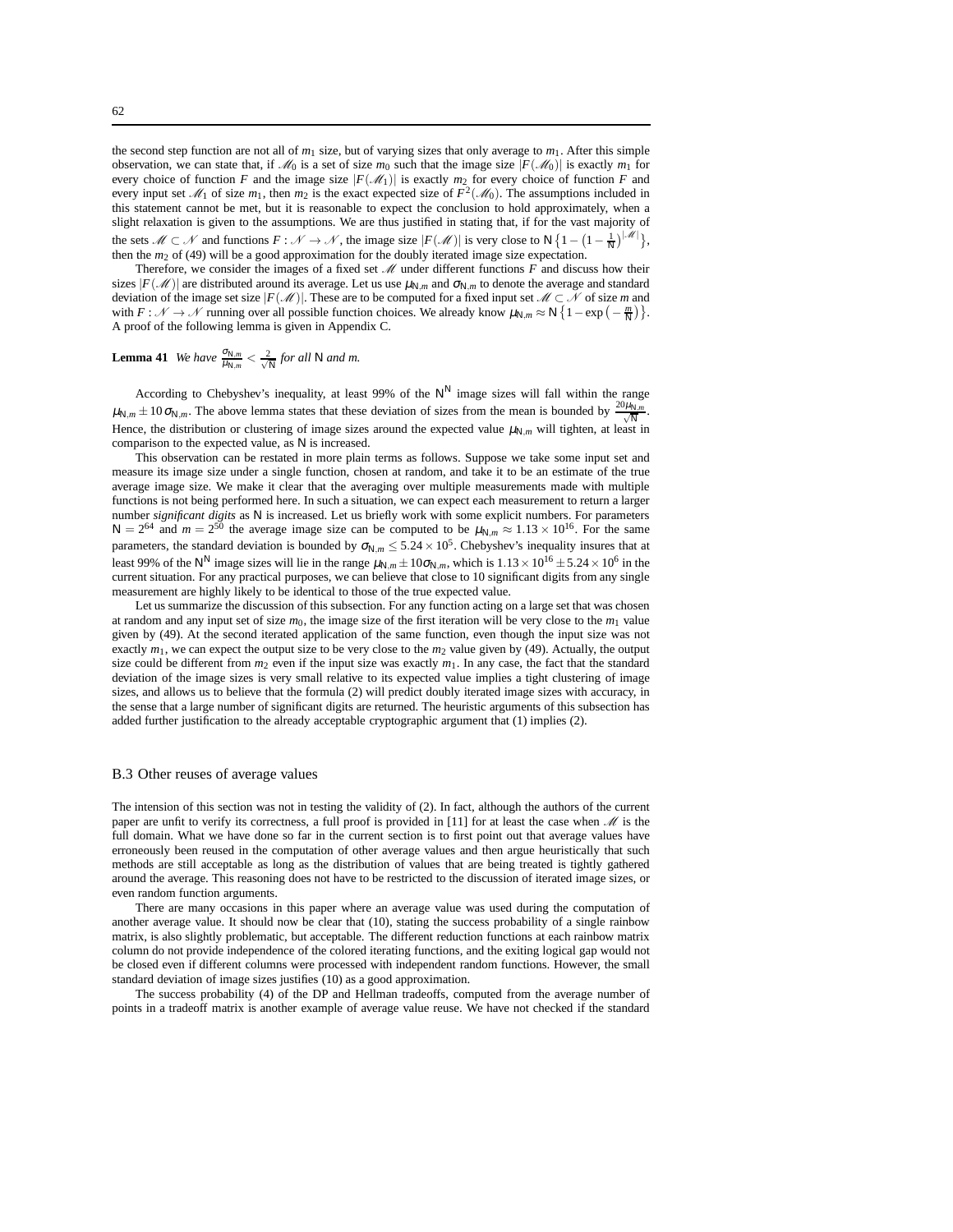deviation of the coverage rate is small, but know from experience that (4) predicts the correct value accurately, so this should not be a problem. In fact, this situation is less problematic than the iterated image case, because the arguments become strictly correct when independent random functions are used in different tables.

Readers may have noticed that we were more careful in reusing average values in Section 4.2. The distribution of chain lengths in a DP matrix can be inferred from (16) and it is clear that the lengths are not at all centered around the average length *t*. Hence, we were careful to work with the full range of possible chain lengths, rather than treat *t* as being the typical pre-computation or online chain length. In particular, we did not treat the DP matrix as consisting of *m* chains of identical length *t*. This cautious handling of chains should not be confused with our free use of the value (16) itself, which is an expected value, in other computations.

# **C Standard Deviation of Image Sizes**

The purpose of the section is to provide a proof to Lemma 41 concerning the standard deviation of image sizes. We first prepare a couple of technical lemmas.

**Lemma 42** *Let*  $F : \mathcal{N} \to \mathcal{N}$  *be the random function. Fix a subset*  $\mathcal{M} \subset \mathcal{N}$  *of size m and let*  $\mathbf{y}_1, \mathbf{y}_2 \in \mathcal{N}$  *be any two distinct points. The probability for*  $F(\mathcal{M})$  *to contain both*  $\mathbf{y}_1$  *and*  $\mathbf{y}_2$  *is* 

$$
\left\{1-\left(1-\frac{1}{N}\right)^m\right\}^2-\left(1-\frac{1}{N}\right)^m\left\{\left(1-\frac{1}{N}\right)^m-\left(1-\frac{1}{N-1}\right)^m\right\}.
$$

*Proof* The probability under consideration may be computed as follows.

$$
{m \choose 1} \left(\frac{1}{\mathsf{N}}\right)^1 \left(1 - \frac{1}{\mathsf{N}}\right)^{m-1} \left\{1 - \left(1 - \frac{1}{\mathsf{N} - 1}\right)^{m-1}\right\} + {m \choose 2} \left(\frac{1}{\mathsf{N}}\right)^2 \left(1 - \frac{1}{\mathsf{N}}\right)^{m-2} \left\{1 - \left(1 - \frac{1}{\mathsf{N} - 1}\right)^{m-2}\right\} + \cdots + {m \choose m-1} \left(\frac{1}{\mathsf{N}}\right)^{m-1} \left(1 - \frac{1}{\mathsf{N}}\right)^1 \left\{1 - \left(1 - \frac{1}{\mathsf{N} - 1}\right)^1\right\}
$$

In each additive term, the part  $\binom{m}{k}$   $\left(\frac{1}{N}\right)^k \left(1 - \frac{1}{N}\right)^{m-k}$  gives the probability for exactly *k* out of the *m* inputs to map to **y**<sub>1</sub>. The remaining  $\{1 - (1 - \frac{1}{N-1})^{m-k}\}$  part is the probability for at least one of the  $(m-k)$  inputs that are known not to have reached  $y_1$  to map to  $y_2$ . The above sum is equal to the expression

$$
\left\{\frac{1}{N}+\left(1-\frac{1}{N}\right)\right\}^{m}-\left\{\frac{1}{N}+\left(1-\frac{1}{N}\right)\left(1-\frac{1}{N-1}\right)\right\}^{m}-\left(1-\frac{1}{N}\right)^{m}+\left(1-\frac{1}{N}\right)^{m}\left(1-\frac{1}{N-1}\right)^{m}.
$$

To check this claim, it suffices to expand the first two pairs of braces. This expression can be rewritten in the form stated by this lemma. ⊓⊔

**Lemma 43** *For positive integers* N *and m, we have*

$$
\left(1 - \frac{1}{N}\right)^m - \left(1 - \frac{1}{N-1}\right)^m \ge \frac{m}{N(N-1)} \left(1 - \frac{1}{N-1}\right)^{m-1}
$$

.

*Proof* It suffices to check the following sequence of equalities and inequality.

$$
\begin{split} &\left(1-\frac{1}{N}\right)^{m}-\left(1-\frac{1}{N-1}\right)^{m} \\ &=\left\{\left(1-\frac{1}{N}\right)-\left(1-\frac{1}{N-1}\right)\right\}\left\{\left(1-\frac{1}{N}\right)^{m-1}+\left(1-\frac{1}{N}\right)^{m-2}\left(1-\frac{1}{N-1}\right)+\cdots+\left(1-\frac{1}{N-1}\right)^{m-1}\right\} \\ &=\frac{1}{N(N-1)}\left\{\left(1-\frac{1}{N}\right)^{m-1}+\left(1-\frac{1}{N}\right)^{m-2}\left(1-\frac{1}{N-1}\right)+\cdots+\left(1-\frac{1}{N-1}\right)^{m-1}\right\} \\ &\geq \frac{1}{N(N-1)}\,m\left(1-\frac{1}{N-1}\right)^{m-1}.\end{split}
$$

In fact, a similar upper bound is also easy to obtain. ⊓⊔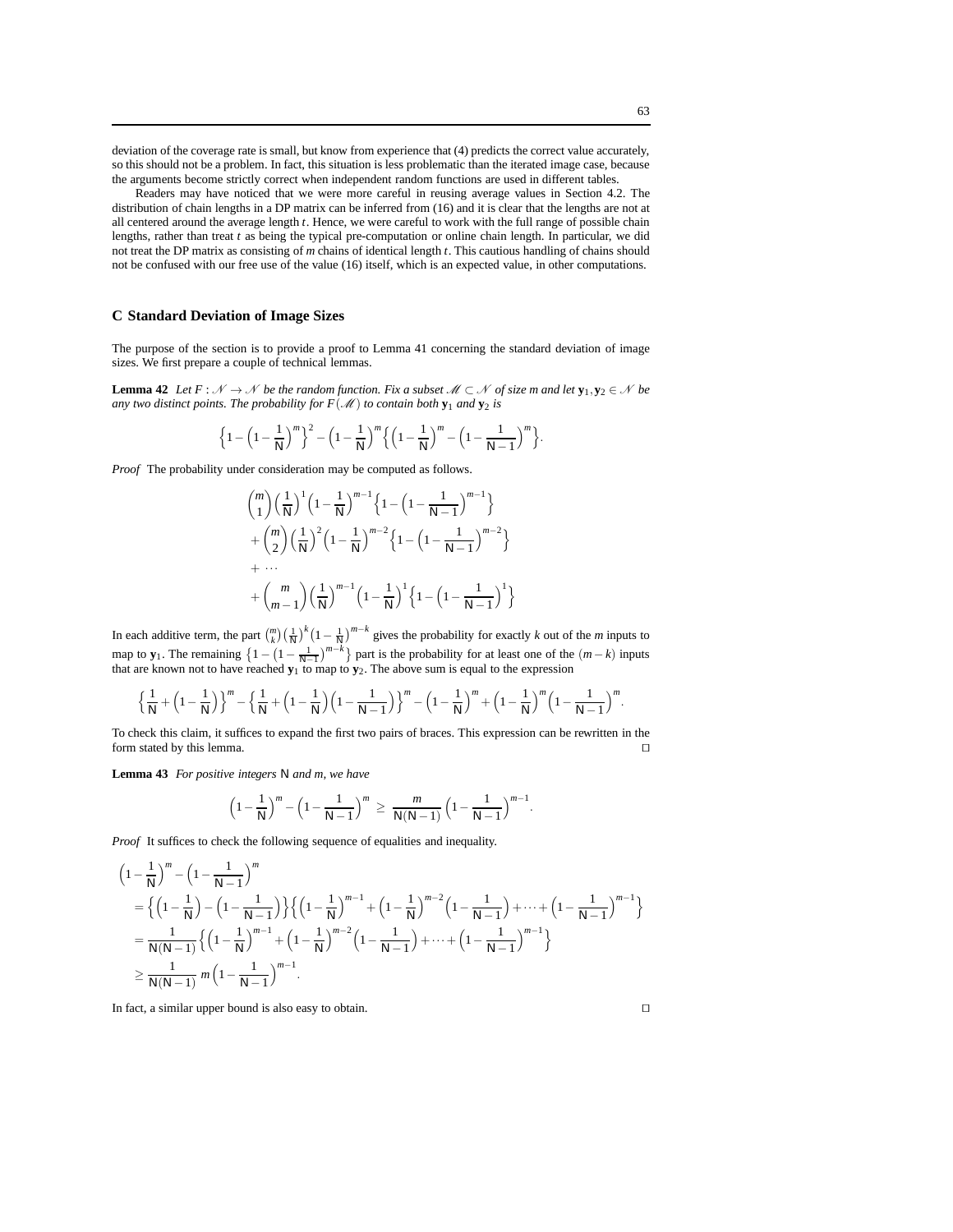In the remainder of this section,  $M \subset N$  will be a fixed set of size *m*. For each **y**  $\in N$ , let us define the function  $\chi_{\mathbf{y}} : \mathcal{N}^{\mathcal{N}} \to \{0,1\}$  by

$$
\chi_{\mathbf{y}}(F) = \begin{cases} 1 & \text{if } \mathbf{y} \in F(\mathcal{M}), \\ 0 & \text{if } \mathbf{y} \notin F(\mathcal{M}). \end{cases}
$$

The dependence of  $\chi$ <sup>*y*</sup> on *M* was not made explicit in the notation since we will keep *M* fixed for the rest of this section. The size of the image of M under any function  $F : \mathcal{N} \to \mathcal{N}$  can be expressed in terms of this indicator function as

$$
|F(\mathscr{M})| = \sum_{\mathbf{y} \in \mathscr{N}} \chi_{\mathbf{y}}(F).
$$

Using this observation, one can present

$$
E\left[|F(\mathcal{M})|\right] = E\left[\sum_{\mathbf{y}\in\mathcal{N}}\chi_{\mathbf{y}}(F)\right] = \sum_{\mathbf{y}\in\mathcal{N}}E\left[\chi_{\mathbf{y}}(F)\right] = \mathsf{N}E\left[\chi_{\mathbf{y}'}(F)\right] = \mathsf{N}\left\{1 - \left(1 - \frac{1}{\mathsf{N}}\right)^{m}\right\},\tag{53}
$$

where  $y'$  is any fixed point of  $N$ , as an alternative way of writing down the proof to Lemma 40.

Let us fix the notation

$$
\chi = \sum_{y \in \mathcal{N}} \chi_y
$$

and view this as a random variable defined on the space  $\mathcal{N}^{\mathcal{N}}$ , which is given the uniform probability distribution. It maps each element *F* to the positive integer  $|F(M)|$ . Equation (53) is equivalent to

$$
E[\chi] = \mathsf{N} \left\{ 1 - \left( 1 - \frac{1}{\mathsf{N}} \right)^m \right\} \tag{54}
$$

.

and we need to work with the standard deviation

$$
stdev(\chi) = \sqrt{E[\chi^2] - (E[\chi])^2}.
$$

One can easily check that

$$
E[\chi^2] = E\Big[\big(\sum_{\mathbf{y}} \chi_{\mathbf{y}}\big)^2\Big] = E\Big[\sum_{\mathbf{y}_1,\mathbf{y}_2} \chi_{\mathbf{y}_1} \chi_{\mathbf{y}_2}\Big] = E\Big[\sum_{\mathbf{y}} \chi_{\mathbf{y}} + \sum_{\mathbf{y}_1 \neq \mathbf{y}_2} \chi_{\mathbf{y}_1} \chi_{\mathbf{y}_2}\Big] = E[\chi] + \sum_{\mathbf{y}_1 \neq \mathbf{y}_2} E\big[\chi_{\mathbf{y}_1} \chi_{\mathbf{y}_2}\big]
$$
  
=  $E[\chi] + N(N-1)E\big[\chi_{\mathbf{y}_1}' \chi_{\mathbf{y}_2}'\big],$ 

where  $\mathbf{y}'_1$  and  $\mathbf{y}'_2$  are any two distinct points of N. The expectation  $E[\chi_{\mathbf{y}'_1}\chi_{\mathbf{y}'_2}]$  is equal to the probability for both  $y'_1$  and  $y'_2$  to belong to the image space, and this is the content of Lemma 42. Referring also to (54) and Lemma 43, we can compute a bound for the variance as follows.

$$
\left\{\text{stdev}(\chi)\right\}^{2} = E[\chi^{2}] - (E[\chi])^{2} = E[\chi] + \mathsf{N}(\mathsf{N} - 1)E[\chi_{\mathsf{y}'_{1}}\chi_{\mathsf{y}'_{2}}] - (E[\chi])^{2}
$$
  
\n
$$
= \mathsf{N}\left(1 - \frac{1}{\mathsf{N}}\right)^{m} \left\{\left\{1 - \left(1 - \frac{1}{\mathsf{N}}\right)^{m}\right\} - (\mathsf{N} - 1)\left\{\left(1 - \frac{1}{\mathsf{N}}\right)^{m} - \left(1 - \frac{1}{\mathsf{N} - 1}\right)^{m}\right\}\right\}
$$
  
\n
$$
\leq \mathsf{N}\left\{\left\{1 - \left(1 - \frac{1}{\mathsf{N}}\right)^{m}\right\} - \frac{m}{\mathsf{N}}\left(1 - \frac{1}{\mathsf{N} - 1}\right)^{m-1}\right\}
$$
  
\n
$$
\leq \mathsf{N}\left\{\frac{m}{\mathsf{N}} - \frac{m}{\mathsf{N}}\left(1 - \frac{m - 1}{\mathsf{N} - 1}\right)\right\} = \frac{m(m - 1)}{\mathsf{N} - 1} \leq \frac{m^{2}}{\mathsf{N}}.
$$

Here, the second inequality follows from the observation  $(1 - \frac{1}{N})^m \ge 1 - \frac{m}{N}$ , which holds whenever  $m \ge N$ . The final expression allows us to state that stdev $(\chi) \leq \frac{m}{\sqrt{N}}$ .

On the other hand, from the observation  $\left(1 - \frac{1}{N}\right)^m \le 1 - \frac{m}{N} + \frac{m(m-1)}{2N^2}$ , which holds for every  $m \ge N$ , we know that

$$
E[\chi] \ge N \left\{ \frac{m}{N} - \frac{m(m-1)}{2N^2} \right\} > N \left( \frac{m}{N} - \frac{m}{2N} \right) = \frac{m}{2}
$$

Finally, by combining the two bounds, we can state that

$$
\frac{\text{stdev}(\chi)}{E[\chi]} < \frac{2}{\sqrt{\mathsf{N}}}.
$$

This concludes the proof of Lemma 41.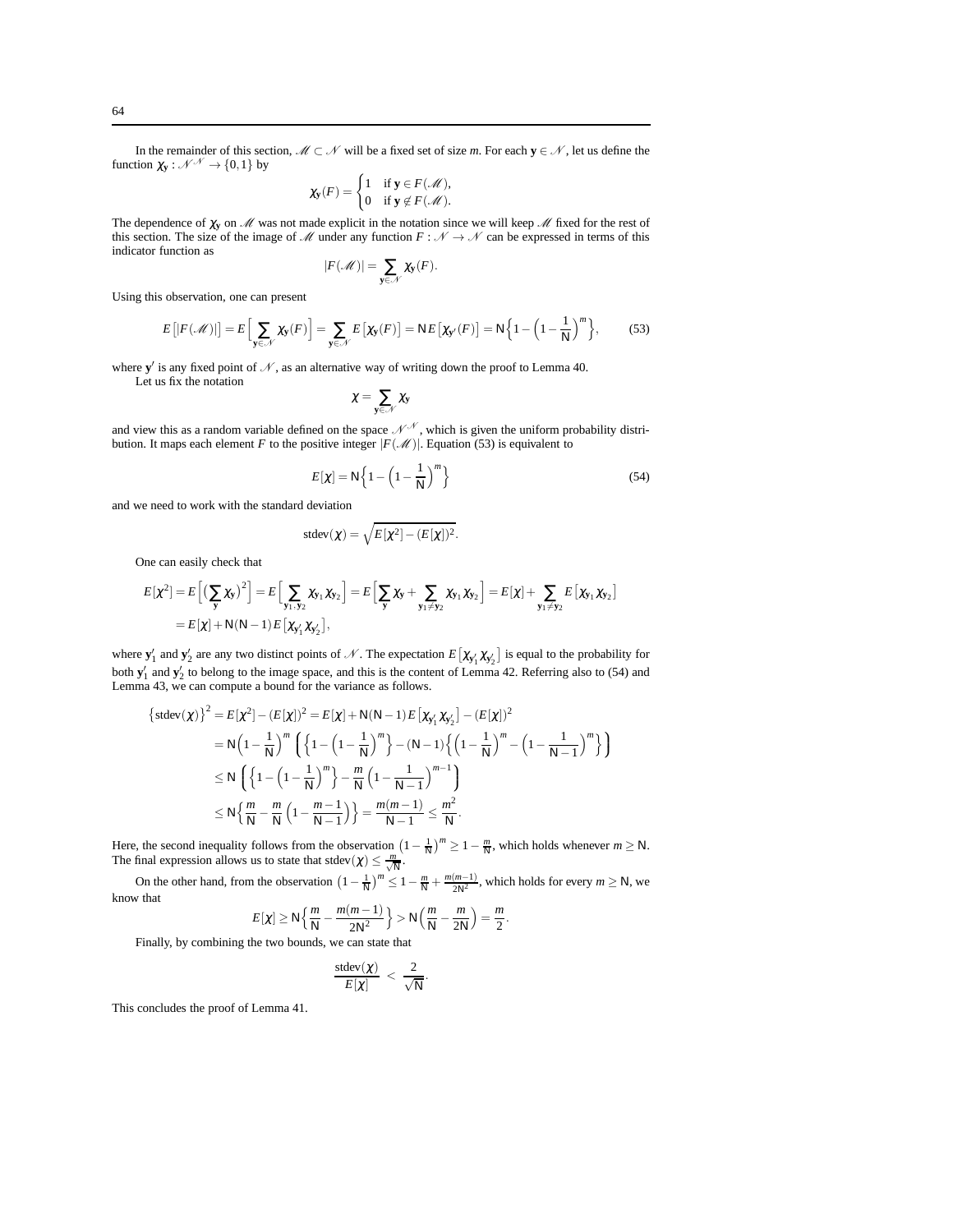## **D Note on the Index Tables Method**

The index table method can be seen as a special case of a more general and widely known data structure called *hash tables*. To store *m* starting point and ending point pairs, one first fixes a *hash function* that maps elements of  $\mathcal N$  to log *m*-bit strings. This function need not be a cryptographic hash function, although the same term is used. Instead of sorting the data, each starting point and ending point pair is recorded at the position in the storage addressed by the hash value of the ending point. Collisions of addresses are inevitable, but there are various ways to deal with this problem.

Table lookups to hash tables are performed by first hashing the ending point to be searched for in the table and fetching the data located at the address pointed to by the hash value. Since the address holds log*m* bits of information, even if almost log*m* bits from each ending point are removed before storage, we can reliably determine whether or not a match has occurred.

One advantage of the hash table method, other than reducing storage and not requiring any sorting, is that it provides constant time table lookups. In comparison, a lookup to a sorted table requires time that is logarithmic in the table size.

If the hash function is set to return the first  $\{(log m) - \varepsilon\}$  bits of its input and buckets to hold approximately  $2^{\varepsilon}$  table entries are placed at the position pointed to by each hash value, then the hash table technique reduces to the index table technique.

# **E Experiment Results**

In this section we verify that the main parts of our arguments agree well with experiment results. Experiments are done to check the validity of our results concerning the coverage rate and the cost of false alarms for the DP tradeoff. Analogous testings for the Hellman and rainbow tradeoffs are not provided, as these testings were done in [15]. We also provide experimental evidence supporting our arguments surrounding the effects of the ending point truncation method.

Since averaging over all functions defined on any reasonably large space is not at all possible, all our tests were conducted with a very small subset of explicitly constructed one-way functions. The one-way function used was always the encryption key to ciphertext mapping, under a fixed plaintext, computed with the blockcipher AES-128. Different randomly chosen plaintexts were used to provide multiple one-way functions. The size of the input space was controlled by utilizing only a small number of key bits and padding the remaining key bits with zeros. The output space size was controlled by masking the ciphertext to an appropriate bit length. When working with the DP tradeoff, as discussed at the start of Section 4, we constructed  $m_0 = \frac{m}{1-e^{-\lambda t}}$ pre-computation chains and gathered every resulting DP chain, rather than incrementally generate additional chains until *m* DP chains were collected.

#### E.1 Coverage rate of DP tradeoffs

Experiment results supporting Proposition 9, which presents the coverage rate of a DP table, are given in Table 2. The coverage rate was measured by simply storing all DP matrix entries while constructing the DP chains and later counting the number of distinct matrix entries that were used as inputs to the one-way function. Each test result value given in the table is an average over 100 experiments. Different randomly generated plaintexts for AES were used for each of these experiment. All the tests were done on a space of size  $N = 2^{30}$ . One can check that the test figures are very close to what the theory predicted.

## E.2 Cost of resolving alarms for the DP tradeoff

Our next goal is to check the validity of our arguments concerning the time complexity that incorporates the extra cost of false alarms. We could do this with the expression for time complexity stated during the proof of Theorem 13, but such an approach would hide much of the inner workings. Hence, we decided to verify the following lemma, which allows access to much finer detail.

**Lemma 44** *Consider the DP tradeoff. The expected number of chain collisions at the i-th iteration of the online phase is*

$$
\frac{1}{t}\frac{\mathrm{D}_{msc}}{1-e^{-\hat{t}/t}}\bigg\{-e^{-\hat{t}/t}+e^{-\hat{t}/t}\exp\left(-\frac{i}{t}\right)+\frac{i}{t}\exp\left(-\frac{i}{t}\right)\bigg\}.
$$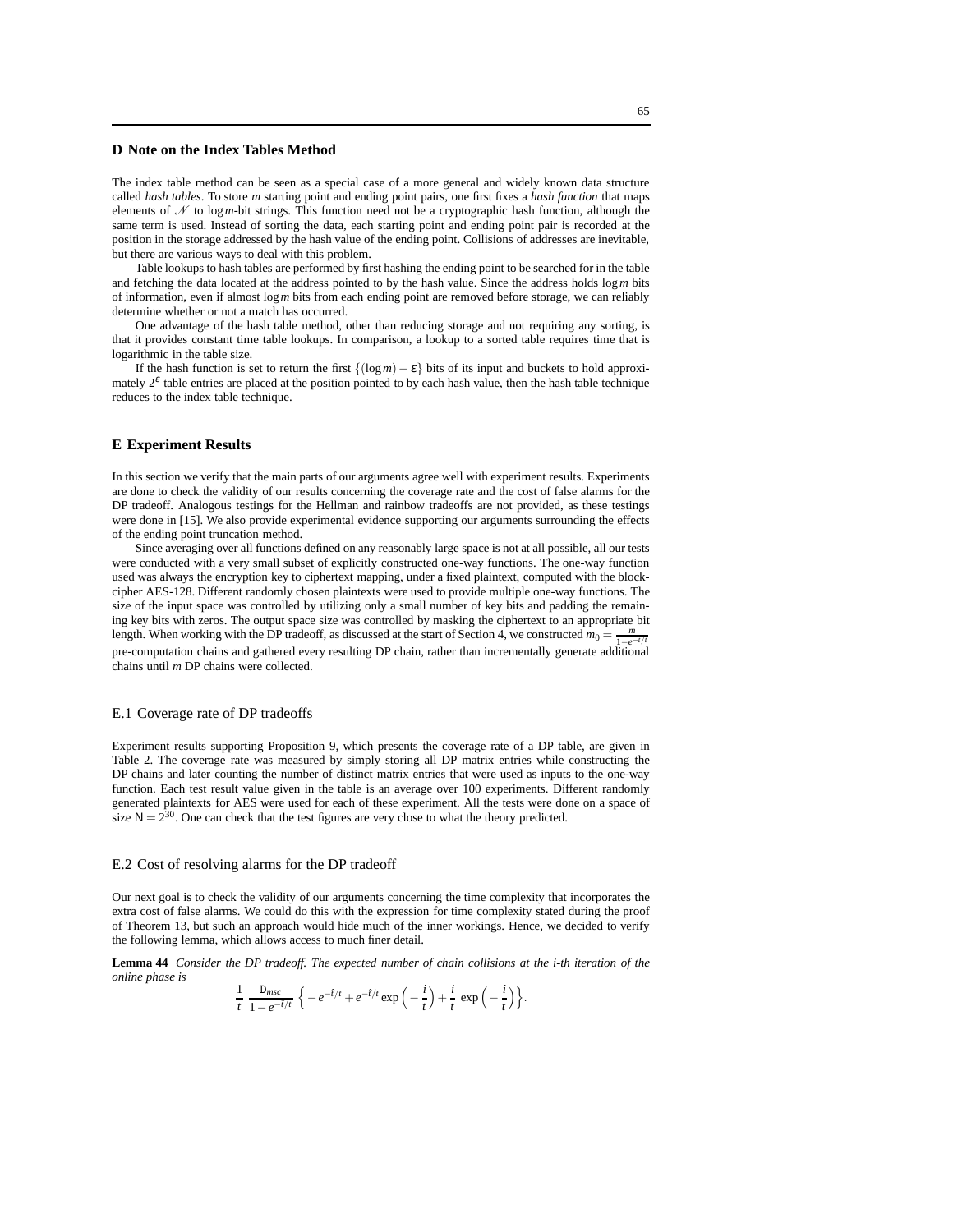**Table 2** Coverage rate of DP tradeoff  $(N = 2^{30})$ 

| $\log m$ | $\log t$ | $\hat{t}/t$             | $D_{msc}$ | test     | theory   |
|----------|----------|-------------------------|-----------|----------|----------|
| 11       | 9        | 1/2                     | 0.5       | 0.225357 | 0.224285 |
| 9        | 10       | 1/2                     | 0.5       | 0.225368 | 0.224285 |
| 11       | 9        | 1                       | 0.5       | 0.400071 | 0.399566 |
| 9        | 10       | 1                       | 0.5       | 0.398824 | 0.399566 |
| 11       | 9        | 2                       | 0.5       | 0.628349 | 0.627405 |
| 9        | 10       | $\overline{\mathbf{c}}$ | 0.5       | 0.629802 | 0.627405 |
| 11       | 9        | 5                       | 0.5       | 0.816415 | 0.814339 |
| 9        | 10       | 5                       | 0.5       | 0.811530 | 0.814339 |
| 12       | 9        | 1/2                     | 1.0       | 0.221190 | 0.219643 |
| 10       | 10       | 1/2                     | 1.0       | 0.220655 | 0.219643 |
| 12       | 9        | 1                       | 1.0       | 0.384839 | 0.383464 |
| 10       | 10       | 1                       | 1.0       | 0.385049 | 0.383464 |
| 12       | 9        | $\overline{c}$          | 1.0       | 0.582370 | 0.581801 |
| 10       | 10       | $\overline{c}$          | 1.0       | 0.581019 | 0.581801 |
| 12       | 9        | 5                       | 1.0       | 0.722192 | 0.723263 |
| 10       | 10       | 5                       | 1.0       | 0.721465 | 0.723263 |
| 13       | 9        | 1/2                     | 2.0       | 0.212476 | 0.211204 |
| 11       | 10       | 1/2                     | 2.0       | 0.212538 | 0.211204 |
| 13       | 9        | 1                       | 2.0       | 0.357424 | 0.356587 |
| 11       | 10       | 1                       | 2.0       | 0.355287 | 0.356587 |
| 13       | 9        | 2                       | 2.0       | 0.515214 | 0.515495 |
| 11       | 10       | $\overline{c}$          | 2.0       | 0.514631 | 0.515495 |
| 13       | 9        | 5                       | 2.0       | 0.611834 | 0.612748 |
| 11       | 10       | 5                       | 2.0       | 0.610616 | 0.612748 |

*Proof* The expected number of chain collisions is the sum over all rows of the DP matrix of the respective probabilities for the *i*-th iteration to sound an alarm in association with that row. After reading the proof to Lemma 12, it should be clear that the sum of probabilities we are looking for is

$$
\sum_{j=1}^{\hat{t}} \frac{\frac{m}{t}}{1-e^{-\hat{t}/t}} \exp\left(-\frac{j}{t}\right) \cdot \frac{t}{\mathsf{N}} \left\{\exp\left(\frac{\min\{i,j\}}{t}\right)-1\right\} \exp\left(-\frac{i}{t}\right).
$$

In integral form, this is approximately

$$
\frac{1}{t}\;\frac{\frac{m t^2}{\mathsf{N}}}{1-e^{-\hat{t}/t}}\;\exp\Big(-\frac{i}{t}\Big)\;\int_0^{\hat{t}/t}\exp(-v)\Big\{\exp\Big(\min\Big\{\,\frac{t}{t},v\Big\}\Big)-1\Big\}\,dv,
$$

which simplifies to what is claimed. □

This lemma contains the core of our arguments given in the main text concerning the cost of alarms, and its verification through experiments should provide good support for the correctness of our theory.

To test this lemma, we first initialized an array of  $\hat{t}$  counters to zeros. Next, we fixed a one-way function by randomly choosing a plaintext and constructed a DP table with the fixed function. Then, a random password (= zero-padded encryption key) was generated and the password hash (= masked ciphertext) corresponding to that password was computed. The online chain starting from the password hash was computed until a DP was found or the *t*ˆ-th iteration was reached. If the online chain terminated at a DP and it was found to reside within the DP table, the counter corresponding to the current online iteration count was incremented. The online chain generation was repeated multiple times with the same table, but with newly generated random keys. Note that, since we are not using perfect tables, it is possible for the online chain to collide simultaneously with more than one entry of the DP table. Care was taken to increment the counter corresponding to the current iteration count as many times as the number of collisions found. The whole process described after the counter initialization step was repeated multiple times, with each repetition using a newly generated one-way function and a DP table.

The test results for four different parameter sets are presented in Figure 7. Each of these experiments was done with 2000 tables and 5000 random online chains per table. In each of the four boxes, the barely visible thin dashed line represent our theory as given by Lemma 44. There are *t*ˆ-many tiny dots in each box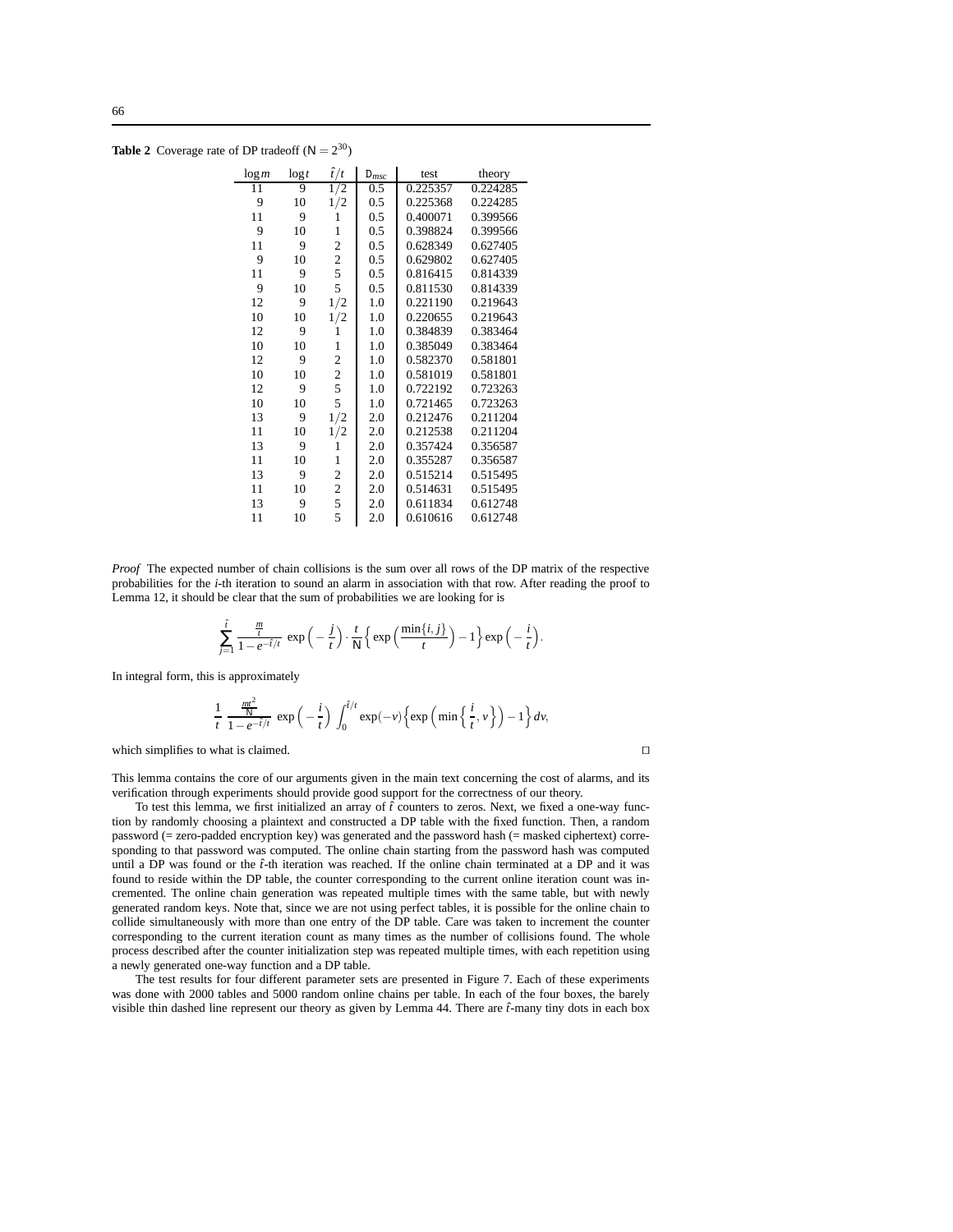

**Fig. 7** Expected number of collisions at each iteration of the DP tradeoff (dots: experiment; dashed line: theory)

and these represent our experiment results. The height of the *i*-th dot, counting from the left, is the value of the *i*-th iteration counter at the end of the experiment divided by  $2000 \times 5000$ , the total number of chains that were utilized. All the experiment results match our theory very well.

# E.3 Ending point truncation

Finally, we test the validity of our arguments concerning the ending point truncation method for reducing storage. The straightforward approach would be to simply test Lemma 16, Lemma 24, and Lemma 32 that present the cost of truncation related alarms, but we decided to work with the probability of alarms related to truncations, so as to expose more of our argument details to the tests.

**Lemma 45** *Consider the DP tradeoff that uses ending point truncation of*  $\frac{1}{r}$  *truncated match probability. At the i-th iteration of the online processing of a single DP table, the number of* pseudo-collisions *that are due to the ending point truncations, i.e., those that are not associated with any true chain collisions, is expected* to be  $\frac{m}{r} \exp(-\frac{i}{f})$ . The corresponding value for the Hellman tradeoff is  $\frac{m}{r}$ , and that for the rainbow tradeoff is  $\frac{m}{r}$ , if one decides to fully process a single rainbow table without terminating, even whe *answer is found.*

*Proof* The proof to Lemma 16 shows that the claimed expected value for the DP tradeoff case can be computed as

$$
\sum_{j=1}^{\hat t}\frac{\frac{m}{t}}{1-e^{-\hat t/t}}\,\exp\Big(-\frac{j}{t}\Big)\cdot\exp\Big(-\frac{i}{t}\Big)\frac{1}{r}\approx \frac{m}{1-e^{-\hat t/t}}\int_0^{\hat t/t}\exp(-v)\,dv\,\exp\Big(-\frac{i}{t}\Big)\frac{1}{r},
$$

which simplifies to what is claimed. The statement for the Hellman tradeoff case follows immediately from the proof of Lemma 24, and the rainbow tradeoff case can be inferred from the proof of Lemma 32. □

The three claims given by this lemma are at the core of our arguments concerning the ending point truncation method, and experimental verification of these statements should provide confidence to the validity of our arguments given in the main text.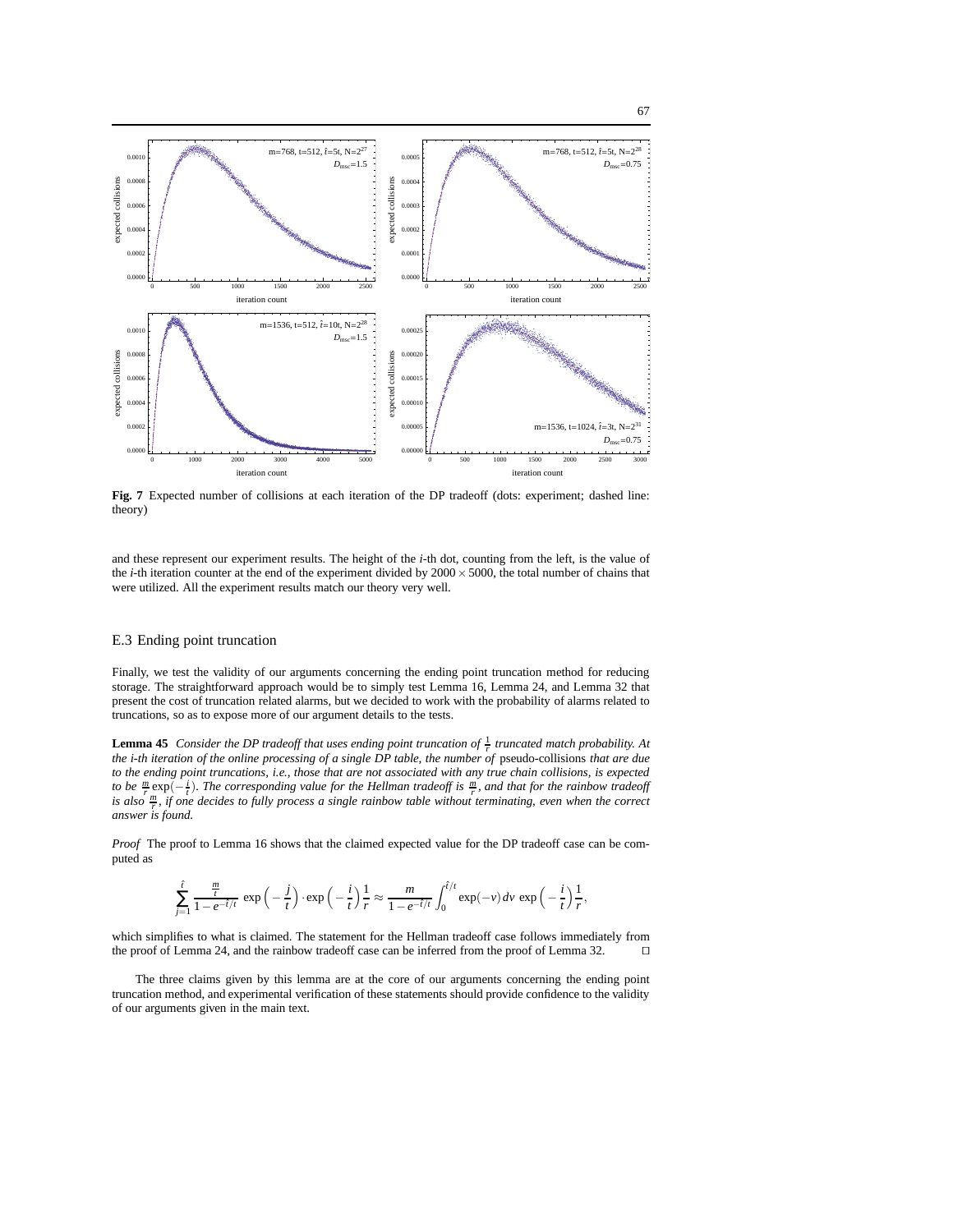

**Fig. 8** Expected number of collisions, induced by ending point truncation, at each iteration of the DP tradeoff (dots: experiment; dashed line: theory)



**Fig. 9** Expected number of collisions, induced by ending point truncation, at each iteration of the Hellman tradeoff (dots: experiment; dashed line: theory)



**Fig. 10** Expected number of collisions, induced by ending point truncation, at each iteration of the rainbow tradeoff (dots: experiment; dashed line: theory)

As in the previous section, we generated random tradeoff tables and tested with random online chains for the occurrence of alarms induced from truncations. We stored the full ending points, together with the truncated ending points, in the pre-computation table. The full ending point information was used to distinguish between alarms that were caused by ending point truncations and those that arose from true chain collisions.

The test results are given in Figure 8, Figure 9, and Figure 10. As before, the thin dashed lines are the graphs claimed in Lemma 45 and the numerous tiny dots represent experiment data. All the test results are in good agreement with the theory. Each of the two diagrams for the DP tradeoff was obtained by averaging over 2000 tables and 5000 online chains per table. For the Hellman tradeoff we generated 2000 tables and 5000 inversion targets per table. The online chain was computed to the full length *t* for each inversion target and truncated match with the table elements was searched for after each one-way function iteration. In the rainbow tradeoff case, each diagram is the result of 100 tables with 5000 inversion targets per table. Recall that the *k*-th iteration for the rainbow tradeoff refers to a process that consists of (*k* − 1) invocations of the